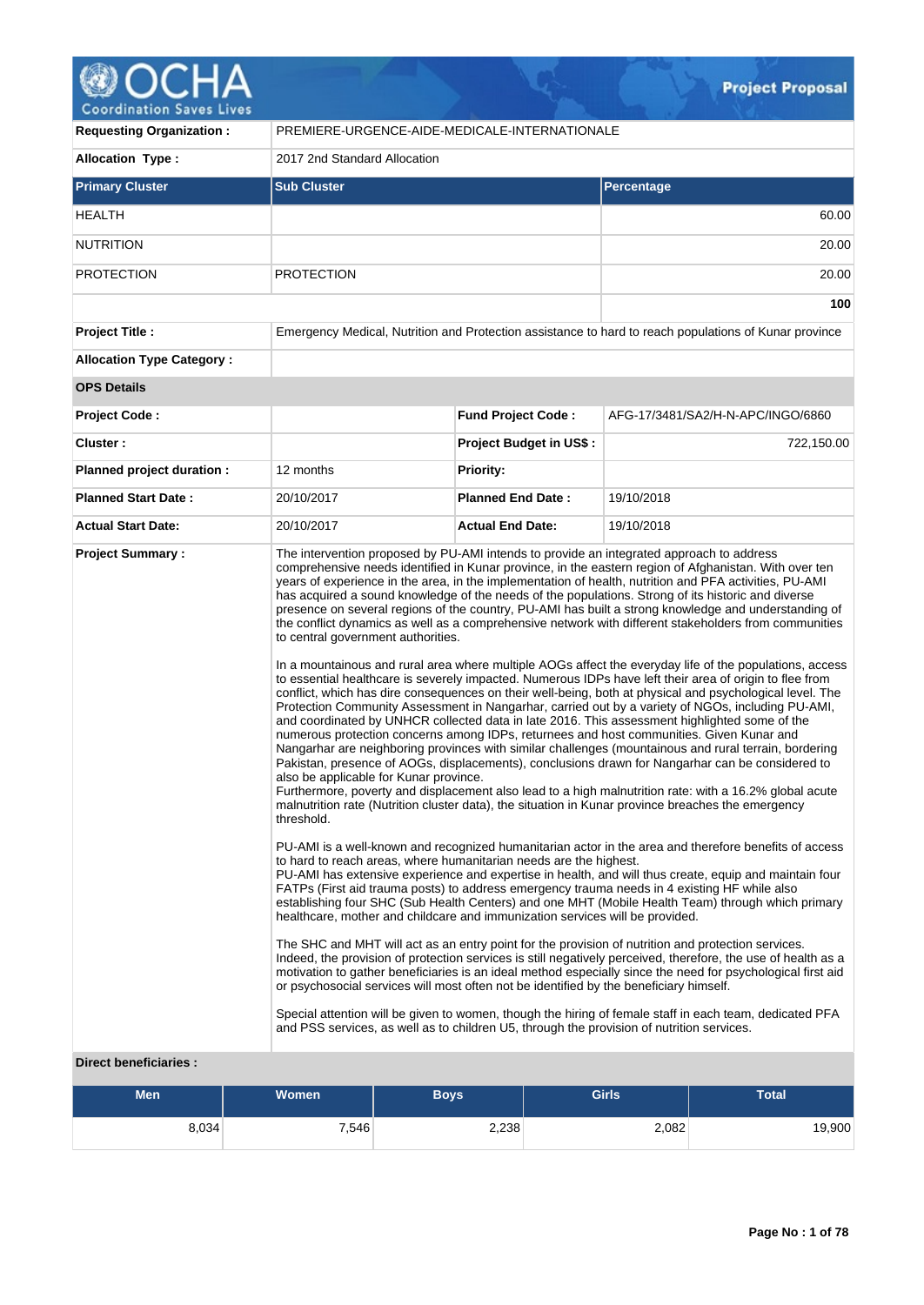### **Other Beneficiaries :**

| <b>Beneficiary name</b>     | <b>Men</b> | Women | <b>Boys</b> | <b>Girls</b> | <b>Total</b> |
|-----------------------------|------------|-------|-------------|--------------|--------------|
| <b>Host Communities</b>     | 6,258      | 5,686 | 1,644       | 1,532        | 15,120       |
| Internally Displaced People | 888        | 930   | 297         | 275          | 2,390        |
| Other                       | 888        | 930   | 297         | 275          | 2,390        |

### **Indirect Beneficiaries :**

Health services have an extensive impact to improve the health status of the entire population living in the catchment area of the health facilities. In addition, health facilities can welcome and treat people from outside of their catchment area. This remains challenging to quantify. For example, as direct beneficiaries of the health facilities, the current calculation only includes the population of the village in which the HF will be established, however neighboring villages might also come seeking healthcare. It is estimated that an additional 9960 individuals may visit SHCs to benefit of healthcare services.

### **Catchment Population:**

Seven hard to reach districts of Kunar province: Bar Kunar, Dar I Pech, Ghaziabad, Khas Kunar, Marawara, Shigal and Watapur

### **Link with allocation strategy :**

The proposed project aligns with the second standard allocation strategy and the Humanitarian Response Plan 2017 by providing lifesaving assistance for people in hard to reach and underserved areas.

In line with HRP and the Health Cluster, PU-AMI's proposed intervention aims to meet the immediate humanitarian needs of shock affected populations through essential basic and emergency health and protective services. PU-AMI will focus on hard to reach districts of Kunar province and support both emergency trauma care as well as primary healthcare.

In this project, PU-AMI meets the Nutrition cluster objectives, which aim to contribute to the reduction of the risk of excessive mortality and morbidity by improving the nutritional status of vulnerable groups, especially among boys, girls and pregnant and lactating women, through treatment and prevention of acute malnutrition and micronutrient.

PU-AMI proposed project aligns with the Protection Cluster Strategy, through the implementation of PSS activities and PFA services. Furthermore, PU-AMI is offering a package of integrated activities with health service as an entry point, which is one of the main requirements for this second allocation

### **Sub-Grants to Implementing Partners :**

| <b>Partner Name</b> | <b>Partner Type</b> | <b>Budget in US\$</b> |
|---------------------|---------------------|-----------------------|
|                     |                     |                       |

### **Other funding secured for the same project (to date) :**

| Other Funding Source | Other Funding Amount |
|----------------------|----------------------|
|                      |                      |

### **Organization focal point :**

| <b>Name</b>                      | <b>Title</b>                 | <b>Email</b>                  | Phone                |
|----------------------------------|------------------------------|-------------------------------|----------------------|
| Cristina LO CASCIO               | Acting Head of Mission       | afg.hrco@pu-ami.org           | +93 (0) 777753301    |
| Catherine GOUDOUNEIX             | <b>Emergency Coordinator</b> | afg.emerco@pu-ami.org         | +93 (0) 777753302    |
| Paul SPAGNOL                     | Desk Manager                 | pspagnol@premiere-urgence.org | + 33 (0) 1 5566 9966 |
| Jwan RASHEED                     | Finance Coordinator          | afg.finco@pu-ami.org          | +93 (0) 730193457    |
| <b>BACKGROUND</b>                |                              |                               |                      |
| 1. Humanitarian context analysis |                              |                               |                      |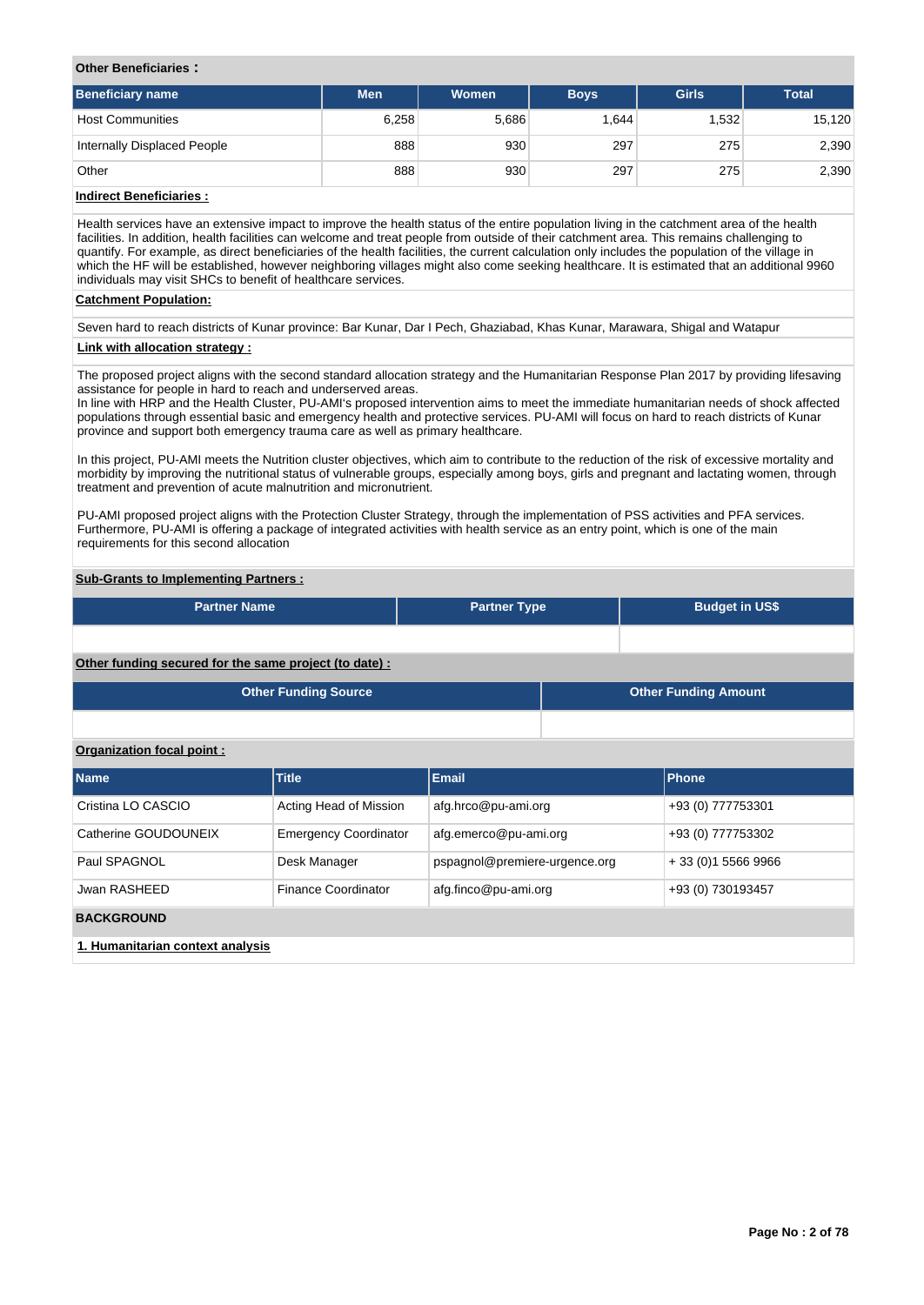According to the Humanitarian Information Unit (US Department of State), four of Afghanistan's eastern province - Kabul, Kunar, Laghman and Nangarhar host over 1.7 million vulnerable people, including 1.04 million returnees. During a surge in returns from Pakistan in late 2016, the majority entered in Nangarhar province, which hosts the largest number of last year's returnees despite many claiming a different province of origin.

According to IOM report, nearly 80 000 undocumented returnees arrived from Pakistan and 206 318 from Iran since January 2017. Further, UNHCR registered 44 579 returnees.

As the rate of returns is influenced by several political, security and other related factors both in Afghanistan and the neighboring countries, another surge in returns could occur at any time.

According to Humanitarian Needs Overview, the volatile security situation in many parts of the country, especially in Kunar province has also limited the access to basic health services. Indeed, the eastern provinces represent a relatively small geographical area with a high presence of various AOGs, where a proportionately high number of clashes have occurred between the ANSF, Taliban and ISIS. The largest concentration of needs result from constrained or complete lack of access to essential basic and emergency services, including health care system, nutrition, protection and WASH. Indeed, the insecurity in Afghanistan has had a debilitating impact on the ability and the willingness of humanitarian agencies to ensure reactive presence, which is responsive to meet the needs of people most impacted by the crisis, which results in an unequal coverage of needs.

The challenges posed by an increasingly insecure environment have inevitably impacted the provision of response but also severely limits understanding of humanitarian needs in the more insecure and harder to access areas.

The security situation in Kunar remains very fragile and continues to take heavy casualties on the civilian population. Furthermore, Kunar, which is a mountainous province, is amongst the less developed province in the country. According to PU-AMI data, about 20% of the population had poor access to health services. Due to decades of war, the health care system was completely destroyed and the population didn't have access to health care services.

### **2. Needs assessment**

PU-AMI offers a response to the different needs identified in seven hard to reach districts of Kunar province: Bar Kunar, Dar I Pech, Ghaziabad, Khas Kunar, Marawara, Shigal and Watapur

In Kunar in 2016, according to PU-AMI ECHO database, 25,264 trauma cases of which 2,249 due to conflict, have been reported. FATPs will be established in four existing health facilities which receive high numbers of trauma cases: Asmar CHC (Bar Kunar district), Khas Kunar CHC (Khas Kunar district), Marawara BHC (Marawara district), and Quro BHC (Watapur district), with an average of 900 trauma cases reported from these 4 health facilities during 2016 and an increase of 46% in the first 6 months of 2017 (821 cases) (HMIS reports).

Four areas in four hard to reach districts of Kunar (Mountainous, small and scattered villages) have been identified as the most vulnerable to provide health, nutrition and protection services. The list includes Wardish tangi (Dar I Pech district),Sooki (Ghaziabad district), Bar Galayee (Shigal district), Dargo (Watapur district). These proposed health facilities are at a distance of at least 6 kilometers from the nearest existing health facilities and would serve a total population of 16 600 individuals. These health facilities will provide health, nutrition and protection services to the population of these hard to reach areas due to its geographic condition and restriction of movements due to conflicts and presence of AOGs. - The four proposed SHCs lie in districts with important AOG presence (three of them are in areas totally under control of AOGs). Thus, the area of operation of the MHT is defined in collaboration with the PPHD, and will reach both IDPs sites as well as hard to reach villages that don't benefit of access to a HF.

Otherwise, in all the country, mortality rate for mothers and children is considerably high (According to the Afghanistan Health Indicators, Maternal Mortality Ratio is 327 per 100,000 live births and Infant Mortality Rate is 77 per 1000 live births) and access is the big challenge. The lack of health care professional, especially of women, is one of the key obstacles for health care delivery. In this proposed project, PU-AMI aims to increase essential health services to population in Kunar, especially to Women and children. Under-nutrition of children under five years old (CU5) and pregnant and lactating women (PLW) is an ongoing critical public health issue in Afghanistan. According to the last National Nutrition Survey, the national GAM rate is 9.5% and SAM 4%, though in Kunar province the GAM rate is 16.2%; MAM 9.7 %; and SAM 6.5%; with a critical result for underweight of >15%; and very high stunting of >40%. Nationally, 9.2% of women of reproductive age were thin or undernourished. The survey revealed that CU5 and women of reproductive age were the most affected by micronutrient deficiencies, with 43% of children and 40% of women suffering from anemia. As we already mentioned, nutrition activities are part of PU-AMI integrated approach, MAM and SAM screening and detection will be

conducted in the five health facilities (4 SHC and 1 MHT).

Concerning the Protection activities, based on PU-AMI experience implementing PFA services, and the decades of protracted conflict show that the population is in dire need of psychological support. In such a context, PU-AMI will provide Psychological First Aid (PFA) and Psychosocial support (PSS) in the five above mentioned health facilities. Besides, the prevalence of GBV particularly remains high in Afghanistan, with most GBV cases concealed and driven by socio-cultural beliefs, values and practices. PU-AMI teams will be trained on case identification for GBV so as to be able to provide adequate response if cases should be identified.

### **3. Description Of Beneficiaries**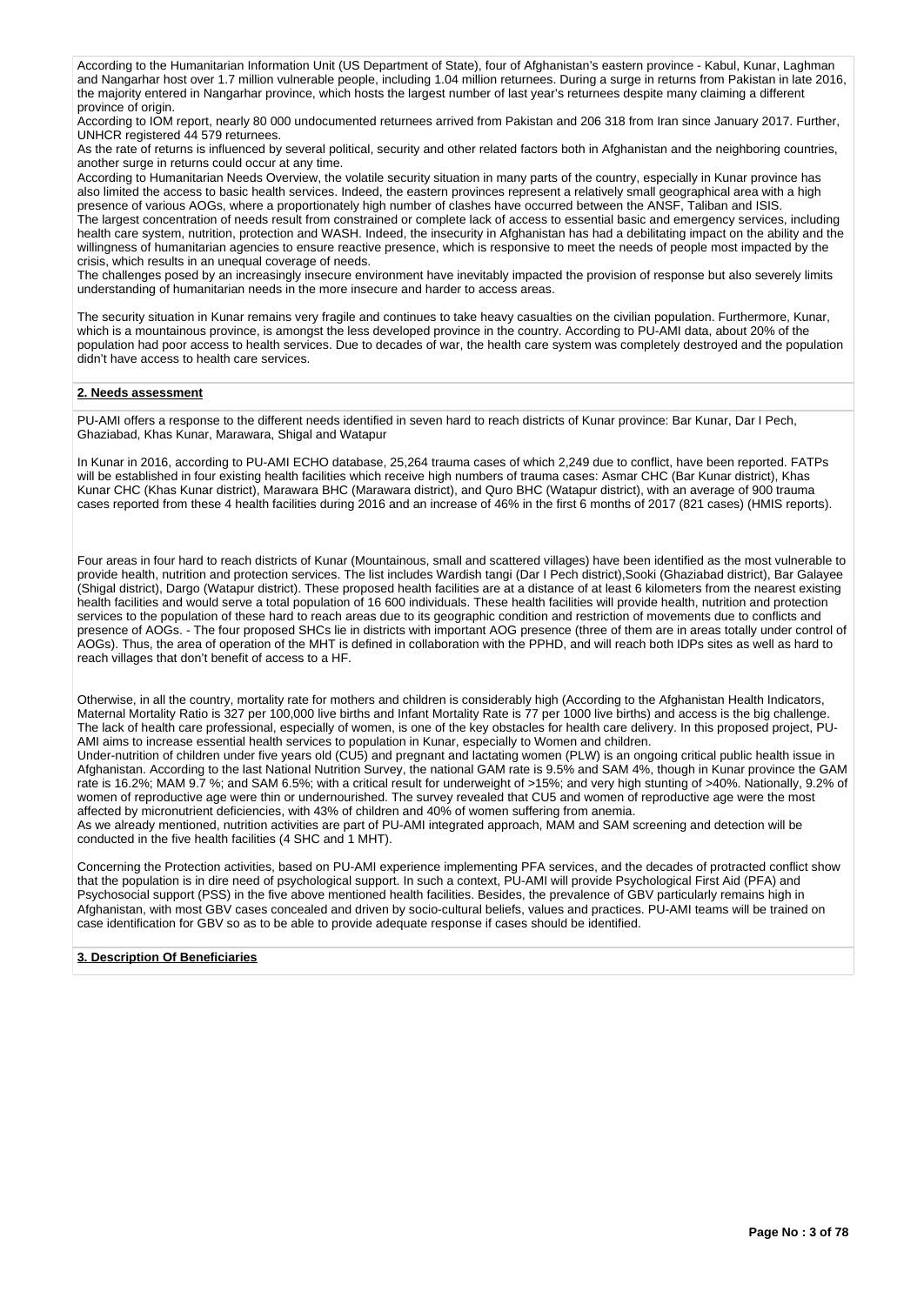PU-AMI will target different needs with different responses, providing an adapted Health Facility to the challenges of the populations.

First of all, four FATPs will target 1300 trauma cases and will be established in : District Khas Kunar, Khas Kunar CHC District Marawara, Marawara BHC District Bar Kunar, Asmar CHC District Watapur, Quro BHC Breakdown of FATP beneficiaries is expected to be as follows Women 200, Men 800, Girls 130, Boys 170

18 600 beneficiaries in need of primary health care will be targeted through the four SHCs and one MHT. These beneficiaries are the communities living in the catchment areas of the four Sub-Health Centers, in otherwise very isolated areas. The target population is composed of IDPs, returnees, and host communities of the hard to reach and conflict affected districts of Kunar. The total catchment populations is 18 600 which is disaggregated as follows; - 4 SHCs: Wardish Tangi: Women 1442; Men 1518; Girls 360, Boys 380 - Total 3700 Sooki: Women 1364; Men 1436; Girls 341, Boys 359 - Total 3500 Bar Galayee: Women 1637, Men 1723; Girls 409, Boys 431 - Total 4200 Dargo: Women 2027, Men 2133; Girls 506; Boys 534 - Total 5200 Total: Women 6471 (38.98%), Men 6809 (41.02%); Girls 1617 (9.74%), Boys 1703 (10.26%) - MHT: Men; 425, Women; 875, Boys; 365, Girls; 335, Total; 2000 ¬¬¬¬¬¬¬ Health facility staff will be trained on HMIS, infection prevention, EPI refresher training, Drug management, and Basic Life support. Additionally 4 SHC and 1 MHT will be staffed with 1 skilled birth attendant, Number of pregnant women receiving at least 2 antenatal care visits: 372 Beneficiaries for Nutrition This proposed project aims to bring nutrition services to the population who is not covered by BPHS and EPHS. Complementary with BPHS was taken into consideration to avoid duplication.

PU-AMI is already an active respondant when it comes to nutrition needs in Kunar province, and intervenes through 27 OPD SAM, 3 IPD SAM and 25 OPD MAM sites.

Number of children 0-59 months screened for malnutrition: 3 120 ( 1,778 Girls, 1,342 Boys)

Number of SAM children 0-59 months admitted for treatment: 780 (445 Girls, 335 Boys),

Number of MAM children 0-59 months admitted for treatment 2 340 ( 1,334 Girls, 1,006 Boys),

Number of SAM children 0-59 months discharged cured: 702 ( 400 Girls, 302 Boys),

Number of MAM children 0-59 months discharged cured 2 028 ( 1,156 Girls, 872 Boys),

Number of Acute malnourished PLW women treated: 1 560.

#### Beneficiaries for Protection

Number of beneficiaries receiving Psychosocial support: 2000 people (450 girls, 450 boys; 550 women, 550 men

#### **4. Grant Request Justification**

Through the proposed project, PU-AMI will implement an integrated approach intervention, targeting different areas with beneficiaries in common for different sectors.

High insecurity in Kunar prevents people to access to Health Facilities. In such a context, bringing emergency and primary health services such as: First Aid Trauma Post, SHC and MHT are paramount to increase and to create access to quality and standard essential health, nutrition and protection services for hard to reach populations in Kunar Province.

PU-AMI is an international NGO with extensive experience in Afghanistan including in the most conflict affected areas and has implemented health programs in Afghanistan for 35 years across several provinces and contexts spanning emergency interventions to development actions. PU-AMI has a unique access throughout Kunar province, due to its long presence in the region through the implementation of BPHS. Recognized as key health actor, PU-AMI established clinics in the most isolated areas of the province. There are 59 health facilities run by PU-AMI under SEHAT (BPHS)contracts including 1 provincial hospital, two district hospitals, 9 CHCs, 17 BHCs, 28 SHCs, 1 MHT and one prison health clinic. This proposed project aims to bring health services to the population who is not covered by BPHS and EPHS.

The Nutrition sector will be a complementary part of PU-AMI integrated approach, through MAM and SAM activities. As previously mentioned, the SHC and MHT will act as an entry point for the provision of nutrition services.

PU-AMI has been implementing WFP-funded projects since 2010 and thus has acquired significant experience in nutrition activities. Through the proposed project, PU-AMI aims to reduce mortality and morbidity associated with malnutrition of children under five and PLW and improves their health status in hard to reach areas of Kunar Province.

Furthermore, PU-AMI currently works in partnership with the DG ECHO, CHF (UNOCHA) and WFP to provide life-saving assistance to vulnerable population affected by conflict through Health services, Nutrition and Protection interventions. PU-AMI has implemented PFA services in close coordination with WHO and the mental health department of MoPH in Kunar and Nangarhar Province.

In addition, despite the natural mountainous barrier to health care facilities for populations of Kunar, PU-AMI has a unique access overall in the province, due to its long presence in the region through the implementation of BPHS and the establishment of clinics in the most isolated areas of the province. Indeed, PU-AMI has currently two field bases in Jalalabad (regional office) and Asadabad (Kunar). Thanks to a constant respect of humanitarian principles and community approach, PU-AMI has secured access to remote communities and their successful involvement in project implementation. Furthermore, PU-AMI experience in BPHS enables advocacy and planning for integration of the proposed MHT into Kunar.

#### **5. Complementarity**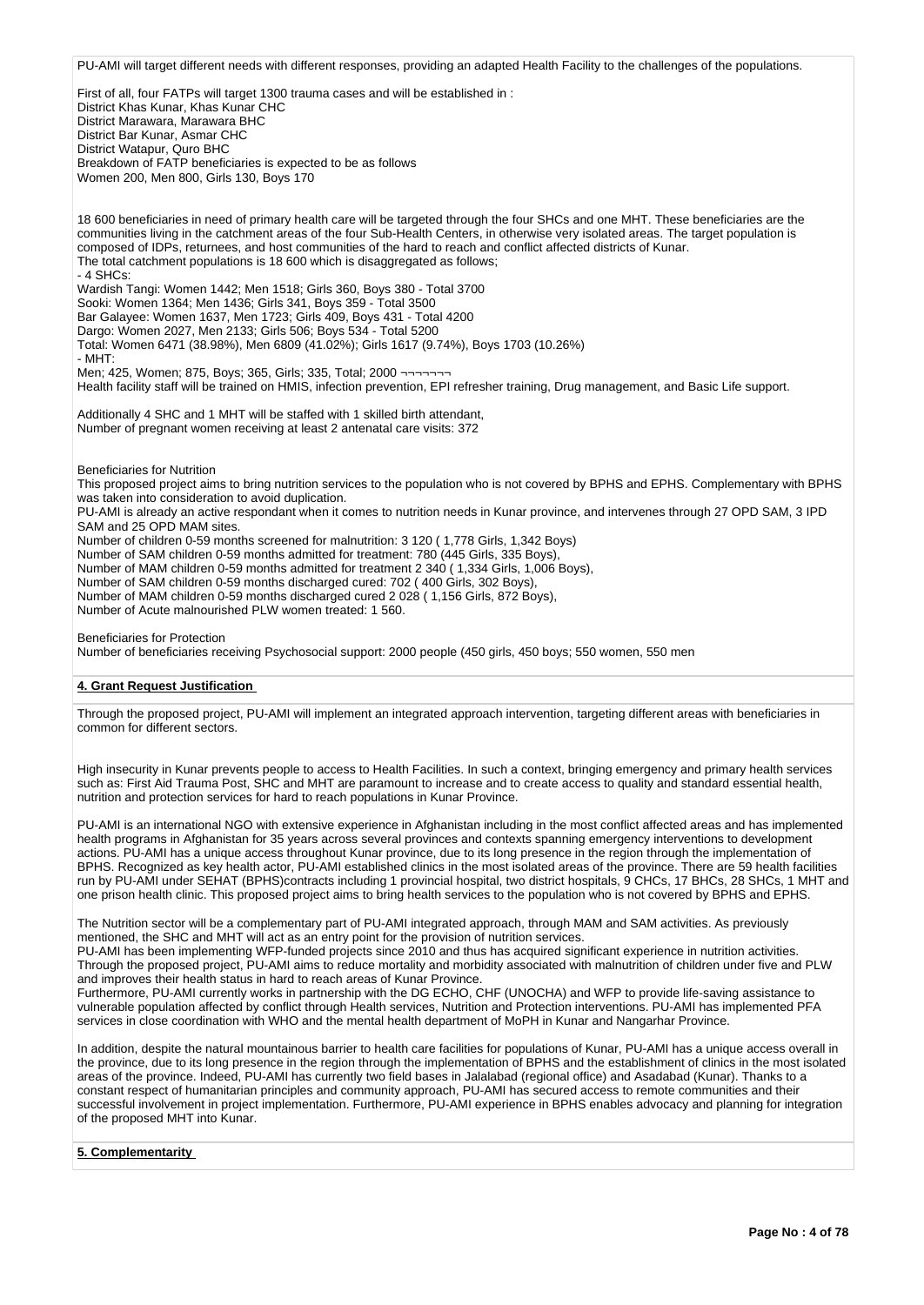PU-AMI has maintained a consistent presence in Kunar province since 1994 and has developed excellent relationships with communities, local officials, and the Ministry of Public Health (MoPH). Since the beginning of the population wave of return in mid-2016 and in coordination with Clusters and stakeholders, PU-AMI increased its intervention to ensure the provision of multi sector emergency response/assistance to returnees and conflict induced IDPs in Nangarhar and Kunar provinces.

Indeed, PU-AMI has scaled up its intervention in Nangarhar and Kunar to respond to the returnees' crisis from Pakistan in the Eastern region, thanks to ECHO and CHF support. PU-AMI was able to broaden its response with Health, NFI and WASH activities. Furthermore, as we already mentioned, PU-AMI is a BPHS implementer in Kunar, and the proposed project is a complementary of BPHS, as it will meet the gap of BPHS health services.

With those projects, PU-AMI has developed a strong analysis and understanding of the returns and displacements dynamics. The proposed intervention in Kunar intends to complement the decades-long effort in the strengthening of the health system, while providing an immediate response in the short term to the needs of returnees.

### **LOGICAL FRAMEWORK**

#### **Overall project objective**

To increase and to create access to quality and standard essential health, nutrition and protection services for hard to reach populations in Kunar Province.

| <b>HEALTH</b>                                                                                                                                                              |                                                                                                                                                                 |                                 |
|----------------------------------------------------------------------------------------------------------------------------------------------------------------------------|-----------------------------------------------------------------------------------------------------------------------------------------------------------------|---------------------------------|
| <b>Cluster objectives</b>                                                                                                                                                  | <b>Strategic Response Plan (SRP) objectives</b>                                                                                                                 | <b>Percentage of activities</b> |
| Objective 2: Ensure access to essential basic<br>and emergency health services for white<br>conflict-affected areas and overburden<br>services due to population movements | SO2: Lives are saved by ensuring access to<br>emergency health and protective services<br>and through advocacy for respect of<br>International Humanitarian Law | 100                             |
| <b>Contribution to Cluster/Sector Objectives:</b>                                                                                                                          |                                                                                                                                                                 |                                 |

#### **Outcome 1**

Conflict affected IDPs and host communities in hard to reach areas have access to basic and emergency healthcare services

### **Output 1.1**

#### **Description**

First Aid Trauma Posts are set up to provide emergency trauma cares for conflict affected IDPs and host communities seeking lifesaving intervention

# **Assumptions & Risks**

#### Assumptions & Risks:

- The security situation is permissive and humanitarian access is maintained in the areas of intervention

- All needed qualified staff are recruited

- Funding commitment is secured by donor

- Coordination with local health authorities and partners is effective

Mitigation strategies

- Ensure both the National and Provincial Safety & Security Plans are up-to-date and relevant.

- Ensure planning reviews are completed on time.

- Ensure all staffs are briefed on the security situation, standard operating procedures, and all safety and security measures.
- Ensure a proper and efficient communication about the FATPs with health facility directors and PPHD

- Discussion with influential leaders and Elders/ Shuras is sustained.

### **Indicators**

|                     |                                            |                                                                                                 | <b>End cycle beneficiaries</b> |              | <b>End</b><br>cycle |                   |               |
|---------------------|--------------------------------------------|-------------------------------------------------------------------------------------------------|--------------------------------|--------------|---------------------|-------------------|---------------|
| Code                | <b>Cluster</b>                             | <b>Indicator</b>                                                                                | <b>Men</b>                     | <b>Women</b> |                     | <b>Boys Girls</b> | <b>Target</b> |
| Indicator 1.1.1     | <b>HEALTH</b>                              | SA2- Number of high risk conflict-affected districts<br>with at least one first aid trauma post | 4                              |              |                     |                   | 4             |
| Construction report | <b>Means of Verification: HMIS reports</b> |                                                                                                 |                                |              |                     |                   |               |
| Indicator 1.1.2     | <b>HEALTH</b>                              | SA2- Number of individuals receiving trauma care<br>services                                    | 800                            | 200          | 170                 | 130               | 1,300         |
|                     | <b>Means of Verification: HMIS report</b>  |                                                                                                 |                                |              |                     |                   |               |
| <b>Activities</b>   |                                            |                                                                                                 |                                |              |                     |                   |               |
| Activity 1.1.1      |                                            |                                                                                                 |                                |              |                     |                   |               |
|                     | <b>Standard Activity: Not Selected</b>     |                                                                                                 |                                |              |                     |                   |               |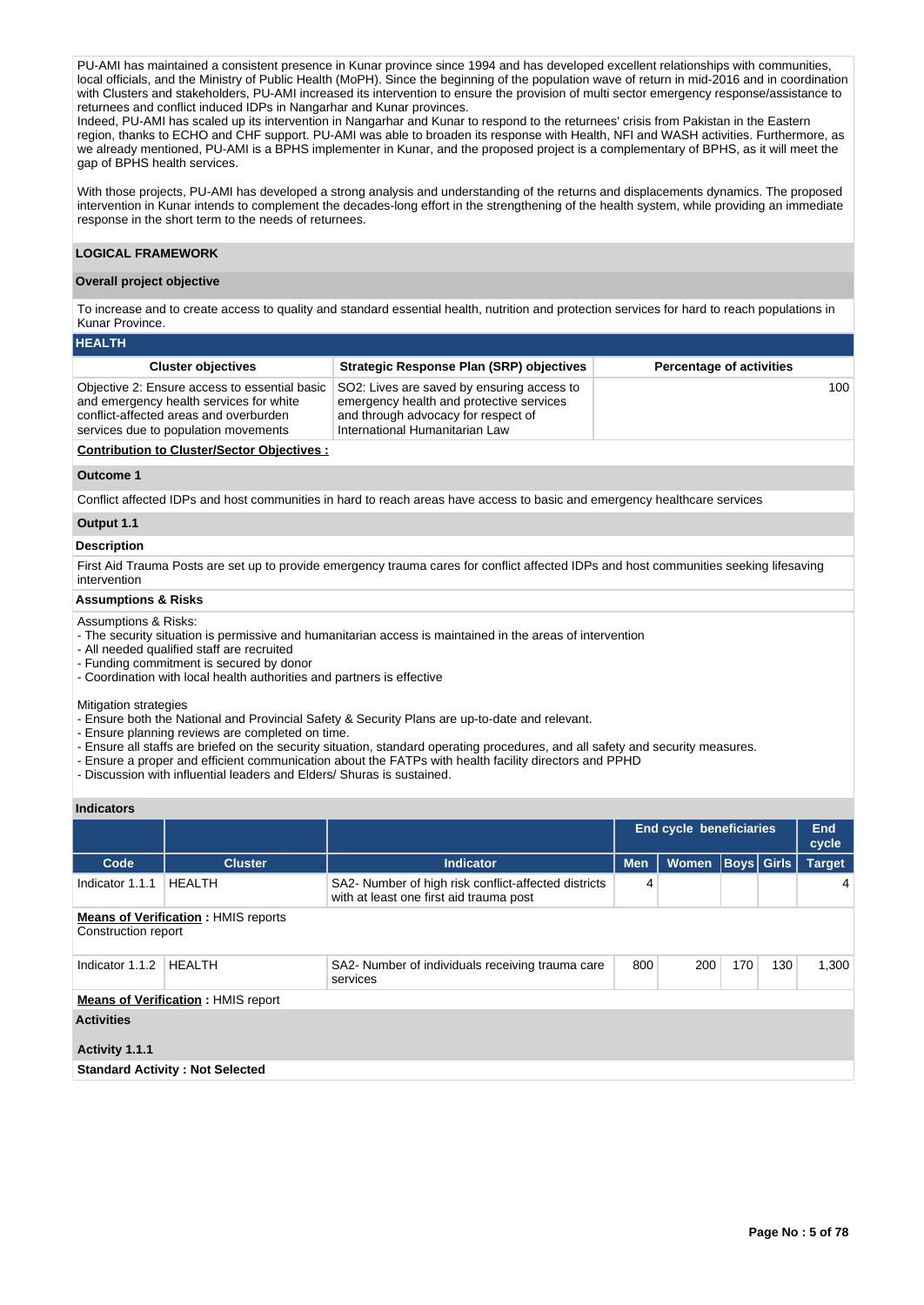Four integrated first aid trauma posts (FATP) are established in conflict affected areas of Kunar Province

BPHS and EPHS packages remains unable to respond to emergency situations, such as those frequently witnessed in Kunar as a result of ongoing protracted conflicts. The nature of the conflict is bringing inflow of weapon-related trauma cases requiring sustained emergency lifesaving medical support. In Kunar in 2016 alone, according to PU-AMI ECHO database, 25,264 trauma cases of which 2,249 due to conflict, have been reported.

First aid trauma posts will be established to increase the capacity of local health facilities to deal with the upsurge of trauma cases due to conflict in their vicinity.

Data of 2015, 2016 and first 7 months of 2017 was reviewed to identify the existing health facilities receiving the highest number of trauma cases (conflict induced or not). Following health facilities were chosen for integration of a FATP.

District Khas Kunar, Khas Kunar CHC

District Marawara, Marawara BHC

District Bar Kunar, Asmar CHC

□ District Watapur, Quro BHC

In accordance with PPHD and Health Cluster Coordinator, decision was made to have FATPs integrated in existing BHC/CHC to leave the possibility of integration in the BPHS once the emergency intervention is over, thus keeping in mind the exit strategy after the emergency intervention. The goals to prevent death and disability in injured patients can be categorized into three broad sets of needs: 1. Life-threatening injuries are appropriately treated, promptly and in accordance with appropriate priorities, so as to maximize the likelihood of survival.

2. Potentially disabling injuries are treated appropriately, so as to minimize functional impairment and to maximize the return to independence and to participation in community life.

3. Pain and psychological suffering are minimized.

The set-up of these FATPs will be achievable through all different aspects of trauma cares resources that would be necessary to assure such care. These include human resources (staffing and training) and physical resources (infrastructure, equipment and supplies) that should be in place to assure optimal care of the injured patient at the range of health facilities.

In working towards decreasing the burden of death and disability from injury, a spectrum of activities will be considered, ranging from surveillance and basic prevention programs, to trauma management/stabilization and referral.

The drawing of the FATP was done by the PU-AMI engineer based on the constraints linked to each location (availability of terrain, etc) and on recommendations of PPHD and director of the health facility to ensure its acceptance and integration in the functioning of the facility. Essential notions such as access and hygiene standards (ease to clean) were obviously taken into consideration. (Drawings and BOQ attached, respectively in Annexes 06 and 05)

Together, the Engineer with the Project Manager will regularly monitor the construction progress and will ensure that FATPs are established according the calendar and standards.

#### **Activity 1.1.2**

#### **Standard Activity : Not Selected**

Procurement and distribution of essential medical supplies and equipment to four FATPs

For all facilities treating emergency trauma cases, equipment will be provided by PU-AMI, following ICRC standards. (BOQ attached in Annex 07)

In order to ensure the quality of trauma cares services, PU-AMI will ensure the FATPs are provided with all adequate medical equipment, consumables and drugs. This will be done through international procurement of drugs and local purchase for supplies that will follow PU-AMI own and donor's procurement rules for pharmaceuticals respecting Afghanistan Ministry of Health approved medical items. PU-AMI medical procurement is led by the Health Department, consisting of a health coordinator and a pharmacist at mission level with technical support from HQ Pharmacist and HQ Health Advisor.

Drugs and medical supplies will be stored in the PU-AMI pharmacy in Jalalabad before being dispatched to the FATPs. Stock and consumption will be monitored by the pharmacist using software and checked by the health coordinator.

PU-AMI pharmacy department will monitor the process of procurement and distribution of essential medical supplies and equipments using PU-AMI and ICRC standards. Stock cards, pharmacy checklists, receive notes will be used to monitor the adequate amount of supplies to FATPs.

#### **Activity 1.1.3**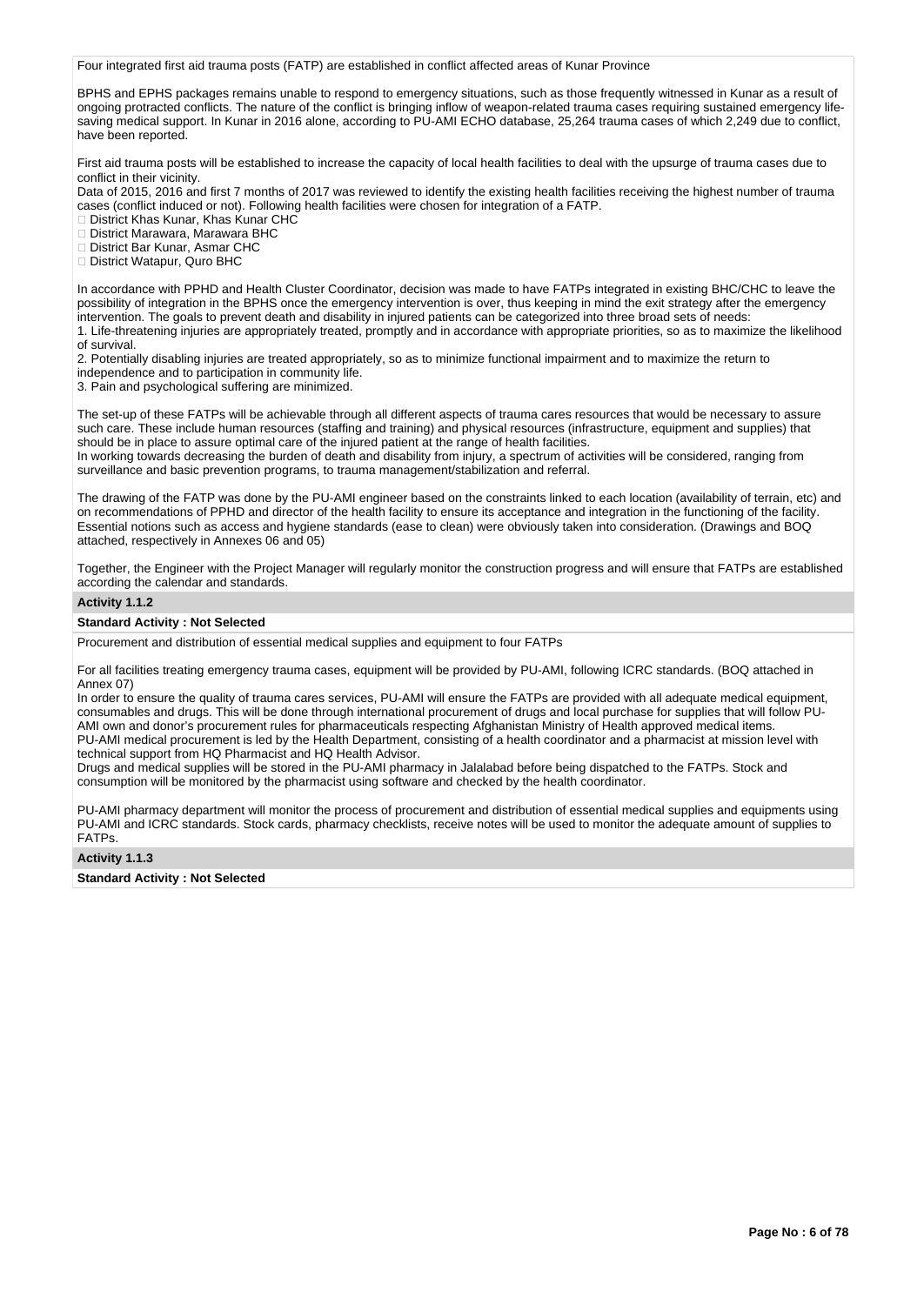#### Provision of essential trauma care services

Emergency trauma kits (including medical equipment, drugs and consumables, BOQ attached, Annex 07) will be delivered to those four health facilities. Both doctors and nurses are obviously important for a smooth running of the FATP. One provides assessment and diagnosis while the other offers aid, physical and psychological treatment. In short, they are both complementary factors to what makes the FATP operate efficiently.

The most important function of the doctor will be to identify and treat life-threatening conditions and then to assess the patient carefully for other complaints or findings that may require referral. The nurse will be in charge of providing first essential trauma care to patients. Since the FATPs are attached to an existing health facility, the doctor of the adjacent health facility (CHC or BHC) will also be operational in the FATP. Under CHF funding, PU-AMI will provide an additional nurse which will be dedicated full time to the FATP. The nurses will receive refresher training on Basic Life Saving.

The minimum package of First Aid Care/ trauma care at the FATP comprises early detection, initial medical care for severe injury or sudden illness using a certain amount of drugs and equipment to perform primary intervention and assessment to fulfill the basic principles of trauma care, which are to preserve life, to prevent further harm and to keep the patient condition's stable. This may include applying first aid techniques, airway and/or shock management, fluid resuscitation, caring burns, injury and wounds management, stabilization and promote recovery including dispensing of medication.

Strict protocols will be applied, according to national guidelines to always reach the highest quality of services. Patient records will be kept through a registration system (administrative registration and medical details taken by the doctor respecting confidential management of sensitive data).

Diagnostic and treatment protocols will be based on MoPH national guidelines.

Establishment of a referral system to secondary health facility level: The teams will be in continuous coordination with surrounding Hospital in case of referral needed. The referral will be done through an ambulance.

Security allowing, monthly supervision visits will be carried out by CHF programject manager to monitor the delivery of essential trauma care services. Supervision checklists will be used during supervision visits. Trauma registers will be checked for verifying the delivery of trauma services. Monthly reporting formats will be developed for each site to report their monthly achievement and will be stored in trauma database.

# **Output 1.2**

#### **Description**

SHC and MHT provide essential package of primary health care services including mother and child health, immunization and trauma care for 18 600 people in Kunar province.

### **Assumptions & Risks**

#### Assumptions & Risks:

- The security situation is permissive and humanitarian access is maintained in the areas of intervention
- All needed qualified staff are recruited, including female staff
- Funding commitment is secured by donor
- Coordination with local health authorities and partners is effective
- -Communities are willing to provide a building for the establishment of the clinics
- Vaccine are provided by provincial health authorities
- Immunization services are accepted by returnees and IDPs

Mitigation strategies:

- Ensure both the National and Provincial Safety & Security Plans are up-to-date and relevant.
- Ensure planning reviews are completed on time.
- Ensure all staffs are briefed on the security situation, standard operating procedures, and all safety and security measures.
- Ensure a proper and efficient communication about immunization services to the beneficiaries.
- Discussion with influential leaders and Elders/ Shuras is sustained.

#### **Indicators**

|                                            |                                           |                                                                                                                             | End cycle beneficiaries |              |             | End<br>cycle |               |
|--------------------------------------------|-------------------------------------------|-----------------------------------------------------------------------------------------------------------------------------|-------------------------|--------------|-------------|--------------|---------------|
| Code                                       | <b>Cluster</b>                            | <b>Indicator</b>                                                                                                            | <b>Men</b>              | <b>Women</b> | Boys  Girls |              | <b>Target</b> |
| Indicator 1.2.1                            | <b>HEALTH</b>                             | SA2- Number of conflict affected people in<br>underserved areas served by emergency PHC<br>and mobile services              | 7,346                   | 7.234        | 1,95<br>2   | 2,06<br>8    | 18,600        |
| <b>Means of Verification: HMIS reports</b> |                                           |                                                                                                                             |                         |              |             |              |               |
| Indicator 1.2.2                            | <b>HEALTH</b>                             | SA2- Number of health facilities in priority districts<br>staffed by Skilled Birth Attendant                                | 5                       |              |             |              | 5             |
| <b>Means of Verification:</b>              |                                           |                                                                                                                             |                         |              |             |              |               |
| Indicator 1.2.3                            | <b>HEALTH</b>                             | SA2- Number of pregnant women in conflict<br>affected and underserved areas receiving at least<br>two antenatal care visits |                         | 346          |             | 26           | 372           |
|                                            | <b>Means of Verification: HMIS report</b> |                                                                                                                             |                         |              |             |              |               |
| <b>Activities</b>                          |                                           |                                                                                                                             |                         |              |             |              |               |
| Activity 1.2.1                             |                                           |                                                                                                                             |                         |              |             |              |               |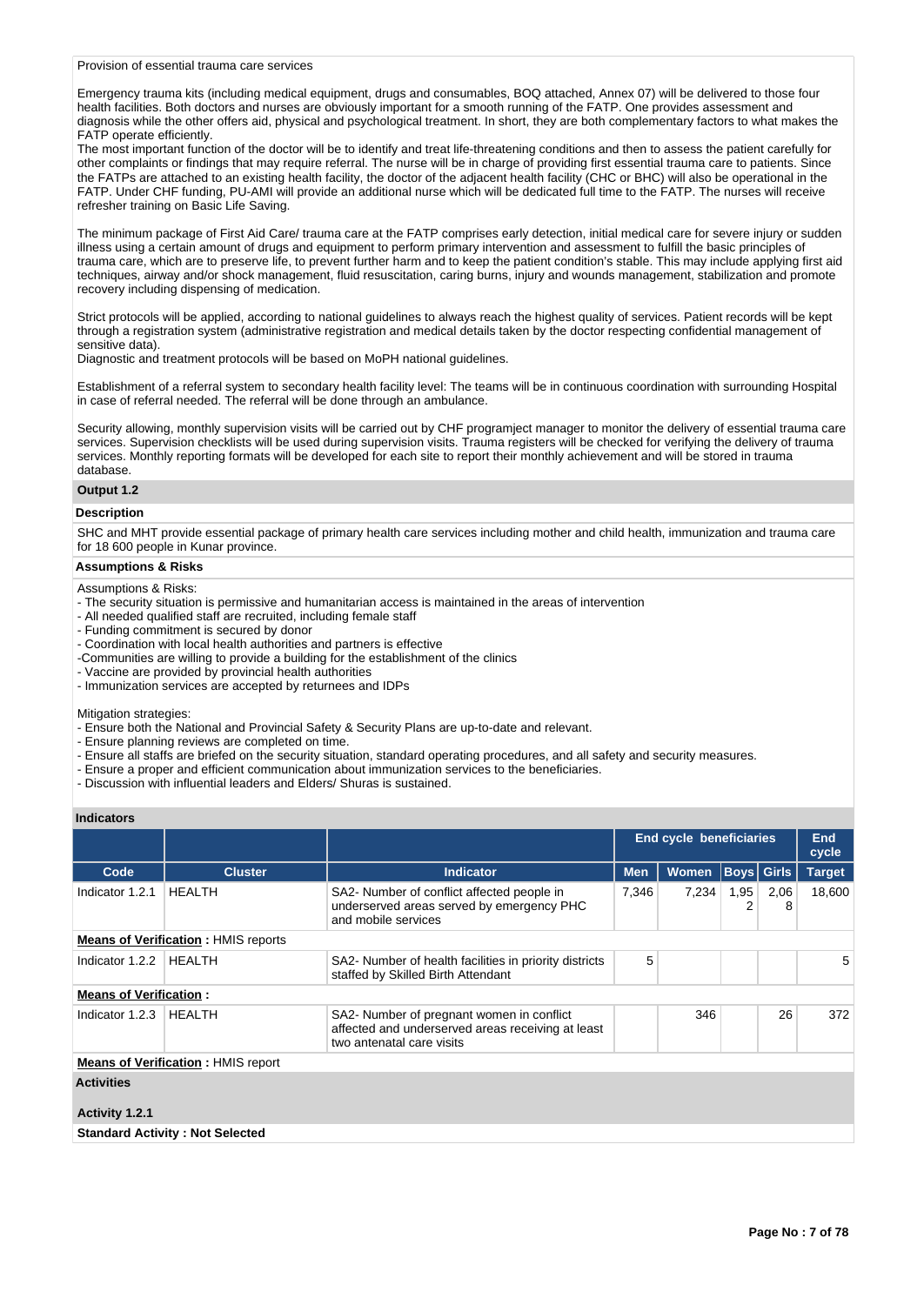Four sub health centers are established in hard to reach districts of Kunar Province

4 locations in need of a sub health center have been identified with the support of PPHD and based on data on populations and current white areas

District Dar I Pech, Wardish Tangi village District Ghazadabad, Sooki village District Shygal, Bar Galayee village District Watapur, Dargo village

All locations are more than 2 hours walk from the closest health facility

In each village, PU-AMI teams will reach out to local representatives, community elders and shuras, will present and explain the project and thus will ask that a building should be lent to PU-AMI for the duration of the project in each of the four locations. PU-AMI teams will ensure that communities understand the reasons behind the opening of the health facility as well as the scope and limitation of the funding, including the project end date. The communities will be consulted regarding the recruitment of staff to gain their support, though PU-AMI will always seek the best qualified and experienced persons for the role.

Engagement with the community Shura and Health Shura will continue throughout the project on a regular basis, through monthly meetings (and extra ad hoc meetings depending on needs)

Once the agreement with local representatives for the use of the building is signed, PU-AMI engineer will proceed with leading its renovation. Indeed, the building will have to be adapted to meet the requirements of a health facility, in terms of access (wheelchair or stretcher), layout and hygiene requirements (tiling of the delivery room for example)

Each SHC will be staffed with one doctor, one midwife, two vaccinators (1 male and 1 female) and a cleaner/guard. The female vaccinator will operate within the SHC while the male vaccinator can conduct outreach vaccinations. A majority of the patients will be female (for TT vaccination) who do not accept to be vaccinated by men for cultural reasons, or children in need of OPV, as Kunar is the province which is most affected by polio (4 of the 6 cases recorded in 2016 were recorded in Kunar province)

PU-AMI will announce the vacancies with ACBAR and locally in Asadabad as well as in the nearest health facilities. Special attention will be given to hiring female staff including midwives and fixed vaccinators if possible, as PU-AMI is already aware this will be challenging. Salaries and other benefits will conform to the MoPH salary scale in order to prepare the staff for a potential integration into the BPHS system at a later date.

As BPHS implementer, PUAMI will collaborate with MoPH to support the integration of the SHC in the BPHS.

Project team will supervise the Health facilities and will ensure that the health facilities are established according the standards for the health services provision. Supervision and monitoring checklists will be used during supervision visits. PU-AMI team will assess the buildings provided by the communities to arrange it according the MoPH standards.

#### **Activity 1.2.2**

### **Standard Activity : Not Selected**

One Mobile Health Teams is established and provides mobile services in hard to reach districts

Currently only 3 MHTs are active in all of Kunar province: one is run by ARCS, one has been recently set up by AADA and PU-AMI also has a mobile health clinic as a part of the BPHS activities implemented in Kunar. In a province with a high number of IDPs (over 8700 IDPs according to most recent OCHA data available) and returnees, where displacements are regular due to conflict between various AOGs, this remains insufficient to cover the needs.

PU-AMI will provide an additional MHT under the CHF, to ensure a better coverage of the needs of IDPs, returnees and host populations in hard to reach areas.

The area of operation of the MHT is defined in collaboration with the PPHD, who coordinates the action of the various implementers of health services in the province.

Each MHT will be staffed by 1 Medical Doctor (MD), 1 nurse, 1 vaccinator, 1 midwife and 1 health promoter The doctor will be dedicated to patient consultations, establishing diagnosis, writing prescriptions and treating the occasional emergency case

The vaccinator will be fully dedicated to vaccination (TT and OPV and measles vaccination in case of an outbreak) The midwife is in charge of ANC and PNC, family planning and attending emergency deliveries in the home of beneficiaries. The health promoter will be in charge of health education, sensitization, community awareness, and explaining to patients how to properly use drugs. He will conduct health education to the patients based on IEC material approved by MoPH.

All staff will receive a 3 days refresher training on RUD (Rational Usage of Drugs) and 3 days refresher training on HMIS (Health Management Information System) based on lesson learnt of previous CHF experience. Follow up training might be provided as per need. Waste management will also be part of the refresher training plan to ensure the MHT intervention will have no negative impact on the environment. Cooperation with BPHS health facilities is already in place and medical waste will be brought to the closest health facility for adequate waste management

Regular supervision and monitoring visits will be carried out to the MHT, applying supervision checklists. Activity plan for MHT will be developed in coordination with PPHD and DoRR to reach IDPs and provide them with essential primary health services

#### **Activity 1.2.3**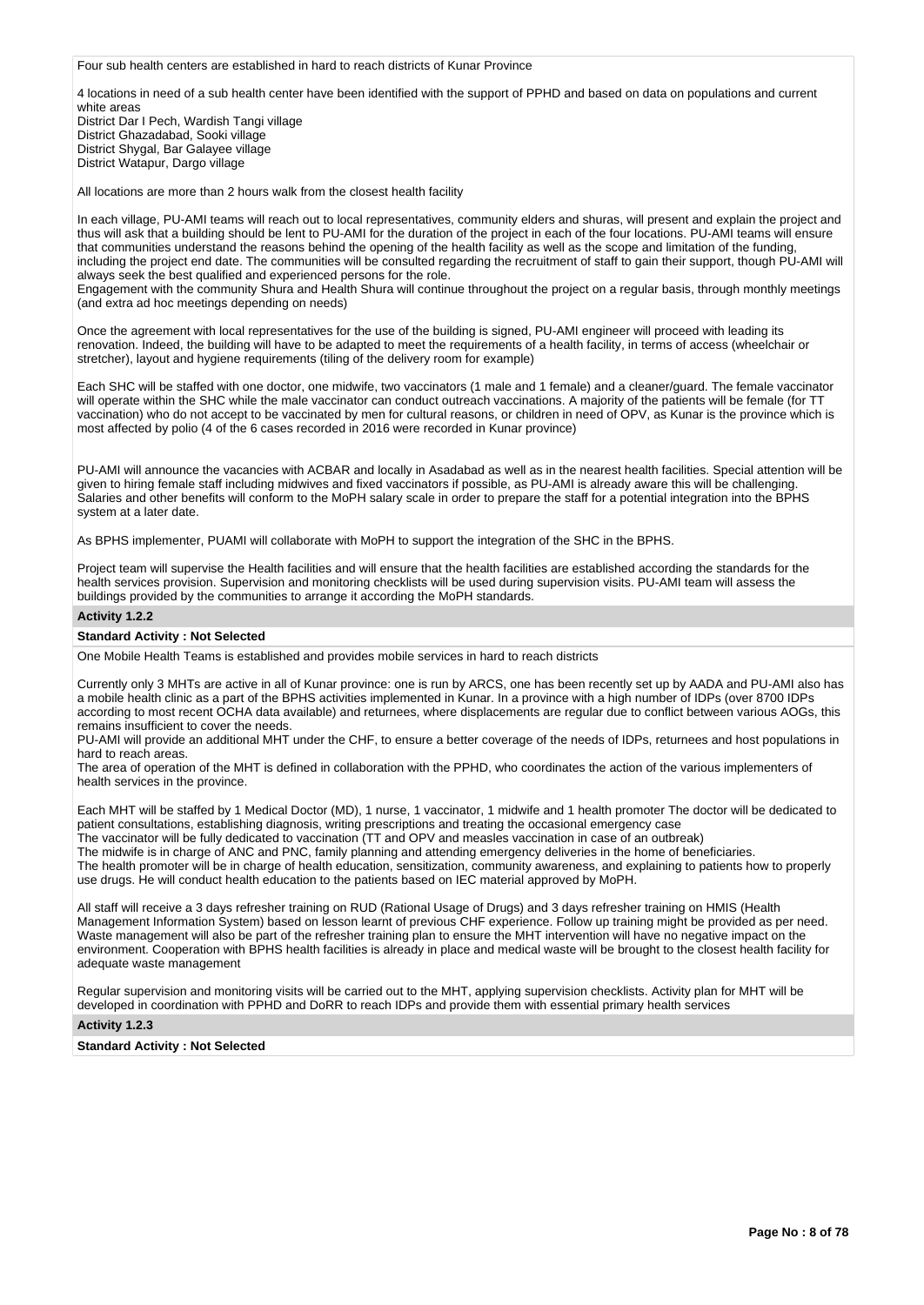Procurement and distribution of essential medical supplies and equipment to five health facilities:

For all previous mentioned health facilities (4 SHC and 1 MHT) PU-AMI considers the MHT as a health facility, as the provided services reflect those of a static health facility, but have the advantage of reaching more remote and disseminated beneficiaries. PU-AMI will use the MoPH standard list of drugs and supplies in order to provision the health facilities with items which would also be provided if the facilities were part of the BPHS. As there is currently no BPHS support or overlap, CHF would provide the financial support for all supplies

Procurement for the health facilities will be arranged by the Project Manager according to consumption rates of comparable health facilities and based on data on the most common diseases in Afghanistan.

In order to ensure the quality of health services, PU-AMI will ensure the health facilities and the MHT are provided with all adequate medical consumables and drugs. This will be done through international procurement of drugs and local purchase for supplies that will follow PU-AMI own and donor's procurement rules for pharmaceuticals respecting Afghanistan Ministry of Health approved medical items. PU-AMI medical procurement is led by the Health Department, consisting of a health coordinator and a pharmacist at mission level with technical support from HQ Pharmacist and HQ Health Advisor.

Drugs and medical supplies will be stored in the PU-AMI pharmacy in Jalalabad before being dispatched to the Health facilities and MHT. Stock and consumption will be monitored by the pharmacist using software and checked by the health coordinator.

PU-AMI will receive the standard vaccines from the provincial cold chain which is managed by the Provincial EPI Management Team (PEMT). This Provincial EPI Management Team is represented by an EPI Officer of the Directorate of Public Health. They will provide the vaccines requested by PU-AMI for the supported health facilities. PU-AMI will be in charge of the transport from PEMT to the said health facility, ensuring that the cold chain is respected and the vaccines maintained in the appropriate conditions during their transportation.

Though PEMT should also provide RCW50 refrigerators for vaccine vials conservation, so far challenges have been observed in neighboring regions and the unreliable supply of the RCW50 refrigerators have impacted the immunization services in remote and hard to reach areas. Therefore PU-AMI will keep the option of procuring them. Should the RCW50 refrigerators finally be made available by the PEMT, the funds will be used to procure supplementary equipment or drugs for the HF

Pharmacy stock cards and checklists will be used to ensure the adequate distribution and availability of all essential drugs in the health facilities. PU-AMI pharmacy team will regularly analyze pharmacy data and provide feedback to the health staff about the utilization of services and consumption of drugs. During supervision visits, the pharmacy stock will be observed and supervised for the rational use of drugs

### **Activity 1.2.4**

#### **Standard Activity : Not Selected**

Delivery of essential primary health care, mother and child health care services and immunization in five health facilities (4SHC and 1 MHT)

Services offered will conform to the MoPH standard guidelines and practices in order to maintain a consistent approach throughout the province. Services include a wide range of health services (preventive and curative consultations, including acute, chronic, injuries, health and hygiene promotion and referrals to secondary care facilities;

Amongst the delivery of the primary healthcare package, a specific attention will be given to the most vulnerable beneficiaries. In that regard, huge needs have been confirmed for pregnant and lactating women; PU-AMI Midwives reported that a dedicated service is very much appreciated, also for cultural reasons: without much community networks or protection, women tend to avoid going to health facilities; once PU-AMI midwives share their phone numbers, they regularly receive calls asking for guidance and orientation. As such, MNCH services provision will be ensured by one midwife per HF. This allows women in hard to reach areas to benefit from ANC, PNC, and FP services. Midwives will also ensure the timely referral of full-term pregnant women to deliver in closest HFs or hospital or, if not possible, try to ensure assisted home delivery, as this happened on exceptional cases. To that purpose, midwives will provide consultation and orientation taking into account the availability of services in the HFs and hospitals

Based on total catchment population of the 5 HF (4 SHC and 1 MHT), providing services to a total of 18 600 beneficiaries, and on pregnancy rate data from PU AMI HMIS in Kunar, it is estimated that approximately 4% of the catchment population will be pregnant women. Though through these services, PU-AMI hopes to serve all pregnant women, the target has been established at 50% of the latter, i.e a total of 372 pregnant individuals.

Based on HMIS data from Kunar, it is estimated that 8% of the individuals consulting for antenatal care visits are under 18 years old and therefore fall under the category of "girls"

All routine immunization including OPV and Tetanus Toxoid vaccinations will be provided to children under one year old and women (pregnant and non pregnant). In addition, medical staff and health promoter will raise awareness on benefits of vaccine, risk of vaccine preventable diseases, awareness on polio virus and its prevention by polio drops. Awareness messages will increase sensitization of communities regarding vaccine preventable disease.

Considering the specificity of Kunar context, PU-AMI aims is repeating successful past experience by adding a vaccinator to each newly opened SHC. One female vaccinator will perform fixed vaccination services in the health facility, motivating mothers to come to the clinic in a way to increase coverage of ANC services as well, while a male vaccinator will provide outreach immunization services in the more remote corners of each catchment area.

PU-AMI being the BPHS implementer, this will facilitate the organization of staff training for the following topics:

**HMIS Practical Training;** 

Infection Prevention;

Management of Drug Supplies and rational prescriptions

Practical immunization training (for nurses only)

Other trainings may be organized depending on needs

Supervision checklists will be used during supervision visits and the findings will be shared with the PM and the Emergency Coordinator, for the necessary improvements and follow ups. Data of monthly reports will be crosschecked with health facility registers to ensure the consistency and accuracy of data. Standard treatment guidelines and treatment protocols will be used to provide quality services

#### **Activity 1.2.5**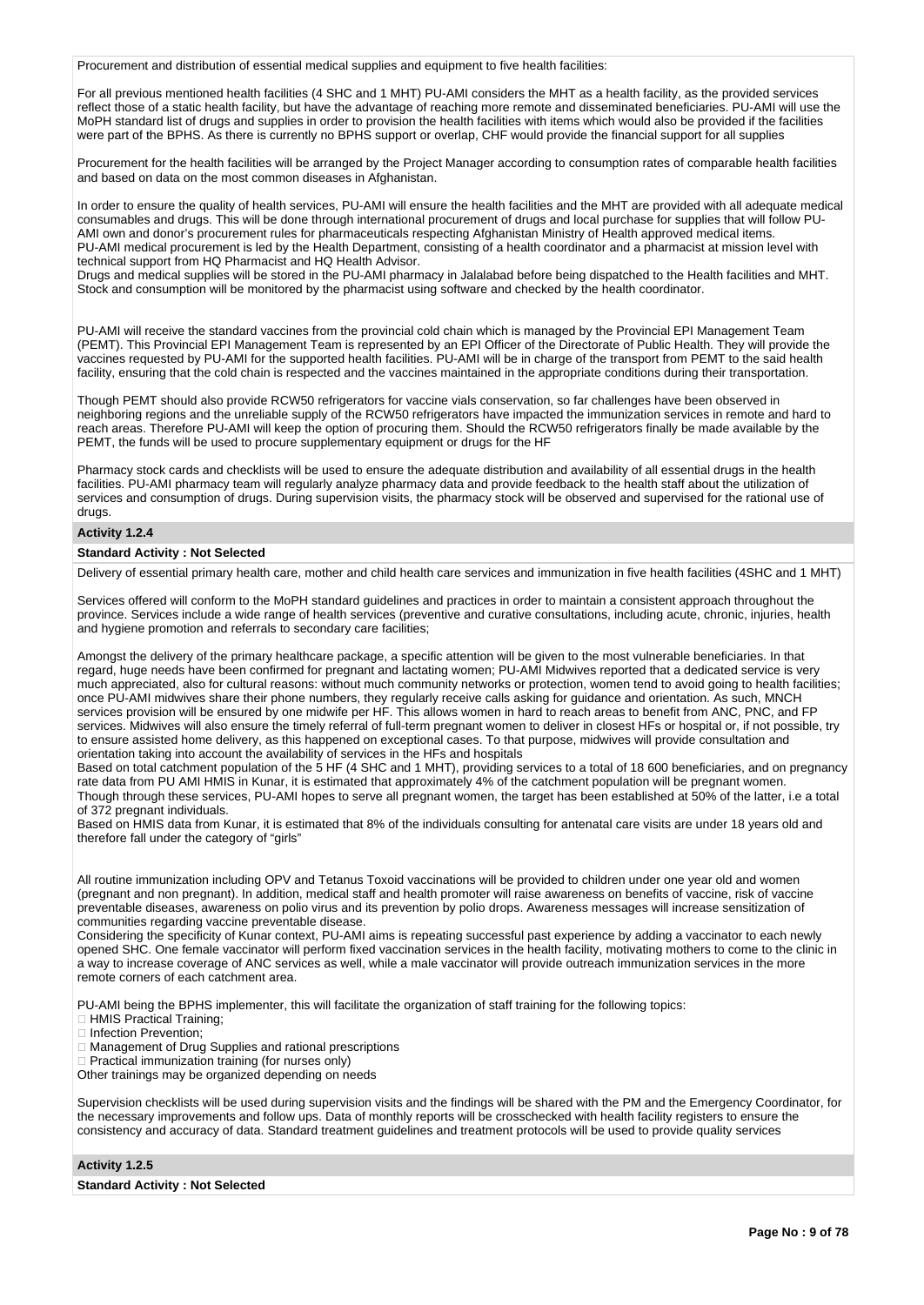Participation in DEWS and outbreak management and response:

Through its MHT PU-AMI will be regularly accessing IDP sites as well as host communities who remain hard to reach and underserved. PU-AMI will participate in the DEWS response

MHT team can be contacted by previously visited communities if a disease outbreak is suspected. In this case, PU-AMI will inform PPHD about the change of field activity for the day and keep PPHD informed about the status of the outbreak (confirmed or not, number of cases, need for follow up, etc)

□ MHT team may also be called upon by the PPHD if they hear of a suspected outbreak. The process will then be the same, MHT team going to the location of suspected outbreak and keeping PPHD informed about the outcome of the visit.

Good collaboration with the PPHD DEWS Officer will be essential, and will be maintained through regular coordination meetings.

PU-AMI MHT may also join an outbreak response team in case of a larger outbreak.

Outbreak reports will systematically be shared with PPHD HMIS officer, PPHD DEWS officer as well as WHO focal point

### **Additional Targets :**

| <b>NUTRITION</b> |  |  |  |
|------------------|--|--|--|
|                  |  |  |  |

| <b>Cluster objectives</b>                                                                                                                                                       | Strategic Response Plan (SRP) objectives                                                                                                                        | <b>Percentage of activities</b> |
|---------------------------------------------------------------------------------------------------------------------------------------------------------------------------------|-----------------------------------------------------------------------------------------------------------------------------------------------------------------|---------------------------------|
| Objective 2: The incidence of acute<br>malnutrition is reduced through Integrated<br>Management of Acute Malnutrition among<br>boys, girls, and pregnant and lactating<br>women | SO2: Lives are saved by ensuring access to<br>emergency health and protective services<br>and through advocacy for respect of<br>International Humanitarian Law | 100                             |
| <b>Contribution to Cluster/Sector Objectives:</b>                                                                                                                               |                                                                                                                                                                 |                                 |

### **Outcome 1**

Reduce mortality and morbidity associated with malnutrition of children under five and Pregnant and Lactating Women and improve their health status in hard to reach areas of Kunar province

### **Output 1.1**

#### **Description**

Essential IMAM services are provided in four SHC and through one MHT in Kunar province

### **Assumptions & Risks**

Assumptions & Risks:

- The security situation is permissive and humanitarian access is maintained in the areas of intervention
- All needed qualified staff are recruited, including female staff
- Funding commitment is secured by donor
- Coordination with local health authorities and partners is effective
- Delay of food commodities deliveries from WFP and UNICEF.
- Changes in operational commitment from WFP partners

Mitigation strategies:

- Ensure both the National and Provincial Safety & Security Plans are up-to-date and relevant.
- Ensure planning reviews are completed on time.
- Ensure all staffs are briefed on the security situation, standard operating procedures, and all safety and security measures.
- Discussion with influential leaders and Elders/ Shuras is sustained.
- Develop a clear delivery plan with UNICEF and WFP and keep them regularly updated of consumption to avoid any shortage.
- Specific MoU is concluded with WFP as the beginning of the project to clarify each partner's responsibility.

#### **Indicators**

|                                                                               |                                                                               |                                                                                                                                                                         |            | <b>End cycle beneficiaries</b> |                   | <b>End</b><br>cycle |               |
|-------------------------------------------------------------------------------|-------------------------------------------------------------------------------|-------------------------------------------------------------------------------------------------------------------------------------------------------------------------|------------|--------------------------------|-------------------|---------------------|---------------|
| Code                                                                          | <b>Cluster</b>                                                                | <b>Indicator</b>                                                                                                                                                        | <b>Men</b> | Women                          | <b>Boys</b> Girls |                     | <b>Target</b> |
| Indicator 1.1.1                                                               | <b>NUTRITION</b>                                                              | SA2- Number of children 6-59 months screened<br>for acute malnutrition at community and facility<br>level and referred for treatment as needed in<br>priority districts |            |                                | 1,34<br>2         | 1,77<br>8           | 3,120         |
| <b>Means of Verification:</b> Monthly statistic report, HMIS Report, Register |                                                                               |                                                                                                                                                                         |            |                                |                   |                     |               |
| Indicator 1.1.2                                                               | <b>NUTRITION</b>                                                              | SA2- Number and proportion of severely acutely<br>malnourished boys and girls 6-59 months<br>admitted for treatment                                                     |            |                                | 335               | 445                 | 780           |
|                                                                               | <b>Means of Verification:</b> Monthly statistic report, HMIS Report, Register |                                                                                                                                                                         |            |                                |                   |                     |               |
| Indicator 1.1.3                                                               | <b>NUTRITION</b>                                                              | SA2- Number and proportion of moderately<br>acutely malnourished boys and girls 6-59 months<br>admitted for treatment                                                   |            |                                | 1,00<br>6         | 1,33<br>4           | 2,340         |
|                                                                               | <b>Means of Verification:</b> Monthly statistic report, HMIS Report, Register |                                                                                                                                                                         |            |                                |                   |                     |               |
| Indicator 1.1.4                                                               | <b>NUTRITION</b>                                                              | SA2- Number of boys and girls aged 0-59 months<br>discharged cured from management of severe<br>acute malnutrition programmes                                           |            |                                | 302               | 400                 | 702           |
|                                                                               | <b>Means of Verification:</b> Monthly statistic report, HMIS Report, Register |                                                                                                                                                                         |            |                                |                   |                     |               |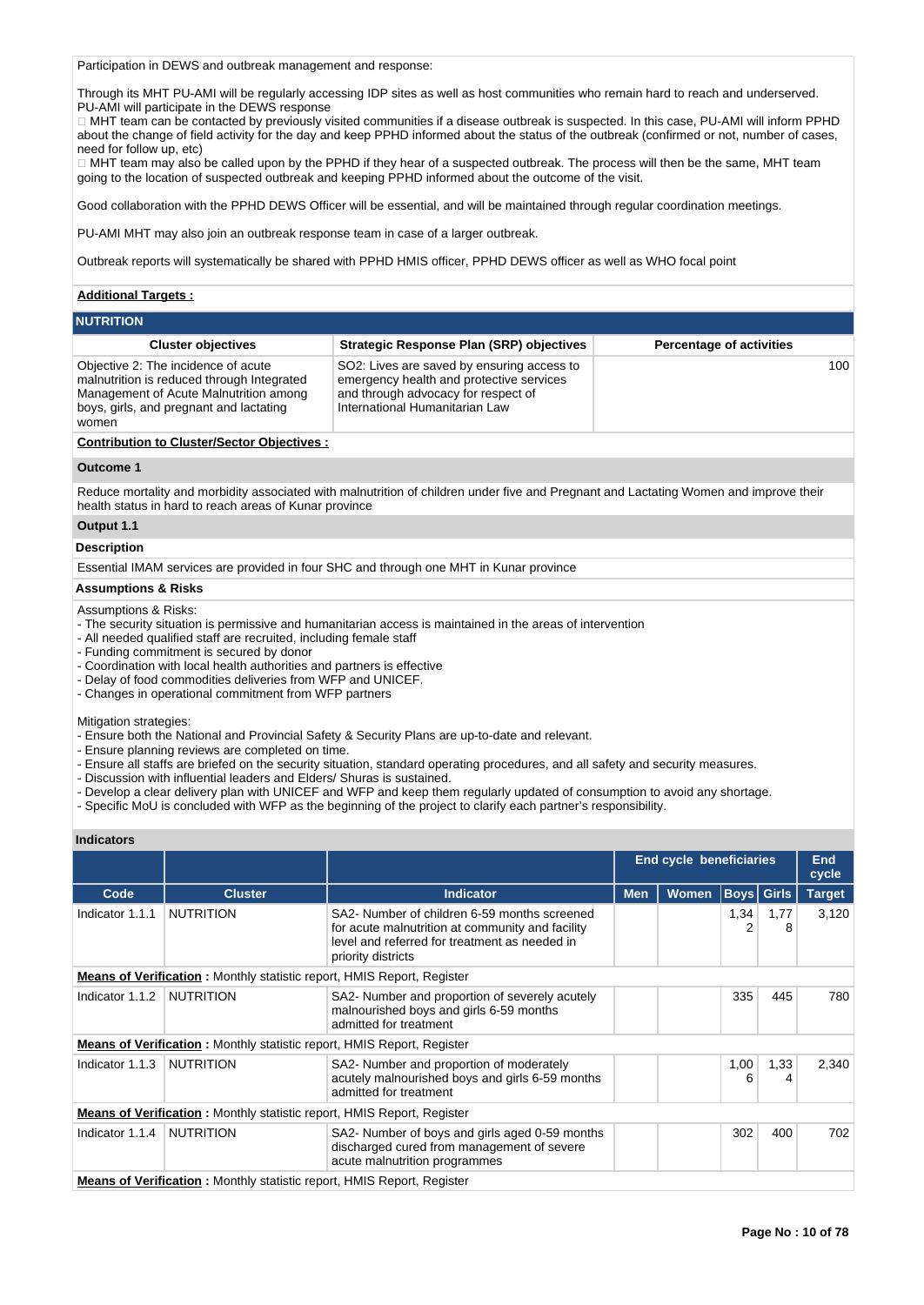| Indicator 1.1.5   | <b>NUTRITION</b>                                                              | SA2- Number of boys and girls aged 6-59 months<br>discharged cured from management of moderate<br>acute malnutrition programmes |       | 872 | 1,15<br>6 | 2.028 |
|-------------------|-------------------------------------------------------------------------------|---------------------------------------------------------------------------------------------------------------------------------|-------|-----|-----------|-------|
|                   | <b>Means of Verification:</b> Monthly statistic report, HMIS Report, Register |                                                                                                                                 |       |     |           |       |
| Indicator 1.1.6   | <b>NUTRITION</b>                                                              | SA2- Number of acutely malnourished pregnant<br>and lactating women admitted for treatment                                      | 1,435 |     | 125       | 1.560 |
|                   | <b>Means of Verification:</b> Monthly statistic report, HMIS Report, Register |                                                                                                                                 |       |     |           |       |
| Indicator 1.1.7   | <b>NUTRITION</b>                                                              | Number of PLW and caregivers attending IYCF<br>awareness and/or receiving breastfeeding<br>counseling                           |       |     |           | 2.080 |
|                   | <b>Means of Verification: Nutrition Database, HMIS</b>                        |                                                                                                                                 |       |     |           |       |
| <b>Activities</b> |                                                                               |                                                                                                                                 |       |     |           |       |

#### **Activity 1.1.1**

#### **Standard Activity : Not Selected**

Screening for MAM and SAM

In the seven priority districts considered under this allocation, there are important gaps in coverage for both SAM and MAM. According to Nutrition Cluster data, the best coverage for SAM is in Shygal with a 90% coverage, while it ranges between 16 to 38 % in all other districts. MAM coverage rates go from 13% and 37%: these alarmingly low rates emphasis the relevance of nutrition programs.

Nutrition activities are fully and complementary part of the integrated approach of PU-AMI, and will benefit of the quality health services providing for vulnerable population as an entry point for screening of children aged 0-59 months as well as PLW.

MAM and SAM screening and detection will be conducted in the five health facilities operated by PU-AMI in the frame of this CHF allocation, in hard to reach areas of Kunar province, i.e

• Four sub health centers located in

District Dar I Pech, Wardish Tangi village

District Ghazadabad, Sooki village

District Shygal, Bar Galayee village

District Watapur, Dargo village

• One mobile health team that will be visiting underserved host communities as well as locations with high concentrations of IDPs and returnees in the seven priority districts of Kunar province.

MAM and SAM screening will be done by the midwife in all above mentioned locations, especially when it comes to screening of PLW, which can only be done by a woman for cultural reasons. Depending on workload, she might be assisted by the doctor.

Screening will be done using MUAC as well as checking for oedema and weight for height. The material for screening will be partly provided by the Nutrition partners (UNICEF and WFP) and complementary items will be purchased by PU-AMI

At the health facility level monitoring of this activity will be conducted by the head of the health facility , He or she will observe daily children screening and the proper filling of screening registration by the midwife/nurse The nutrition officer will also participate in the monitoring by crosschecking the adequate screening and registration procedures.

#### **Activity 1.1.2**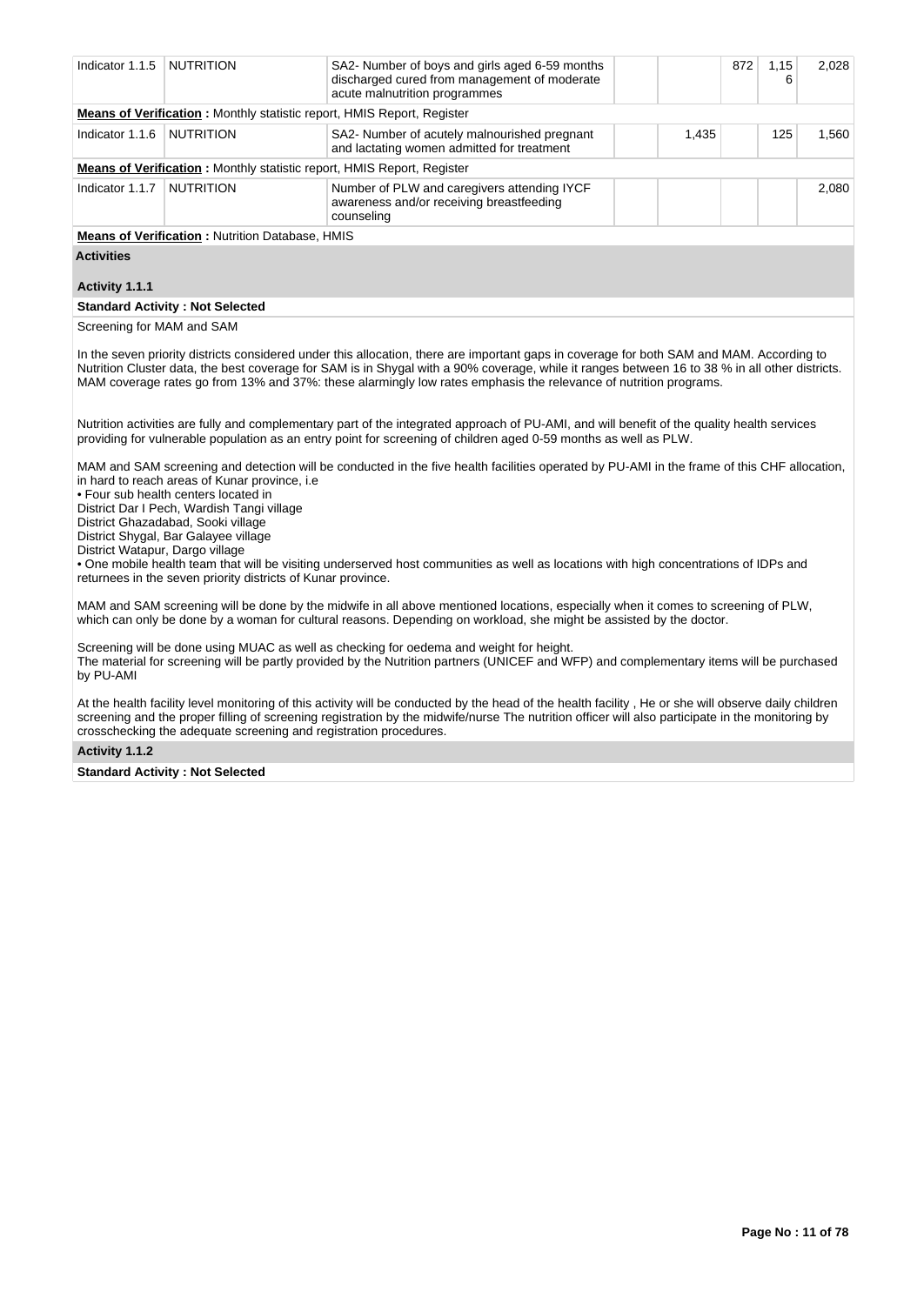SAM and MAM case management

Children with SAM without complications will be admitted in the OPD SAM Program and will be provided with Ready-to-Use Therapeutic Food (RUTF), that will be provided by UNICEF. According to the estimated caseload, PU-AMI expects to need 858 boxes (or 128,700 sachets) of RUTF.

Children with MAM will be admitted in the OPD MAM program and will be provided with Ready-to-Use Supplementary Food (RUSF), provided by WFP. Estimated caseload brings the need to 231,660 sachets.

Cases of SAM with medical complications can't be treated within the SHC or MHTs, as they require a comprehensive treatment that can only be provided through appropriate structures in IPD. They will therefore be referred to the nearest stabilization center in Kunar province. PU-AMI teams will follow up on the referral with the IPD SAM.

Based on PU-AMI 2016 nutrition database for Kunar, the admission rates are about 43% for boys and 57% for girls, beneficiaries have therefore been calculated accordingly.

The PLWs detected with acute malnutrition will all receive SuperCereals as well as multiple micronutrients, with estimated needs mounting up to 12,870 kg of supercereal and 478,764 tablets of micronutrients.

The treatment provided will be based on the national IMAM protocol, and includes the provision of systematic medical treatment and nutritional support. RUTF and RUSF is expected to be provided by WFP and UNICEF depending on the cases and needs of the patients., but PU-AMI will also constitute a buffer stock to cope with possible supply breakdown (Estimated Supplementary Feeding requirements are detailed in Annex 12)

The quantities required have been estimated based on caseloads in similar structures currently managed by PU-AMI, however the above mentioned figures might vary over the course of the project implementation. PU-AMI will regularly coordinate with both WFP and UNICEF to keep both organizations informed about the actual consumption and forecasted needs.

A food distributor will distribute the necessary supplementary feeding rations according to IMAM protocol.

Part of the follow up will be conducted by community mobilizers, who will actively search for the absent or defaulter cases in order to find out about the causes and solve it as possible to get them back to the programs and follow ups. The aim will be to decrease the number of default cases.

The Community mobilizers will be trained on screening, defaulter tracing, and referral for malnutrition at community level and nutrition education. They will be supervised by the doctor. Overall technical supervision of the nutrition activities, and ensuring IMAM protocol is respected will be done by the Nutrition Program Manager and the Health Coordinator

At the health facility level, monitoring of this activity will be conducted by the head of the health facility. He or she will observe daily admission of children in the program and also proper filling of OPD SAM/MAM cards and registration by the nutrition nurse. The nutrition officer will crosscheck the cards and registrations and will also randomly verify SAM and MAM cases accordingly to IMAM guidelines. Based on PU-AMI experience, verification committees will be established for verification of acutely malnourished PLWs to avoid miss use of food rations

#### **Activity 1.1.3**

#### **Standard Activity : Not Selected**

IYCF promotion and counseling

IYCF promotion will be used for prevention of malnutrition as well as part of the recovery process.

This key strategy represents an opportunity to increase awareness by providing relevant information to communities with healthcare access difficulties, and making a final impact on the wellbeing of the infant, young child, and also among the female population.

The dissemination of key nutrition messages will be the responsibility of the whole team, i.e. doctor, midwife, community mobilizer and food distributor.

Information sessions will be supported by IEC material.

PU-AMI will set up a range of IYCF prevention of malnutrition awareness sessions and training including:

□ Increase knowledge and sensitize care givers and community members on health and nutrition (IYCF) key messages, through IYCF training to female nurses, midwives, doctors and health promoters

Deliver IYCF certified training and nutrition education messages through group discussions, sensitization campaigns for key community members and opinion leaders, specially the one that are located far away

Use already existing relevant and adapted IYCF IEC/BCC materials through participatory methods with the communities

Pre-test and post-test will be applied in a didactic practical way, as evidence of participation, and acquired and applied knowledge among the community participants

□ The midwives will conduct counseling during the PNC visit and also regular education on early initiation of breast feeding, exclusive breast feeding, and complementary feeding. They will also conduct breast feeding counseling to lactating women who has breast feeding problems

Ensure better surveillance among communities and health workers to respond to cases of acute malnutrition

Periodic report of IYCF activities. At HFs level there will be registrations and monthly reports which will be collected by the supervisor and entered into the nutrition data base, for the respective analysis at the provincial and central level and final submission to the PND and the Nutrition Cluster.

Monitoring of this activity will be conducted by the head of the health facility , He or she will observe daily education sessions and breast feeding counseling performed by the nurse or midwife. The Nutrition Officer will crosscheck the HF's IYCF report with nutrition data base

### **Activity 1.1.4**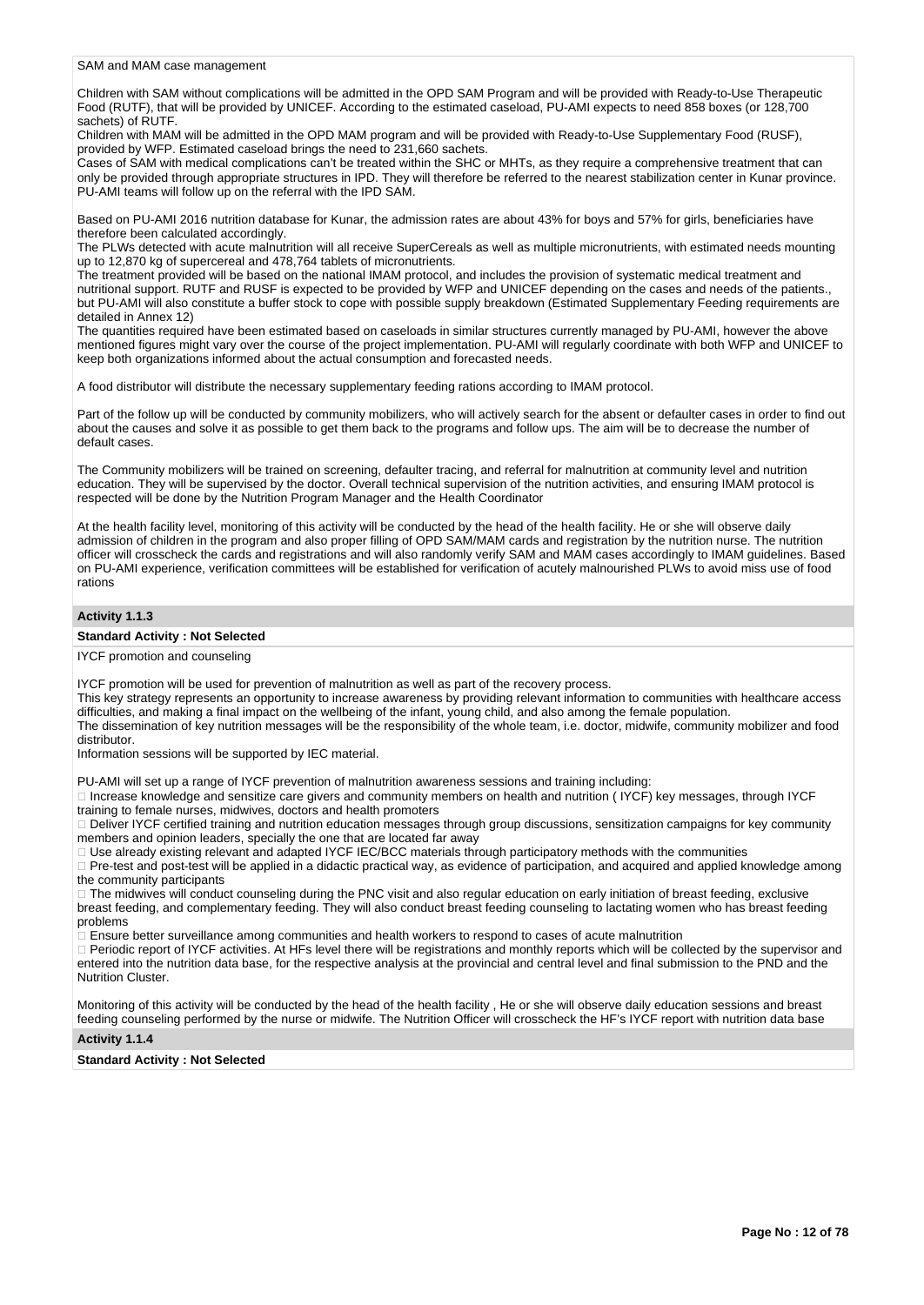Capacity building of Health and Nutrition staff

The program will enhance capacity of Health and Nutrition staff in diagnosis and management of SAM and MAM affected children and PLW through trainings, workshops and regular coaching to improve knowledge and skills in order to improve nutrition services delivery to the beneficiaries and promote project sustainability. PU-AMI aims to:

 $\Box$  Train medical staffs on IMAM that will be involved in managing moderate and severe acute malnutrition (m/f)

Participate in the trainings conducted by other stakeholders to carry out community based nutrition screening (MUAC and oedema detection) and referral of malnourished children, defaulter tracing, conduction of nutrition and health education in the intervention areas (m/f) Ensure effective reporting and information sharing with other partners at the governorate and national levels including MoH, Nutrition Cluster in a timely manner

□ Ensure better data collection mechanisms at OTPs and SFP sites

Participate actively in Nutrition Cluster and sector coordination meetings both at National and province level to discuss nutrition and health related activities to improve outcomes in targeted districts

The following subjects will be included in the trainings:

Breastfeeding counseling, highlighting the importance of breastfeeding, common difficulties and related recommendations

Education about recommendations of nutrition during pregnancy and breastfeeding periods

□ Hygienic preparation of food

Complementary feeding

Regular monitoring of the activities by the Programject Manager and the Nutrition Officer could reveal need for additional training: on the job training may be provided on the spot. Should the identified need be broader, a formal training session might also be organized. The output of the training will be monitored by pre and post tests.

### **Additional Targets :**

| <b>PROTECTION</b>                              |                                                                                                                                                                                                                                                                                                            |                                                                                                                                                                                                                                                                                                                                                                                                                                               |            |                                 |             |              |                     |
|------------------------------------------------|------------------------------------------------------------------------------------------------------------------------------------------------------------------------------------------------------------------------------------------------------------------------------------------------------------|-----------------------------------------------------------------------------------------------------------------------------------------------------------------------------------------------------------------------------------------------------------------------------------------------------------------------------------------------------------------------------------------------------------------------------------------------|------------|---------------------------------|-------------|--------------|---------------------|
|                                                | <b>Cluster objectives</b>                                                                                                                                                                                                                                                                                  | <b>Strategic Response Plan (SRP) objectives</b>                                                                                                                                                                                                                                                                                                                                                                                               |            | <b>Percentage of activities</b> |             |              |                     |
| populations                                    | Objective 2: Evolving protection concerns,<br>needs and violations are monitored.<br>analysed, and responded to upholding<br>fundamental rights and restoring the dignity<br>and well-being of vulnerable shock affected                                                                                   | SO3: The impact of shock induced acute<br>vulnerability is mitigated in the medium term                                                                                                                                                                                                                                                                                                                                                       |            |                                 |             |              | 100                 |
|                                                | <b>Contribution to Cluster/Sector Objectives:</b>                                                                                                                                                                                                                                                          |                                                                                                                                                                                                                                                                                                                                                                                                                                               |            |                                 |             |              |                     |
| <b>Outcome 1</b>                               |                                                                                                                                                                                                                                                                                                            |                                                                                                                                                                                                                                                                                                                                                                                                                                               |            |                                 |             |              |                     |
|                                                |                                                                                                                                                                                                                                                                                                            | Vulnerable and conflict affected populations of Kunar province have access to protection services                                                                                                                                                                                                                                                                                                                                             |            |                                 |             |              |                     |
| Output 1.1                                     |                                                                                                                                                                                                                                                                                                            |                                                                                                                                                                                                                                                                                                                                                                                                                                               |            |                                 |             |              |                     |
| <b>Description</b>                             |                                                                                                                                                                                                                                                                                                            |                                                                                                                                                                                                                                                                                                                                                                                                                                               |            |                                 |             |              |                     |
|                                                |                                                                                                                                                                                                                                                                                                            | PFA and PSS are provided through four SHC and one MHT in Kunar province                                                                                                                                                                                                                                                                                                                                                                       |            |                                 |             |              |                     |
| <b>Assumptions &amp; Risks</b>                 |                                                                                                                                                                                                                                                                                                            |                                                                                                                                                                                                                                                                                                                                                                                                                                               |            |                                 |             |              |                     |
| Assumptions & Risks:<br>Mitigation strategies: | - All needed qualified staff are recruited, including female staff<br>- Funding commitment is secured by donor<br>- Coordination with local health authorities and partners is effective<br>-Communities maintain acceptance to PSS and PFA activities<br>- Ensure planning reviews are completed on time. | - The security situation is permissive and humanitarian access is maintained in the areas of intervention<br>- Ensure both the National and Provincial Safety & Security Plans are up-to-date and relevant.<br>- Ensure all staffs are briefed on the security situation, standard operating procedures, and all safety and security measures.<br>- Ensure a proper and smooth communication about PSS and PFA services to the beneficiaries. |            |                                 |             |              |                     |
|                                                | - Discussion with influential leaders and Elders/ Shuras is sustained.                                                                                                                                                                                                                                     |                                                                                                                                                                                                                                                                                                                                                                                                                                               |            |                                 |             |              |                     |
| <b>Indicators</b>                              |                                                                                                                                                                                                                                                                                                            |                                                                                                                                                                                                                                                                                                                                                                                                                                               |            |                                 |             |              |                     |
|                                                |                                                                                                                                                                                                                                                                                                            |                                                                                                                                                                                                                                                                                                                                                                                                                                               |            | <b>End cycle beneficiaries</b>  |             |              | <b>End</b><br>cycle |
| Code                                           | <b>Cluster</b>                                                                                                                                                                                                                                                                                             | <b>Indicator</b>                                                                                                                                                                                                                                                                                                                                                                                                                              | <b>Men</b> | Women                           | <b>Boys</b> | <b>Girls</b> | <b>Target</b>       |
| Indicator 1.1.1                                | <b>PROTECTION</b>                                                                                                                                                                                                                                                                                          | SA2- Number of boys, girls, men and women<br>receiving psychosocial support                                                                                                                                                                                                                                                                                                                                                                   | 550        | 550                             | 450         | 450          | 2,000               |
|                                                | <b>Means of Verification: Beneficiary Database</b>                                                                                                                                                                                                                                                         |                                                                                                                                                                                                                                                                                                                                                                                                                                               |            |                                 |             |              |                     |
| <b>Activities</b>                              |                                                                                                                                                                                                                                                                                                            |                                                                                                                                                                                                                                                                                                                                                                                                                                               |            |                                 |             |              |                     |

# **Activity 1.1.1**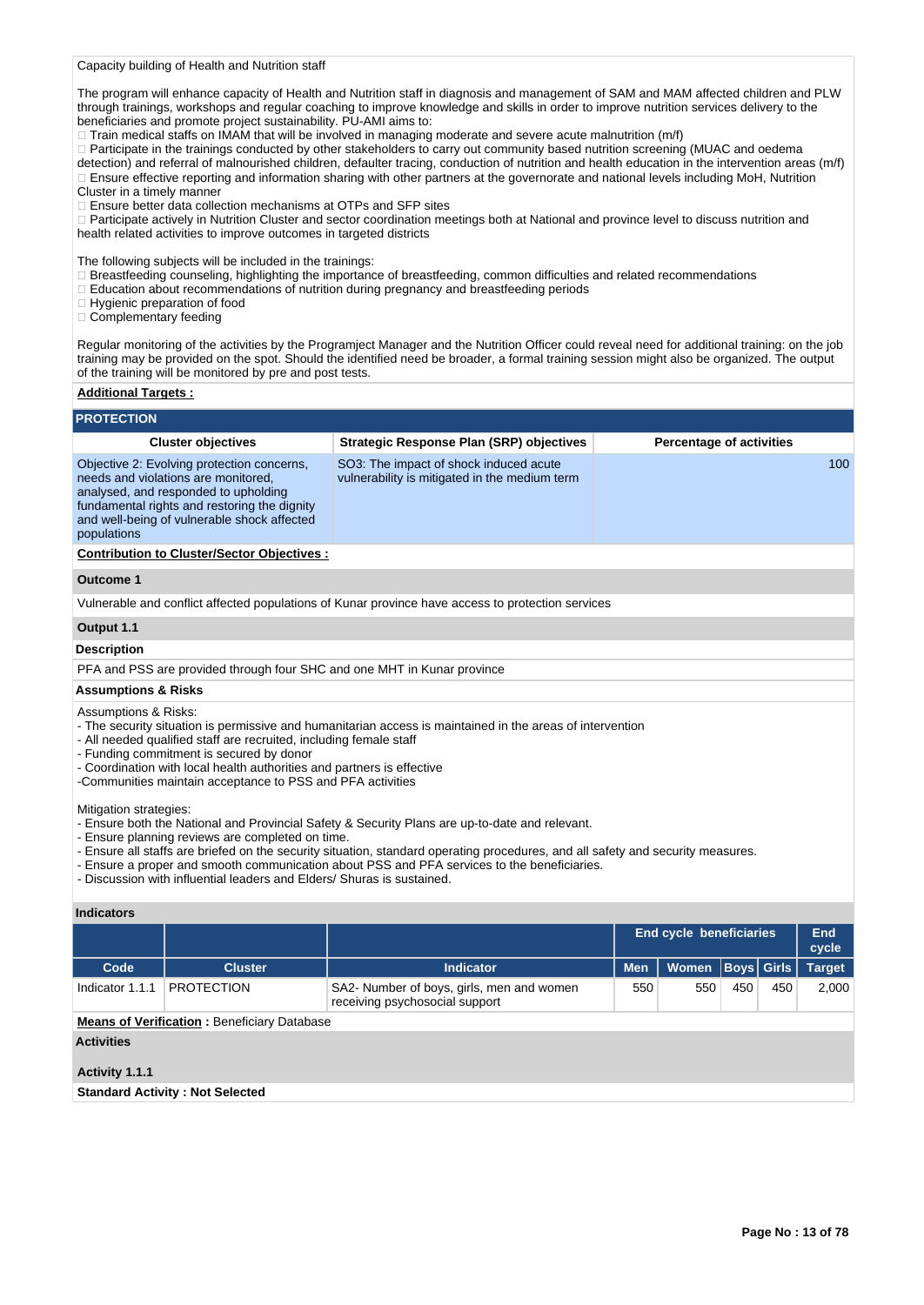Provide Psychological first aid to conflict affected IDPs and returnees and host communities:

PU-AMI has implemented PFA services in close coordination with WHO and the mental health department of MoPH in Kunar and Nangarhar provinces, progressively scaling up since 2014 and conducting trainings in PFA for other NGOs and service providers'

Significant psychological harm remains one of the dramatically underreported consequences of insecure contexts. The implementation in the past 3 years of PFA services shows how, following decades of protracted conflict, the population is in dire need of psychosocial support. PFA services provided in Kunar through health workers and in Nangarhar through mobile clinics confirm the needs for such services in addition to more traditional primary health care. The MoPH, PU-AMI, and other implementing partners reaffirmed throughout 2016 the need to strengthen and expand PFA services for populations affected by the conflict that are regularly exposed to suffering and violence. Mainstreaming psychological support and improving the inclusion of such activities in the MoPH priorities is a long-term structural undertaking which requires slow but constant steps.

A PFA provider will be operational in each of the five health facilities (four sub health centers and one mobile health team) operated by PUAMI in Kunar province under this allocation. Health is an ideal entry point for the acceptance and therefore provision of PFA services.Since mental health is not a common medical area, well-understood and accepted by the population in Afghanistan, the targeted beneficiary will be informed of the purpose, goals and advantages of the PFA interventions. Community elders and shuras will also be sensitized to the need for mental health services.

The PFA provider will ensure the screenings, counseling, and referrals of traumatized persons to the AADA counselor in the district hospital. This method to ensure mental health services to traumatized persons has proved its value and necessity, notably for people affected by displacement.

S/He will provide initial PFA response with individuals or groups to help them cope with stress symptoms and prevent the development of trauma and related psychological disorders.

Supportive supervision and refresher/follow-up working sessions will be organized regularly by expatriate Psychologist Adviser (with extensive experience in clinical psychology) to develop the quality of the services provided.

### **Activity 1.1.2**

### **Standard Activity : Not Selected**

Provide psychosocial support to conflict affected IDPs, returnees and host communities

For those beneficiaries who have long lasting trauma and couldn't access PFA in due time (PFA needs to be provided within 1 month after the trauma) as well as for victims of protracted traumas (such as domestic violence), the only current counselor available is in the District Hospital, and therefore inaccessible to the most vulnerable due to the travel cost.

Psychosocial support will help individuals and communities heal psychological wounds and rebuild social structures. Adequate psychosocial support activities will

Prevent distress and suffering from evolving into something more severe

Help people cope better and become reconciliated to everyday life

 $\Box$  Help beneficiaries resume a normal life

□ Meet community identified needs

PSS activities will be implemented at the SHC and MHT level, and will be implemented according to WHO IADC Guidelines on Mental Health and Psychosocial Support in Emergency Settings

At MHT level, a PSS counselor will provide blanket PSS services to women and girls while the health promoter will engage with males on advocacy/awareness raising about issues.

At the SHC level, both individual and collective sessions will be organized to provide adapted services to the range of needs of patients, with a special focus on needs of women.

Children will participate in group sessions, which will be coordinated by the PSS worker and facilitated through activities encouraging them to express themselves in a creative way, as well as to interact with another.

The prevalence of GBV particularly remains high in Afghanistan, with most GBV cases concealed and driven by socio-cultural beliefs, values and practices. The latest Afghanistan Demographic Health Survey indicates that half (53%) of the ever-married women age 15-49 have experienced physical violence at least once. Though PU-AMI will not actively seek GBV cases, PSS patients will include GBV survivors.

PU-AMI teams will be trained on basic PSS, clinical management of rape (CMR) and referral to specialized services. PU-AMI will coordinate with family protection centers (one stop GBV service delivery points in Asadabad provincial, Kama district and Jalalabad regional hospitals, all of which are funded by UNFPA funds and managed by AADA and IMC) as well as with other stakeholders as necessary. UNFPA dignity kits (designed for women and girls) will be provided as part of the GBV response.

From previous projects in Kunar province, PU-AMI has recorded that most of the people seeking protection services are adults (91%) , with many more men (59%) than women (32% )seeking these services.

While the focus so far was on PFA, through the introduction of PSS, PU-AMI intends to increase the catchment of women and children. With the lack of experience and data on group sessions of PSS, the targets have been set at 50% for each gender.

Furthermore, to promote PFA and PSS activities , training on PFA and PSS will be provided to Protection Cluster partners to strengthen the overall protection response throughout the country.

Identity of beneficiaries will remain confidential, through the use of a coding system.

**Additional Targets :**

### **M & R**

#### **Monitoring & Reporting plan**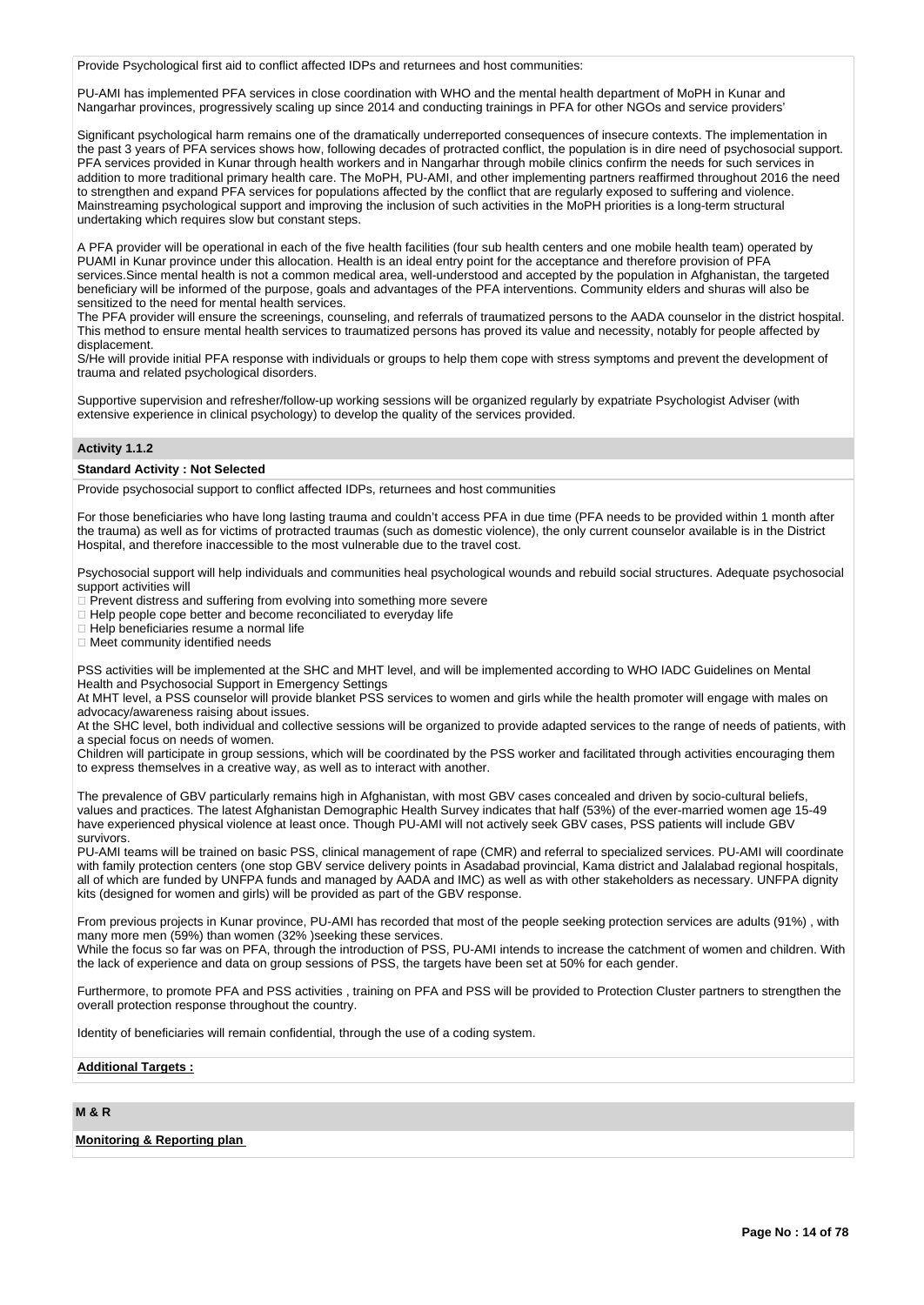Over the years, PU-AMI has developed an effective department for the monitoring and evaluation of its own project implementation. The monitoring will be integrated in the core of the project implementation.

PU-AMI implementation teams will keep daily and weekly reports of their achievements, that will be regularly shared with the PM (Project Manager) and Deputy PM.

The PM will have the overall responsibility to supervise and monitor the implementation of the M&E plan. His role is to follow up on both the progress towards indicators but also on the quality of the healthcare services provided. Supervision includes regular field visits on project activities. Based on the observations of the PM or Deputy PM, more ad hoc trainings can be organized if deemed necessary. The PM will be supported by the M&E officer who will be responsible for the data management and ensuring all the program data is safely stored.

The implementation team in Kunar province will be supervised by the country office staff, based in Kabul, who is in charge of the overall monitoring of the project, both in terms of technical quality as in terms of progress against workplan.

National technical managers from PU-AMI country office will periodically visit project sites to monitor the quality of service delivery and ensure the achievements of indicators.

All field activity reports are consolidated in a monthly report called the Project Monitoring Tool (PMT – internal monitoring tool of PU-AMI on project progress and achievements). The PMT allows an overview of the project implementation, progress and challenges. It is the main follow-up tool between the project manager and the grants and reporting officer (Kabul coordination team). Each month also, the project manager will gather his team to discuss project implementation, next month planning and challenges.

Additionally, several project-specific tools will be developed and implemented throughout the project cycle:

A reporting format will be developed to collect the data of trauma care services.

A data base will be developed for storing and analyzing the data of trauma care services.

For Primary Health Care and Nutrition (both at SHC and MHT level) reporting the existing monthly reporting formats of BPHS will be used. An excel data base will be developed for psychosocial support data, and monthly data will be stored and analyzed using the database. Monthly reporting formats will also be developed

Monthly statistical reports will be shared with MoPH, UNICEF and WFP.

Reports and assessments will be submitted timely to the Health, Nutrition and Protection clusters, OCHA and on Report Hub. Interim report and final report to will be shared with OCHA based on agreed reporting calendar.

PU-AMI will submit monthly statistical report to MOPH, Nutrition cluster, UNICEF and WFP and will also submit the progress activity report. Activities will be reported on ReportHub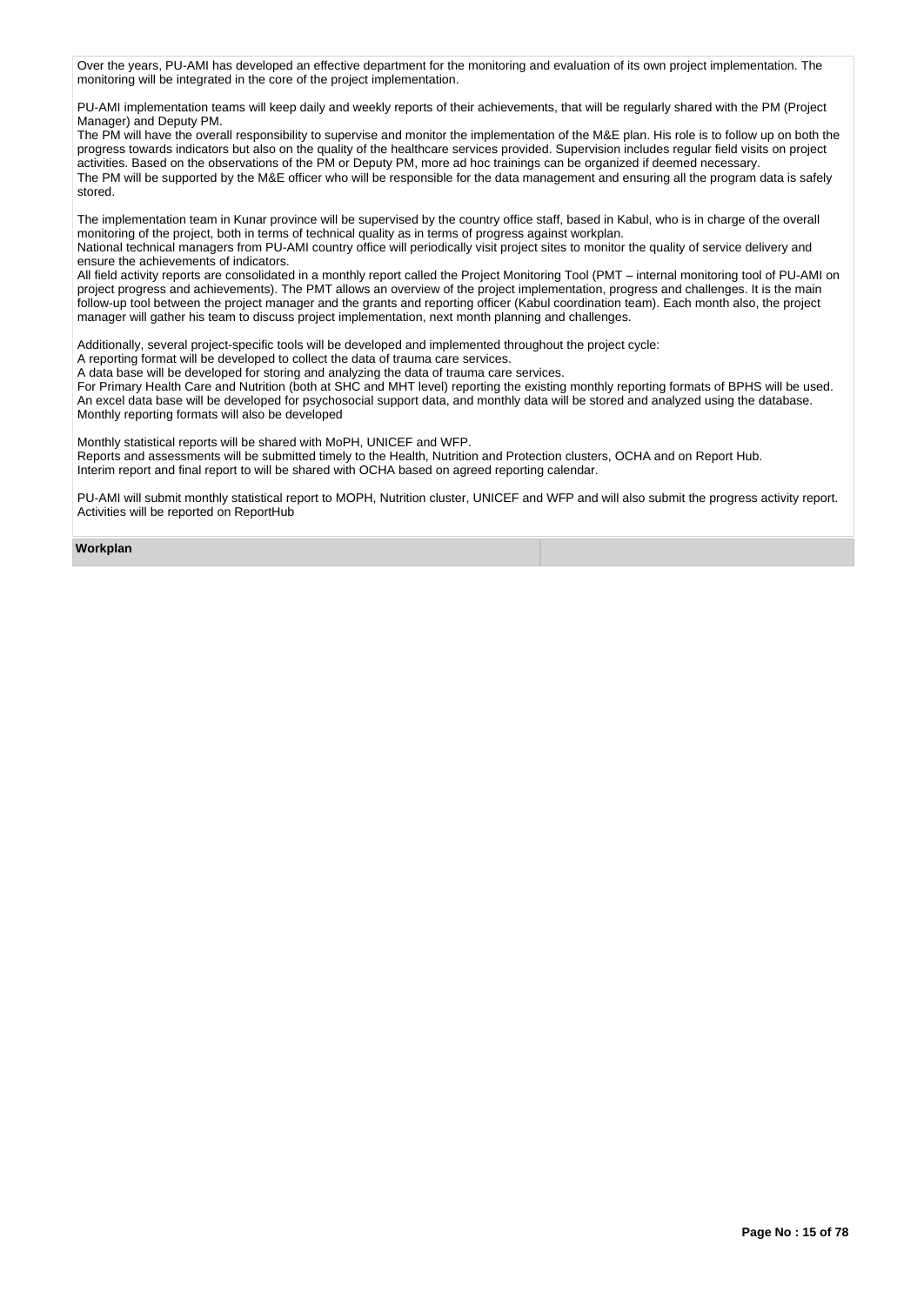| <b>Activitydescription</b>                                                                                                                                                                                                                                                                                                                                                                                                                                                                                                                                                                                                                                                                                                                                                                                                                           | Year | 1 | $\overline{2}$ | 3 | 4 | 5 | 6 | 7 | 8 | 9 | 10 <sub>1</sub> |         | 11 12 |
|------------------------------------------------------------------------------------------------------------------------------------------------------------------------------------------------------------------------------------------------------------------------------------------------------------------------------------------------------------------------------------------------------------------------------------------------------------------------------------------------------------------------------------------------------------------------------------------------------------------------------------------------------------------------------------------------------------------------------------------------------------------------------------------------------------------------------------------------------|------|---|----------------|---|---|---|---|---|---|---|-----------------|---------|-------|
| Activity 1.1.1: Four integrated first aid trauma posts (FATP) are established in<br>conflict affected areas of Kunar Province                                                                                                                                                                                                                                                                                                                                                                                                                                                                                                                                                                                                                                                                                                                        | 2017 |   |                |   |   |   |   |   |   |   | X.              | $X$ $X$ |       |
| BPHS and EPHS packages remains unable to respond to emergency situations,<br>such as those frequently witnessed in Kunar as a result of ongoing protracted<br>conflicts. The nature of the conflict is bringing inflow of weapon-related trauma<br>cases requiring sustained emergency life-saving medical support. In Kunar in 2016<br>alone, according to PU-AMI ECHO database, 25,264 trauma cases of which 2,249<br>due to conflict, have been reported.                                                                                                                                                                                                                                                                                                                                                                                         | 2018 |   |                |   |   |   |   |   |   |   |                 |         |       |
| First aid trauma posts will be established to increase the capacity of local health<br>facilities to deal with the upsurge of trauma cases due to conflict in their vicinity.<br>Data of 2015, 2016 and first 7 months of 2017 was reviewed to identify the existing<br>health facilities receiving the highest number of trauma cases (conflict induced or<br>not). Following health facilities were chosen for integration of a FATP.<br>□ District Khas Kunar, Khas Kunar CHC<br>□ District Marawara, Marawara BHC<br>□ District Bar Kunar, Asmar CHC<br>□ District Watapur, Quro BHC                                                                                                                                                                                                                                                             |      |   |                |   |   |   |   |   |   |   |                 |         |       |
| In accordance with PPHD and Health Cluster Coordinator, decision was made to<br>have FATPs integrated in existing BHC/CHC to leave the possibility of integration<br>in the BPHS once the emergency intervention is over, thus keeping in mind the exit<br>strategy after the emergency intervention. The goals to prevent death and disability<br>in injured patients can be categorized into three broad sets of needs:<br>1. Life-threatening injuries are appropriately treated, promptly and in accordance<br>with appropriate priorities, so as to maximize the likelihood of survival.<br>2. Potentially disabling injuries are treated appropriately, so as to minimize<br>functional impairment and to maximize the return to independence and to<br>participation in community life.<br>3. Pain and psychological suffering are minimized. |      |   |                |   |   |   |   |   |   |   |                 |         |       |
| The set-up of these FATPs will be achievable through all different aspects of<br>trauma cares resources that would be necessary to assure such care. These<br>include human resources (staffing and training) and physical resources<br>(infrastructure, equipment and supplies) that should be in place to assure optimal<br>care of the injured patient at the range of health facilities.<br>In working towards decreasing the burden of death and disability from injury, a<br>spectrum of activities will be considered, ranging from surveillance and basic<br>prevention programs, to trauma management/stabilization and referral.                                                                                                                                                                                                           |      |   |                |   |   |   |   |   |   |   |                 |         |       |
| The drawing of the FATP was done by the PU-AMI engineer based on the<br>constraints linked to each location (availability of terrain, etc) and on<br>recommendations of PPHD and director of the health facility to ensure its<br>acceptance and integration in the functioning of the facility. Essential notions such<br>as access and hygiene standards (ease to clean) were obviously taken into<br>consideration. (Drawings and BOQ attached, respectively in Annexes 06 and 05)                                                                                                                                                                                                                                                                                                                                                                |      |   |                |   |   |   |   |   |   |   |                 |         |       |
| Together, the Engineer with the Project Manager will regularly monitor the<br>construction progress and will ensure that FATPs are established according the<br>calendar and standards.                                                                                                                                                                                                                                                                                                                                                                                                                                                                                                                                                                                                                                                              |      |   |                |   |   |   |   |   |   |   |                 |         |       |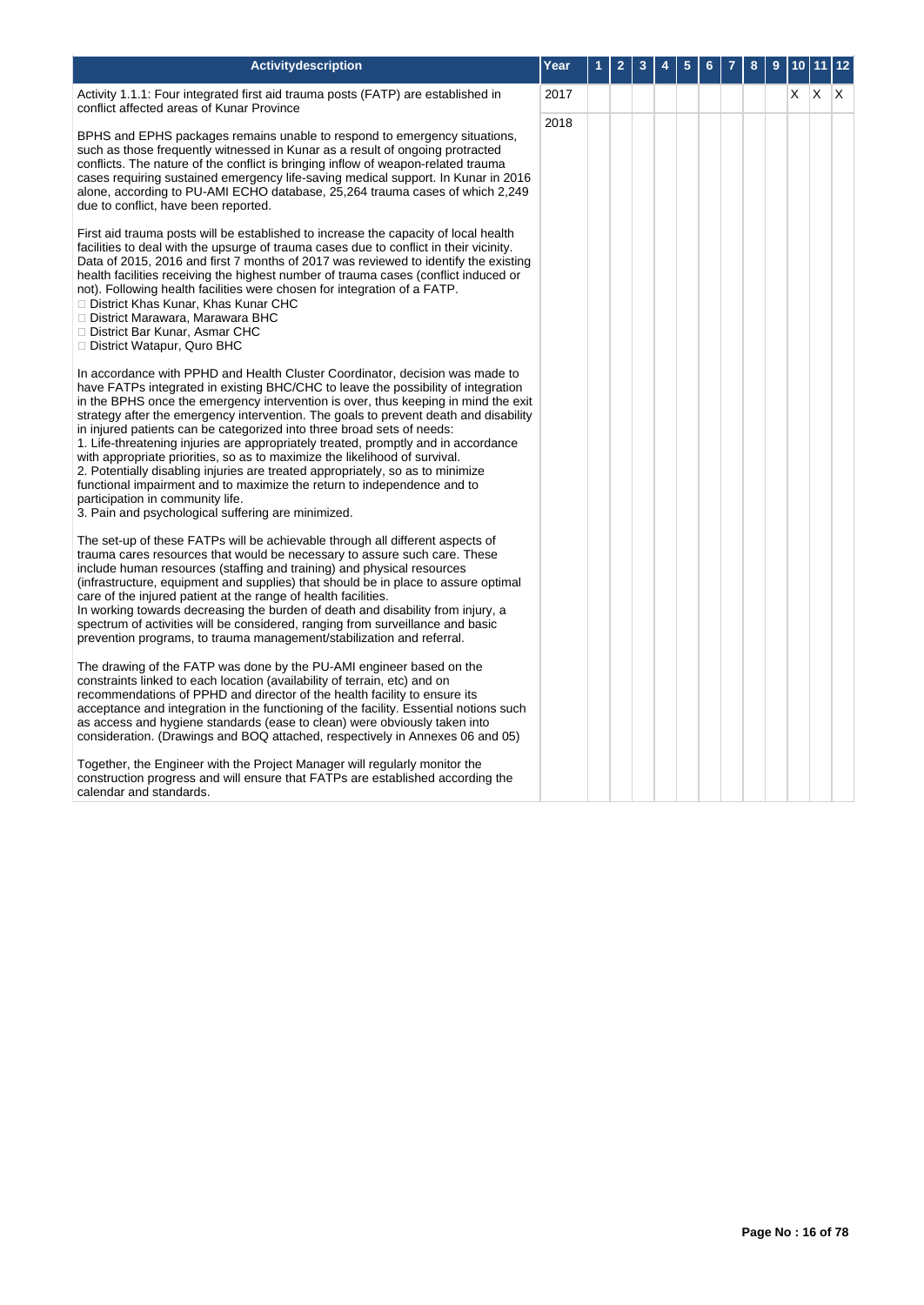| Activity 1.1.1: Provide Psychological first aid to conflict affected IDPs and returnees<br>and host communities:                                                                                                                                                                                                                                                                                                                                                                                                                                                                                                                                                                                                                                                                                                                                                                                                                                                                                                                                                                                                                            | 2017 |    |    |                          |  |    |              |     |     | X        | X | $\mathsf{I} \mathsf{X}$ |
|---------------------------------------------------------------------------------------------------------------------------------------------------------------------------------------------------------------------------------------------------------------------------------------------------------------------------------------------------------------------------------------------------------------------------------------------------------------------------------------------------------------------------------------------------------------------------------------------------------------------------------------------------------------------------------------------------------------------------------------------------------------------------------------------------------------------------------------------------------------------------------------------------------------------------------------------------------------------------------------------------------------------------------------------------------------------------------------------------------------------------------------------|------|----|----|--------------------------|--|----|--------------|-----|-----|----------|---|-------------------------|
| PU-AMI has implemented PFA services in close coordination with WHO and the<br>mental health department of MoPH in Kunar and Nangarhar provinces,<br>progressively scaling up since 2014 and conducting trainings in PFA for other<br>NGOs and service providers'                                                                                                                                                                                                                                                                                                                                                                                                                                                                                                                                                                                                                                                                                                                                                                                                                                                                            | 2018 | X. | X. | $X \mid X \mid X \mid X$ |  |    | $\mathsf{X}$ | X.  | ΙX. | $\times$ |   |                         |
| Significant psychological harm remains one of the dramatically underreported<br>consequences of insecure contexts. The implementation in the past 3 years of PFA<br>services shows how, following decades of protracted conflict, the population is in<br>dire need of psychosocial support. PFA services provided in Kunar through health<br>workers and in Nangarhar through mobile clinics confirm the needs for such<br>services in addition to more traditional primary health care. The MoPH, PU-AMI,<br>and other implementing partners reaffirmed throughout 2016 the need to<br>strengthen and expand PFA services for populations affected by the conflict that<br>are regularly exposed to suffering and violence. Mainstreaming psychological<br>support and improving the inclusion of such activities in the MoPH priorities is a<br>long-term structural undertaking which requires slow but constant steps.                                                                                                                                                                                                                 |      |    |    |                          |  |    |              |     |     |          |   |                         |
| A PFA provider will be operational in each of the five health facilities (four sub<br>health centers and one mobile health team) operated by PUAMI in Kunar province<br>under this allocation. Health is an ideal entry point for the acceptance and therefore<br>provision of PFA services. Since mental health is not a common medical area, well-<br>understood and accepted by the population in Afghanistan, the targeted beneficiary<br>will be informed of the purpose, goals and advantages of the PFA interventions.<br>Community elders and shuras will also be sensitized to the need for mental health<br>services.<br>The PFA provider will ensure the screenings, counseling, and referrals of<br>traumatized persons to the AADA counselor in the district hospital. This method to<br>ensure mental health services to traumatized persons has proved its value and<br>necessity, notably for people affected by displacement.<br>S/He will provide initial PFA response with individuals or groups to help them cope<br>with stress symptoms and prevent the development of trauma and related<br>psychological disorders. |      |    |    |                          |  |    |              |     |     |          |   |                         |
| Supportive supervision and refresher/follow-up working sessions will be organized<br>regularly by expatriate Psychologist Adviser (with extensive experience in clinical<br>psychology) to develop the quality of the services provided.                                                                                                                                                                                                                                                                                                                                                                                                                                                                                                                                                                                                                                                                                                                                                                                                                                                                                                    |      |    |    |                          |  |    |              |     |     |          |   |                         |
| Activity 1.1.1: Screening for MAM and SAM                                                                                                                                                                                                                                                                                                                                                                                                                                                                                                                                                                                                                                                                                                                                                                                                                                                                                                                                                                                                                                                                                                   | 2017 |    |    |                          |  |    |              |     |     | X        | X | $\mathsf{X}$            |
| In the seven priority districts considered under this allocation, there are important<br>gaps in coverage for both SAM and MAM. According to Nutrition Cluster data, the<br>best coverage for SAM is in Shygal with a 90% coverage, while it ranges between<br>16 to 38 % in all other districts. MAM coverage rates go from 13% and 37%: these<br>alarmingly low rates emphasis the relevance of nutrition programs.                                                                                                                                                                                                                                                                                                                                                                                                                                                                                                                                                                                                                                                                                                                       | 2018 | X. | X. | $X \times X$             |  | X. | ΙX.          | ΙX. | ΙX. | X        |   |                         |
| Nutrition activities are fully and complementary part of the integrated approach of<br>PU-AMI, and will benefit of the quality health services providing for vulnerable<br>population as an entry point for screening of children aged 0-59 months as well as<br>PLW.                                                                                                                                                                                                                                                                                                                                                                                                                                                                                                                                                                                                                                                                                                                                                                                                                                                                       |      |    |    |                          |  |    |              |     |     |          |   |                         |
| MAM and SAM screening and detection will be conducted in the five health<br>facilities operated by PU-AMI in the frame of this CHF allocation, in hard to reach<br>areas of Kunar province, i.e<br>• Four sub health centers located in<br>District Dar I Pech, Wardish Tangi village<br>District Ghazadabad, Sooki village<br>District Shygal, Bar Galayee village<br>District Watapur, Dargo village<br>. One mobile health team that will be visiting underserved host communities as<br>well as locations with high concentrations of IDPs and returnees in the seven<br>priority districts of Kunar province.                                                                                                                                                                                                                                                                                                                                                                                                                                                                                                                          |      |    |    |                          |  |    |              |     |     |          |   |                         |
| MAM and SAM screening will be done by the midwife in all above mentioned<br>locations, especially when it comes to screening of PLW, which can only be done<br>by a woman for cultural reasons. Depending on workload, she might be assisted by<br>the doctor.                                                                                                                                                                                                                                                                                                                                                                                                                                                                                                                                                                                                                                                                                                                                                                                                                                                                              |      |    |    |                          |  |    |              |     |     |          |   |                         |
| Screening will be done using MUAC as well as checking for oedema and weight for<br>height.<br>The material for screening will be partly provided by the Nutrition partners (UNICEF<br>and WFP) and complementary items will be purchased by PU-AMI                                                                                                                                                                                                                                                                                                                                                                                                                                                                                                                                                                                                                                                                                                                                                                                                                                                                                          |      |    |    |                          |  |    |              |     |     |          |   |                         |
| At the health facility level monitoring of this activity will be conducted by the head<br>of the health facility, He or she will observe daily children screening and the proper<br>filling of screening registration by the midwife/nurse The nutrition officer will also<br>participate in the monitoring by crosschecking the adequate screening and<br>registration procedures.                                                                                                                                                                                                                                                                                                                                                                                                                                                                                                                                                                                                                                                                                                                                                         |      |    |    |                          |  |    |              |     |     |          |   |                         |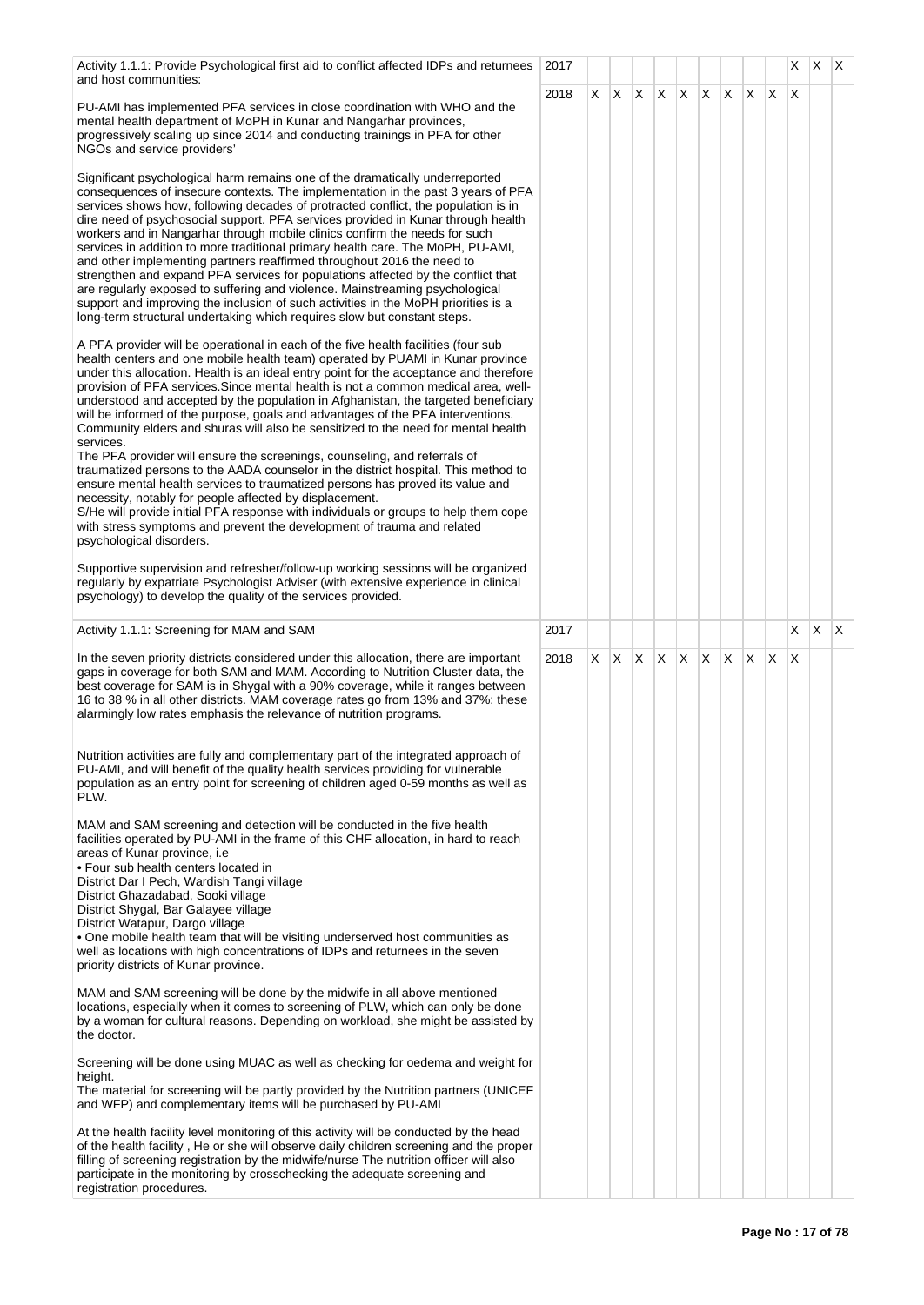| X.<br>$\mathsf{X}$<br>2018<br>For all facilities treating emergency trauma cases, equipment will be provided by<br>PU-AMI, following ICRC standards. (BOQ attached in Annex 07)<br>In order to ensure the quality of trauma cares services, PU-AMI will ensure the<br>FATPs are provided with all adequate medical equipment, consumables and drugs.<br>This will be done through international procurement of drugs and local purchase for<br>supplies that will follow PU-AMI own and donor's procurement rules for<br>pharmaceuticals respecting Afghanistan Ministry of Health approved medical<br>items.<br>PU-AMI medical procurement is led by the Health Department, consisting of a<br>health coordinator and a pharmacist at mission level with technical support from<br>HQ Pharmacist and HQ Health Advisor.<br>Drugs and medical supplies will be stored in the PU-AMI pharmacy in Jalalabad<br>before being dispatched to the FATPs. Stock and consumption will be monitored<br>by the pharmacist using software and checked by the health coordinator.<br>PU-AMI pharmacy department will monitor the process of procurement and<br>distribution of essential medical supplies and equipments using PU-AMI and ICRC<br>standards. Stock cards, pharmacy checklists, receive notes will be used to monitor<br>the adequate amount of supplies to FATPs.<br>X<br>$\mathsf{X}$<br>X<br>Activity 1.1.2: Provide psychosocial support to conflict affected IDPs, returnees and<br>2017<br>host communities<br>$\mathsf{X}$<br>X<br>X.<br>X<br>X<br>X<br>ΙX.<br>X<br>X<br>2018<br>X<br>For those beneficiaries who have long lasting trauma and couldn't access PFA in<br>due time (PFA needs to be provided within 1 month after the trauma) as well as for<br>victims of protracted traumas (such as domestic violence), the only current<br>counselor available is in the District Hospital, and therefore inaccessible to the<br>most vulnerable due to the travel cost.<br>Psychosocial support will help individuals and communities heal psychological<br>wounds and rebuild social structures. Adequate psychosocial support activities will<br>$\Box$ Prevent distress and suffering from evolving into something more severe<br>$\Box$ Help people cope better and become reconciliated to everyday life<br>$\Box$ Help beneficiaries resume a normal life<br>□ Meet community identified needs<br>PSS activities will be implemented at the SHC and MHT level, and will be<br>implemented according to WHO IADC Guidelines on Mental Health and<br>Psychosocial Support in Emergency Settings<br>At MHT level, a PSS counselor will provide blanket PSS services to women and<br>girls while the health promoter will engage with males on advocacy/awareness<br>raising about issues.<br>At the SHC level, both individual and collective sessions will be organized to<br>provide adapted services to the range of needs of patients, with a special focus on<br>needs of women.<br>Children will participate in group sessions, which will be coordinated by the PSS<br>worker and facilitated through activities encouraging them to express themselves<br>in a creative way, as well as to interact with another.<br>The prevalence of GBV particularly remains high in Afghanistan, with most GBV<br>cases concealed and driven by socio-cultural beliefs, values and practices. The<br>latest Afghanistan Demographic Health Survey indicates that half (53%) of the<br>ever-married women age 15-49 have experienced physical violence at least once.<br>Though PU-AMI will not actively seek GBV cases, PSS patients will include GBV<br>survivors.<br>PU-AMI teams will be trained on basic PSS, clinical management of rape (CMR)<br>and referral to specialized services. PU-AMI will coordinate with family protection<br>centers (one stop GBV service delivery points in Asadabad provincial, Kama<br>district and Jalalabad regional hospitals, all of which are funded by UNFPA funds<br>and managed by AADA and IMC) as well as with other stakeholders as necessary.<br>UNFPA dignity kits (designed for women and girls) will be provided as part of the<br>GBV response.<br>From previous projects in Kunar province, PU-AMI has recorded that most of the<br>people seeking protection services are adults (91%), with many more men (59%)<br>than women (32%) seeking these services.<br>While the focus so far was on PFA, through the introduction of PSS, PU-AMI<br>intends to increase the catchment of women and children. With the lack of<br>experience and data on group sessions of PSS, the targets have been set at 50%<br>for each gender.<br>Furthermore, to promote PFA and PSS activities, training on PFA and PSS will be<br>provided to Protection Cluster partners to strengthen the overall protection | Activity 1.1.2: Procurement and distribution of essential medical supplies and | 2017 |  |  |  |  | X | $X$ $X$ |  |
|----------------------------------------------------------------------------------------------------------------------------------------------------------------------------------------------------------------------------------------------------------------------------------------------------------------------------------------------------------------------------------------------------------------------------------------------------------------------------------------------------------------------------------------------------------------------------------------------------------------------------------------------------------------------------------------------------------------------------------------------------------------------------------------------------------------------------------------------------------------------------------------------------------------------------------------------------------------------------------------------------------------------------------------------------------------------------------------------------------------------------------------------------------------------------------------------------------------------------------------------------------------------------------------------------------------------------------------------------------------------------------------------------------------------------------------------------------------------------------------------------------------------------------------------------------------------------------------------------------------------------------------------------------------------------------------------------------------------------------------------------------------------------------------------------------------------------------------------------------------------------------------------------------------------------------------------------------------------------------------------------------------------------------------------------------------------------------------------------------------------------------------------------------------------------------------------------------------------------------------------------------------------------------------------------------------------------------------------------------------------------------------------------------------------------------------------------------------------------------------------------------------------------------------------------------------------------------------------------------------------------------------------------------------------------------------------------------------------------------------------------------------------------------------------------------------------------------------------------------------------------------------------------------------------------------------------------------------------------------------------------------------------------------------------------------------------------------------------------------------------------------------------------------------------------------------------------------------------------------------------------------------------------------------------------------------------------------------------------------------------------------------------------------------------------------------------------------------------------------------------------------------------------------------------------------------------------------------------------------------------------------------------------------------------------------------------------------------------------------------------------------------------------------------------------------------------------------------------------------------------------------------------------------------------------------------------------------------------------------------------------------------------------------------------------------------------------------------------------------------------------------------------------------------------------------------------------------------------------------------------------------------------------------------------------------------------------------------------------------------------------------------------------------------------------------------------------------------------------------------------------------------------------------------------------------------------------------------------------------------------------------------------------------------------------------------------------------------------------------------------------------------------------------------------------------------------------------------------------------------------|--------------------------------------------------------------------------------|------|--|--|--|--|---|---------|--|
|                                                                                                                                                                                                                                                                                                                                                                                                                                                                                                                                                                                                                                                                                                                                                                                                                                                                                                                                                                                                                                                                                                                                                                                                                                                                                                                                                                                                                                                                                                                                                                                                                                                                                                                                                                                                                                                                                                                                                                                                                                                                                                                                                                                                                                                                                                                                                                                                                                                                                                                                                                                                                                                                                                                                                                                                                                                                                                                                                                                                                                                                                                                                                                                                                                                                                                                                                                                                                                                                                                                                                                                                                                                                                                                                                                                                                                                                                                                                                                                                                                                                                                                                                                                                                                                                                                                                                                                                                                                                                                                                                                                                                                                                                                                                                                                                                                                                      | equipment to four FATPs                                                        |      |  |  |  |  |   |         |  |
|                                                                                                                                                                                                                                                                                                                                                                                                                                                                                                                                                                                                                                                                                                                                                                                                                                                                                                                                                                                                                                                                                                                                                                                                                                                                                                                                                                                                                                                                                                                                                                                                                                                                                                                                                                                                                                                                                                                                                                                                                                                                                                                                                                                                                                                                                                                                                                                                                                                                                                                                                                                                                                                                                                                                                                                                                                                                                                                                                                                                                                                                                                                                                                                                                                                                                                                                                                                                                                                                                                                                                                                                                                                                                                                                                                                                                                                                                                                                                                                                                                                                                                                                                                                                                                                                                                                                                                                                                                                                                                                                                                                                                                                                                                                                                                                                                                                                      |                                                                                |      |  |  |  |  |   |         |  |
|                                                                                                                                                                                                                                                                                                                                                                                                                                                                                                                                                                                                                                                                                                                                                                                                                                                                                                                                                                                                                                                                                                                                                                                                                                                                                                                                                                                                                                                                                                                                                                                                                                                                                                                                                                                                                                                                                                                                                                                                                                                                                                                                                                                                                                                                                                                                                                                                                                                                                                                                                                                                                                                                                                                                                                                                                                                                                                                                                                                                                                                                                                                                                                                                                                                                                                                                                                                                                                                                                                                                                                                                                                                                                                                                                                                                                                                                                                                                                                                                                                                                                                                                                                                                                                                                                                                                                                                                                                                                                                                                                                                                                                                                                                                                                                                                                                                                      |                                                                                |      |  |  |  |  |   |         |  |
|                                                                                                                                                                                                                                                                                                                                                                                                                                                                                                                                                                                                                                                                                                                                                                                                                                                                                                                                                                                                                                                                                                                                                                                                                                                                                                                                                                                                                                                                                                                                                                                                                                                                                                                                                                                                                                                                                                                                                                                                                                                                                                                                                                                                                                                                                                                                                                                                                                                                                                                                                                                                                                                                                                                                                                                                                                                                                                                                                                                                                                                                                                                                                                                                                                                                                                                                                                                                                                                                                                                                                                                                                                                                                                                                                                                                                                                                                                                                                                                                                                                                                                                                                                                                                                                                                                                                                                                                                                                                                                                                                                                                                                                                                                                                                                                                                                                                      |                                                                                |      |  |  |  |  |   |         |  |
|                                                                                                                                                                                                                                                                                                                                                                                                                                                                                                                                                                                                                                                                                                                                                                                                                                                                                                                                                                                                                                                                                                                                                                                                                                                                                                                                                                                                                                                                                                                                                                                                                                                                                                                                                                                                                                                                                                                                                                                                                                                                                                                                                                                                                                                                                                                                                                                                                                                                                                                                                                                                                                                                                                                                                                                                                                                                                                                                                                                                                                                                                                                                                                                                                                                                                                                                                                                                                                                                                                                                                                                                                                                                                                                                                                                                                                                                                                                                                                                                                                                                                                                                                                                                                                                                                                                                                                                                                                                                                                                                                                                                                                                                                                                                                                                                                                                                      | response throughout the country.                                               |      |  |  |  |  |   |         |  |
| Identity of beneficiaries will remain confidential, through the use of a coding<br>system.                                                                                                                                                                                                                                                                                                                                                                                                                                                                                                                                                                                                                                                                                                                                                                                                                                                                                                                                                                                                                                                                                                                                                                                                                                                                                                                                                                                                                                                                                                                                                                                                                                                                                                                                                                                                                                                                                                                                                                                                                                                                                                                                                                                                                                                                                                                                                                                                                                                                                                                                                                                                                                                                                                                                                                                                                                                                                                                                                                                                                                                                                                                                                                                                                                                                                                                                                                                                                                                                                                                                                                                                                                                                                                                                                                                                                                                                                                                                                                                                                                                                                                                                                                                                                                                                                                                                                                                                                                                                                                                                                                                                                                                                                                                                                                           |                                                                                |      |  |  |  |  |   |         |  |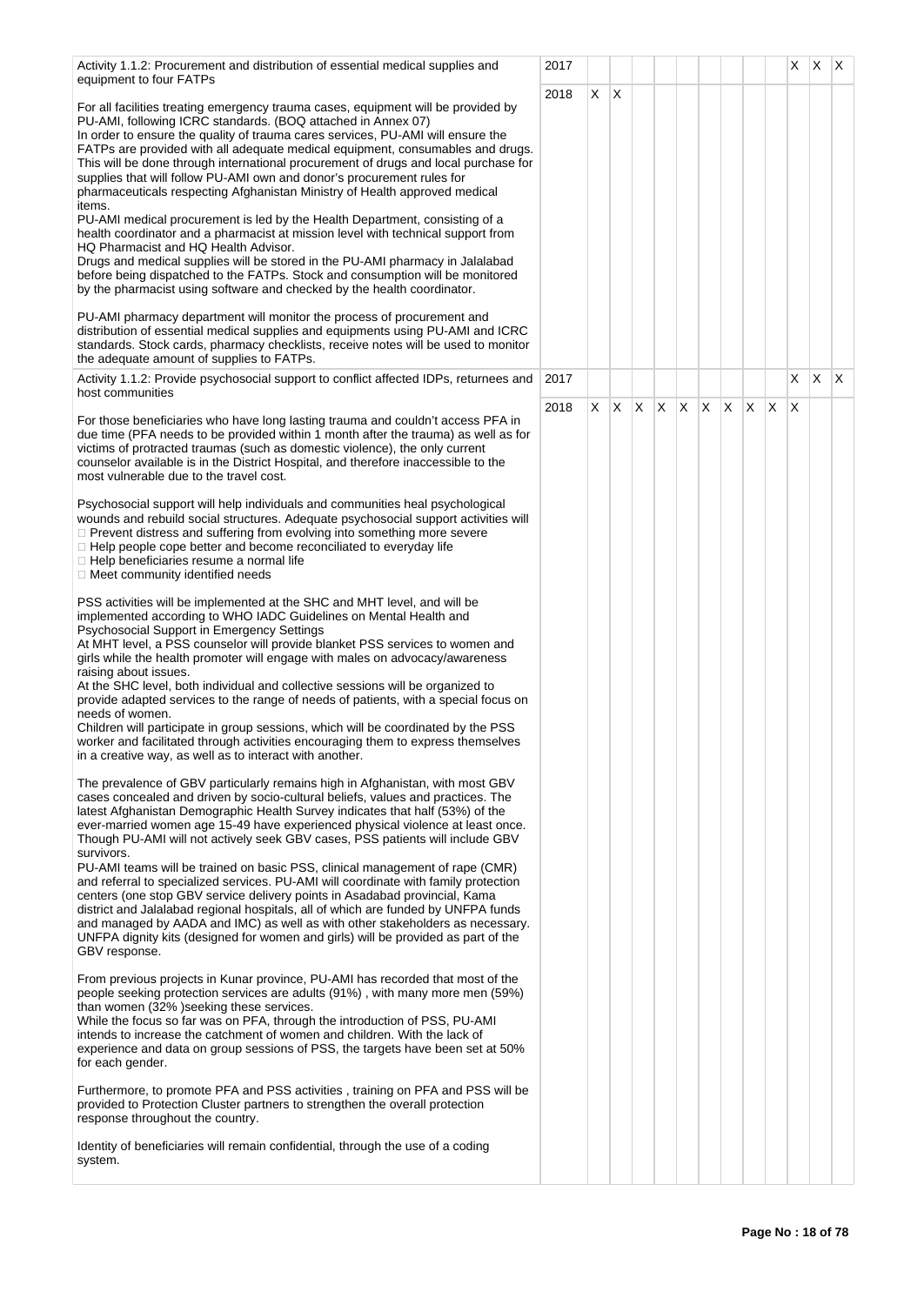| Activity 1.1.2: SAM and MAM case management                                                                                                                                                                                                                                                                                                                                                                                                                                                                                                                                                                                                                                                                                                                                                                                                                                                                                                                                                                                                                                                                                                                                                                                                     | 2017 |    |    |              |              |              |    |     |              |              | X        | X | $\mathsf{I} \mathsf{X}$ |
|-------------------------------------------------------------------------------------------------------------------------------------------------------------------------------------------------------------------------------------------------------------------------------------------------------------------------------------------------------------------------------------------------------------------------------------------------------------------------------------------------------------------------------------------------------------------------------------------------------------------------------------------------------------------------------------------------------------------------------------------------------------------------------------------------------------------------------------------------------------------------------------------------------------------------------------------------------------------------------------------------------------------------------------------------------------------------------------------------------------------------------------------------------------------------------------------------------------------------------------------------|------|----|----|--------------|--------------|--------------|----|-----|--------------|--------------|----------|---|-------------------------|
| Children with SAM without complications will be admitted in the OPD SAM<br>Program and will be provided with Ready-to-Use Therapeutic Food (RUTF), that<br>will be provided by UNICEF. According to the estimated caseload, PU-AMI expects<br>to need 858 boxes (or 128,700 sachets) of RUTF.<br>Children with MAM will be admitted in the OPD MAM program and will be provided<br>with Ready-to-Use Supplementary Food (RUSF), provided by WFP. Estimated<br>caseload brings the need to 231,660 sachets.<br>Cases of SAM with medical complications can't be treated within the SHC or<br>MHTs, as they require a comprehensive treatment that can only be provided<br>through appropriate structures in IPD. They will therefore be referred to the nearest<br>stabilization center in Kunar province. PU-AMI teams will follow up on the referral<br>with the IPD SAM.                                                                                                                                                                                                                                                                                                                                                                      | 2018 | X. | X. | $\mathsf{X}$ | $\mathsf{X}$ | $\mathsf{X}$ | X. | ΙX. | $\mathsf{X}$ | $\mathsf{X}$ | $\times$ |   |                         |
| Based on PU-AMI 2016 nutrition database for Kunar, the admission rates are about<br>43% for boys and 57% for girls, beneficiaries have therefore been calculated<br>accordingly.<br>The PLWs detected with acute malnutrition will all receive SuperCereals as well as<br>multiple micronutrients, with estimated needs mounting up to 12,870 kg of<br>supercereal and 478,764 tablets of micronutrients.<br>The treatment provided will be based on the national IMAM protocol, and includes<br>the provision of systematic medical treatment and nutritional support. RUTF and<br>RUSF is expected to be provided by WFP and UNICEF depending on the cases<br>and needs of the patients., but PU-AMI will also constitute a buffer stock to cope<br>with possible supply breakdown (Estimated Supplementary Feeding requirements<br>are detailed in Annex 12)<br>The quantities required have been estimated based on caseloads in similar<br>structures currently managed by PU-AMI, however the above mentioned figures<br>might vary over the course of the project implementation. PU-AMI will regularly<br>coordinate with both WFP and UNICEF to keep both organizations informed about<br>the actual consumption and forecasted needs. |      |    |    |              |              |              |    |     |              |              |          |   |                         |
| A food distributor will distribute the necessary supplementary feeding rations<br>according to IMAM protocol.                                                                                                                                                                                                                                                                                                                                                                                                                                                                                                                                                                                                                                                                                                                                                                                                                                                                                                                                                                                                                                                                                                                                   |      |    |    |              |              |              |    |     |              |              |          |   |                         |
| Part of the follow up will be conducted by community mobilizers, who will actively<br>search for the absent or defaulter cases in order to find out about the causes and<br>solve it as possible to get them back to the programs and follow ups. The aim will<br>be to decrease the number of default cases.                                                                                                                                                                                                                                                                                                                                                                                                                                                                                                                                                                                                                                                                                                                                                                                                                                                                                                                                   |      |    |    |              |              |              |    |     |              |              |          |   |                         |
| The Community mobilizers will be trained on screening, defaulter tracing, and<br>referral for malnutrition at community level and nutrition education. They will be<br>supervised by the doctor. Overall technical supervision of the nutrition activities,<br>and ensuring IMAM protocol is respected will be done by the Nutrition Program<br>Manager and the Health Coordinator                                                                                                                                                                                                                                                                                                                                                                                                                                                                                                                                                                                                                                                                                                                                                                                                                                                              |      |    |    |              |              |              |    |     |              |              |          |   |                         |
| At the health facility level, monitoring of this activity will be conducted by the head<br>of the health facility. He or she will observe daily admission of children in the<br>program and also proper filling of OPD SAM/MAM cards and registration by the<br>nutrition nurse. The nutrition officer will crosscheck the cards and registrations and<br>will also randomly verify SAM and MAM cases accordingly to IMAM guidelines.<br>Based on PU-AMI experience, verification committees will be established for<br>verification of acutely malnourished PLWs to avoid miss use of food rations                                                                                                                                                                                                                                                                                                                                                                                                                                                                                                                                                                                                                                             |      |    |    |              |              |              |    |     |              |              |          |   |                         |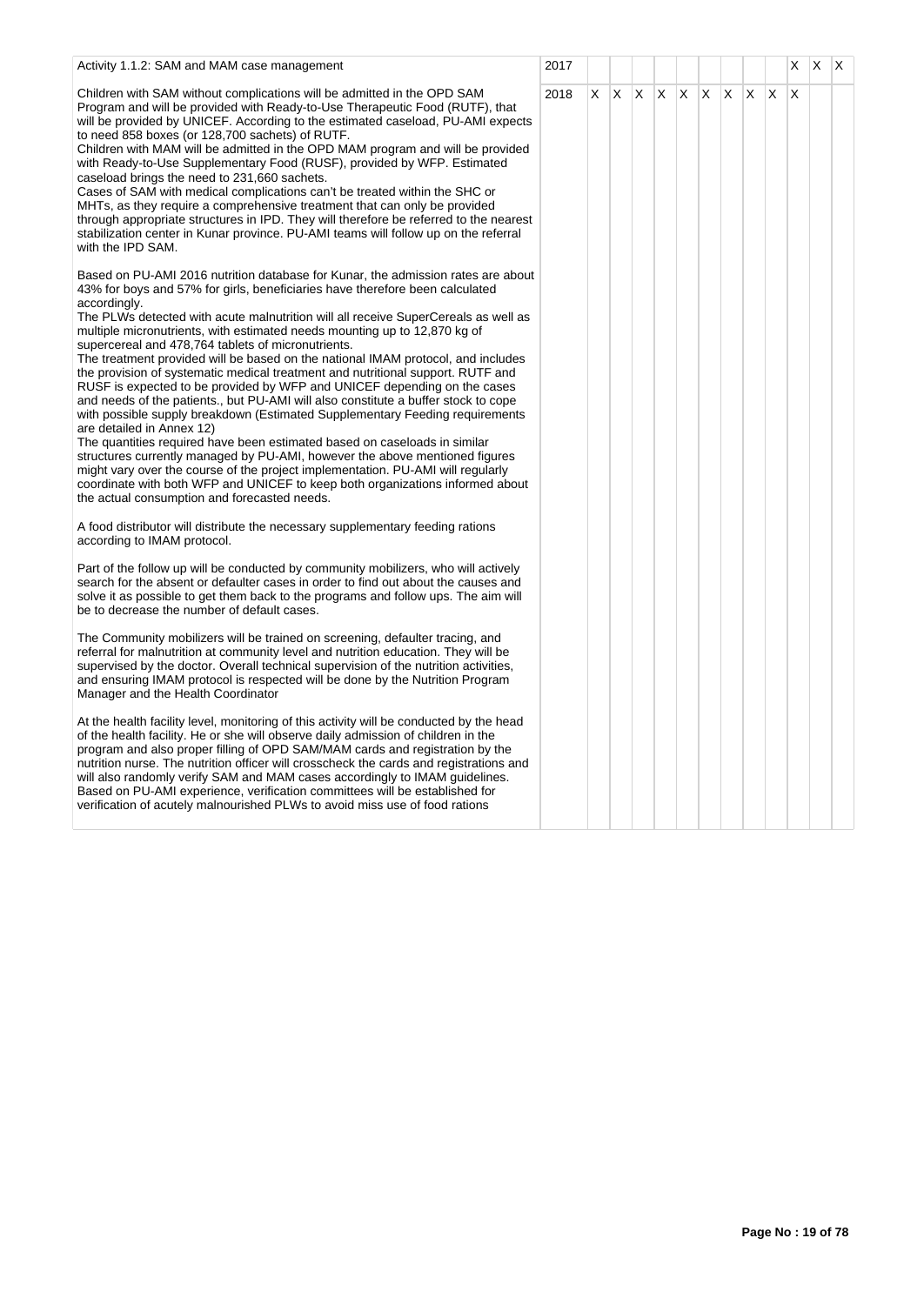| Activity 1.1.3: IYCF promotion and counseling                                                                                                                                                                                                                                                                                                                                                                                                                                                                                                                                                                                                                                                                                                                                                                                                                                                                                                                                                                                                                                                                                                                                                                                                                                                                                                                                                                                                                                                                                                                                                                             | 2017 |    |     |                         |    |    |              |     |    | X        | XX |              |
|---------------------------------------------------------------------------------------------------------------------------------------------------------------------------------------------------------------------------------------------------------------------------------------------------------------------------------------------------------------------------------------------------------------------------------------------------------------------------------------------------------------------------------------------------------------------------------------------------------------------------------------------------------------------------------------------------------------------------------------------------------------------------------------------------------------------------------------------------------------------------------------------------------------------------------------------------------------------------------------------------------------------------------------------------------------------------------------------------------------------------------------------------------------------------------------------------------------------------------------------------------------------------------------------------------------------------------------------------------------------------------------------------------------------------------------------------------------------------------------------------------------------------------------------------------------------------------------------------------------------------|------|----|-----|-------------------------|----|----|--------------|-----|----|----------|----|--------------|
| IYCF promotion will be used for prevention of malnutrition as well as part of the<br>recovery process.<br>This key strategy represents an opportunity to increase awareness by providing<br>relevant information to communities with healthcare access difficulties, and making<br>a final impact on the wellbeing of the infant, young child, and also among the<br>female population.<br>The dissemination of key nutrition messages will be the responsibility of the whole<br>team, i.e. doctor, midwife, community mobilizer and food distributor.<br>Information sessions will be supported by IEC material.                                                                                                                                                                                                                                                                                                                                                                                                                                                                                                                                                                                                                                                                                                                                                                                                                                                                                                                                                                                                        | 2018 | X. | ΙX. | $\mathsf{X} \mathsf{X}$ | X. | X. | $\mathsf{X}$ | X.  | X. | $\times$ |    |              |
| PU-AMI will set up a range of IYCF prevention of malnutrition awareness sessions<br>and training including:<br>□ Increase knowledge and sensitize care givers and community members on<br>health and nutrition (IYCF) key messages, through IYCF training to female nurses,<br>midwives, doctors and health promoters<br>□ Deliver IYCF certified training and nutrition education messages through group<br>discussions, sensitization campaigns for key community members and opinion<br>leaders, specially the one that are located far away<br>□ Use already existing relevant and adapted IYCF IEC/BCC materials through<br>participatory methods with the communities<br>□ Pre-test and post-test will be applied in a didactic practical way, as evidence of<br>participation, and acquired and applied knowledge among the community<br>participants<br>$\Box$ The midwives will conduct counseling during the PNC visit and also regular<br>education on early initiation of breast feeding, exclusive breast feeding, and<br>complementary feeding. They will also conduct breast feeding counseling to<br>lactating women who has breast feeding problems<br>□ Ensure better surveillance among communities and health workers to respond to<br>cases of acute malnutrition<br>$\Box$ Periodic report of IYCF activities. At HFs level there will be registrations and<br>monthly reports which will be collected by the supervisor and entered into the<br>nutrition data base, for the respective analysis at the provincial and central level<br>and final submission to the PND and the Nutrition Cluster. |      |    |     |                         |    |    |              |     |    |          |    |              |
| Monitoring of this activity will be conducted by the head of the health facility, He or<br>she will observe daily education sessions and breast feeding counseling performed<br>by the nurse or midwife. The Nutrition Officer will crosscheck the HF's IYCF report<br>with nutrition data base                                                                                                                                                                                                                                                                                                                                                                                                                                                                                                                                                                                                                                                                                                                                                                                                                                                                                                                                                                                                                                                                                                                                                                                                                                                                                                                           |      |    |     |                         |    |    |              |     |    |          |    |              |
| Activity 1.1.3: Provision of essential trauma care services                                                                                                                                                                                                                                                                                                                                                                                                                                                                                                                                                                                                                                                                                                                                                                                                                                                                                                                                                                                                                                                                                                                                                                                                                                                                                                                                                                                                                                                                                                                                                               | 2017 |    |     |                         |    |    |              |     |    | X.       | X  | $\mathsf{X}$ |
| Emergency trauma kits (including medical equipment, drugs and consumables,<br>BOQ attached, Annex 07) will be delivered to those four health facilities. Both<br>doctors and nurses are obviously important for a smooth running of the FATP. One<br>provides assessment and diagnosis while the other offers aid, physical and<br>psychological treatment. In short, they are both complementary factors to what<br>makes the FATP operate efficiently.<br>The most important function of the doctor will be to identify and treat life-<br>threatening conditions and then to assess the patient carefully for other complaints<br>or findings that may require referral. The nurse will be in charge of providing first<br>essential trauma care to patients. Since the FATPs are attached to an existing<br>health facility, the doctor of the adjacent health facility (CHC or BHC) will also be<br>operational in the FATP. Under CHF funding, PU-AMI will provide an additional<br>nurse which will be dedicated full time to the FATP. The nurses will receive<br>refresher training on Basic Life Saving.                                                                                                                                                                                                                                                                                                                                                                                                                                                                                                        | 2018 | X. | X.  | X X                     | X  | X. | X.           | IX. | X  | X        |    |              |
| The minimum package of First Aid Care/ trauma care at the FATP comprises early<br>detection, initial medical care for severe injury or sudden illness using a certain<br>amount of drugs and equipment to perform primary intervention and assessment to<br>fulfill the basic principles of trauma care, which are to preserve life, to prevent<br>further harm and to keep the patient condition's stable. This may include applying<br>first aid techniques, airway and/or shock management, fluid resuscitation, caring<br>burns, injury and wounds management, stabilization and promote recovery<br>including dispensing of medication.                                                                                                                                                                                                                                                                                                                                                                                                                                                                                                                                                                                                                                                                                                                                                                                                                                                                                                                                                                              |      |    |     |                         |    |    |              |     |    |          |    |              |
| Strict protocols will be applied, according to national guidelines to always reach the<br>highest quality of services. Patient records will be kept through a registration<br>system (administrative registration and medical details taken by the doctor<br>respecting confidential management of sensitive data).<br>Diagnostic and treatment protocols will be based on MoPH national guidelines.                                                                                                                                                                                                                                                                                                                                                                                                                                                                                                                                                                                                                                                                                                                                                                                                                                                                                                                                                                                                                                                                                                                                                                                                                      |      |    |     |                         |    |    |              |     |    |          |    |              |
| Establishment of a referral system to secondary health facility level: The teams will<br>be in continuous coordination with surrounding Hospital in case of referral needed.<br>The referral will be done through an ambulance.                                                                                                                                                                                                                                                                                                                                                                                                                                                                                                                                                                                                                                                                                                                                                                                                                                                                                                                                                                                                                                                                                                                                                                                                                                                                                                                                                                                           |      |    |     |                         |    |    |              |     |    |          |    |              |
| Security allowing, monthly supervision visits will be carried out by CHF programject<br>manager to monitor the delivery of essential trauma care services. Supervision<br>checklists will be used during supervision visits. Trauma registers will be checked<br>for verifying the delivery of trauma services. Monthly reporting formats will be<br>developed for each site to report their monthly achievement and will be stored in<br>trauma database.                                                                                                                                                                                                                                                                                                                                                                                                                                                                                                                                                                                                                                                                                                                                                                                                                                                                                                                                                                                                                                                                                                                                                                |      |    |     |                         |    |    |              |     |    |          |    |              |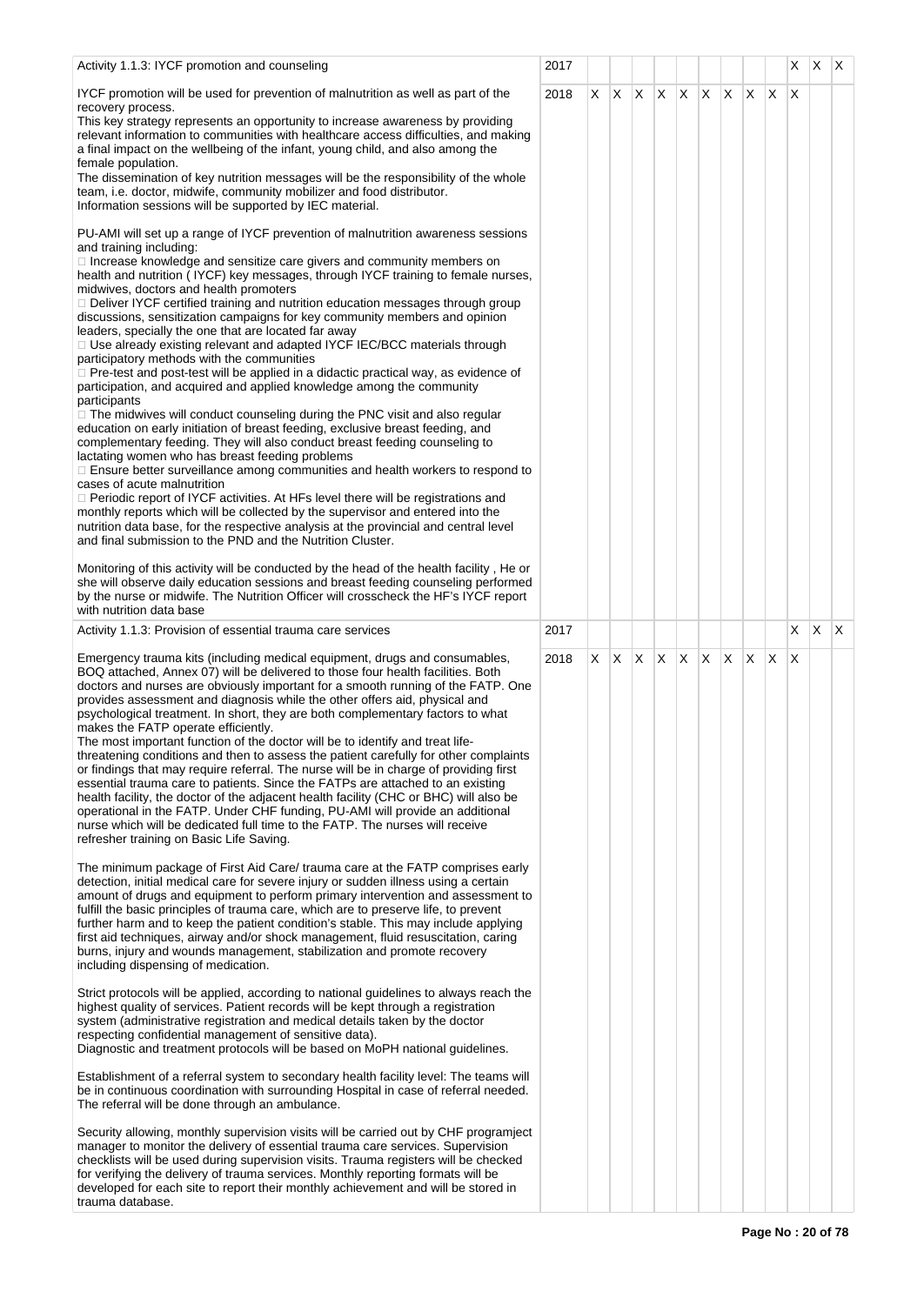| Activity 1.1.4: Capacity building of Health and Nutrition staff                                                                                                                                                                                                                                                                                                                                                                                                                                                                                                                                                                                                                                                                                                                                                                                                                                                                                                                                                                                                                                                                                                                                                                                                    | 2017 |   |   |  |  | X. | IX. |
|--------------------------------------------------------------------------------------------------------------------------------------------------------------------------------------------------------------------------------------------------------------------------------------------------------------------------------------------------------------------------------------------------------------------------------------------------------------------------------------------------------------------------------------------------------------------------------------------------------------------------------------------------------------------------------------------------------------------------------------------------------------------------------------------------------------------------------------------------------------------------------------------------------------------------------------------------------------------------------------------------------------------------------------------------------------------------------------------------------------------------------------------------------------------------------------------------------------------------------------------------------------------|------|---|---|--|--|----|-----|
| The program will enhance capacity of Health and Nutrition staff in diagnosis and<br>management of SAM and MAM affected children and PLW through trainings,<br>workshops and regular coaching to improve knowledge and skills in order to<br>improve nutrition services delivery to the beneficiaries and promote project<br>sustainability. PU-AMI aims to:<br>$\Box$ Train medical staffs on IMAM that will be involved in managing moderate and<br>severe acute malnutrition (m/f)<br>$\Box$ Participate in the trainings conducted by other stakeholders to carry out<br>community based nutrition screening (MUAC and oedema detection) and referral<br>of malnourished children, defaulter tracing, conduction of nutrition and health<br>education in the intervention areas (m/f)<br>□ Ensure effective reporting and information sharing with other partners at the<br>governorate and national levels including MoH, Nutrition Cluster in a timely manner<br>$\Box$ Ensure better data collection mechanisms at OTPs and SFP sites<br>□ Participate actively in Nutrition Cluster and sector coordination meetings both at<br>National and province level to discuss nutrition and health related activities to<br>improve outcomes in targeted districts | 2018 | X | X |  |  |    |     |
| The following subjects will be included in the trainings:<br>$\Box$ Breastfeeding counseling, highlighting the importance of breastfeeding, common<br>difficulties and related recommendations<br>$\Box$ Education about recommendations of nutrition during pregnancy and<br>breastfeeding periods<br>$\Box$ Hygienic preparation of food<br>$\Box$ Complementary feeding                                                                                                                                                                                                                                                                                                                                                                                                                                                                                                                                                                                                                                                                                                                                                                                                                                                                                         |      |   |   |  |  |    |     |
| Regular monitoring of the activities by the Programject Manager and the Nutrition<br>Officer could reveal need for additional training: on the job training may be<br>provided on the spot. Should the identified need be broader, a formal training<br>session might also be organized. The output of the training will be monitored by pre<br>and post tests.                                                                                                                                                                                                                                                                                                                                                                                                                                                                                                                                                                                                                                                                                                                                                                                                                                                                                                    |      |   |   |  |  |    |     |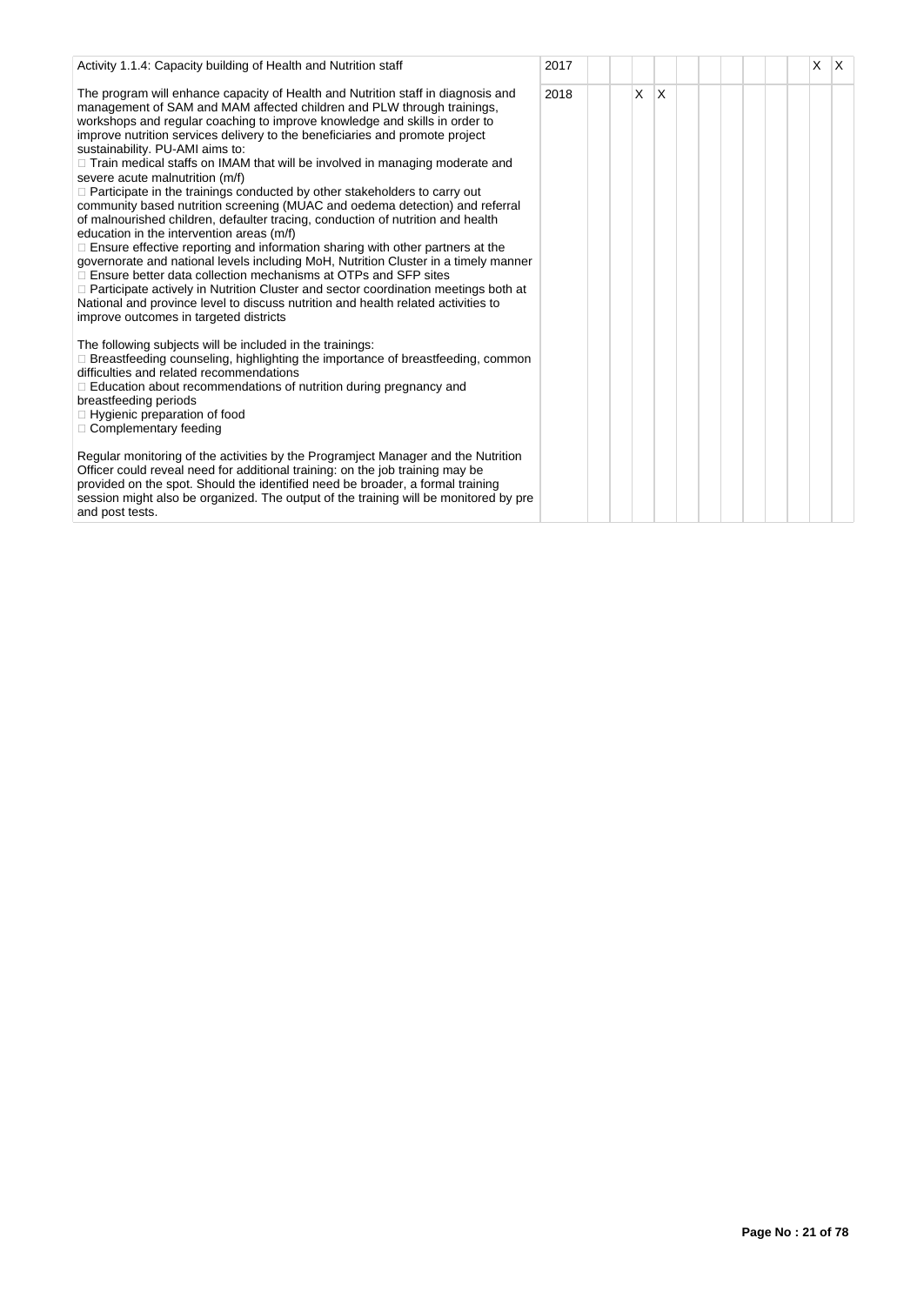| Activity 1.2.1: Four sub health centers are established in hard to reach districts of<br><b>Kunar Province</b>                                                                                                                                                                                                                                                                                                                                                                                                                                                                                                                                                                                                                                                                                                                                                            | 2017 |  |  |  | X | $\times$ | $\mathsf{X}$ |
|---------------------------------------------------------------------------------------------------------------------------------------------------------------------------------------------------------------------------------------------------------------------------------------------------------------------------------------------------------------------------------------------------------------------------------------------------------------------------------------------------------------------------------------------------------------------------------------------------------------------------------------------------------------------------------------------------------------------------------------------------------------------------------------------------------------------------------------------------------------------------|------|--|--|--|---|----------|--------------|
| 4 locations in need of a sub health center have been identified with the support of<br>PPHD and based on data on populations and current white areas<br>District Dar I Pech, Wardish Tangi village<br>District Ghazadabad, Sooki village<br>District Shygal, Bar Galayee village<br>District Watapur, Dargo village                                                                                                                                                                                                                                                                                                                                                                                                                                                                                                                                                       | 2018 |  |  |  |   |          |              |
| All locations are more than 2 hours walk from the closest health facility                                                                                                                                                                                                                                                                                                                                                                                                                                                                                                                                                                                                                                                                                                                                                                                                 |      |  |  |  |   |          |              |
| In each village, PU-AMI teams will reach out to local representatives, community<br>elders and shuras, will present and explain the project and thus will ask that a<br>building should be lent to PU-AMI for the duration of the project in each of the four<br>locations. PU-AMI teams will ensure that communities understand the reasons<br>behind the opening of the health facility as well as the scope and limitation of the<br>funding, including the project end date. The communities will be consulted<br>regarding the recruitment of staff to gain their support, though PU-AMI will always<br>seek the best qualified and experienced persons for the role.<br>Engagement with the community Shura and Health Shura will continue throughout<br>the project on a regular basis, through monthly meetings (and extra ad hoc<br>meetings depending on needs) |      |  |  |  |   |          |              |
| Once the agreement with local representatives for the use of the building is signed,<br>PU-AMI engineer will proceed with leading its renovation. Indeed, the building will<br>have to be adapted to meet the requirements of a health facility, in terms of access<br>(wheelchair or stretcher), layout and hygiene requirements (tiling of the delivery<br>room for example)                                                                                                                                                                                                                                                                                                                                                                                                                                                                                            |      |  |  |  |   |          |              |
| Each SHC will be staffed with one doctor, one midwife, two vaccinators (1 male<br>and 1 female) and a cleaner/guard. The female vaccinator will operate within the<br>SHC while the male vaccinator can conduct outreach vaccinations. A majority of<br>the patients will be female (for TT vaccination) who do not accept to be vaccinated<br>by men for cultural reasons, or children in need of OPV, as Kunar is the province<br>which is most affected by polio (4 of the 6 cases recorded in 2016 were recorded in<br>Kunar province)                                                                                                                                                                                                                                                                                                                                |      |  |  |  |   |          |              |
| PU-AMI will announce the vacancies with ACBAR and locally in Asadabad as well<br>as in the nearest health facilities. Special attention will be given to hiring female<br>staff including midwives and fixed vaccinators if possible, as PU-AMI is already<br>aware this will be challenging. Salaries and other benefits will conform to the MoPH<br>salary scale in order to prepare the staff for a potential integration into the BPHS<br>system at a later date.                                                                                                                                                                                                                                                                                                                                                                                                     |      |  |  |  |   |          |              |
| As BPHS implementer, PUAMI will collaborate with MoPH to support the<br>integration of the SHC in the BPHS.                                                                                                                                                                                                                                                                                                                                                                                                                                                                                                                                                                                                                                                                                                                                                               |      |  |  |  |   |          |              |
| Project team will supervise the Health facilities and will ensure that the health<br>facilities are established according the standards for the health services provision.<br>Supervision and monitoring checklists will be used during supervision visits. PU-<br>AMI team will assess the buildings provided by the communities to arrange it<br>according the MoPH standards.                                                                                                                                                                                                                                                                                                                                                                                                                                                                                          |      |  |  |  |   |          |              |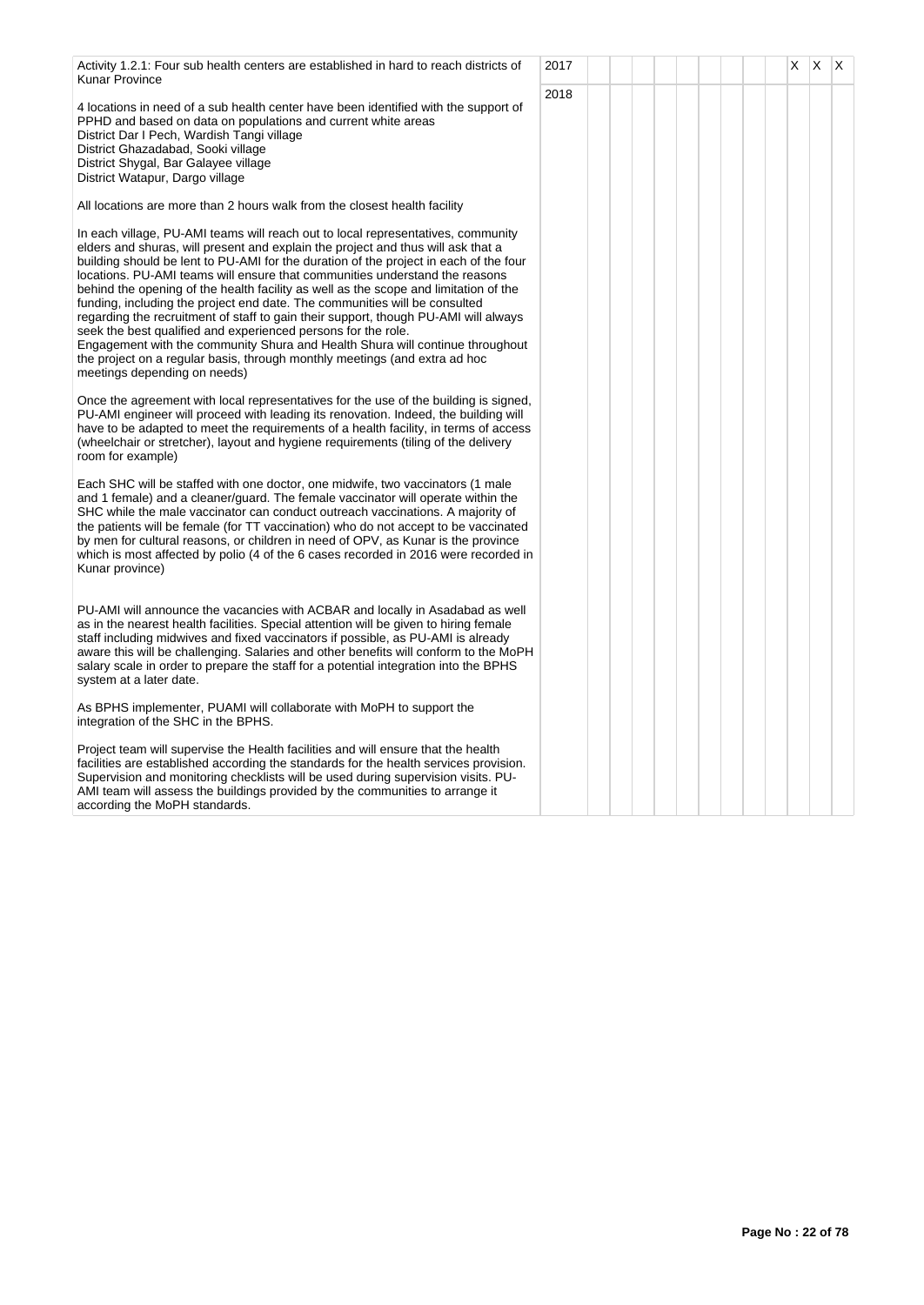| Activity 1.2.2: One Mobile Health Teams is established and provides mobile<br>2017<br>services in hard to reach districts                                                                                                                                                                                                                                                                                                                                                                                                                                                                                                                                                                                                                                                                                                          |      |   |  |                                        |  |  | X. | $x \mathsf{R}$ |  |
|------------------------------------------------------------------------------------------------------------------------------------------------------------------------------------------------------------------------------------------------------------------------------------------------------------------------------------------------------------------------------------------------------------------------------------------------------------------------------------------------------------------------------------------------------------------------------------------------------------------------------------------------------------------------------------------------------------------------------------------------------------------------------------------------------------------------------------|------|---|--|----------------------------------------|--|--|----|----------------|--|
| Currently only 3 MHTs are active in all of Kunar province: one is run by ARCS, one<br>has been recently set up by AADA and PU-AMI also has a mobile health clinic as a<br>part of the BPHS activities implemented in Kunar. In a province with a high number<br>of IDPs (over 8700 IDPs according to most recent OCHA data available) and<br>returnees, where displacements are regular due to conflict between various AOGs,<br>this remains insufficient to cover the needs.<br>PU-AMI will provide an additional MHT under the CHF, to ensure a better coverage<br>of the needs of IDPs, returnees and host populations in hard to reach areas.<br>The area of operation of the MHT is defined in collaboration with the PPHD, who<br>coordinates the action of the various implementers of health services in the<br>province. | 2018 | X |  | $x \times x$ $x \times x$ $x \times x$ |  |  |    |                |  |
| Each MHT will be staffed by 1 Medical Doctor (MD), 1 nurse, 1 vaccinator, 1<br>midwife and 1 health promoter The doctor will be dedicated to patient<br>consultations, establishing diagnosis, writing prescriptions and treating the<br>occasional emergency case<br>The vaccinator will be fully dedicated to vaccination (TT and OPV and measles<br>vaccination in case of an outbreak)<br>The midwife is in charge of ANC and PNC, family planning and attending<br>emergency deliveries in the home of beneficiaries.<br>The health promoter will be in charge of health education, sensitization, community<br>awareness, and explaining to patients how to properly use drugs. He will conduct<br>health education to the patients based on IEC material approved by MoPH.                                                  |      |   |  |                                        |  |  |    |                |  |
| All staff will receive a 3 days refresher training on RUD (Rational Usage of Drugs)<br>and 3 days refresher training on HMIS (Health Management Information System)<br>based on lesson learnt of previous CHF experience. Follow up training might be<br>provided as per need.<br>Waste management will also be part of the refresher training plan to ensure the<br>MHT intervention will have no negative impact on the environment. Cooperation<br>with BPHS health facilities is already in place and medical waste will be brought to<br>the closest health facility for adequate waste management                                                                                                                                                                                                                            |      |   |  |                                        |  |  |    |                |  |
| Regular supervision and monitoring visits will be carried out to the MHT, applying<br>supervision checklists. Activity plan for MHT will be developed in coordination with<br>PPHD and DoRR to reach IDPs and provide them with essential primary health<br>services                                                                                                                                                                                                                                                                                                                                                                                                                                                                                                                                                               |      |   |  |                                        |  |  |    |                |  |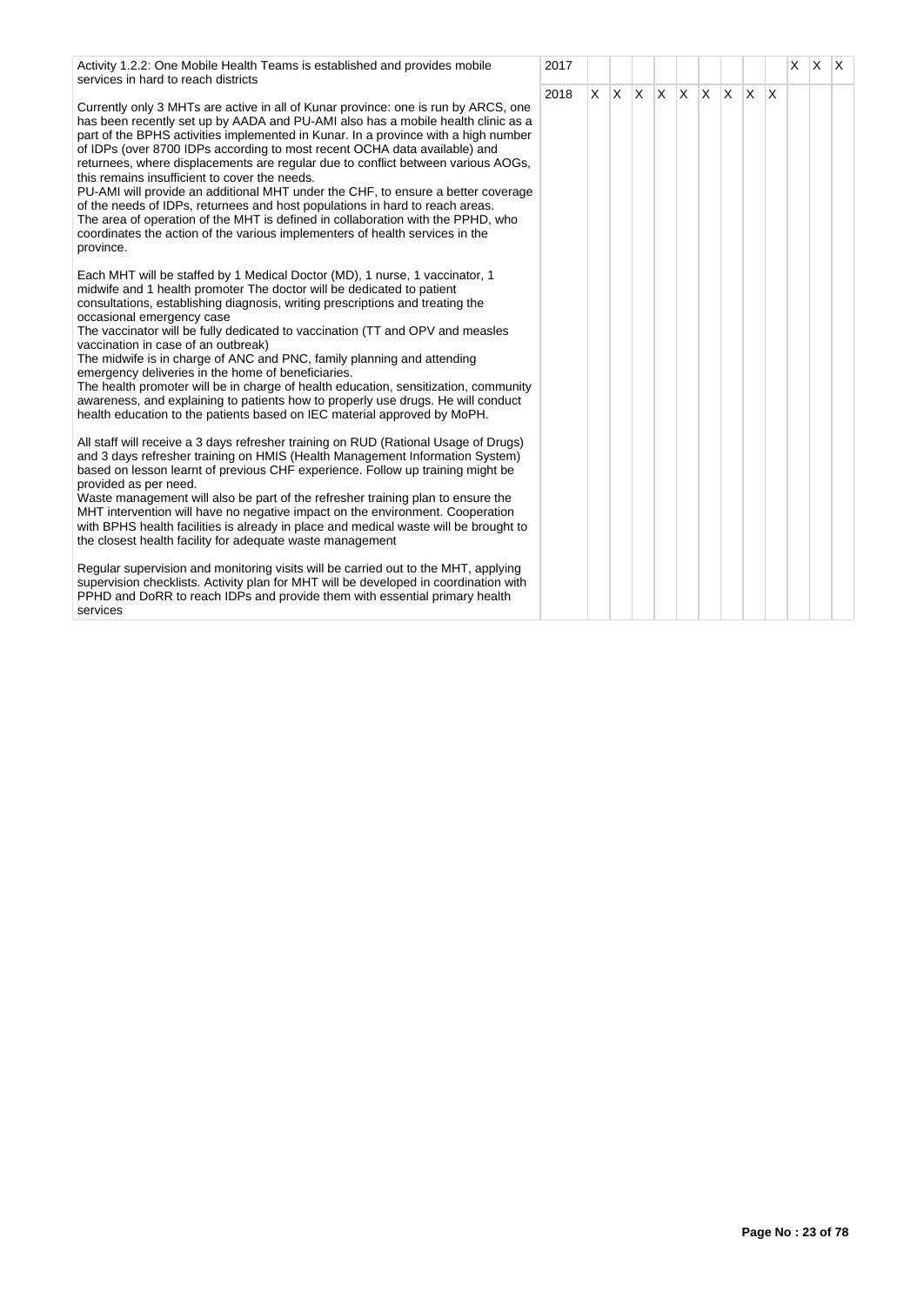| Activity 1.2.3: Procurement and distribution of essential medical supplies and<br>equipment to five health facilities:                                                                                                                                                                                                                                                                                                                                                                                                                                                                                                                                                                                                                                                                                                                                                                                           | 2017 |    |              |  |  |  | X | X | ΙX |
|------------------------------------------------------------------------------------------------------------------------------------------------------------------------------------------------------------------------------------------------------------------------------------------------------------------------------------------------------------------------------------------------------------------------------------------------------------------------------------------------------------------------------------------------------------------------------------------------------------------------------------------------------------------------------------------------------------------------------------------------------------------------------------------------------------------------------------------------------------------------------------------------------------------|------|----|--------------|--|--|--|---|---|----|
| For all previous mentioned health facilities (4 SHC and 1 MHT) PU-AMI considers<br>the MHT as a health facility, as the provided services reflect those of a static health<br>facility, but have the advantage of reaching more remote and disseminated<br>beneficiaries. PU-AMI will use the MoPH standard list of drugs and supplies in<br>order to provision the health facilities with items which would also be provided if the<br>facilities were part of the BPHS. As there is currently no BPHS support or overlap,<br>CHF would provide the financial support for all supplies                                                                                                                                                                                                                                                                                                                          | 2018 | X. | $\mathsf{X}$ |  |  |  |   |   |    |
| Procurement for the health facilities will be arranged by the Project Manager<br>according to consumption rates of comparable health facilities and based on data<br>on the most common diseases in Afghanistan.                                                                                                                                                                                                                                                                                                                                                                                                                                                                                                                                                                                                                                                                                                 |      |    |              |  |  |  |   |   |    |
| In order to ensure the quality of health services, PU-AMI will ensure the health<br>facilities and the MHT are provided with all adequate medical consumables and<br>drugs. This will be done through international procurement of drugs and local<br>purchase for supplies that will follow PU-AMI own and donor's procurement rules<br>for pharmaceuticals respecting Afghanistan Ministry of Health approved medical<br>items.<br>PU-AMI medical procurement is led by the Health Department, consisting of a<br>health coordinator and a pharmacist at mission level with technical support from<br>HQ Pharmacist and HQ Health Advisor.<br>Drugs and medical supplies will be stored in the PU-AMI pharmacy in Jalalabad<br>before being dispatched to the Health facilities and MHT. Stock and consumption<br>will be monitored by the pharmacist using software and checked by the health<br>coordinator. |      |    |              |  |  |  |   |   |    |
| PU-AMI will receive the standard vaccines from the provincial cold chain which is<br>managed by the Provincial EPI Management Team (PEMT). This Provincial EPI<br>Management Team is represented by an EPI Officer of the Directorate of Public<br>Health. They will provide the vaccines requested by PU-AMI for the supported<br>health facilities. PU-AMI will be in charge of the transport from PEMT to the said<br>health facility, ensuring that the cold chain is respected and the vaccines<br>maintained in the appropriate conditions during their transportation.                                                                                                                                                                                                                                                                                                                                    |      |    |              |  |  |  |   |   |    |
| Though PEMT should also provide RCW50 refrigerators for vaccine vials<br>conservation, so far challenges have been observed in neighboring regions and<br>the unreliable supply of the RCW50 refrigerators have impacted the immunization<br>services in remote and hard to reach areas. Therefore PU-AMI will keep the option<br>of procuring them. Should the RCW50 refrigerators finally be made available by the<br>PEMT, the funds will be used to procure supplementary equipment or drugs for the<br>HF                                                                                                                                                                                                                                                                                                                                                                                                   |      |    |              |  |  |  |   |   |    |
| Pharmacy stock cards and checklists will be used to ensure the adequate<br>distribution and availability of all essential drugs in the health facilities. PU-AMI<br>pharmacy team will regularly analyze pharmacy data and provide feedback to the<br>health staff about the utilization of services and consumption of drugs. During<br>supervision visits, the pharmacy stock will be observed and supervised for the<br>rational use of drugs.                                                                                                                                                                                                                                                                                                                                                                                                                                                                |      |    |              |  |  |  |   |   |    |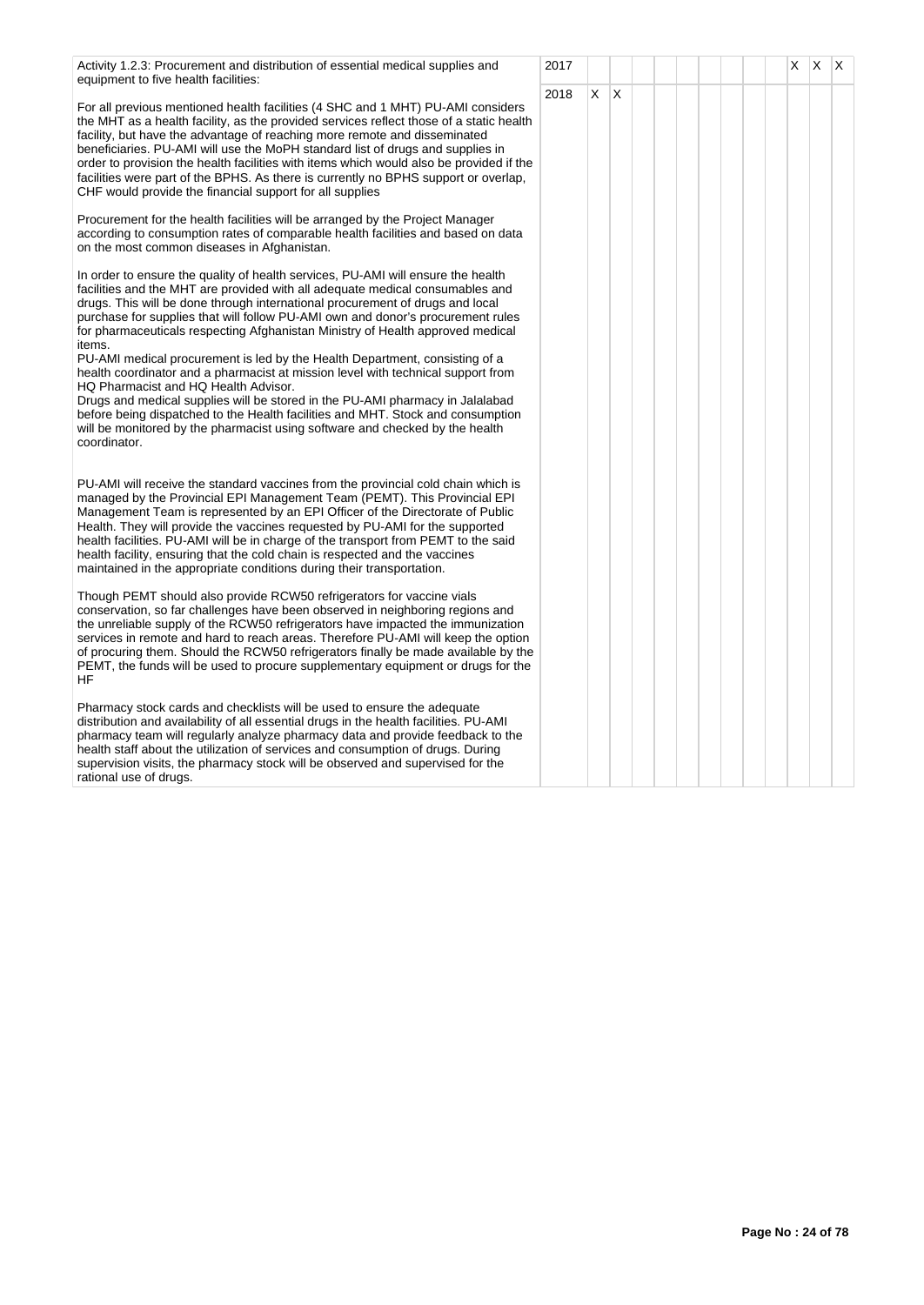| Activity 1.2.4: Delivery of essential primary health care, mother and child health                                                                                                                                                                                                                                                                                                                                                                                                                                                                                                                                                                                                                                                                                                                                                                                                                                                                                                                                                                                                                                                                                                                                                                                                                                                                                                                                                                                                                                                                                                                                                                                                                                                                                               | 2017 |    |  |             |              |    |         |              | X | $X$ $X$ |  |
|----------------------------------------------------------------------------------------------------------------------------------------------------------------------------------------------------------------------------------------------------------------------------------------------------------------------------------------------------------------------------------------------------------------------------------------------------------------------------------------------------------------------------------------------------------------------------------------------------------------------------------------------------------------------------------------------------------------------------------------------------------------------------------------------------------------------------------------------------------------------------------------------------------------------------------------------------------------------------------------------------------------------------------------------------------------------------------------------------------------------------------------------------------------------------------------------------------------------------------------------------------------------------------------------------------------------------------------------------------------------------------------------------------------------------------------------------------------------------------------------------------------------------------------------------------------------------------------------------------------------------------------------------------------------------------------------------------------------------------------------------------------------------------|------|----|--|-------------|--------------|----|---------|--------------|---|---------|--|
| care services and immunization in five health facilities (4SHC and 1 MHT)<br>Services offered will conform to the MoPH standard guidelines and practices in<br>order to maintain a consistent approach throughout the province. Services include<br>a wide range of health services (preventive and curative consultations, including<br>acute, chronic, injuries, health and hygiene promotion and referrals to secondary<br>care facilities;                                                                                                                                                                                                                                                                                                                                                                                                                                                                                                                                                                                                                                                                                                                                                                                                                                                                                                                                                                                                                                                                                                                                                                                                                                                                                                                                   | 2018 | X. |  | $X$ $X$ $X$ | $\mathsf{X}$ | X. | $X$ $X$ | $\mathsf{X}$ | X |         |  |
| Amongst the delivery of the primary healthcare package, a specific attention will be<br>given to the most vulnerable beneficiaries. In that regard, huge needs have been<br>confirmed for pregnant and lactating women; PU-AMI Midwives reported that a<br>dedicated service is very much appreciated, also for cultural reasons: without<br>much community networks or protection, women tend to avoid going to health<br>facilities; once PU-AMI midwives share their phone numbers, they reqularly receive<br>calls asking for guidance and orientation. As such, MNCH services provision will be<br>ensured by one midwife per HF. This allows women in hard to reach areas to<br>benefit from ANC, PNC, and FP services. Midwives will also ensure the timely<br>referral of full-term pregnant women to deliver in closest HFs or hospital or, if not<br>possible, try to ensure assisted home delivery, as this happened on exceptional<br>cases. To that purpose, midwives will provide consultation and orientation taking<br>into account the availability of services in the HFs and hospitals<br>Based on total catchment population of the 5 HF (4 SHC and 1 MHT), providing<br>services to a total of 18 600 beneficiaries, and on pregnancy rate data from PU<br>AMI HMIS in Kunar, it is estimated that approximately 4% of the catchment<br>population will be pregnant women.<br>Though through these services, PU-AMI hopes to serve all pregnant women, the<br>target has been established at 50% of the latter, i.e a total of 372 pregnant<br>individuals.<br>Based on HMIS data from Kunar, it is estimated that 8% of the individuals<br>consulting for antenatal care visits are under 18 years old and therefore fall under<br>the category of "girls" |      |    |  |             |              |    |         |              |   |         |  |
| All routine immunization including OPV and Tetanus Toxoid vaccinations will be<br>provided to children under one year old and women (pregnant and non pregnant).<br>In addition, medical staff and health promoter will raise awareness on benefits of<br>vaccine, risk of vaccine preventable diseases, awareness on polio virus and its<br>prevention by polio drops. Awareness messages will increase sensitization of<br>communities regarding vaccine preventable disease.<br>Considering the specificity of Kunar context, PU-AMI aims is repeating successful<br>past experience by adding a vaccinator to each newly opened SHC. One female<br>vaccinator will perform fixed vaccination services in the health facility, motivating<br>mothers to come to the clinic in a way to increase coverage of ANC services as<br>well, while a male vaccinator will provide outreach immunization services in the<br>more remote corners of each catchment area.                                                                                                                                                                                                                                                                                                                                                                                                                                                                                                                                                                                                                                                                                                                                                                                                                |      |    |  |             |              |    |         |              |   |         |  |
| PU-AMI being the BPHS implementer, this will facilitate the organization of staff<br>training for the following topics:<br><b>HMIS</b> Practical Training;<br>□ Infection Prevention;<br>□ Management of Drug Supplies and rational prescriptions<br>$\Box$ Practical immunization training (for nurses only)<br>Other trainings may be organized depending on needs                                                                                                                                                                                                                                                                                                                                                                                                                                                                                                                                                                                                                                                                                                                                                                                                                                                                                                                                                                                                                                                                                                                                                                                                                                                                                                                                                                                                             |      |    |  |             |              |    |         |              |   |         |  |
| Supervision checklists will be used during supervision visits and the findings will be<br>shared with the PM and the Emergency Coordinator, for the necessary<br>improvements and follow ups. Data of monthly reports will be crosschecked with<br>health facility registers to ensure the consistency and accuracy of data. Standard<br>treatment guidelines and treatment protocols will be used to provide quality<br>services                                                                                                                                                                                                                                                                                                                                                                                                                                                                                                                                                                                                                                                                                                                                                                                                                                                                                                                                                                                                                                                                                                                                                                                                                                                                                                                                                |      |    |  |             |              |    |         |              |   |         |  |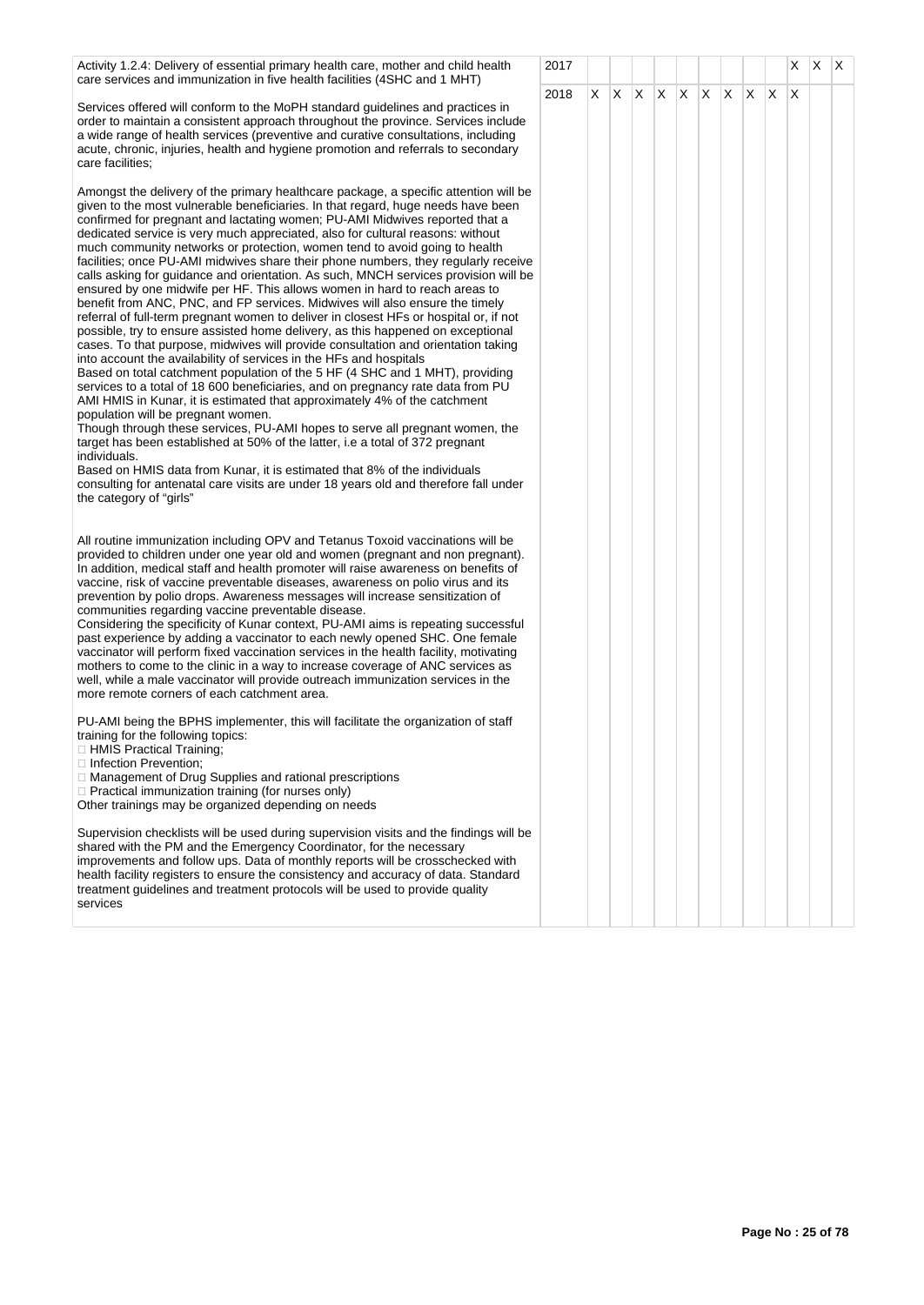| Activity 1.2.5: Participation in DEWS and outbreak management and response:                                                                                                                                                                                                                                                                                                                                                                                                                                                                                                                                                                                                                                                                                                                                                                                                                                                                                                                                                                                                        | 2017 |    |     |                         |              |              |     |              |    | X            | $\times$ | $\mathsf{I} \mathsf{X}$ |
|------------------------------------------------------------------------------------------------------------------------------------------------------------------------------------------------------------------------------------------------------------------------------------------------------------------------------------------------------------------------------------------------------------------------------------------------------------------------------------------------------------------------------------------------------------------------------------------------------------------------------------------------------------------------------------------------------------------------------------------------------------------------------------------------------------------------------------------------------------------------------------------------------------------------------------------------------------------------------------------------------------------------------------------------------------------------------------|------|----|-----|-------------------------|--------------|--------------|-----|--------------|----|--------------|----------|-------------------------|
| Through its MHT PU-AMI will be regularly accessing IDP sites as well as host<br>communities who remain hard to reach and underserved.<br>PU-AMI will participate in the DEWS response<br>$\Box$ MHT team can be contacted by previously visited communities if a disease<br>outbreak is suspected. In this case, PU-AMI will inform PPHD about the change of<br>field activity for the day and keep PPHD informed about the status of the outbreak<br>(confirmed or not, number of cases, need for follow up, etc)<br>$\Box$ MHT team may also be called upon by the PPHD if they hear of a suspected<br>outbreak. The process will then be the same, MHT team going to the location of<br>suspected outbreak and keeping PPHD informed about the outcome of the visit.<br>Good collaboration with the PPHD DEWS Officer will be essential, and will be<br>maintained through regular coordination meetings.<br>PU-AMI MHT may also join an outbreak response team in case of a larger<br>outbreak.<br>Outbreak reports will systematically be shared with PPHD HMIS officer, PPHD | 2018 | X. | IX. | $\mathsf{I} \mathsf{X}$ | $\mathsf{X}$ | $\mathsf{X}$ | ΙX. | $\mathsf{X}$ | XX | $\mathsf{x}$ |          |                         |
| DEWS officer as well as WHO focal point                                                                                                                                                                                                                                                                                                                                                                                                                                                                                                                                                                                                                                                                                                                                                                                                                                                                                                                                                                                                                                            |      |    |     |                         |              |              |     |              |    |              |          |                         |
| <b>OTHER INFO</b>                                                                                                                                                                                                                                                                                                                                                                                                                                                                                                                                                                                                                                                                                                                                                                                                                                                                                                                                                                                                                                                                  |      |    |     |                         |              |              |     |              |    |              |          |                         |

#### **Accountability to Affected Populations**

As an active actor of the health sector in the Eastern Region, PU-AMI has established accountability mechanisms at several levels. Considering the large volume of people in need of assistance, and the importance to ensure smooth integration with host communities and the existing services delivered, PU-AMI adopted specific focus on community mobilization and awareness.

Interventions are constantly monitored with visits on project sites where beneficiaries are directly assisted and have space for remarks or requests through a complaint/suggestion box.

Additionally, regular exchanges with health Shuras and local leaders are allowing PU-AMI to have a constant feedback on the relief delivered and on fresh needs or gaps. HF staff and PU-AMI's CHF project manager will be in contact with the Community Shuras and leaders on a regular basis.

PU-AMI will work closely with local communities for the choice of the building to be used for SHC, or with the health facility directors for the construction of the FATPs, each time explaining the intention, process and timeframe, to ensure the understanding and therefore the acceptance of the intervention.

Besides, the Health Shuras, allows interaction with community leaders and representatives and will facilitate the identification of gaps in the provision of health services.

Indeed, regular meetings will be conducted with the community leaders and their feedbacks will be collected and considered in the decision makings for the improved services delivery. During these meetings relevant information about the mechanism and type of relief services will be shared with the communities.

The community will be able to provide recommendations and make requests of HF Directors, and conversely, HF Directors will discuss proposed plans with the community members in order to gain acceptance of all decisions and activities implemented at services delivery points. Without this direct engagement with the community, PU-AMI simply could not work in Kunar province or in areas with significant AOG presence.

#### **Implementation Plan**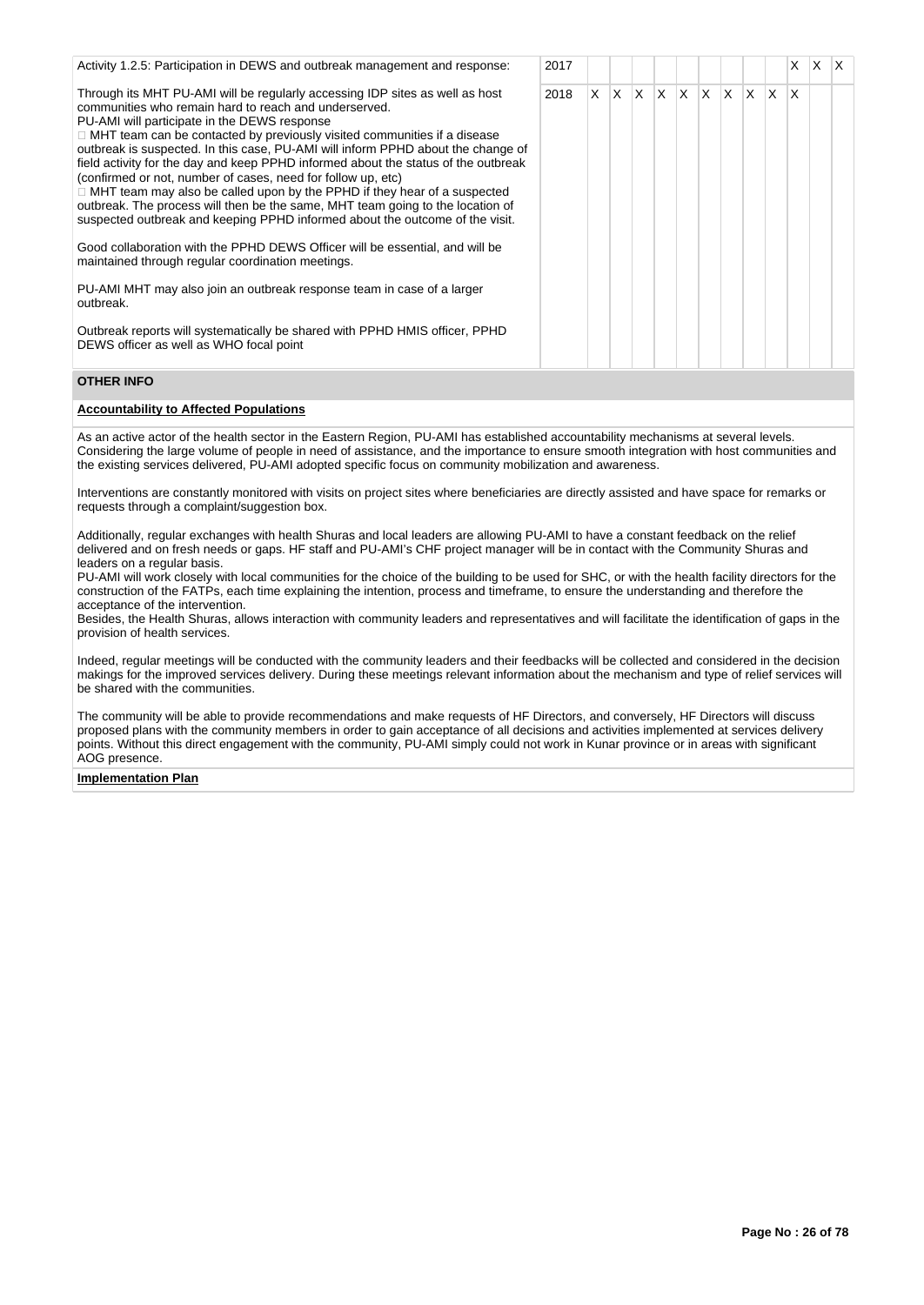PU-AMI is active in the Eastern Region since several years, its Jalalabad office has been implementing a range of health and emergency projects with WHO, CHF and ECHO and supervising the BPHS in Kunar. All activities of the proposed intervention will benefit from PU-AMI's expertise in similar current and past projects which allow a quick scaling-up and a timely implementation of the project. Besides, no part of the project will be sub granted.

Upon the allocation of the grant, a grant opening meeting is organized, involving all program and support team, to ensure everyone is aware of their role in the proposal. For example, a strong involvement of the logistics department will be necessary for the construction of the FATPs.

The project will be directly supervised and coordinated by the Emergency Coordinator. She will be supported by the Medical Coordinator, who will provide technical assistance on the several medical components of the project, capitalizing on PU-AMI's experience, and the PFA/PSS Advisor who will provide technical guidance for the implementation of PFA and PSS activities. He will be in charge of the training of the teams.

The field implementation will be directly planned and executed by:

- 1 Project Manager (Assadabad, Kunar province): bi-weekly planning of implementation based on the update of flow of displaced people and needs ; will liaise with other departments (log/fin/pharmacy) to insure supplies and admin procedures are cleared; will supervise all field activities, participation in regional coordination meeting, will be in regular contact with PPHD, WHO, OCHA and all other relevant stakeholders.

- 1 Deputy PM (Assadabad, Kunar province): link between coordination and activities, following supplies, movements, ensuring respect of data collection practices, relations with stakeholders (health shuras, elders).

They will both supervise the achievements towards indicators and the quality of the work of the following staff

- For the FATPS, 4 nurses (one in each FATP), who will work under the direct supervision of the director of the health facility, but also report to the project team

- 4 SHCs, each composed of 1 doctor, 2 vaccinators, 1 midwife, 1 PFA provider, 1 food distributor and 3 guards. The doctor will be the head of the SHC and supervise the provision of quality healthcare services, the proper reporting of achievements, the availability of drugs and supplementary feeding. He will be the primary focal point of the Project Manager and the Deputy Project Manager.

- 1 MHT composed of: doctor, vaccinator, midwife, PFA provider, food distributor and Health promoter and a driver. Insure the provision of basic healthcare services to the targeted beneficiaries as per the movement plan shared by PPHD. The movements might vary in the occurrence of an outbreak. Once again the doctor will be the primary focal point of the Project Manager and the Deputy Project Manager.

- 1 M/E Officer (Eastern Region): consolidation and analysis of data from HMIS reports and visit reports, distribution lists. He/she is directly supervised by the Emergency Coordinator, and will maintain the overall database, provide analysis on trends, updates on achievements of indicators and produce quick information reports.

#### **Coordination with other Organizations in project area**

| Name of the organization                                                       | Areas/activities of collaboration and rationale         |  |  |  |  |  |  |  |
|--------------------------------------------------------------------------------|---------------------------------------------------------|--|--|--|--|--|--|--|
| <b>PPHD</b>                                                                    | Referral of SAM with complications. Organization of MHT |  |  |  |  |  |  |  |
| AADA                                                                           | Referral of protection                                  |  |  |  |  |  |  |  |
| <b>UNFPA</b><br>Supply of Dignity Kits                                         |                                                         |  |  |  |  |  |  |  |
| <b>UNICEF</b>                                                                  | Supply of RUTF                                          |  |  |  |  |  |  |  |
| <b>WFP</b><br>Supply of RUSF, micronutrients                                   |                                                         |  |  |  |  |  |  |  |
| <b>Environment Marker Of The Project</b>                                       |                                                         |  |  |  |  |  |  |  |
| A+: Neutral Impact on environment with mitigation or enhancement               |                                                         |  |  |  |  |  |  |  |
| <b>Gender Marker Of The Project</b>                                            |                                                         |  |  |  |  |  |  |  |
| 1-The project is designed to contribute in some limited way to gender equality |                                                         |  |  |  |  |  |  |  |
| Justifv Chosen Gender Marker Code                                              |                                                         |  |  |  |  |  |  |  |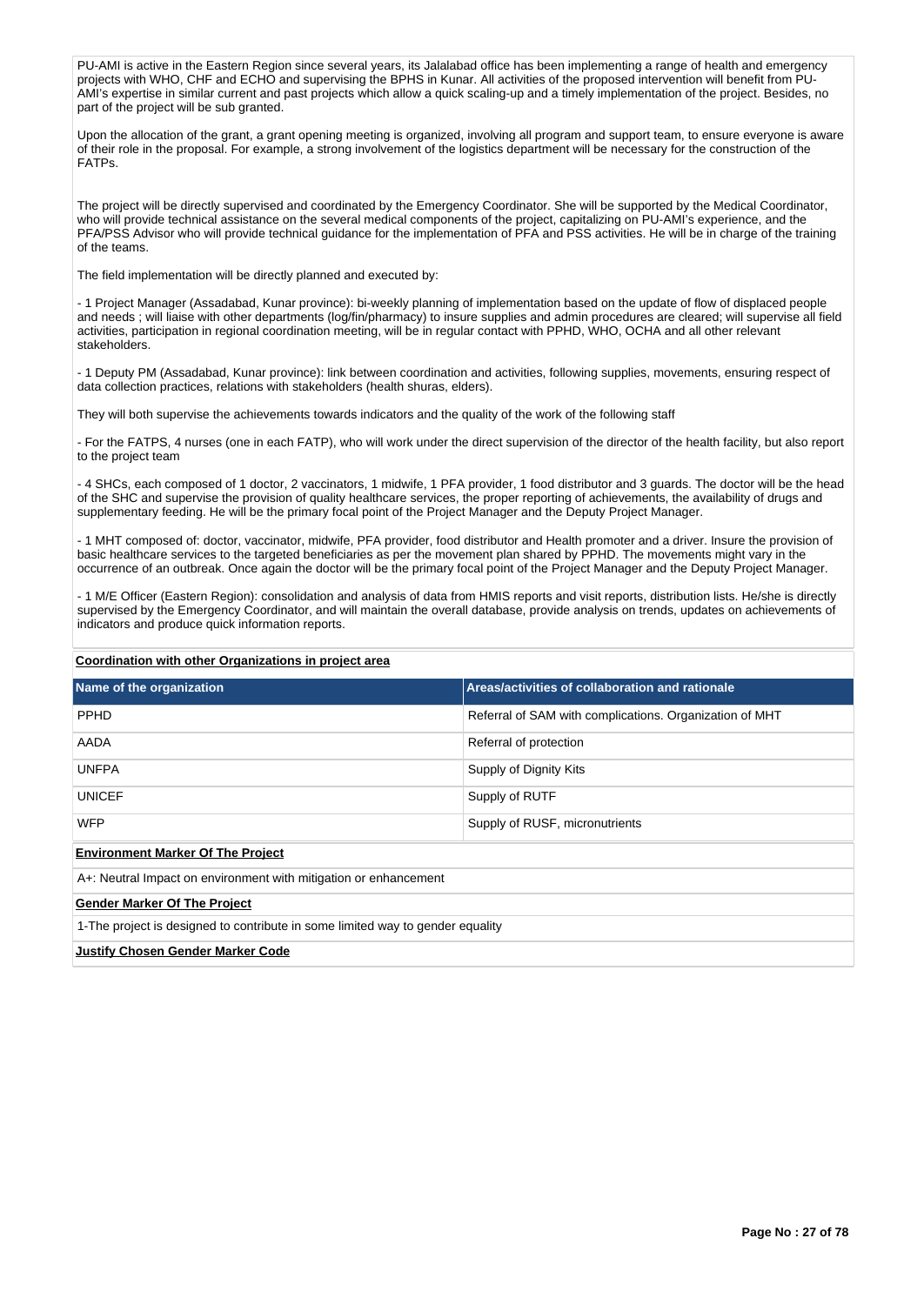Eastern Afghanistan, and Afghanistan more globally, is very sensitive in terms of gender issues. Afghanistan's dominant traditions and customary practices have caused the community and women to perceive unequal family and societal relationships as a natural and immutable condition. Women have rarely been a part of political, social and economic decision-making processes.

In the construction of this project, as always, PU-AMI has paid particular attention to adopt a gender-sensitive approach, to improve women's capacities and involvement in decision-making processes, while being realistic regarding cultural barriers.

In the MHT and each SHC, women receive health education on key practices and behaviors to improve theirs and their family health. This is even more important that the messages disseminated will be mainly about hygiene promotion, immunization and mother and child health, domains traditionally seen as women's responsibilities. Men will also receive the messages in order to increase the involvement of fathers in child health and hygiene promotion activities and to ensure a better understanding about maternal healthcare to ease the access for women.

Besides, in all activities, capacity building and skill strengthening of female staff are included. This will promote female empowerment through work. Trainings are conducted with a gender specific approach considering the requirement of mahram for some female staff, the need for separate rooms for breaks and the arrangements of the training room. Trainers pay specific attention to female participation to ensure everyone is getting the most out of the trainings.

#### **Protection Mainstreaming**

With the ongoing emergency interventions, PU-AMI has increased its best practices in Protection of beneficiaries. The strictest confidentiality on caseloads and beneficiaries lists will be ensured. Additionally the use of protection check-list from the Protection Cluster, adapted to the intervention in Nangarhar, will ensure the respect of the four key elements of Protection Mainstreaming, which are : prioritize safety, dignity and avoid causing harm, meaningful access, accountability and participation and empowerment.

The extended access that PU-AMI enjoys in Kunar will benefit people in hard-to-reach areas to be assisted with life-saving aid, creating a sphere of confidence that proved to be successful for reaching victims of gender-based violence or persons with disabilities (including mental health problems). Within the Protection Cluster PU-AMI is participating to the development of an effective referral network for the different categories of vulnerabilities with partners already active.

PU-AMI also follows international guidelines on protection such as the SPHRE, IASC or Protection Mainstreaming (WVI) , designing all the activities, processes and safeguards on the key principal of "do no Harm."

#### **Country Specific Information**

#### **Safety and Security**

Kunar is one of the 34 provinces of Afghanistan located in the Eastern part of the country. Its capital is Asadabad. It has a population of about 428,800.

It is one of the four security challenging provinces due to long border with Pakistan which has allowed the ease access of AOGs into the province. It is believed that AOGs like IEA, ISIS, TTP and HIA may be present in the province.

The Eastern provinces represent a relatively small geographical area where a proportionately high number of clashes have occurred between AOG, IS, IMF and ANSF. Kunar province has recorded the highest actual number of security incidents so far in 2017 (from January to 09 August 2017) with1677 incidents. If we see by the districts where we are planning to operate, in Dara e Pech 175, in Ghaziabad 125, in Khas Kunar 34, in Marawara 163 and in Shigal 85, Watarpoor District 129, occurred incidents as per the information we have from International NGO Safety Organization (INSO).

Clashes continued in Kunar provinces during August, too. In addition to the Taliban, there are IS strongholds in Kunar province. Throughout May 2017, there was cross-border shelling between Pakistan and Afghanistan security forces which started in 2016.

PU- AMI focused to implement specific security procedure and control the movement of health staff. The security management system in the field is in charge of the Area Coordinator, with the help of the security focal points. Indeed, Field teams and INSO are the primary source of information of the security context, and weekly analysis are made in Jalalabad Office.

### **Access**

PU-AMI has had a significant presence delivering humanitarian assistance in the proposed program areas for years. The areas we have been present for more than 30 years are indicated below.

- Khas Kunar has 3 Health Facilities namely Khas Kunar CHC, Mangwal BHC, Shali SHC.
- Marwara PU-AMI has 1 Marwara BHC & 2 SHCs in Bacha and Petaw
- Shigal 2 BHCs (Shigal BHC, Latchail BHC), & 3 SHCs (Law Sen,Madish & Shultan)
- Watapur 2 BHCs (Watapur, Quro, 2 SHCs (Managal, Dewos)
- Ghaziabad 1 BHC(Nishegam), 2 SHCs (Darin & Eilgal)
- Dar I Pech 1 BHC(Manugai), 2 BHCs (Korangal, Barkandai), 2 SHCs (Shoraik, Lechalam)

As a result, our large & efficient presence for years we believe has enabled us create good relationships and strong acceptance within the community which we deem will significantly contribute for the successful implementation of this new project allowing us access to the people in need. Further, we have already access to these places through the existing program and the same will apply for the new project, too.

#### Access :

• Keep on establishing and maintaining positive relations and negotiating for access with the different actors in the proposed program area. • We will have a security focal point in the centers to help us gather security information systematically, analyse and based on the outcome, apply the required actions to adapt to the context and to ensure safe operations

• Keep on Adhering to humanitarian principles so that all the actors would view us as an organization who is only there to deliver humanitarian assistant in a neutral, impartial & transparent manner

• Security Awareness and Management – Keep on assessing the security situation, Updating our security policies regularly to ensure our standard matches to the context, staff, program and asset are kept safe

• Keep on respecting the local norms, culture and delivering humanitarian assistance through the acceptance strategy.

• Involving communities in what we do and in some of the decisions we make as required

• Regularly developing the capacity of our staff in the areas like communication, negotiation for smooth relationship. Providing timely information for our staff so that they are always up-to-date to respond to questions that may be raised by the community or other groups about our presence, work etc

• Keeping low profile so that we will not attract too much attention and targeted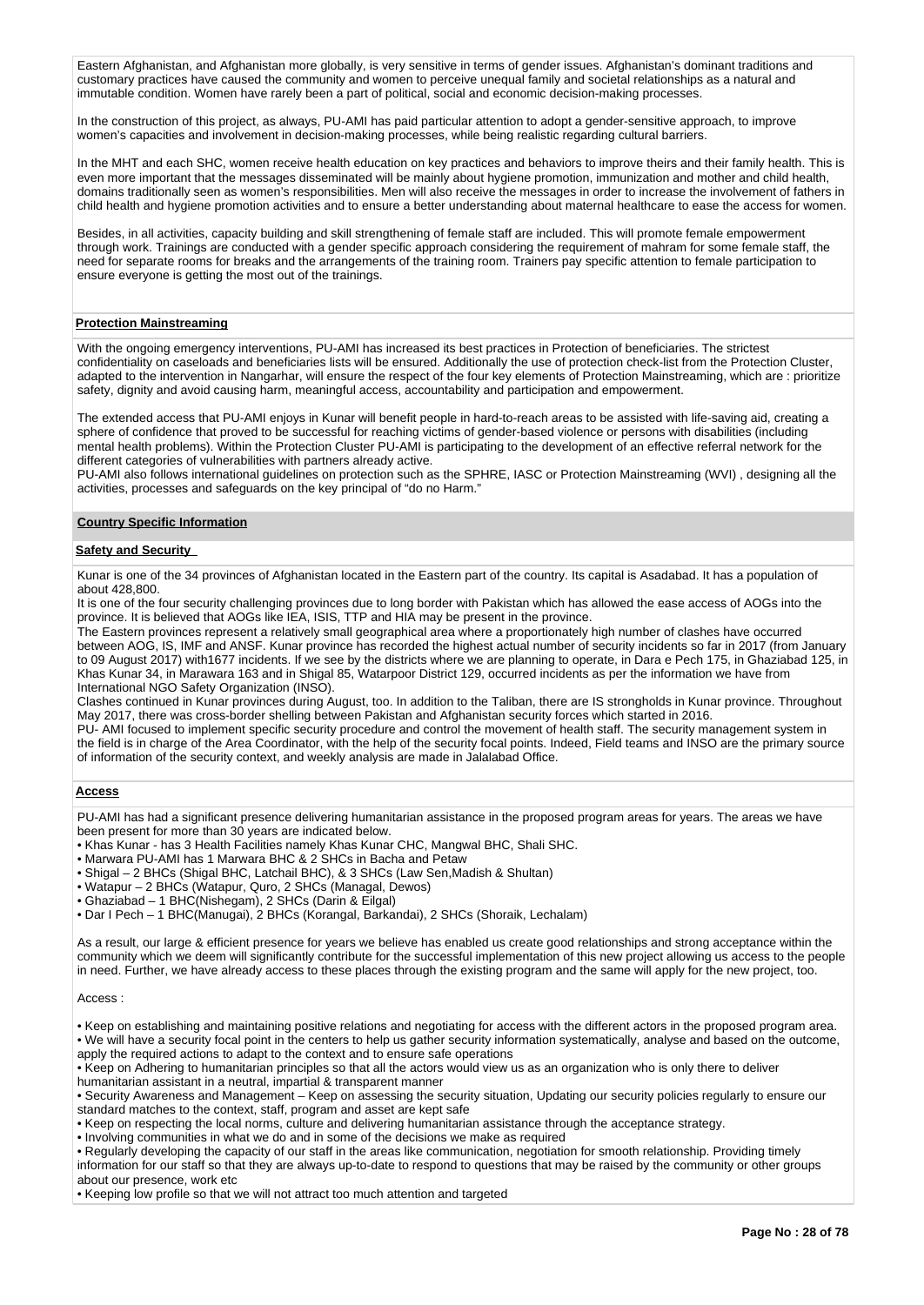# **BUDGET**

| Code    | <b>Budget Line Description</b>                                                                                                                                                                                                                                                                                                                                                                                                                                                                                                                                                                                                                                                                                                                                                                                                                                                                                                                                                                                                                                                                                                                                                                                                                                                                                                                                                                                                                                                                                                                                                                                                                                                                                                                                                                                                                                                                                                                                                                                                                                                                                                                                                     |             | D / S   Quantity   Unit | cost                  | <b>Duration</b><br><b>Recurran</b><br>ce | $\frac{9}{6}$<br>charged<br>to CHF | <b>Total Cost</b> |  |  |  |  |
|---------|------------------------------------------------------------------------------------------------------------------------------------------------------------------------------------------------------------------------------------------------------------------------------------------------------------------------------------------------------------------------------------------------------------------------------------------------------------------------------------------------------------------------------------------------------------------------------------------------------------------------------------------------------------------------------------------------------------------------------------------------------------------------------------------------------------------------------------------------------------------------------------------------------------------------------------------------------------------------------------------------------------------------------------------------------------------------------------------------------------------------------------------------------------------------------------------------------------------------------------------------------------------------------------------------------------------------------------------------------------------------------------------------------------------------------------------------------------------------------------------------------------------------------------------------------------------------------------------------------------------------------------------------------------------------------------------------------------------------------------------------------------------------------------------------------------------------------------------------------------------------------------------------------------------------------------------------------------------------------------------------------------------------------------------------------------------------------------------------------------------------------------------------------------------------------------|-------------|-------------------------|-----------------------|------------------------------------------|------------------------------------|-------------------|--|--|--|--|
|         | 1. Staff and Other Personnel Costs                                                                                                                                                                                                                                                                                                                                                                                                                                                                                                                                                                                                                                                                                                                                                                                                                                                                                                                                                                                                                                                                                                                                                                                                                                                                                                                                                                                                                                                                                                                                                                                                                                                                                                                                                                                                                                                                                                                                                                                                                                                                                                                                                 |             |                         |                       |                                          |                                    |                   |  |  |  |  |
| 1.1     | <b>Expatriate Support staff</b>                                                                                                                                                                                                                                                                                                                                                                                                                                                                                                                                                                                                                                                                                                                                                                                                                                                                                                                                                                                                                                                                                                                                                                                                                                                                                                                                                                                                                                                                                                                                                                                                                                                                                                                                                                                                                                                                                                                                                                                                                                                                                                                                                    | S           |                         | 5 6,341<br>.99        | 12                                       | 16.67                              | 63,432.58         |  |  |  |  |
|         | Coordination team in Kabul is composed by Head Of Mission, Finance Coordinator, Logistic Coordinator and Grants Officer.<br>Support team in Jalalabad is composed by Field Logistician. They are working on the coordination and over management of PU-<br>AMI projects. Salary, international transportation costs and perdiem are included.                                                                                                                                                                                                                                                                                                                                                                                                                                                                                                                                                                                                                                                                                                                                                                                                                                                                                                                                                                                                                                                                                                                                                                                                                                                                                                                                                                                                                                                                                                                                                                                                                                                                                                                                                                                                                                      |             |                         |                       |                                          |                                    |                   |  |  |  |  |
| 1.2     | Expatriate Program staff                                                                                                                                                                                                                                                                                                                                                                                                                                                                                                                                                                                                                                                                                                                                                                                                                                                                                                                                                                                                                                                                                                                                                                                                                                                                                                                                                                                                                                                                                                                                                                                                                                                                                                                                                                                                                                                                                                                                                                                                                                                                                                                                                           | D           |                         | $3 \mid 4,508$<br>.30 | 12                                       | 25.00                              | 40,574.70         |  |  |  |  |
|         | Expatriates Program Staff is composed by Emergency Coordinator, Pharmacist and PFA Advisor. They are working on the well<br>implementation of the program on the field. Salary and perdiem are included                                                                                                                                                                                                                                                                                                                                                                                                                                                                                                                                                                                                                                                                                                                                                                                                                                                                                                                                                                                                                                                                                                                                                                                                                                                                                                                                                                                                                                                                                                                                                                                                                                                                                                                                                                                                                                                                                                                                                                            |             |                         |                       |                                          |                                    |                   |  |  |  |  |
| 1.3     | National Support Coordination staff                                                                                                                                                                                                                                                                                                                                                                                                                                                                                                                                                                                                                                                                                                                                                                                                                                                                                                                                                                                                                                                                                                                                                                                                                                                                                                                                                                                                                                                                                                                                                                                                                                                                                                                                                                                                                                                                                                                                                                                                                                                                                                                                                | 12<br>25.00 | 58,222.80               |                       |                                          |                                    |                   |  |  |  |  |
|         | Financial, HR, Logistic and Security teams in Kabul. They are working on the good follow up of global support activites as<br>Finance and internal audit (4 person), HR (3) and Logistic (4); ensuring the security of goods, persons and buildings (guards 16,<br>driver 6, national security manager 1 and radio operators 5); and cleaning and cooking (6) office and guesthouse. Only salary is<br>included.                                                                                                                                                                                                                                                                                                                                                                                                                                                                                                                                                                                                                                                                                                                                                                                                                                                                                                                                                                                                                                                                                                                                                                                                                                                                                                                                                                                                                                                                                                                                                                                                                                                                                                                                                                   |             |                         |                       |                                          |                                    |                   |  |  |  |  |
| 1.4     | National Support Field staff                                                                                                                                                                                                                                                                                                                                                                                                                                                                                                                                                                                                                                                                                                                                                                                                                                                                                                                                                                                                                                                                                                                                                                                                                                                                                                                                                                                                                                                                                                                                                                                                                                                                                                                                                                                                                                                                                                                                                                                                                                                                                                                                                       | S           |                         | 19 509.8<br>$\Omega$  | 12                                       | 25.00                              | 29,058.60         |  |  |  |  |
|         | Financial, HR, Logistic and Security teams in Jalalabad. They are working on the daily follow up of direct support activites in the<br>field as well as the well-keeping of goods, staff and bases. The team consists on: 2 Finance & HR, 4 Logistic, 1 Radio operator, 7<br>Guards and 5 housekeeping staff. Only salary is included.                                                                                                                                                                                                                                                                                                                                                                                                                                                                                                                                                                                                                                                                                                                                                                                                                                                                                                                                                                                                                                                                                                                                                                                                                                                                                                                                                                                                                                                                                                                                                                                                                                                                                                                                                                                                                                             |             |                         |                       |                                          |                                    |                   |  |  |  |  |
| 1.5     | National Program Coordination staff                                                                                                                                                                                                                                                                                                                                                                                                                                                                                                                                                                                                                                                                                                                                                                                                                                                                                                                                                                                                                                                                                                                                                                                                                                                                                                                                                                                                                                                                                                                                                                                                                                                                                                                                                                                                                                                                                                                                                                                                                                                                                                                                                | D           |                         | 3 1,166<br>.45        | 12                                       | 25.00                              | 10,498.05         |  |  |  |  |
|         | National Program team in Kabul is composed by National M&E et HMIS manager, Pharmacy manager and National pharmacy<br>manager. They are managing, supervising, and monitoring the technical activities, ensure representation to clusters. Only salary<br>is included.                                                                                                                                                                                                                                                                                                                                                                                                                                                                                                                                                                                                                                                                                                                                                                                                                                                                                                                                                                                                                                                                                                                                                                                                                                                                                                                                                                                                                                                                                                                                                                                                                                                                                                                                                                                                                                                                                                             |             |                         |                       |                                          |                                    |                   |  |  |  |  |
| 1.6     | Technical Program Field staff                                                                                                                                                                                                                                                                                                                                                                                                                                                                                                                                                                                                                                                                                                                                                                                                                                                                                                                                                                                                                                                                                                                                                                                                                                                                                                                                                                                                                                                                                                                                                                                                                                                                                                                                                                                                                                                                                                                                                                                                                                                                                                                                                      | D           |                         | 51 293.7<br>3         | 12                                       | 100.00                             | 179,762.76        |  |  |  |  |
|         | - 1 Project Manager (Assadabad, Kunar province): bi-weekly planning of implementation based on the update of flow of displaced<br>people and needs; will liaise with other departments (log/fin/pharmacy) to insure supplies and admin procedures are cleared; will<br>supervise all field activities, participation in regional coordination meeting, will be in regular contact with PPHD, WHO, OCHA and<br>all other relevant stakeholders.<br>- 1 Deputy PM (Assadabad, Kunar province): link between coordination and activities, following supplies, movements, ensuring<br>respect of data collection practices, relations with stakeholders (health shuras, elders).<br>They will both supervise the achievements towards indicators and the quality of the work of the following staff<br>- For the FATPS, 4 nurses (one in each FATP), who will work under the direct supervision of the director of the health facility, but<br>also report to the project team<br>- 4 SHCs, each composed of 1 doctor, 2 vaccinators, 1 midwife, 1 PFA provider, 1 food distributor and 3 guards. The doctor will<br>be the head of the SHC and supervise the provision of quality healthcare services, the proper reporting of achievements, the<br>availability of drugs and supplementary feeding. He will be the primary focal point of the Project Manager and the Deputy Project<br>Manager.<br>- 1 MHT composed of: doctor, vaccinator, midwife, PFA provider, food distributor and Health promoter and a driver. Insure the<br>provision of basic healthcare services to the targeted beneficiaries as per the movement plan shared by PPHD. The movements<br>might vary in the occurrence of an outbreak. Once again the doctor will be the primary focal point of the Project Manager and the<br>Deputy Project Manager.<br>- 1 M/E Officer (Eastern Region): consolidation and analysis of data from HMIS reports and visit reports, distribution lists. He/she<br>is directly supervised by the Emergency Coordinator, and will maintain the overall database, provide analysis on trends, updates<br>on achievements of indicators and produce quick information reports. |             |                         |                       |                                          |                                    |                   |  |  |  |  |
|         | <b>Section Total</b>                                                                                                                                                                                                                                                                                                                                                                                                                                                                                                                                                                                                                                                                                                                                                                                                                                                                                                                                                                                                                                                                                                                                                                                                                                                                                                                                                                                                                                                                                                                                                                                                                                                                                                                                                                                                                                                                                                                                                                                                                                                                                                                                                               |             |                         |                       |                                          |                                    | 381,549.49        |  |  |  |  |
| 2.1     | 2. Supplies, Commodities, Materials<br><b>FATP Construction</b>                                                                                                                                                                                                                                                                                                                                                                                                                                                                                                                                                                                                                                                                                                                                                                                                                                                                                                                                                                                                                                                                                                                                                                                                                                                                                                                                                                                                                                                                                                                                                                                                                                                                                                                                                                                                                                                                                                                                                                                                                                                                                                                    | D           |                         | 4 6,634               | 1                                        | 100.00                             |                   |  |  |  |  |
|         | Each FATP will be built by PU-AMI contractors in the first 2 months of the project in the site of an existing health facility. The cost                                                                                                                                                                                                                                                                                                                                                                                                                                                                                                                                                                                                                                                                                                                                                                                                                                                                                                                                                                                                                                                                                                                                                                                                                                                                                                                                                                                                                                                                                                                                                                                                                                                                                                                                                                                                                                                                                                                                                                                                                                            |             |                         | .86                   |                                          |                                    | 26,539.44         |  |  |  |  |
|         | was estimated by our Engeneer and reflected in the BOQ                                                                                                                                                                                                                                                                                                                                                                                                                                                                                                                                                                                                                                                                                                                                                                                                                                                                                                                                                                                                                                                                                                                                                                                                                                                                                                                                                                                                                                                                                                                                                                                                                                                                                                                                                                                                                                                                                                                                                                                                                                                                                                                             |             |                         |                       |                                          |                                    |                   |  |  |  |  |
| $2.2\,$ | FATP Equipment (medical and non medical)                                                                                                                                                                                                                                                                                                                                                                                                                                                                                                                                                                                                                                                                                                                                                                                                                                                                                                                                                                                                                                                                                                                                                                                                                                                                                                                                                                                                                                                                                                                                                                                                                                                                                                                                                                                                                                                                                                                                                                                                                                                                                                                                           | D           |                         | $4 \mid 7,474$<br>.44 | 1                                        | 100.00                             | 29,897.76         |  |  |  |  |
|         | For each FATP we have to provide generator, benches, chairs and other furnitures, etc, as per BOQ // Each FATP will also be<br>supplied by all needed medical equipment, according to BOQ (2 tabs combined)                                                                                                                                                                                                                                                                                                                                                                                                                                                                                                                                                                                                                                                                                                                                                                                                                                                                                                                                                                                                                                                                                                                                                                                                                                                                                                                                                                                                                                                                                                                                                                                                                                                                                                                                                                                                                                                                                                                                                                        |             |                         |                       |                                          |                                    |                   |  |  |  |  |
| 2.3     | FATP Drugs and consumables (emergency kits)                                                                                                                                                                                                                                                                                                                                                                                                                                                                                                                                                                                                                                                                                                                                                                                                                                                                                                                                                                                                                                                                                                                                                                                                                                                                                                                                                                                                                                                                                                                                                                                                                                                                                                                                                                                                                                                                                                                                                                                                                                                                                                                                        | D           | 4                       | 291.0<br>1            | 9                                        | 100.00                             | 10,476.36         |  |  |  |  |
|         | Drugs and consumables according to BOQ for 4 FATP                                                                                                                                                                                                                                                                                                                                                                                                                                                                                                                                                                                                                                                                                                                                                                                                                                                                                                                                                                                                                                                                                                                                                                                                                                                                                                                                                                                                                                                                                                                                                                                                                                                                                                                                                                                                                                                                                                                                                                                                                                                                                                                                  |             |                         |                       |                                          |                                    |                   |  |  |  |  |
| 2.4     | <b>FATP Running Costs</b>                                                                                                                                                                                                                                                                                                                                                                                                                                                                                                                                                                                                                                                                                                                                                                                                                                                                                                                                                                                                                                                                                                                                                                                                                                                                                                                                                                                                                                                                                                                                                                                                                                                                                                                                                                                                                                                                                                                                                                                                                                                                                                                                                          | D           |                         | 4 214.5<br>8          | 9                                        | 100.00                             | 7,724.88          |  |  |  |  |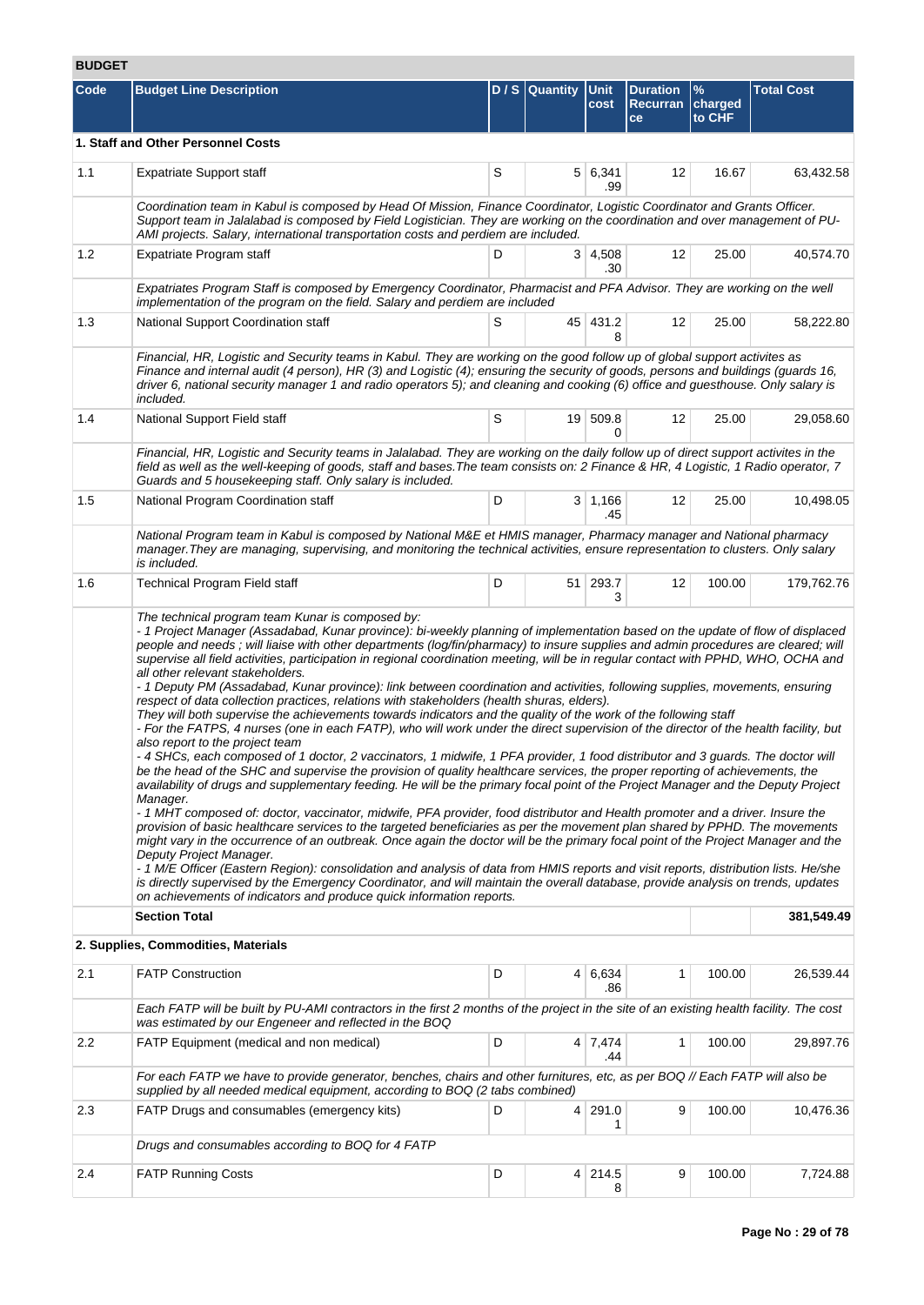|      | RC for 4 FATP, including electricty, heather etc                                                                                                                                                                                                                                                                                                                               |   |                |                       |     |        |           |
|------|--------------------------------------------------------------------------------------------------------------------------------------------------------------------------------------------------------------------------------------------------------------------------------------------------------------------------------------------------------------------------------|---|----------------|-----------------------|-----|--------|-----------|
| 2.5  | <b>SHC Rehabilitation</b>                                                                                                                                                                                                                                                                                                                                                      | D |                | 4 2,000<br>.00        | 1   | 100.00 | 8,000.00  |
|      | The SHC need to be rehabilitated before starting the project                                                                                                                                                                                                                                                                                                                   |   |                |                       |     |        |           |
| 2.6  | SHC Equipment (medical and non medical)                                                                                                                                                                                                                                                                                                                                        | D |                | 4 3,576<br>.10        | 1   | 100.00 | 14,304.40 |
|      | For each SHC we have to provide blanket, bedsheets tables, chairs, etc, as per BOQ                                                                                                                                                                                                                                                                                             |   |                |                       |     |        |           |
| 2.7  | SHC Drugs and Consumables                                                                                                                                                                                                                                                                                                                                                      | D |                | 4 885.2<br>7          | 10  | 100.00 | 35,410.80 |
|      | Provision of medicine and drugs for four SHC on a 10-month basis. The SHCs will be replenished according to their consumption.                                                                                                                                                                                                                                                 |   |                |                       |     |        |           |
| 2.8  | SHC RC                                                                                                                                                                                                                                                                                                                                                                         | D | $\vert$        | 211.4<br>6            | 10  | 100.00 | 8,458.40  |
|      | RC for 4 SHC including electricity, heather, etc                                                                                                                                                                                                                                                                                                                               |   |                |                       |     |        |           |
| 2.9  | <b>SHC Freezer</b>                                                                                                                                                                                                                                                                                                                                                             | D |                | $4 \mid 3,280$<br>.00 | 1   | 100.00 | 13,120.00 |
|      | Each SHC needs the purchase of a freezer in order to keep vaccines at suitable temperature (RCW50 or solar)                                                                                                                                                                                                                                                                    |   |                |                       |     |        |           |
| 2.10 | <b>SHC Vehicles</b>                                                                                                                                                                                                                                                                                                                                                            | D | 4 <sup>1</sup> | 522.0<br>0            | 10  | 100.00 | 20,880.00 |
|      | 1 vehicule per SHC for mobilizing the staff                                                                                                                                                                                                                                                                                                                                    |   |                |                       |     |        |           |
| 2.11 | MHT Equipment (medical and non medical)                                                                                                                                                                                                                                                                                                                                        | D |                | $1 \mid 1,403$<br>.00 | 1   | 100.00 | 1,403.00  |
|      | For the MHT we have to provide, desk, chairs, etc as per BOQ as well as all needed medical equipment, according to BOQ.                                                                                                                                                                                                                                                        |   |                |                       |     |        |           |
| 2.12 | MHT Drugs and Consumables                                                                                                                                                                                                                                                                                                                                                      | D | 1 <sup>1</sup> | 907.2<br>8            | 12  | 100.00 | 10,887.36 |
|      | Provision of medicine and drugs for four MHT on a 12-month basis. The MHTs will be replenished according to their consumption.                                                                                                                                                                                                                                                 |   |                |                       |     |        |           |
| 2.13 | <b>MHT RC</b>                                                                                                                                                                                                                                                                                                                                                                  | D | $\mathbf{1}$   | 183.3<br>0            | 12  | 100.00 | 2,199.60  |
|      | RC for 1 MHT                                                                                                                                                                                                                                                                                                                                                                   |   |                |                       |     |        |           |
| 2.14 | MHT Mini Van                                                                                                                                                                                                                                                                                                                                                                   | D | 1 <sup>1</sup> | 493.4<br>0            | 12  | 100.00 | 5,920.80  |
|      | Mini bus for the mobile team in Kunar                                                                                                                                                                                                                                                                                                                                          |   |                |                       |     |        |           |
| 2.15 | IEC material for Health + Nutrition                                                                                                                                                                                                                                                                                                                                            | D | 1 <sup>1</sup> | 1,320<br>.00          | 1   | 100.00 | 1,320.00  |
|      | Health : IEC materials like posters for mental health, malaria leaflets, HIV posters, brochures, etc according to BOQ // IEC<br>materials for nutrition like leaflets, posters and brochures according to BOQ                                                                                                                                                                  |   |                |                       |     |        |           |
| 2.16 | HMIS tools for Health + Nutrition                                                                                                                                                                                                                                                                                                                                              | D |                | $1 \mid 1,479$<br>.00 | 1   | 100.00 | 1,479.00  |
|      | Health : HMIS tools like panflets, cards, tallysheets according to BOQ // Nutrition: HMIS Nutrition tools like panflets, cards,<br>tallysheet according to BOQ                                                                                                                                                                                                                 |   |                |                       |     |        |           |
| 2.17 | Health trainings                                                                                                                                                                                                                                                                                                                                                               | D |                | 1 14.38               | 123 | 100.00 | 1,768.74  |
|      | HMIS training: 3 days training for 10 people // Infection prevention training: 3 days training for 10 people // EPI refresher: 4 day<br>training for 9 people // Managing Drug supply and rational use of drugs: 3 day training for 5 people // Basic life saving: 3 day<br>training for 4 people We provide meals, accomodation, transport and handout (detailed cost in BOQ) |   |                |                       |     |        |           |
| 2.18 | <b>Nutrition Trainings</b>                                                                                                                                                                                                                                                                                                                                                     | D |                | 25 14.37              | 3   | 100.00 | 1,077.75  |
|      | 3 days IMAM training for 20 people and 3 day community outreach training for 5 people, We provide meals, accomodation,<br>transport and handout (detailed cost in BOQ)                                                                                                                                                                                                         |   |                |                       |     |        |           |
| 2.19 | Protection trainings                                                                                                                                                                                                                                                                                                                                                           | D |                | 1 18.94               | 189 | 100.00 | 3,579.66  |
|      | PFA refresher training for 6 people for 12 days, PSS training for 6 people for 12 days, clinical management of rape training for 5<br>people for 3 days. We provide meals, accomodation, transport and handout, (detailed cost in BOQ), as well as training for cluster<br>partners                                                                                            |   |                |                       |     |        |           |
| 2.20 | Equipment of PSS/PFA room                                                                                                                                                                                                                                                                                                                                                      | D | 4 <sup>1</sup> | 293.7<br>1            | 1   | 100.00 | 1,174.84  |
|      | Carpet, floor materesses, cushions, curtains, kettle, mugs                                                                                                                                                                                                                                                                                                                     |   |                |                       |     |        |           |
| 2.21 | PFA/PSS accessories for children                                                                                                                                                                                                                                                                                                                                               | D | 5 <sup>1</sup> | 289.0                 | 1   | 100.00 | 1,445.00  |
|      | Toys, colouring books, colouring pencils, various items to faciliate the interaction with and expression of children                                                                                                                                                                                                                                                           |   |                |                       |     |        |           |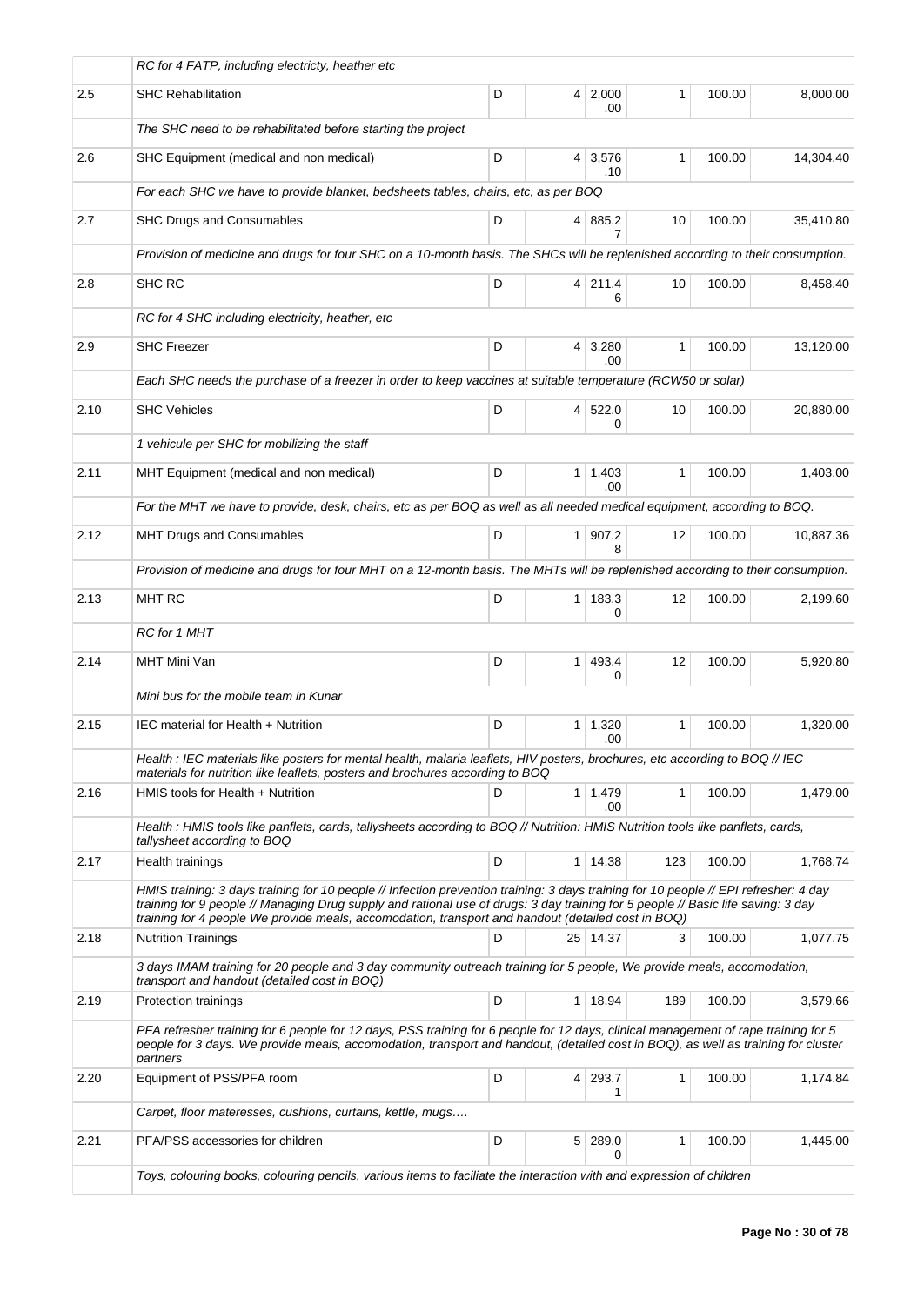| 2.22         | PFA/PSS accessories for adults                                                                                                                                                                                                                                                                  | D  | 5 <sup>1</sup> | 289.5<br>$\Omega$     | 1  | 100.00 | 1,447.50   |
|--------------|-------------------------------------------------------------------------------------------------------------------------------------------------------------------------------------------------------------------------------------------------------------------------------------------------|----|----------------|-----------------------|----|--------|------------|
|              | Tea, sugar, knitting needles and yarn to facilitate interaction with and expression of adutls                                                                                                                                                                                                   |    |                |                       |    |        |            |
| 2.23         | <b>Blouses</b>                                                                                                                                                                                                                                                                                  | D  |                | 74 25.40              | 1  | 100.00 | 1,879.60   |
|              | 74 blouses for 34 staff                                                                                                                                                                                                                                                                         |    |                |                       |    |        |            |
| 2.24         | <b>Display Boards</b>                                                                                                                                                                                                                                                                           | D  |                | 8 97.00               | 1  | 100.00 | 776.00     |
|              | Display boards for FATP and SHC                                                                                                                                                                                                                                                                 |    |                |                       |    |        |            |
| 2.25         | Freight                                                                                                                                                                                                                                                                                         | D  |                | 3 3,482               | 1  | 100.00 | 10,446.15  |
|              | In order to deliver the drugs and equipment from Kabul to Kunar, trucks will be rented. This also includes the freight from HQ to                                                                                                                                                               |    |                | .05                   |    |        |            |
|              | Kabul office for equipment and drugs bought at HQ level.<br><b>Section Total</b>                                                                                                                                                                                                                |    |                |                       |    |        | 221,617.04 |
| 3. Equipment |                                                                                                                                                                                                                                                                                                 |    |                |                       |    |        |            |
| 3.1          | Laptop                                                                                                                                                                                                                                                                                          | D  | 4 <sup>1</sup> | 623.7                 | 1  | 100.00 | 2,495.16   |
|              | reduced to 4. Previous laptops used by program staff are passed on to support staff. Under this project, a new laptop will be                                                                                                                                                                   |    |                | я                     |    |        |            |
|              | needed for CHF PM/PFA advisor / Deputy PM and Nutrition officer)                                                                                                                                                                                                                                |    |                |                       |    |        |            |
| 3.2          | Printer and scanner                                                                                                                                                                                                                                                                             | D  |                | $1 \mid 2,806$<br>.73 | 1  | 100.00 | 2,806.73   |
|              | reduced to one Printer/Scanner                                                                                                                                                                                                                                                                  |    |                |                       |    |        |            |
|              | <b>Section Total</b>                                                                                                                                                                                                                                                                            |    |                |                       |    |        | 5.301.89   |
|              | 4. Contractual Services                                                                                                                                                                                                                                                                         |    |                |                       |    |        |            |
| 4.1          | Daily workers                                                                                                                                                                                                                                                                                   | D  |                | 8 19.82               | 12 | 100.00 | 1,902.72   |
|              | Daily workers are sometimes required for non technical tasks in support activities.                                                                                                                                                                                                             |    |                |                       |    |        |            |
| 4.2          | Vehicle costs program                                                                                                                                                                                                                                                                           | D  | $\mathbf{1}$   | 458.2<br>0            | 12 | 100.00 | 5,498.40   |
|              | 1 vehicle is used in Kunar by the program team for the implementation and supervision of the activities                                                                                                                                                                                         |    |                |                       |    |        |            |
| 4.3          | Vehicle costs support                                                                                                                                                                                                                                                                           | S  |                | 3   155.0<br>$\Omega$ | 3  | 100.00 | 1,395.00   |
|              | Fuel for 2 vehicles used for management and support team in Kabul and 1 extra vehicle stays in stand-by for security purposes                                                                                                                                                                   |    |                |                       |    |        |            |
|              | <b>Section Total</b>                                                                                                                                                                                                                                                                            |    |                |                       |    |        | 8,796.12   |
| 5. Travel    |                                                                                                                                                                                                                                                                                                 |    |                |                       |    |        |            |
| 5.1          | Domestic Flights                                                                                                                                                                                                                                                                                | S  |                | 3 280.0               | 12 | 25.00  | 2,520.00   |
|              | 3 round trip tickets are budgeted during 3 months for field team to come to Kabul for coordination and stakeholders meetings,                                                                                                                                                                   |    |                | 0                     |    |        |            |
|              | and for coordination team to visit the field to supervise the activities and provide support. Due to seucrity reasons expatraites are<br>not alllowed to travel by road.                                                                                                                        |    |                |                       |    |        |            |
|              | <b>Section Total</b>                                                                                                                                                                                                                                                                            |    |                |                       |    |        | 2,520.00   |
|              | 6. Transfers and Grants to Counterparts                                                                                                                                                                                                                                                         |    |                |                       |    |        |            |
| <b>NA</b>    | NA                                                                                                                                                                                                                                                                                              | NA | 0              | 0.00                  | 0  | 0      | 0.00       |
|              | ΝA                                                                                                                                                                                                                                                                                              |    |                |                       |    |        |            |
|              | <b>Section Total</b>                                                                                                                                                                                                                                                                            |    |                |                       |    |        | 0.00       |
|              | 7. General Operating and Other Direct Costs                                                                                                                                                                                                                                                     |    |                |                       |    |        |            |
| 7.1          | Office and GH rent, RC and maintenance coordination                                                                                                                                                                                                                                             | S  |                | $2 \mid 3,831$<br>.75 | 12 | 25.00  | 22,990.50  |
|              | 3 months of the costs of coordination office in Kabul will be affected to this project. In coordination we currently have 1 office and<br>1 guesthouse. The allocated amount will cover a part of the global cost for monthly rent, taxes, charges, costs of rehabilitation<br>and maintenance. |    |                |                       |    |        |            |
| 7.2          | Office rent, RC and maintenance field                                                                                                                                                                                                                                                           | S  | 1 <sup>1</sup> | 2,453                 | 12 | 25.00  | 7,359.00   |
|              | 3 months cost of the base of Jalalabad will be affected to this project. The field base combines office, guesthouse and stock. The<br>allocated amount will cover a part of the global cost for monthly rent, taxes, charges, costs of rehabilitation and maintenance.                          |    |                | .00                   |    |        |            |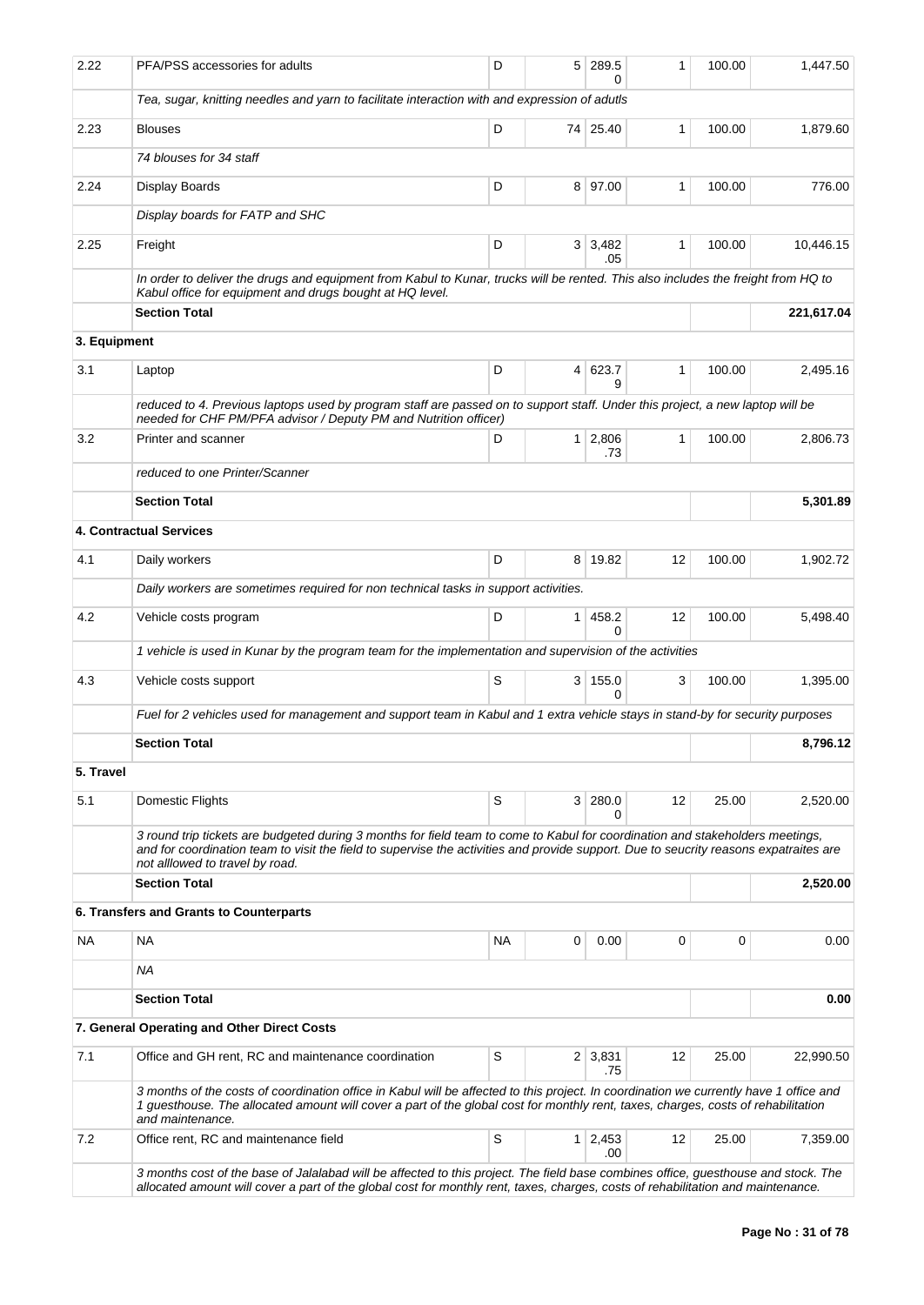| 7.3                     | Furniture, equipment and stationaries coordination                                                                                                                                                                                                                                                                                                                                                              | S |                | 2 669.6             | 12                | 25.00  | 4,017.66   |  |
|-------------------------|-----------------------------------------------------------------------------------------------------------------------------------------------------------------------------------------------------------------------------------------------------------------------------------------------------------------------------------------------------------------------------------------------------------------|---|----------------|---------------------|-------------------|--------|------------|--|
|                         | The office supplies costs are determined by estimating both the program staff needs during the implementation of the project and<br>the historical average office supplies. It includes stationeries and also small materials, furniture and equipment for the<br>coordination office                                                                                                                           |   |                |                     |                   |        |            |  |
| 7.4                     | Furniture, equipment and stationaries field                                                                                                                                                                                                                                                                                                                                                                     | S | $\mathbf{1}$   | 492.1<br>0          | $12 \overline{ }$ | 25.00  | 1,476.30   |  |
|                         | The office supplies costs are determined by estimating both the program staff needs during the implementation of the project and<br>the historical average office supplies. It includes stationeries and also small materials, furniture and equipment for Jalalabad.                                                                                                                                           |   |                |                     |                   |        |            |  |
| 7.5                     | Generator cost coordination                                                                                                                                                                                                                                                                                                                                                                                     | S |                | 4 176.0<br>0        | 12                | 25.00  | 2,112.00   |  |
|                         | Cost of generators maintenance must be taken into account in order to enable the proper coverage of the equipment functioning.<br>Generators must be used during energy blackouts, in order to assure that the team will be able to continue working and handling<br>the different activities to assure the implementation of the project. This includes 2 generators in coordination: office and<br>guesthouse |   |                |                     |                   |        |            |  |
| 7.6                     | Generator cost field                                                                                                                                                                                                                                                                                                                                                                                            | S | $\mathbf{1}$   | 493.4<br>0          | 12                | 25.00  | 1,480.20   |  |
|                         | Cost of generator maintenance must be taken into account in order to enable the proper coverage of the equipment functioning.<br>Generator must be used during energy blackouts to assure that the team will be able to continue working and handling the<br>different activities to assure the implementation of the project.                                                                                  |   |                |                     |                   |        |            |  |
| 7.7                     | Communication costs coordination                                                                                                                                                                                                                                                                                                                                                                                | S | 1 <sup>1</sup> | 4,216<br>.00        | 4                 | 25.00  | 4,216.00   |  |
|                         | This line covers all the costs related to mobile and satellite phone, as well as internet of coordination office and warehouse. A full<br>coverage of the phone costs of the team directly working on the project is requested. The coverage of the rest of the<br>communication expenses will be shared among different projects.                                                                              |   |                |                     |                   |        |            |  |
| 7.8                     | Communication costs field                                                                                                                                                                                                                                                                                                                                                                                       | S | 1 <sup>1</sup> | 3,116<br>.00        | 4                 | 25.00  | 3,116.00   |  |
|                         | This line covers all the costs related to mobile and satellite phone, as well as internet of Jalalabad. A full coverage of the phone<br>costs of the team directly working on the project is requested. The coverage of the rest of the communication expenses will be<br>shared among different projects.                                                                                                      |   |                |                     |                   |        |            |  |
| 7.9                     | Vehicle costs support                                                                                                                                                                                                                                                                                                                                                                                           | S |                | 3 769.0<br>$\Omega$ | 12                | 25.00  | 6,921.00   |  |
|                         | 3 vehicles are monthly needed in Kabul to ensure movement of international and national staff, 1 vehicle is used by logistics for<br>purchase and transportation of goods and 1 vehicle is keep in stand by for security.                                                                                                                                                                                       |   |                |                     |                   |        |            |  |
| 7.10                    | Security costs                                                                                                                                                                                                                                                                                                                                                                                                  | S | 1              | 312.6<br>3          | $\mathbf{1}$      | 100.00 | 312.63     |  |
|                         | In order to guarantee an adequate security enviromment in PU-AMI premises, rehabilitation, maintenance and improvement are<br>done according to the needs.                                                                                                                                                                                                                                                      |   |                |                     |                   |        |            |  |
| 7.11                    | <b>Bank fees</b>                                                                                                                                                                                                                                                                                                                                                                                                | S | 1 <sup>1</sup> | 373.5<br>7          | 12                | 25.00  | 1,120.71   |  |
|                         | This includes bank fees incurred when receiving or transferring funds, when paying suppliers and salaries, and other bank<br>charges.                                                                                                                                                                                                                                                                           |   |                |                     |                   |        |            |  |
|                         | <b>Section Total</b>                                                                                                                                                                                                                                                                                                                                                                                            |   |                |                     |                   |        | 55,122.00  |  |
| <b>SubTotal</b>         |                                                                                                                                                                                                                                                                                                                                                                                                                 |   | 336.00         |                     |                   |        | 674,906.54 |  |
| <b>Direct</b>           |                                                                                                                                                                                                                                                                                                                                                                                                                 |   |                |                     |                   |        | 465,155.56 |  |
| Support                 |                                                                                                                                                                                                                                                                                                                                                                                                                 |   |                |                     |                   |        | 209,750.98 |  |
| <b>PSC Cost</b>         |                                                                                                                                                                                                                                                                                                                                                                                                                 |   |                |                     |                   |        |            |  |
| <b>PSC Cost Percent</b> |                                                                                                                                                                                                                                                                                                                                                                                                                 |   |                |                     |                   |        | 7.00       |  |
| <b>PSC Amount</b>       |                                                                                                                                                                                                                                                                                                                                                                                                                 |   | 47,243.46      |                     |                   |        |            |  |
| <b>Total Cost</b>       |                                                                                                                                                                                                                                                                                                                                                                                                                 |   |                |                     |                   |        | 722,150.00 |  |

**Project Locations**

| Location         | <b>Estimated</b><br>percentage<br>of budget<br>for each<br><b>location</b> |          | <b>Estimated number of beneficiaries</b><br>for each location |     |     |       | <b>Activity Name</b>                                                                                                                                                                                                            |
|------------------|----------------------------------------------------------------------------|----------|---------------------------------------------------------------|-----|-----|-------|---------------------------------------------------------------------------------------------------------------------------------------------------------------------------------------------------------------------------------|
|                  |                                                                            |          | Men   Women   Boys   Girls   Total                            |     |     |       |                                                                                                                                                                                                                                 |
| Kunar -> Watapur |                                                                            | 20 2,449 | 2.216                                                         | 640 | 596 | 5,901 | Activity 1.1.1 : Four integrated first aid trauma<br>posts (FATP) are established in conflict affected<br>areas of Kunar Province<br>BPHS and EPHS packages remains unable to<br>respond to emergency situations, such as those |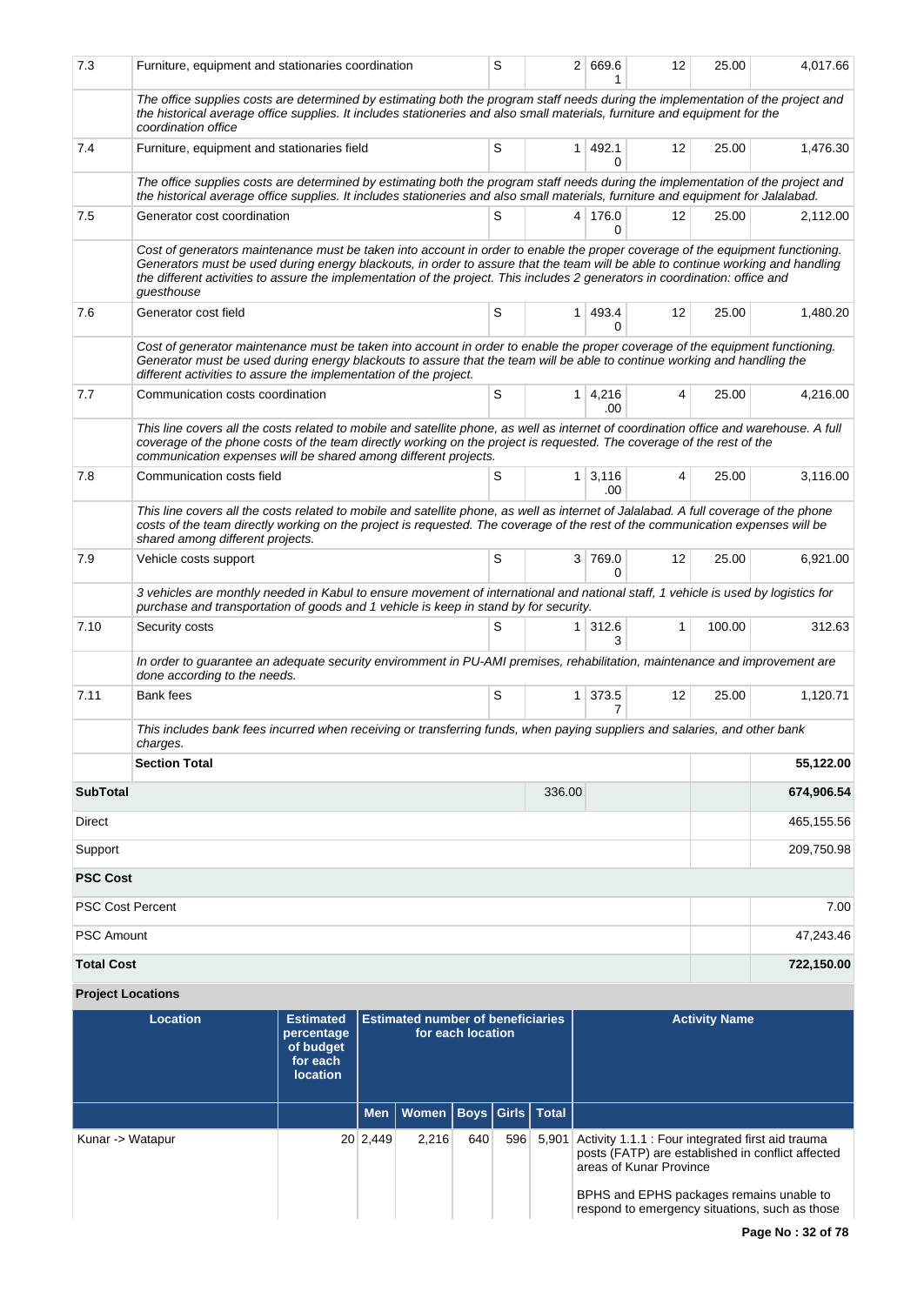frequently witnessed in Kunar as a result of ongoing protracted conflicts. The nature of the conflict is bringing inflow of weapon-related trauma cases requiring sustained emergency lifesaving medical support. In Kunar in 2016 alone, according to PU-AMI ECHO database, 25,264 trauma cases of which 2,249 due to conflict, have been reported.

First aid trauma posts will be established to increase the capacity of local health facilities to deal with the upsurge of trauma cases due to conflict in their vicinity.

Data of 2015, 2016 and first 7 months of 2017 was reviewed to identify the existing health facilities receiving the highest number of trauma cases (conflict induced or not). Following health facilities were chosen for integration of a FATP. ? District Khas Kunar, Khas Kunar CHC

- ? District Marawara, Marawara BHC
- ? District Bar Kunar, Asmar CHC
- ? District Watapur, Quro BHC

In accordance with PPHD and Health Cluster Coordinator, decision was made to have FATPs integrated in existing BHC/CHC to leave the possibility of integration in the BPHS once the emergency intervention is over, thus keeping in mind the exit strategy after the emergency intervention. The goals to prevent death and disability in injured patients can be categorized into three broad sets of needs:

1. Life-threatening injuries are appropriately treated, promptly and in accordance with appropriate priorities, so as to maximize the likelihood of survival.

2. Potentially disabling injuries are treated appropriately, so as to minimize functional impairment and to maximize the return to independence and to participation in community life.

3. Pain and psychological suffering are minimized.

The set-up of these FATPs will be achievable through all different aspects of trauma cares resources that would be necessary to assure such care. These include human resources (staffing and training) and physical resources (infrastructure, equipment and supplies) that should be in place to assure optimal care of the injured patient at the range of health facilities. In working towards decreasing the burden of death and disability from injury, a spectrum of activities will be considered, ranging from surveillance and basic prevention programs, to trauma management/stabilization and referral.

The drawing of the FATP was done by the PU-AMI engineer based on the constraints linked to each location (availability of terrain, etc) and on recommendations of PPHD and director of the health facility to ensure its acceptance and integration in the functioning of the facility. Essential notions such as access and hygiene standards (ease to clean) were obviously taken into consideration. (Drawings and BOQ attached, respectively in Annexes 06 and 05)

Together, the Engineer with the Project Manager will regularly monitor the construction progress and will ensure that FATPs are established according the calendar and standards. Activity 1.1.1 : Screening for MAM and SAM

In the seven priority districts considered under this allocation, there are important gaps in coverage for both SAM and MAM. According to Nutrition Cluster data, the best coverage for SAM is in Shygal with a 90% coverage, while it ranges between 16 to 38 % in all other districts. MAM coverage rates go from 13% and 37%: these alarmingly low rates emphasis the relevance of

**Page No : 33 of 78**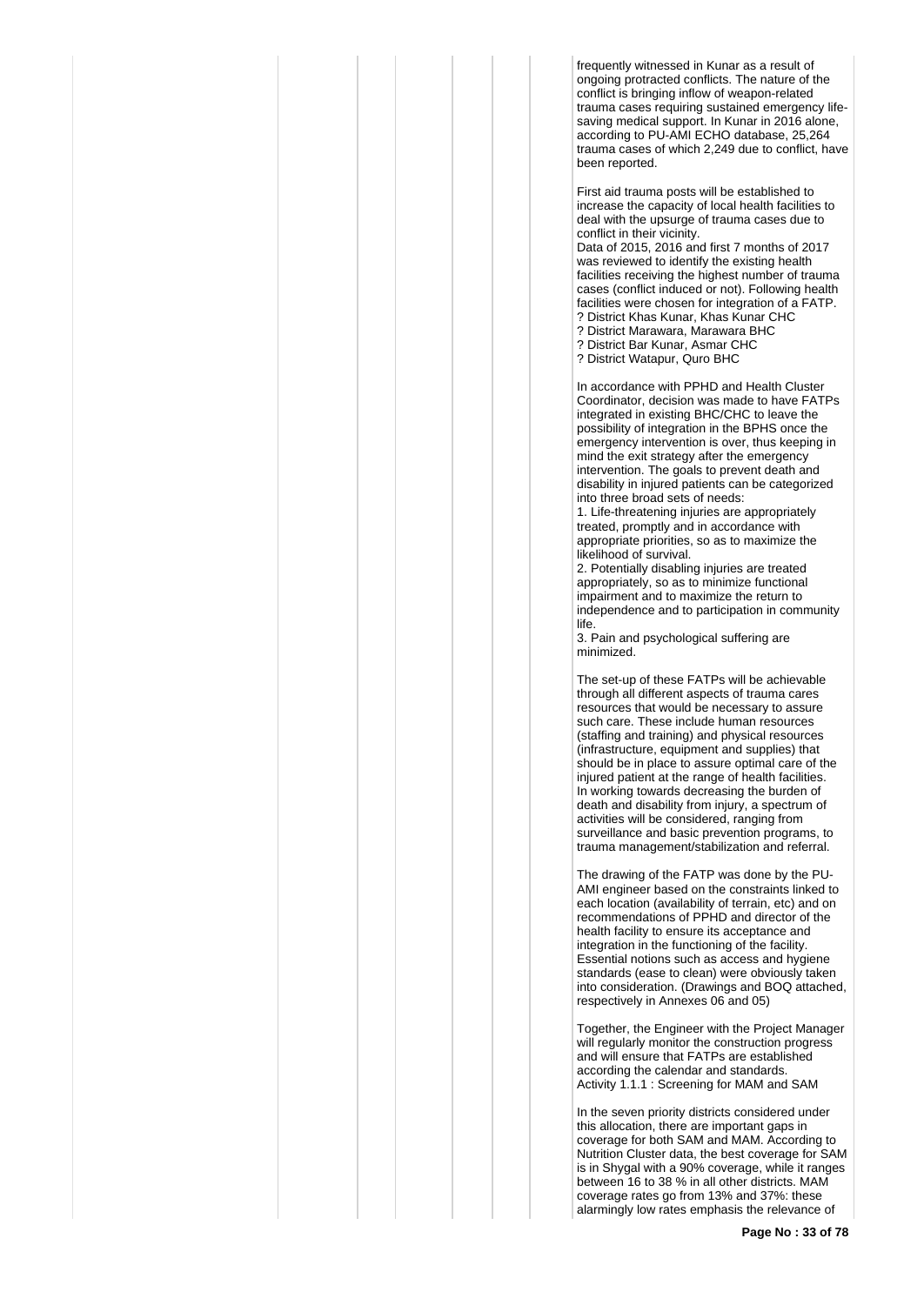#### nutrition programs.

Nutrition activities are fully and complementary part of the integrated approach of PU-AMI, and will benefit of the quality health services providing for vulnerable population as an entry point for screening of children aged 0-59 months as well as PLW.

MAM and SAM screening and detection will be conducted in the five health facilities operated by PU-AMI in the frame of this CHF allocation, in hard to reach areas of Kunar province, i.e • Four sub health centers located in District Dar I Pech, Wardish Tangi village District Ghazadabad, Sooki village District Shygal, Bar Galayee village District Watapur, Dargo village • One mobile health team that will be visiting underserved host communities as well as locations with high concentrations of IDPs and returnees in the seven priority districts of Kunar province.

MAM and SAM screening will be done by the midwife in all above mentioned locations, especially when it comes to screening of PLW, which can only be done by a woman for cultural reasons. Depending on workload, she might be assisted by the doctor.

Screening will be done using MUAC as well as checking for oedema and weight for height. The material for screening will be partly provided by the Nutrition partners (UNICEF and WFP) and complementary items will be purchased by PU-AMI

At the health facility level monitoring of this activity will be conducted by the head of the health facility , He or she will observe daily children screening and the proper filling of screening registration by the midwife/nurse The nutrition officer will also participate in the monitoring by crosschecking the adequate screening and registration procedures. Activity 1.1.1 : Provide Psychological first aid to conflict affected IDPs and returnees and host communities:

PU-AMI has implemented PFA services in close coordination with WHO and the mental health department of MoPH in Kunar and Nangarhar provinces, progressively scaling up since 2014 and conducting trainings in PFA for other NGOs and service providers'

Significant psychological harm remains one of the dramatically underreported consequences of insecure contexts. The implementation in the past 3 years of PFA services shows how, following decades of protracted conflict, the population is in dire need of psychosocial support. PFA services provided in Kunar through health workers and in Nangarhar through mobile clinics confirm the needs for such services in addition to more traditional primary health care. The MoPH, PU-AMI, and other implementing partners reaffirmed throughout 2016 the need to strengthen and expand PFA services for populations affected by the conflict that are regularly exposed to suffering and violence. Mainstreaming psychological support and improving the inclusion of such activities in the MoPH priorities is a long-term structural undertaking which requires slow but constant steps.

A PFA provider will be operational in each of the five health facilities (four sub health centers and one mobile health team) operated by PUAMI in Kunar province under this allocation. Health is an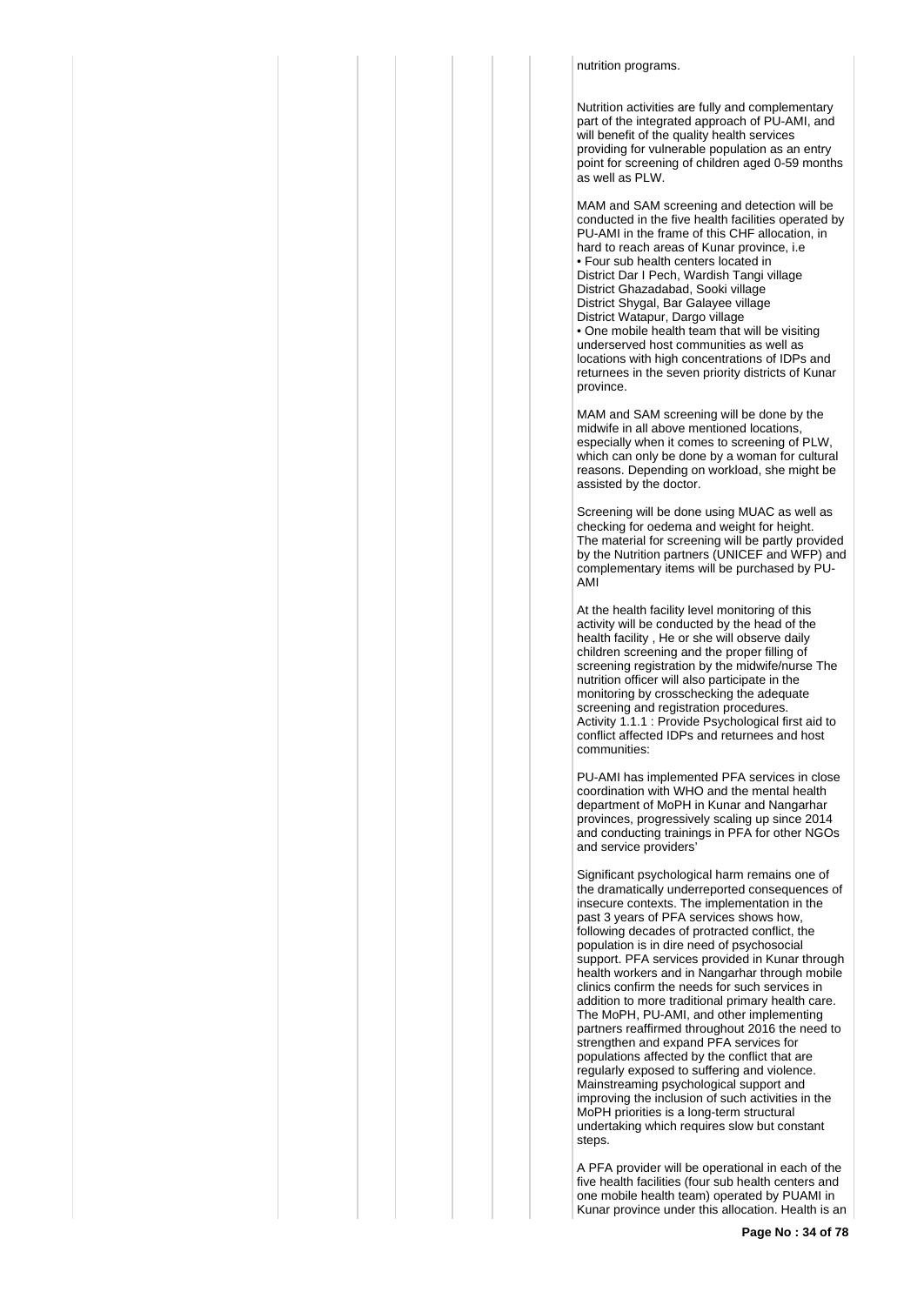ideal entry point for the acceptance and therefore provision of PFA services.Since mental health is not a common medical area, well-understood and accepted by the population in Afghanistan, the targeted beneficiary will be informed of the purpose, goals and advantages of the PFA interventions. Community elders and shuras will also be sensitized to the need for mental health services.

The PFA provider will ensure the screenings, counseling, and referrals of traumatized persons to the AADA counselor in the district hospital. This method to ensure mental health services to traumatized persons has proved its value and necessity, notably for people affected by displacement.

S/He will provide initial PFA response with individuals or groups to help them cope with stress symptoms and prevent the development of trauma and related psychological disorders.

Supportive supervision and refresher/follow-up working sessions will be organized regularly by expatriate Psychologist Adviser (with extensive experience in clinical psychology) to develop the quality of the services provided.

Activity 1.1.2 : Provide psychosocial support to conflict affected IDPs, returnees and host communities

For those beneficiaries who have long lasting trauma and couldn't access PFA in due time (PFA needs to be provided within 1 month after the trauma) as well as for victims of protracted traumas (such as domestic violence), the only current counselor available is in the District Hospital, and therefore inaccessible to the most vulnerable due to the travel cost.

Psychosocial support will help individuals and communities heal psychological wounds and rebuild social structures. Adequate psychosocial support activities will

? Prevent distress and suffering from evolving into something more severe

? Help people cope better and become

reconciliated to everyday life

? Help beneficiaries resume a normal life

? Meet community identified needs

PSS activities will be implemented at the SHC and MHT level, and will be implemented according to WHO IADC Guidelines on Mental Health and Psychosocial Support in Emergency **Settings** 

At MHT level, a PSS counselor will provide blanket PSS services to women and girls while the health promoter will engage with males on advocacy/awareness raising about issues. At the SHC level, both individual and collective sessions will be organized to provide adapted services to the range of needs of patients, with a special focus on needs of women. Children will participate in group sessions, which will be coordinated by the PSS worker and facilitated through activities encouraging them to express themselves in a creative way, as well as to interact with another.

The prevalence of GBV particularly remains high in Afghanistan, with most GBV cases concealed and driven by socio-cultural beliefs, values and practices. The latest Afghanistan Demographic Health Survey indicates that half (53%) of the ever-married women age 15-49 have experienced physical violence at least once. Though PU-AMI will not actively seek GBV cases, PSS patients will include GBV survivors. PU-AMI teams will be trained on basic PSS, clinical management of rape (CMR) and referral to specialized services. PU-AMI will coordinate with family protection centers (one stop GBV

**Page No : 35 of 78**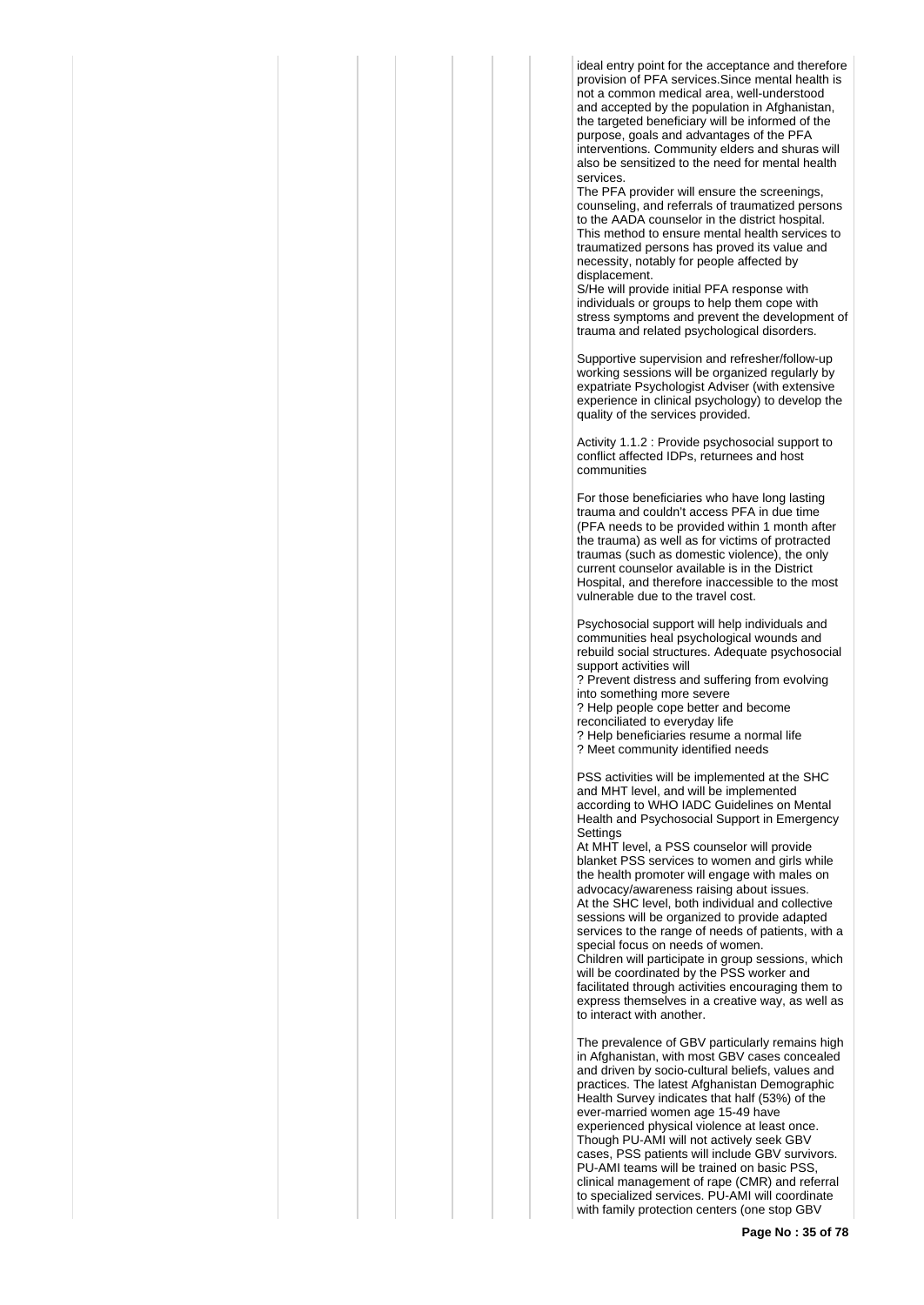service delivery points in Asadabad provincial, Kama district and Jalalabad regional hospitals, all of which are funded by UNFPA funds and managed by AADA and IMC) as well as with other stakeholders as necessary. UNFPA dignity kits (designed for women and girls) will be provided as part of the GBV response.

From previous projects in Kunar province, PU-AMI has recorded that most of the people seeking protection services are adults (91%) with many more men (59%) than women (32% ) seeking these services.

While the focus so far was on PFA, through the introduction of PSS, PU-AMI intends to increase the catchment of women and children. With the lack of experience and data on group sessions of PSS, the targets have been set at 50% for each gender.

Furthermore, to promote PFA and PSS activities , training on PFA and PSS will be provided to Protection Cluster partners to strengthen the overall protection response throughout the country.

Identity of beneficiaries will remain confidential, through the use of a coding system.

Activity 1.1.2 : SAM and MAM case management

Children with SAM without complications will be admitted in the OPD SAM Program and will be provided with Ready-to-Use Therapeutic Food (RUTF), that will be provided by UNICEF. According to the estimated caseload, PU-AMI expects to need 858 boxes (or 128,700 sachets) of RUTF.

Children with MAM will be admitted in the OPD MAM program and will be provided with Readyto-Use Supplementary Food (RUSF), provided by WFP. Estimated caseload brings the need to 231,660 sachets.

Cases of SAM with medical complications can't be treated within the SHC or MHTs, as they require a comprehensive treatment that can only be provided through appropriate structures in IPD. They will therefore be referred to the nearest stabilization center in Kunar province. PU-AMI teams will follow up on the referral with the IPD SAM.

Based on PU-AMI 2016 nutrition database for Kunar, the admission rates are about 43% for boys and 57% for girls, beneficiaries have therefore been calculated accordingly. The PLWs detected with acute malnutrition will all receive SuperCereals as well as multiple micronutrients, with estimated needs mounting up to 12,870 kg of supercereal and 478,764 tablets of micronutrients.

The treatment provided will be based on the national IMAM protocol, and includes the provision of systematic medical treatment and nutritional support. RUTF and RUSF is expected to be provided by WFP and UNICEF depending on the cases and needs of the patients., but PU-AMI will also constitute a buffer stock to cope with possible supply breakdown (Estimated Supplementary Feeding requirements are detailed in Annex 12)

The quantities required have been estimated based on caseloads in similar structures currently managed by PU-AMI, however the above mentioned figures might vary over the course of the project implementation. PU-AMI will regularly coordinate with both WFP and UNICEF to keep both organizations informed about the actual consumption and forecasted needs.

A food distributor will distribute the necessary supplementary feeding rations according to IMAM protocol.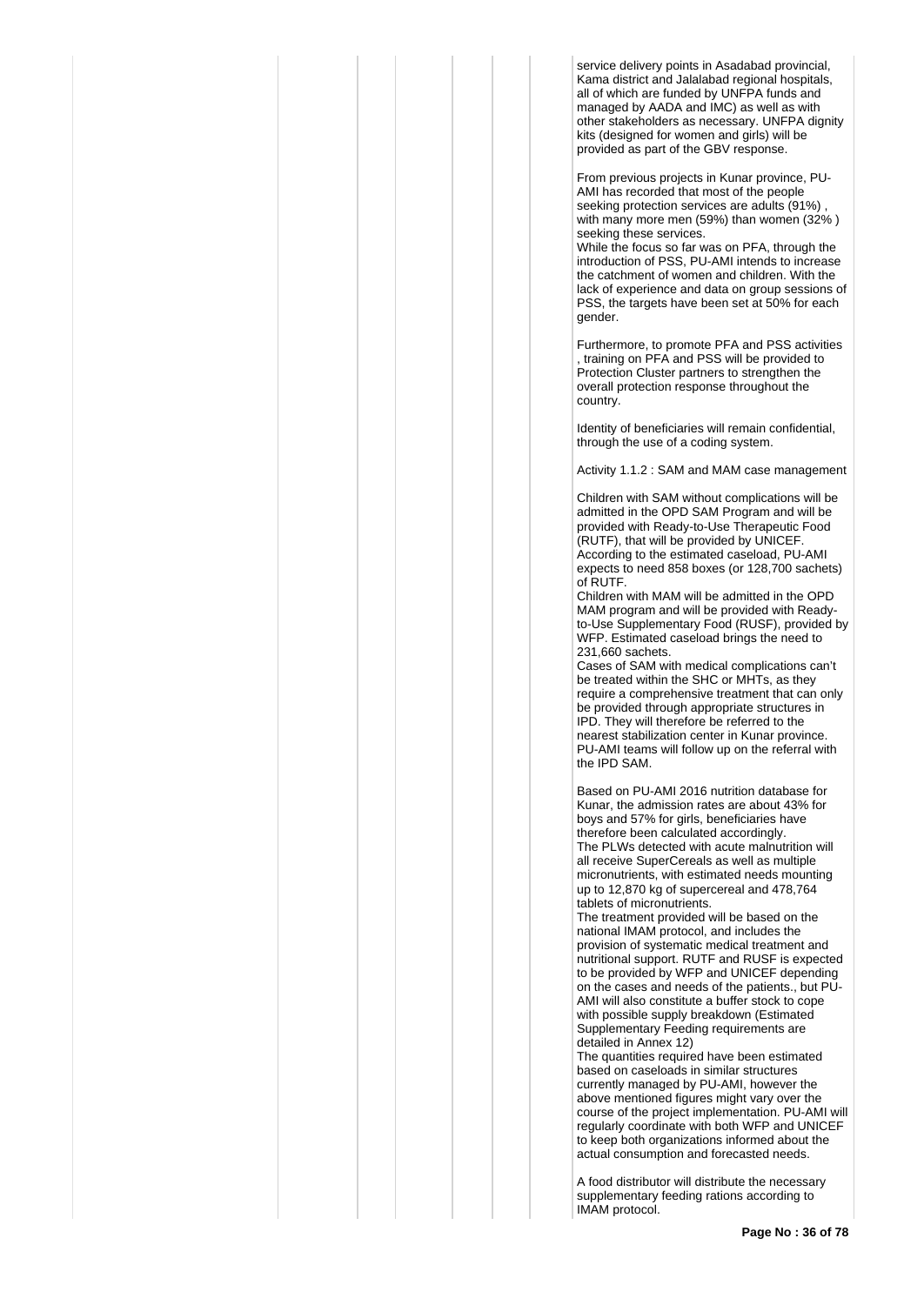Part of the follow up will be conducted by community mobilizers, who will actively search for the absent or defaulter cases in order to find out about the causes and solve it as possible to get them back to the programs and follow ups. The aim will be to decrease the number of default cases.

The Community mobilizers will be trained on screening, defaulter tracing, and referral for malnutrition at community level and nutrition education. They will be supervised by the doctor. Overall technical supervision of the nutrition activities, and ensuring IMAM protocol is respected will be done by the Nutrition Program Manager and the Health Coordinator

At the health facility level, monitoring of this activity will be conducted by the head of the health facility. He or she will observe daily admission of children in the program and also proper filling of OPD SAM/MAM cards and registration by the nutrition nurse. The nutrition officer will crosscheck the cards and registrations and will also randomly verify SAM and MAM cases accordingly to IMAM guidelines. Based on PU-AMI experience, verification committees will be established for verification of acutely malnourished PLWs to avoid miss use of food rations

Activity 1.1.2 : Procurement and distribution of essential medical supplies and equipment to four FATPs

For all facilities treating emergency trauma cases, equipment will be provided by PU-AMI, following ICRC standards. (BOQ attached in Annex 07)

In order to ensure the quality of trauma cares services, PU-AMI will ensure the FATPs are provided with all adequate medical equipment, consumables and drugs. This will be done through international procurement of drugs and local purchase for supplies that will follow PU-AMI own and donor's procurement rules for pharmaceuticals respecting Afghanistan Ministry of Health approved medical items.

PU-AMI medical procurement is led by the Health Department, consisting of a health coordinator and a pharmacist at mission level with technical support from HQ Pharmacist and HQ Health Advisor.

Drugs and medical supplies will be stored in the PU-AMI pharmacy in Jalalabad before being dispatched to the FATPs. Stock and consumption will be monitored by the pharmacist using software and checked by the health coordinator.

PU-AMI pharmacy department will monitor the process of procurement and distribution of essential medical supplies and equipments using PU-AMI and ICRC standards. Stock cards, pharmacy checklists, receive notes will be used to monitor the adequate amount of supplies to FATPs.

Activity 1.1.3 : Provision of essential trauma care services

Emergency trauma kits (including medical equipment, drugs and consumables, BOQ attached, Annex 07) will be delivered to those four health facilities. Both doctors and nurses are obviously important for a smooth running of the FATP. One provides assessment and diagnosis while the other offers aid, physical and psychological treatment. In short, they are both complementary factors to what makes the FATP operate efficiently.

The most important function of the doctor will be to identify and treat life-threatening conditions

**Page No : 37 of 78**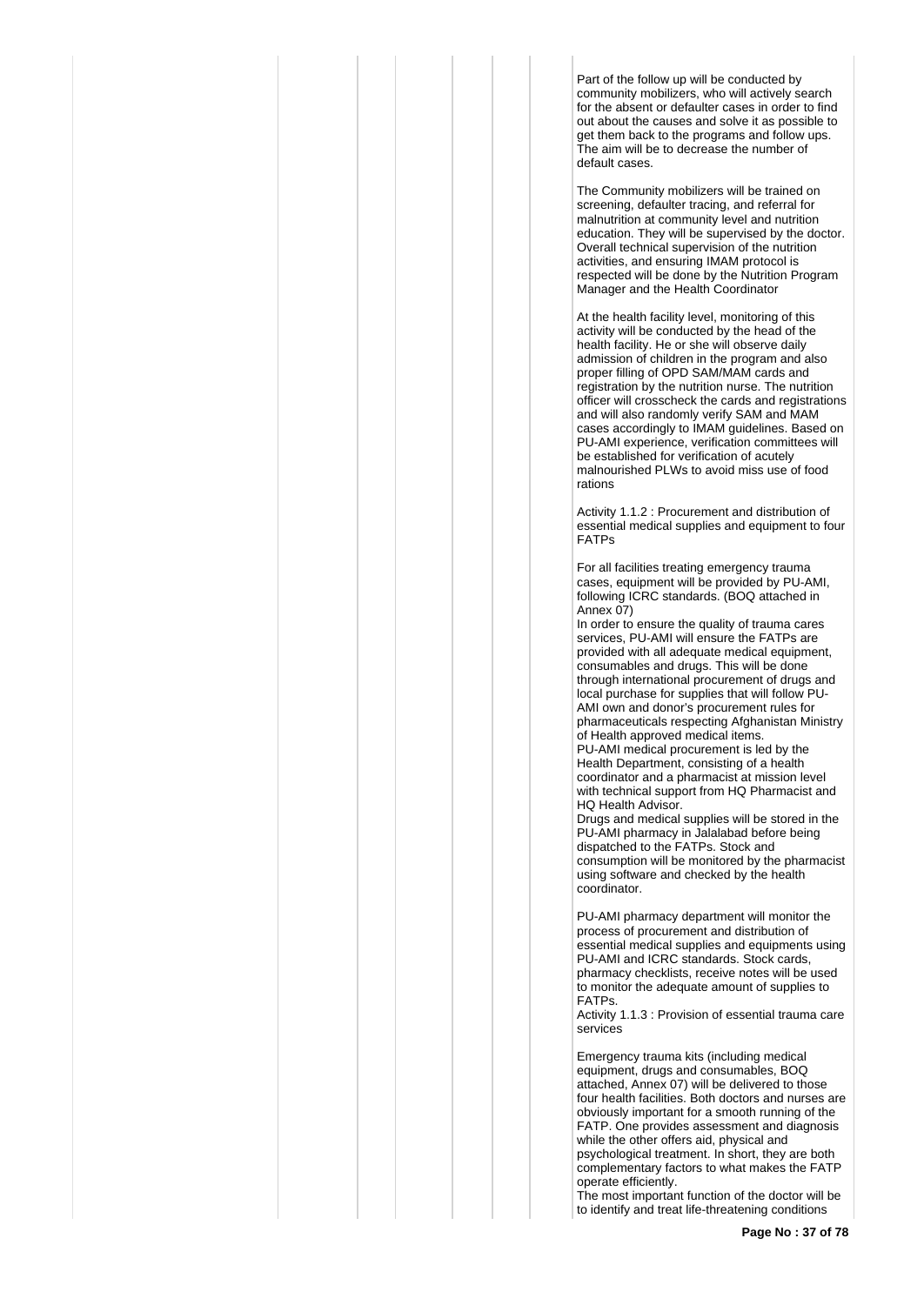and then to assess the patient carefully for other complaints or findings that may require referral. The nurse will be in charge of providing first essential trauma care to patients. Since the FATPs are attached to an existing health facility, the doctor of the adjacent health facility (CHC or BHC) will also be operational in the FATP. Under CHF funding, PU-AMI will provide an additional nurse which will be dedicated full time to the FATP. The nurses will receive refresher training on Basic Life Saving.

The minimum package of First Aid Care/ trauma care at the FATP comprises early detection, initial medical care for severe injury or sudden illness using a certain amount of drugs and equipment to perform primary intervention and assessment to fulfill the basic principles of trauma care, which are to preserve life, to prevent further harm and to keep the patient condition's stable. This may include applying first aid techniques, airway and/or shock management, fluid resuscitation, caring burns, injury and wounds management, stabilization and promote recovery including dispensing of medication.

Strict protocols will be applied, according to national guidelines to always reach the highest quality of services. Patient records will be kept through a registration system (administrative registration and medical details taken by the doctor respecting confidential management of sensitive data).

Diagnostic and treatment protocols will be based on MoPH national guidelines.

Establishment of a referral system to secondary health facility level: The teams will be in continuous coordination with surrounding Hospital in case of referral needed. The referral will be done through an ambulance.

Security allowing, monthly supervision visits will be carried out by CHF programject manager to monitor the delivery of essential trauma care services. Supervision checklists will be used during supervision visits. Trauma registers will be checked for verifying the delivery of trauma services. Monthly reporting formats will be developed for each site to report their monthly achievement and will be stored in trauma database.

Activity 1.1.3 : IYCF promotion and counseling

IYCF promotion will be used for prevention of malnutrition as well as part of the recovery process.

This key strategy represents an opportunity to increase awareness by providing relevant information to communities with healthcare access difficulties, and making a final impact on the wellbeing of the infant, young child, and also among the female population.

The dissemination of key nutrition messages will be the responsibility of the whole team, i.e. doctor, midwife, community mobilizer and food distributor.

Information sessions will be supported by IEC material.

PU-AMI will set up a range of IYCF prevention of malnutrition awareness sessions and training including:

? Increase knowledge and sensitize care givers and community members on health and nutrition ( IYCF) key messages, through IYCF training to female nurses, midwives, doctors and health promoters

? Deliver IYCF certified training and nutrition education messages through group discussions, sensitization campaigns for key community members and opinion leaders, specially the one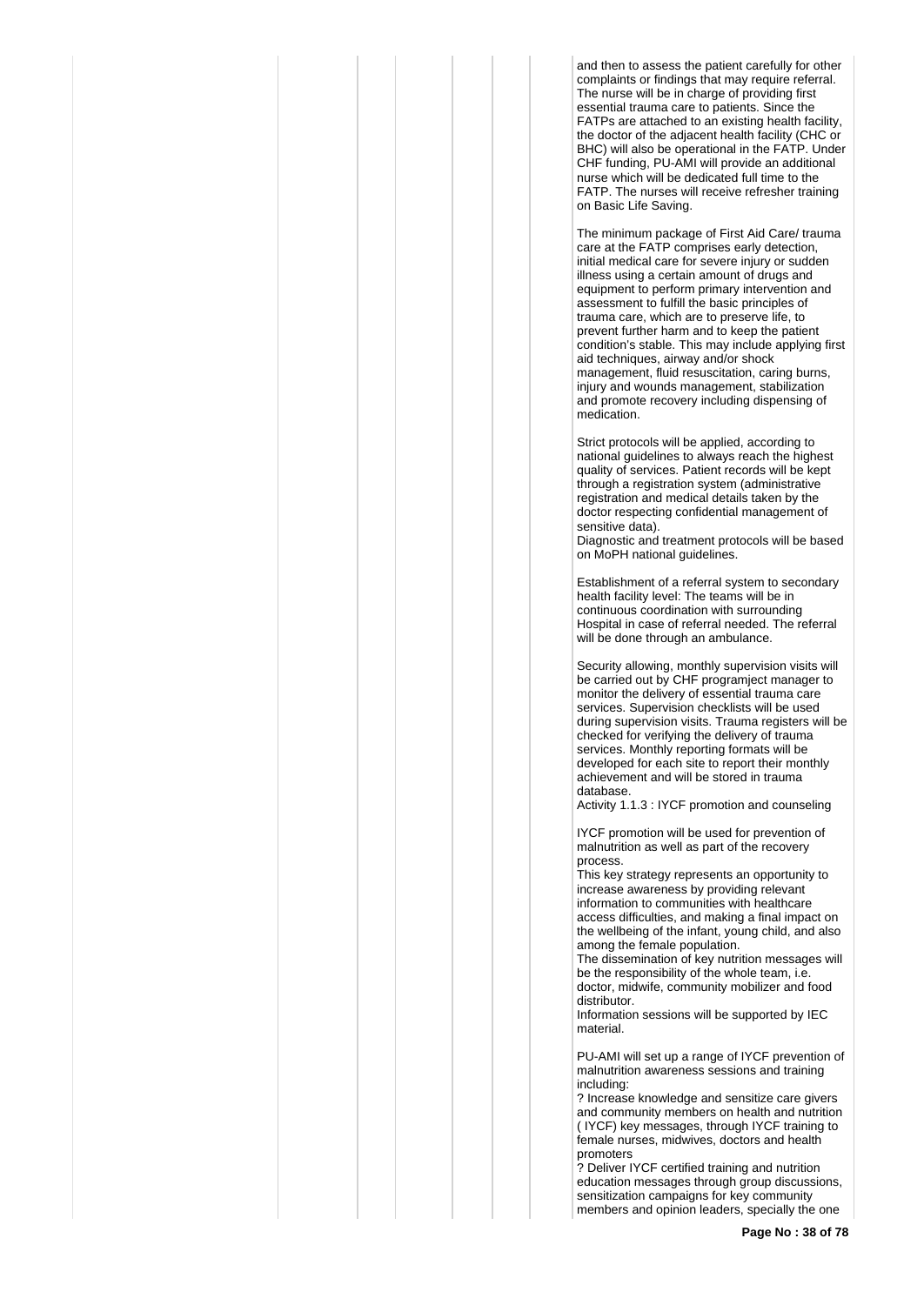that are located far away

? Use already existing relevant and adapted IYCF IEC/BCC materials through participatory methods with the communities ? Pre-test and post-test will be applied in a didactic practical way, as evidence of participation, and acquired and applied knowledge among the community participants ? The midwives will conduct counseling during the PNC visit and also regular education on early initiation of breast feeding, exclusive breast feeding, and complementary feeding. They will also conduct breast feeding counseling to lactating women who has breast feeding problems

? Ensure better surveillance among communities and health workers to respond to cases of acute malnutrition

? Periodic report of IYCF activities. At HFs level there will be registrations and monthly reports which will be collected by the supervisor and entered into the nutrition data base, for the respective analysis at the provincial and central level and final submission to the PND and the Nutrition Cluster.

Monitoring of this activity will be conducted by the head of the health facility , He or she will observe daily education sessions and breast feeding counseling performed by the nurse or midwife. The Nutrition Officer will crosscheck the HF's IYCF report with nutrition data base Activity 1.1.4 : Capacity building of Health and Nutrition staff

The program will enhance capacity of Health and Nutrition staff in diagnosis and management of SAM and MAM affected children and PLW through trainings, workshops and regular coaching to improve knowledge and skills in order to improve nutrition services delivery to the beneficiaries and promote project sustainability. PU-AMI aims to:

? Train medical staffs on IMAM that will be involved in managing moderate and severe acute malnutrition (m/f)

? Participate in the trainings conducted by other stakeholders to carry out community based nutrition screening (MUAC and oedema detection) and referral of malnourished children, defaulter tracing, conduction of nutrition and health education in the intervention areas (m/f) ? Ensure effective reporting and information sharing with other partners at the governorate and national levels including MoH, Nutrition Cluster in a timely manner

? Ensure better data collection mechanisms at OTPs and SFP sites

? Participate actively in Nutrition Cluster and sector coordination meetings both at National and province level to discuss nutrition and health related activities to improve outcomes in targeted districts

The following subjects will be included in the trainings:

? Breastfeeding counseling, highlighting the importance of breastfeeding, common difficulties and related recommendations

? Education about recommendations of nutrition during pregnancy and breastfeeding periods ? Hygienic preparation of food ? Complementary feeding

Regular monitoring of the activities by the Programject Manager and the Nutrition Officer could reveal need for additional training: on the job training may be provided on the spot. Should the identified need be broader, a formal training session might also be organized. The output of the training will be monitored by pre and post tests.

Activity 1.2.1 : Four sub health centers are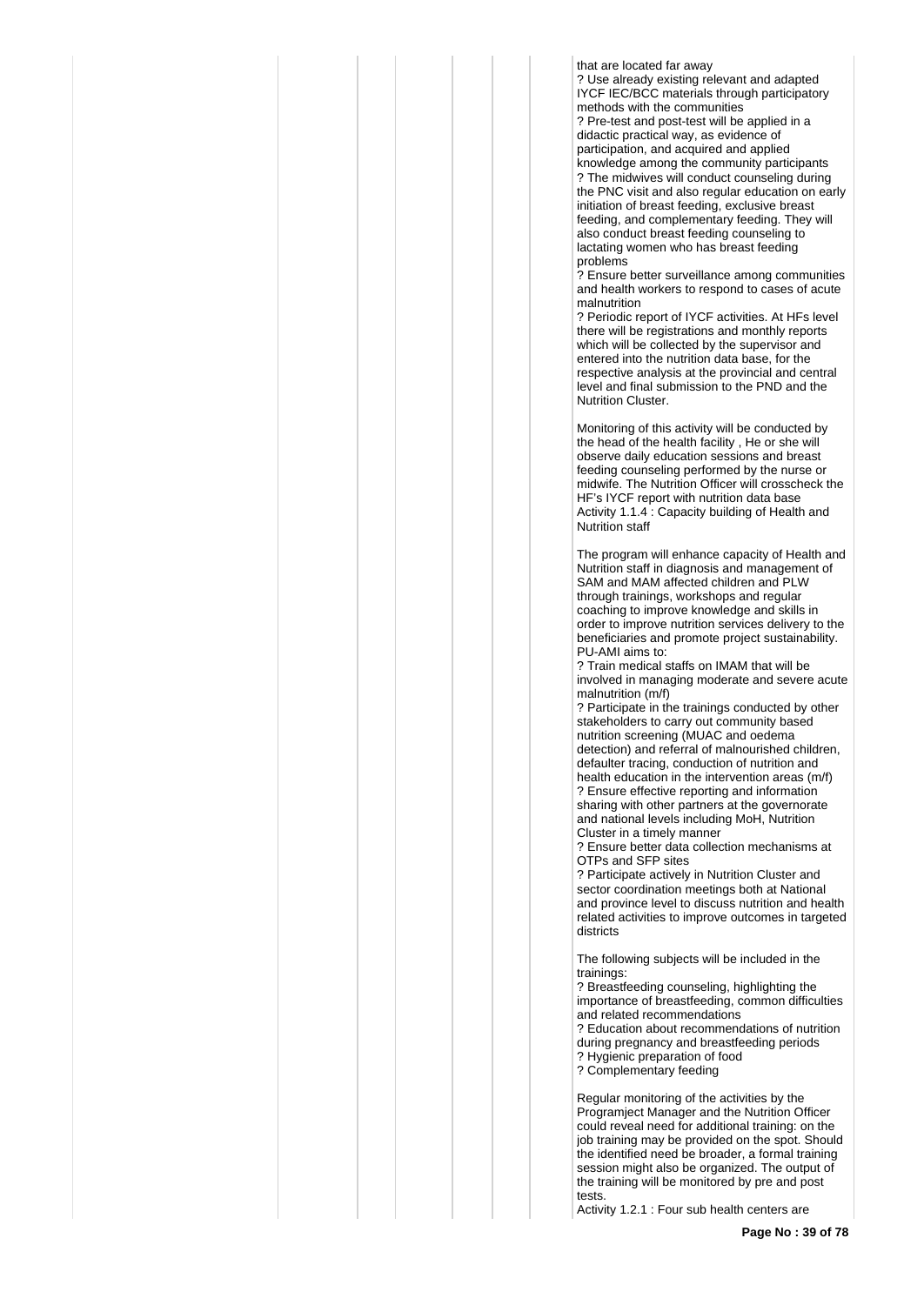established in hard to reach districts of Kunar Province

4 locations in need of a sub health center have been identified with the support of PPHD and based on data on populations and current white areas

District Dar I Pech, Wardish Tangi village District Ghazadabad, Sooki village District Shygal, Bar Galayee village District Watapur, Dargo village

All locations are more than 2 hours walk from the closest health facility

In each village, PU-AMI teams will reach out to local representatives, community elders and shuras, will present and explain the project and thus will ask that a building should be lent to PU-AMI for the duration of the project in each of the four locations. PU-AMI teams will ensure that communities understand the reasons behind the opening of the health facility as well as the scope and limitation of the funding, including the project end date. The communities will be consulted regarding the recruitment of staff to gain their support, though PU-AMI will always seek the best qualified and experienced persons for the role.

Engagement with the community Shura and Health Shura will continue throughout the project on a regular basis, through monthly meetings (and extra ad hoc meetings depending on needs)

Once the agreement with local representatives for the use of the building is signed, PU-AMI engineer will proceed with leading its renovation. Indeed, the building will have to be adapted to meet the requirements of a health facility, in terms of access (wheelchair or stretcher), layout and hygiene requirements (tiling of the delivery room for example)

Each SHC will be staffed with one doctor, one midwife, two vaccinators (1 male and 1 female) and a cleaner/guard. The female vaccinator will operate within the SHC while the male vaccinator can conduct outreach vaccinations. A majority of the patients will be female (for TT vaccination) who do not accept to be vaccinated by men for cultural reasons, or children in need of OPV, as Kunar is the province which is most affected by polio (4 of the 6 cases recorded in 2016 were recorded in Kunar province)

PU-AMI will announce the vacancies with ACBAR and locally in Asadabad as well as in the nearest health facilities. Special attention will be given to hiring female staff including midwives and fixed vaccinators if possible, as PU-AMI is already aware this will be challenging. Salaries and other benefits will conform to the MoPH salary scale in order to prepare the staff for a potential integration into the BPHS system at a later date.

As BPHS implementer, PUAMI will collaborate with MoPH to support the integration of the SHC in the BPHS.

Project team will supervise the Health facilities and will ensure that the health facilities are established according the standards for the health services provision. Supervision and monitoring checklists will be used during supervision visits. PU-AMI team will assess the buildings provided by the communities to arrange it according the MoPH standards. Activity 1.2.2 : One Mobile Health Teams is established and provides mobile services in hard to reach districts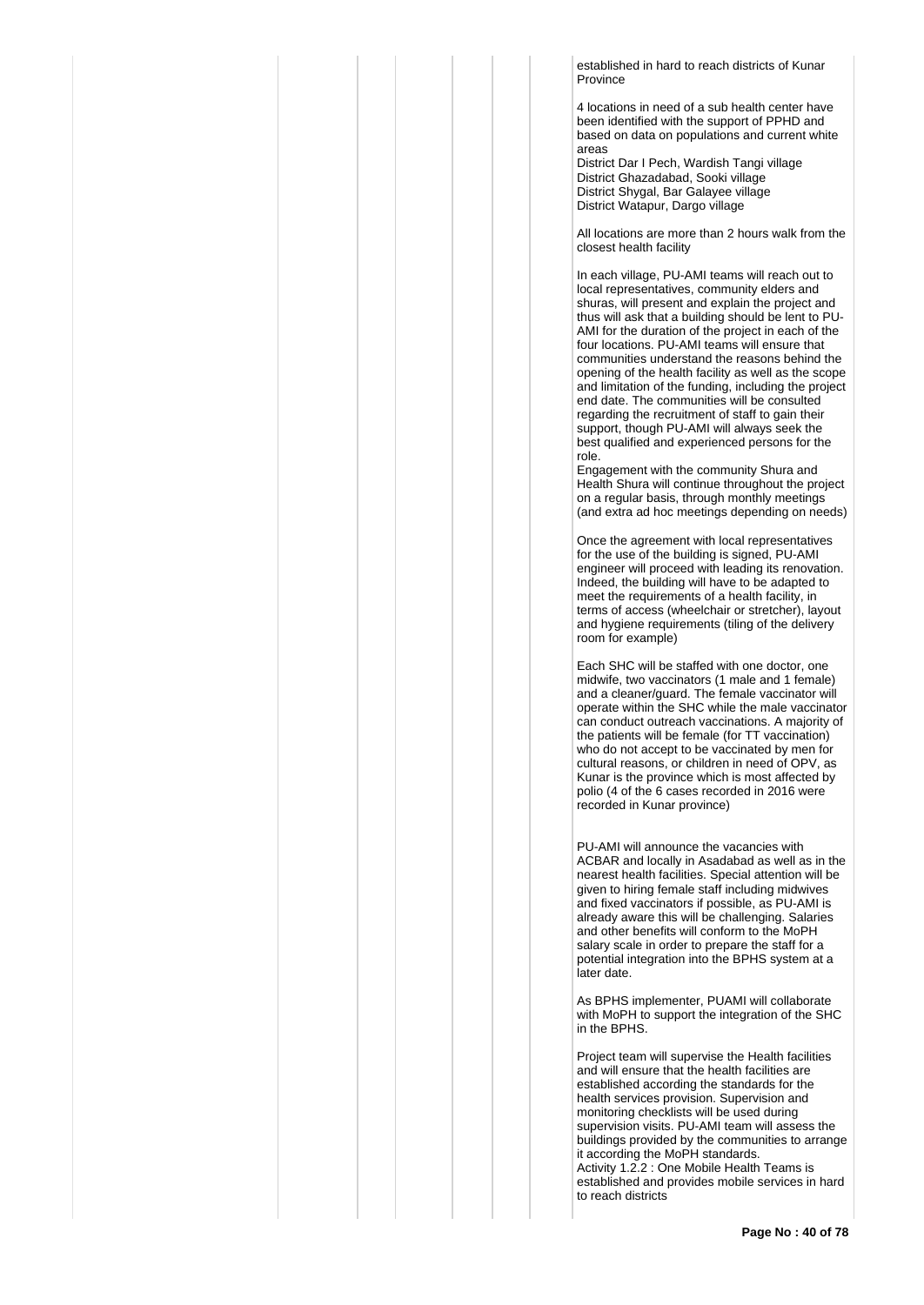Currently only 3 MHTs are active in all of Kunar province: one is run by ARCS, one has been recently set up by AADA and PU-AMI also has a mobile health clinic as a part of the BPHS activities implemented in Kunar. In a province with a high number of IDPs (over 8700 IDPs according to most recent OCHA data available) and returnees, where displacements are regular due to conflict between various AOGs, this remains insufficient to cover the needs. PU-AMI will provide an additional MHT under the CHF, to ensure a better coverage of the needs of IDPs, returnees and host populations in hard to reach areas.

The area of operation of the MHT is defined in collaboration with the PPHD, who coordinates the action of the various implementers of health services in the province.

Each MHT will be staffed by 1 Medical Doctor (MD), 1 nurse, 1 vaccinator, 1 midwife and 1 health promoter The doctor will be dedicated to patient consultations, establishing diagnosis, writing prescriptions and treating the occasional emergency case

The vaccinator will be fully dedicated to vaccination (TT and OPV and measles vaccination in case of an outbreak) The midwife is in charge of ANC and PNC, family planning and attending emergency deliveries in the home of beneficiaries.

The health promoter will be in charge of health education, sensitization, community awareness, and explaining to patients how to properly use drugs. He will conduct health education to the patients based on IEC material approved by MoPH.

All staff will receive a 3 days refresher training on RUD (Rational Usage of Drugs) and 3 days refresher training on HMIS (Health Management Information System) based on lesson learnt of previous CHF experience. Follow up training might be provided as per need. Waste management will also be part of the refresher training plan to ensure the MHT intervention will have no negative impact on the environment. Cooperation with BPHS health facilities is already in place and medical waste will be brought to the closest health facility for adequate waste management

Regular supervision and monitoring visits will be carried out to the MHT, applying supervision checklists. Activity plan for MHT will be developed in coordination with PPHD and DoRR to reach IDPs and provide them with essential primary health services

Activity 1.2.3 : Procurement and distribution of essential medical supplies and equipment to five health facilities:

For all previous mentioned health facilities (4 SHC and 1 MHT) PU-AMI considers the MHT as a health facility, as the provided services reflect those of a static health facility, but have the advantage of reaching more remote and disseminated beneficiaries. PU-AMI will use the MoPH standard list of drugs and supplies in order to provision the health facilities with items which would also be provided if the facilities were part of the BPHS. As there is currently no BPHS support or overlap, CHF would provide the financial support for all supplies

Procurement for the health facilities will be arranged by the Project Manager according to consumption rates of comparable health facilities and based on data on the most common diseases in Afghanistan.

In order to ensure the quality of health services, PU-AMI will ensure the health facilities and the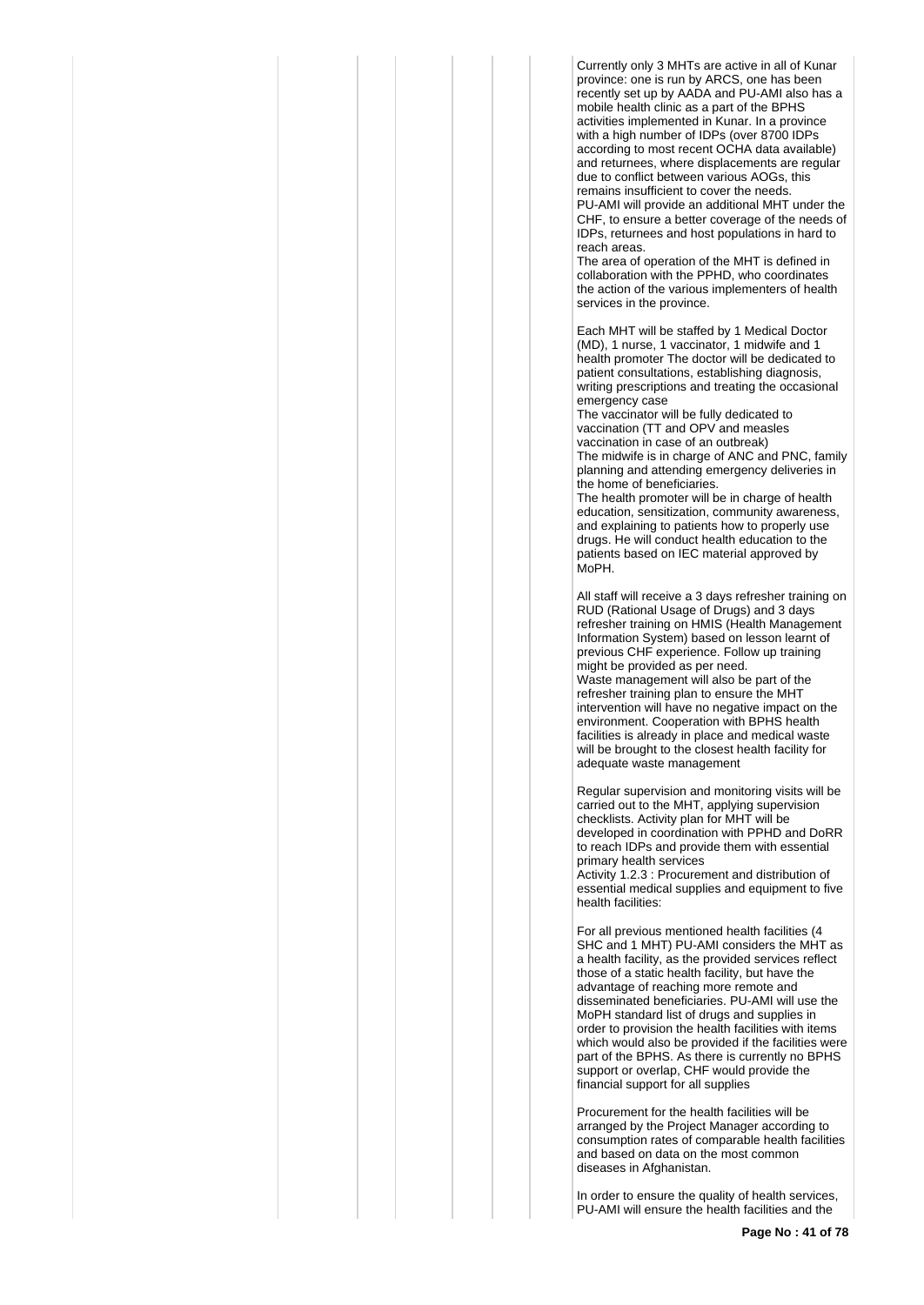MHT are provided with all adequate medical consumables and drugs. This will be done through international procurement of drugs and local purchase for supplies that will follow PU-AMI own and donor's procurement rules for pharmaceuticals respecting Afghanistan Ministry of Health approved medical items. PU-AMI medical procurement is led by the Health Department, consisting of a health coordinator and a pharmacist at mission level

with technical support from HQ Pharmacist and HQ Health Advisor.

Drugs and medical supplies will be stored in the PU-AMI pharmacy in Jalalabad before being dispatched to the Health facilities and MHT. Stock and consumption will be monitored by the pharmacist using software and checked by the health coordinator.

PU-AMI will receive the standard vaccines from the provincial cold chain which is managed by the Provincial EPI Management Team (PEMT). This Provincial EPI Management Team is represented by an EPI Officer of the Directorate of Public Health. They will provide the vaccines requested by PU-AMI for the supported health facilities. PU-AMI will be in charge of the transport from PEMT to the said health facility, ensuring that the cold chain is respected and the vaccines maintained in the appropriate conditions during their transportation.

Though PEMT should also provide RCW50 refrigerators for vaccine vials conservation, so far challenges have been observed in neighboring regions and the unreliable supply of the RCW50 refrigerators have impacted the immunization services in remote and hard to reach areas. Therefore PU-AMI will keep the option of procuring them. Should the RCW50 refrigerators finally be made available by the PEMT, the funds will be used to procure supplementary equipment or drugs for the HF

Pharmacy stock cards and checklists will be used to ensure the adequate distribution and availability of all essential drugs in the health facilities. PU-AMI pharmacy team will regularly analyze pharmacy data and provide feedback to the health staff about the utilization of services and consumption of drugs. During supervision visits, the pharmacy stock will be observed and supervised for the rational use of drugs. Activity 1.2.4 : Delivery of essential primary health care, mother and child health care services and immunization in five health facilities (4SHC and 1 MHT)

Services offered will conform to the MoPH standard guidelines and practices in order to maintain a consistent approach throughout the province. Services include a wide range of health services (preventive and curative consultations, including acute, chronic, injuries, health and hygiene promotion and referrals to secondary care facilities;

Amongst the delivery of the primary healthcare package, a specific attention will be given to the most vulnerable beneficiaries. In that regard, huge needs have been confirmed for pregnant and lactating women; PU-AMI Midwives reported that a dedicated service is very much appreciated, also for cultural reasons: without much community networks or protection, women tend to avoid going to health facilities; once PU-AMI midwives share their phone numbers, they regularly receive calls asking for guidance and orientation. As such, MNCH services provision will be ensured by one midwife per HF. This allows women in hard to reach areas to benefit from ANC, PNC, and FP services. Midwives will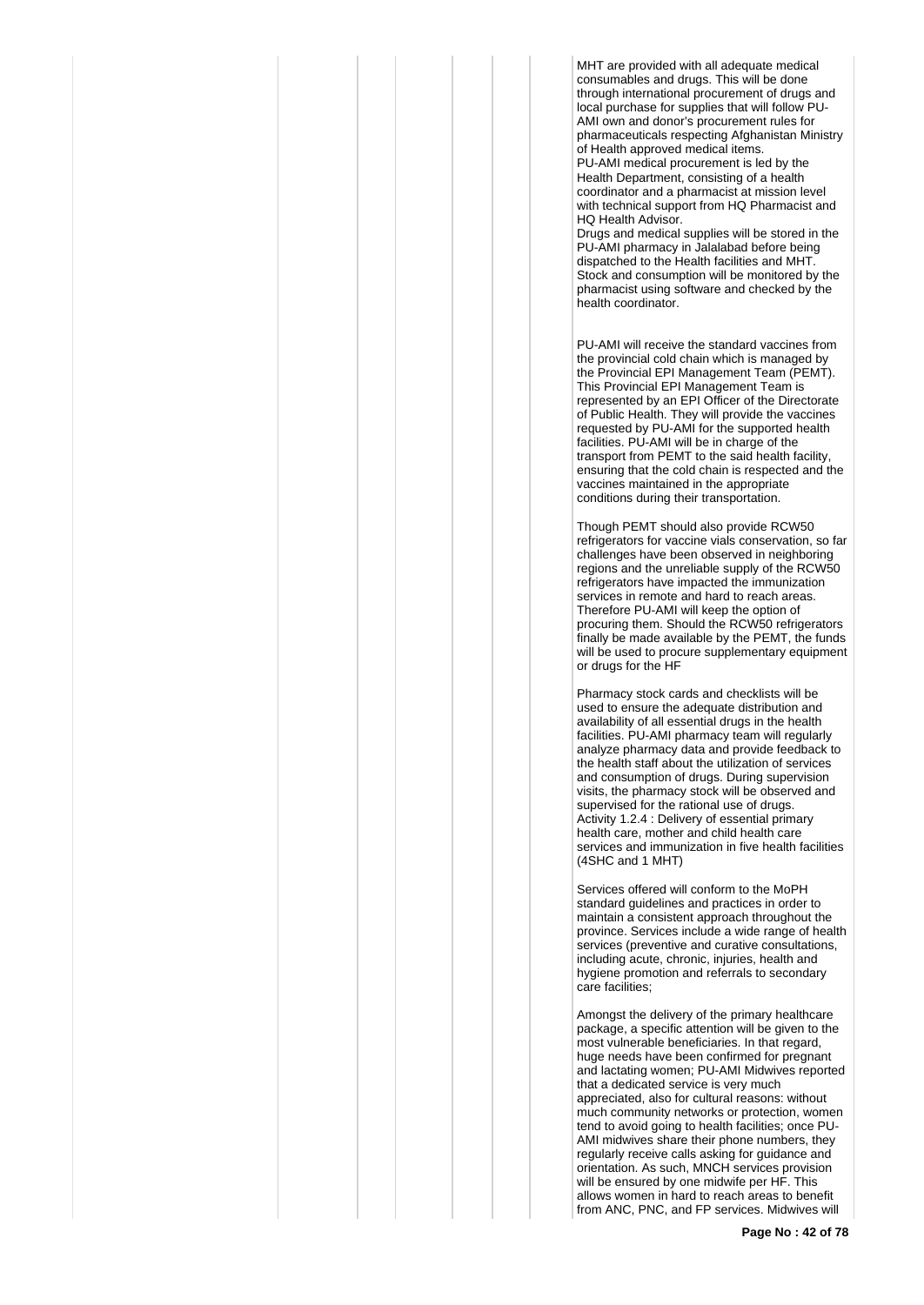also ensure the timely referral of full-term pregnant women to deliver in closest HFs or hospital or, if not possible, try to ensure assisted home delivery, as this happened on exceptional cases. To that purpose, midwives will provide consultation and orientation taking into account the availability of services in the HFs and hospitals

Based on total catchment population of the 5 HF (4 SHC and 1 MHT), providing services to a total of 18 600 beneficiaries, and on pregnancy rate data from PU AMI HMIS in Kunar, it is estimated that approximately 4% of the catchment population will be pregnant women. Though through these services, PU-AMI hopes

to serve all pregnant women, the target has been established at 50% of the latter, i.e a total of 372 pregnant individuals.

Based on HMIS data from Kunar, it is estimated that 8% of the individuals consulting for antenatal care visits are under 18 years old and therefore fall under the category of "girls"

All routine immunization including OPV and Tetanus Toxoid vaccinations will be provided to children under one year old and women (pregnant and non pregnant). In addition, medical staff and health promoter will raise awareness on benefits of vaccine, risk of vaccine preventable diseases, awareness on polio virus and its prevention by polio drops. Awareness messages will increase sensitization of communities regarding vaccine preventable disease.

Considering the specificity of Kunar context, PU-AMI aims is repeating successful past experience by adding a vaccinator to each newly opened SHC. One female vaccinator will perform fixed vaccination services in the health facility, motivating mothers to come to the clinic in a way to increase coverage of ANC services as well, while a male vaccinator will provide outreach immunization services in the more remote corners of each catchment area.

PU-AMI being the BPHS implementer, this will facilitate the organization of staff training for the following topics:

? HMIS Practical Training;

? Infection Prevention;

? Management of Drug Supplies and rational prescriptions

? Practical immunization training (for nurses only) Other trainings may be organized depending on needs

Supervision checklists will be used during supervision visits and the findings will be shared with the PM and the Emergency Coordinator, for the necessary improvements and follow ups. Data of monthly reports will be crosschecked with health facility registers to ensure the consistency and accuracy of data. Standard treatment guidelines and treatment protocols will be used to provide quality services

Activity 1.2.5 : Participation in DEWS and outbreak management and response:

Through its MHT PU-AMI will be regularly accessing IDP sites as well as host communities who remain hard to reach and underserved. PU-AMI will participate in the DEWS response ? MHT team can be contacted by previously visited communities if a disease outbreak is suspected. In this case, PU-AMI will inform PPHD about the change of field activity for the day and keep PPHD informed about the status of the outbreak (confirmed or not, number of cases, need for follow up, etc)

? MHT team may also be called upon by the PPHD if they hear of a suspected outbreak. The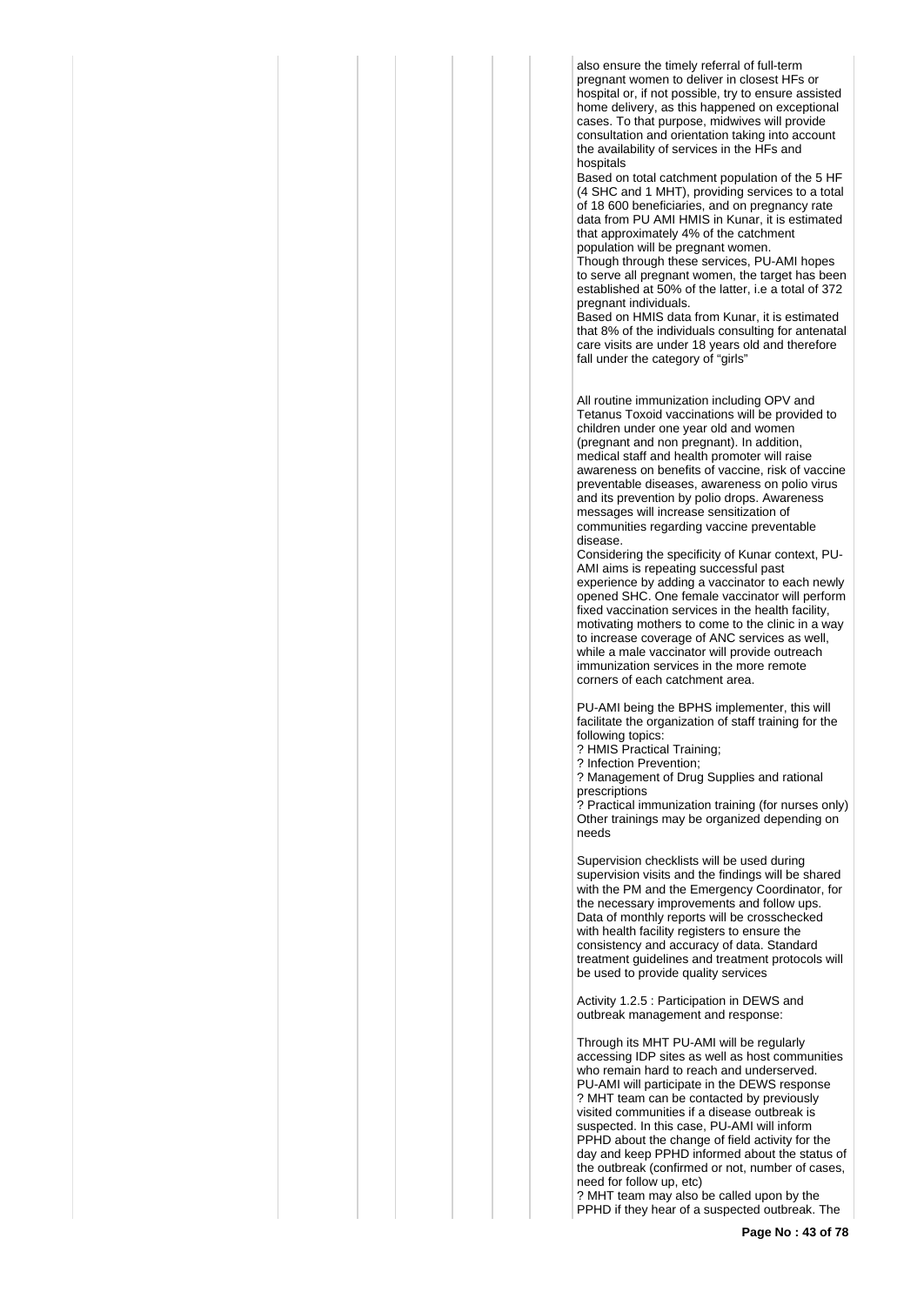|                   |    |     |     |    |    | process will then be the same, MHT team going<br>to the location of suspected outbreak and<br>keeping PPHD informed about the outcome of<br>the visit.<br>Good collaboration with the PPHD DEWS Officer<br>will be essential, and will be maintained through<br>regular coordination meetings.<br>PU-AMI MHT may also join an outbreak<br>response team in case of a larger outbreak.<br>Outbreak reports will systematically be shared<br>with PPHD HMIS officer, PPHD DEWS officer as<br>well as WHO focal point                                                                                                                                                                                                                                                                                                                                                                                                                                                                                                                                                                                                                                                                                                                                                                                                                                                                                                                                                                                                                                                                                                                                                                                                                                                                                                                                                                                                                                                                                                                                                                                                                                                                                                                                                                                                                                                                                                                                                                                                                                                                                                                                                                                                                                                                                                                                                           |
|-------------------|----|-----|-----|----|----|------------------------------------------------------------------------------------------------------------------------------------------------------------------------------------------------------------------------------------------------------------------------------------------------------------------------------------------------------------------------------------------------------------------------------------------------------------------------------------------------------------------------------------------------------------------------------------------------------------------------------------------------------------------------------------------------------------------------------------------------------------------------------------------------------------------------------------------------------------------------------------------------------------------------------------------------------------------------------------------------------------------------------------------------------------------------------------------------------------------------------------------------------------------------------------------------------------------------------------------------------------------------------------------------------------------------------------------------------------------------------------------------------------------------------------------------------------------------------------------------------------------------------------------------------------------------------------------------------------------------------------------------------------------------------------------------------------------------------------------------------------------------------------------------------------------------------------------------------------------------------------------------------------------------------------------------------------------------------------------------------------------------------------------------------------------------------------------------------------------------------------------------------------------------------------------------------------------------------------------------------------------------------------------------------------------------------------------------------------------------------------------------------------------------------------------------------------------------------------------------------------------------------------------------------------------------------------------------------------------------------------------------------------------------------------------------------------------------------------------------------------------------------------------------------------------------------------------------------------------------------|
| Kunar -> Marawara | 16 | 278 | 179 | 98 | 83 | 638 Activity 1.1.1 : Four integrated first aid trauma<br>posts (FATP) are established in conflict affected<br>areas of Kunar Province<br>BPHS and EPHS packages remains unable to<br>respond to emergency situations, such as those<br>frequently witnessed in Kunar as a result of<br>ongoing protracted conflicts. The nature of the<br>conflict is bringing inflow of weapon-related<br>trauma cases requiring sustained emergency life-<br>saving medical support. In Kunar in 2016 alone,<br>according to PU-AMI ECHO database, 25,264<br>trauma cases of which 2,249 due to conflict, have<br>been reported.<br>First aid trauma posts will be established to<br>increase the capacity of local health facilities to<br>deal with the upsurge of trauma cases due to<br>conflict in their vicinity.<br>Data of 2015, 2016 and first 7 months of 2017<br>was reviewed to identify the existing health<br>facilities receiving the highest number of trauma<br>cases (conflict induced or not). Following health<br>facilities were chosen for integration of a FATP.<br>? District Khas Kunar, Khas Kunar CHC<br>? District Marawara, Marawara BHC<br>? District Bar Kunar, Asmar CHC<br>? District Watapur, Quro BHC<br>In accordance with PPHD and Health Cluster<br>Coordinator, decision was made to have FATPs<br>integrated in existing BHC/CHC to leave the<br>possibility of integration in the BPHS once the<br>emergency intervention is over, thus keeping in<br>mind the exit strategy after the emergency<br>intervention. The goals to prevent death and<br>disability in injured patients can be categorized<br>into three broad sets of needs:<br>1. Life-threatening injuries are appropriately<br>treated, promptly and in accordance with<br>appropriate priorities, so as to maximize the<br>likelihood of survival.<br>2. Potentially disabling injuries are treated<br>appropriately, so as to minimize functional<br>impairment and to maximize the return to<br>independence and to participation in community<br>life.<br>3. Pain and psychological suffering are<br>minimized.<br>The set-up of these FATPs will be achievable<br>through all different aspects of trauma cares<br>resources that would be necessary to assure<br>such care. These include human resources<br>(staffing and training) and physical resources<br>(infrastructure, equipment and supplies) that<br>should be in place to assure optimal care of the<br>injured patient at the range of health facilities.<br>In working towards decreasing the burden of<br>death and disability from injury, a spectrum of<br>activities will be considered, ranging from<br>surveillance and basic prevention programs, to<br>trauma management/stabilization and referral.<br>The drawing of the FATP was done by the PU-<br>AMI engineer based on the constraints linked to |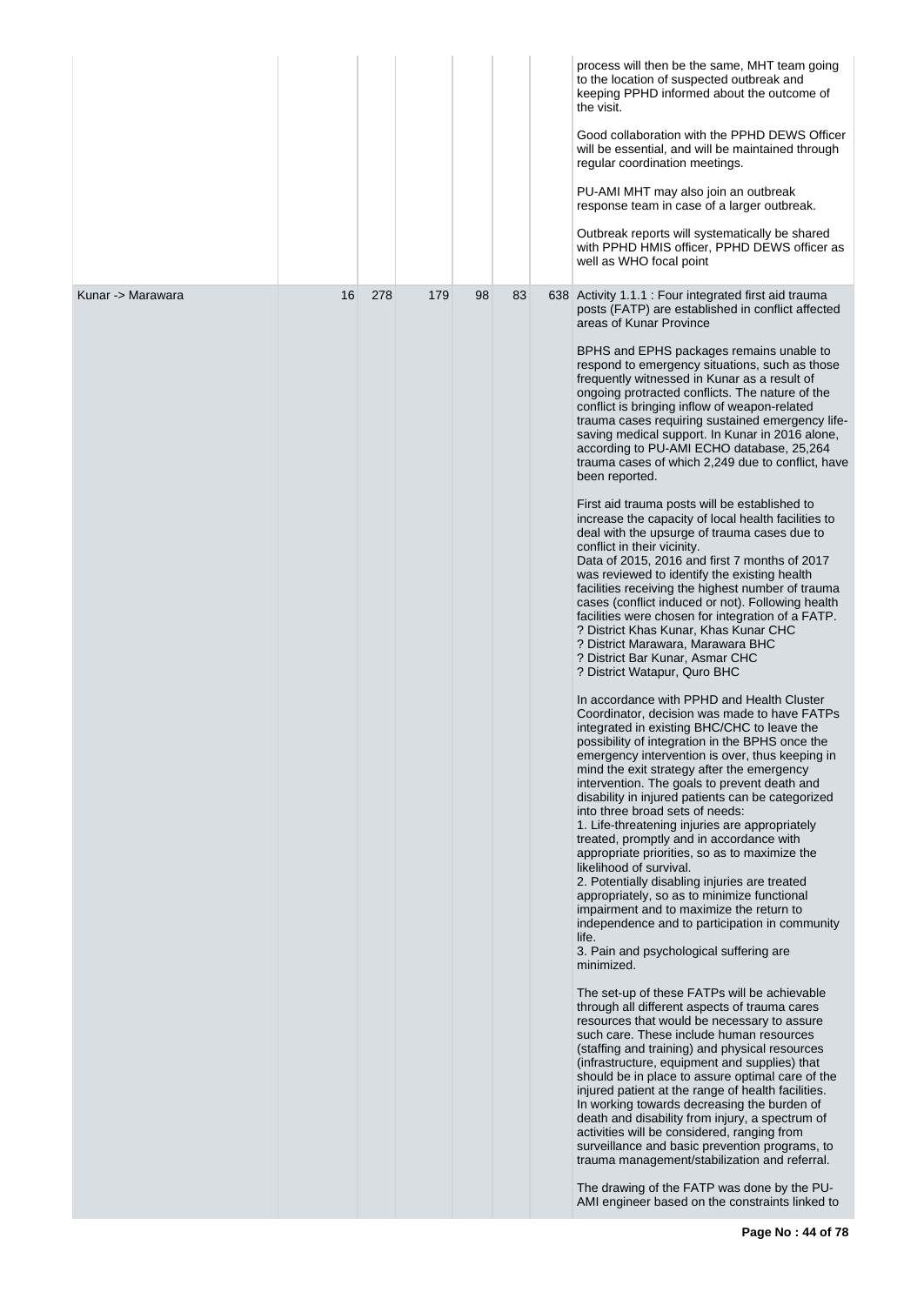each location (availability of terrain, etc) and on recommendations of PPHD and director of the health facility to ensure its acceptance and integration in the functioning of the facility. Essential notions such as access and hygiene standards (ease to clean) were obviously taken into consideration. (Drawings and BOQ attached, respectively in Annexes 06 and 05)

Together, the Engineer with the Project Manager will regularly monitor the construction progress and will ensure that FATPs are established according the calendar and standards. Activity 1.1.2 : Procurement and distribution of essential medical supplies and equipment to four FATPs

For all facilities treating emergency trauma cases, equipment will be provided by PU-AMI, following ICRC standards. (BOQ attached in Annex 07)

In order to ensure the quality of trauma cares services, PU-AMI will ensure the FATPs are provided with all adequate medical equipment, consumables and drugs. This will be done through international procurement of drugs and local purchase for supplies that will follow PU-AMI own and donor's procurement rules for pharmaceuticals respecting Afghanistan Ministry of Health approved medical items. PU-AMI medical procurement is led by the Health Department, consisting of a health coordinator and a pharmacist at mission level with technical support from HQ Pharmacist and HQ Health Advisor.

Drugs and medical supplies will be stored in the PU-AMI pharmacy in Jalalabad before being dispatched to the FATPs. Stock and consumption will be monitored by the pharmacist using software and checked by the health coordinator.

PU-AMI pharmacy department will monitor the process of procurement and distribution of essential medical supplies and equipments using PU-AMI and ICRC standards. Stock cards, pharmacy checklists, receive notes will be used to monitor the adequate amount of supplies to FATPs.

Activity 1.1.3 : Provision of essential trauma care services

Emergency trauma kits (including medical equipment, drugs and consumables, BOQ attached, Annex 07) will be delivered to those four health facilities. Both doctors and nurses are obviously important for a smooth running of the FATP. One provides assessment and diagnosis while the other offers aid, physical and psychological treatment. In short, they are both complementary factors to what makes the FATP operate efficiently.

The most important function of the doctor will be to identify and treat life-threatening conditions and then to assess the patient carefully for other complaints or findings that may require referral. The nurse will be in charge of providing first essential trauma care to patients. Since the FATPs are attached to an existing health facility, the doctor of the adjacent health facility (CHC or BHC) will also be operational in the FATP. Under CHF funding, PU-AMI will provide an additional nurse which will be dedicated full time to the FATP. The nurses will receive refresher training on Basic Life Saving.

The minimum package of First Aid Care/ trauma care at the FATP comprises early detection, initial medical care for severe injury or sudden illness using a certain amount of drugs and equipment to perform primary intervention and assessment to fulfill the basic principles of trauma care, which are to preserve life, to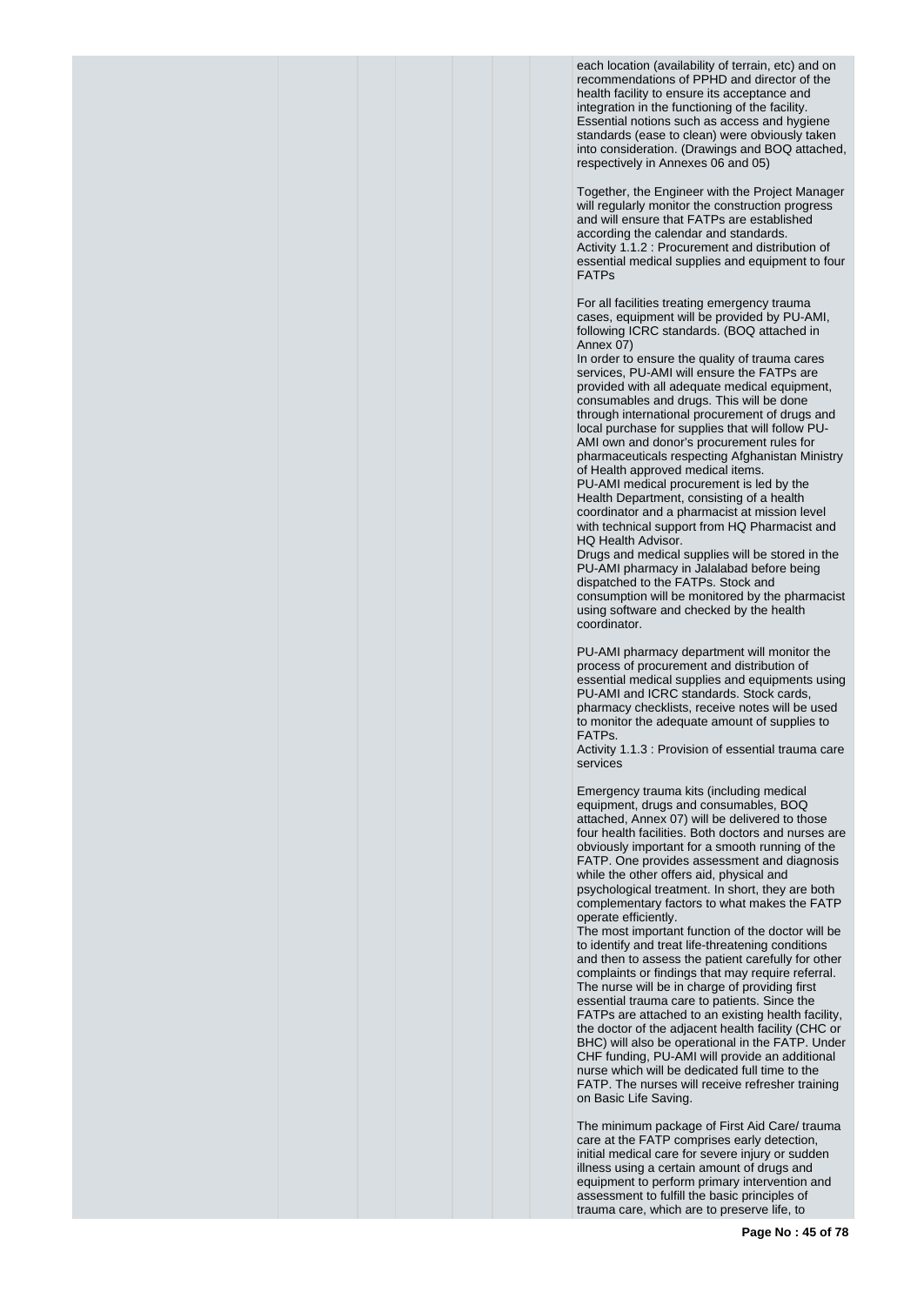|                            |                 |       |     |     | through a registration system (administrative<br>registration and medical details taken by the<br>doctor respecting confidential management of<br>sensitive data).<br>Diagnostic and treatment protocols will be based<br>on MoPH national guidelines.<br>Establishment of a referral system to secondary<br>health facility level: The teams will be in<br>continuous coordination with surrounding<br>Hospital in case of referral needed. The referral<br>will be done through an ambulance.<br>Security allowing, monthly supervision visits will<br>be carried out by CHF programject manager to<br>monitor the delivery of essential trauma care<br>services. Supervision checklists will be used<br>during supervision visits. Trauma registers will be<br>checked for verifying the delivery of trauma<br>services. Monthly reporting formats will be<br>developed for each site to report their monthly<br>achievement and will be stored in trauma<br>database.                                                                                                                                                                                                                                                                                                                                                                                                                                                                                                                                                                                                                                                                                                                                                                                                                                                        |
|----------------------------|-----------------|-------|-----|-----|----------------------------------------------------------------------------------------------------------------------------------------------------------------------------------------------------------------------------------------------------------------------------------------------------------------------------------------------------------------------------------------------------------------------------------------------------------------------------------------------------------------------------------------------------------------------------------------------------------------------------------------------------------------------------------------------------------------------------------------------------------------------------------------------------------------------------------------------------------------------------------------------------------------------------------------------------------------------------------------------------------------------------------------------------------------------------------------------------------------------------------------------------------------------------------------------------------------------------------------------------------------------------------------------------------------------------------------------------------------------------------------------------------------------------------------------------------------------------------------------------------------------------------------------------------------------------------------------------------------------------------------------------------------------------------------------------------------------------------------------------------------------------------------------------------------------------------|
| Kunar -> Shigal Wa sheltan | $10 \mid 1,783$ | 1,762 | 483 | 457 | 4,485 Activity 1.1.1 : Screening for MAM and SAM<br>In the seven priority districts considered under<br>this allocation, there are important gaps in<br>coverage for both SAM and MAM. According to<br>Nutrition Cluster data, the best coverage for SAM<br>is in Shygal with a 90% coverage, while it ranges<br>between 16 to 38 % in all other districts. MAM<br>coverage rates go from 13% and 37%: these<br>alarmingly low rates emphasis the relevance of<br>nutrition programs.<br>Nutrition activities are fully and complementary<br>part of the integrated approach of PU-AMI, and<br>will benefit of the quality health services<br>providing for vulnerable population as an entry<br>point for screening of children aged 0-59 months<br>as well as PLW.<br>MAM and SAM screening and detection will be<br>conducted in the five health facilities operated by<br>PU-AMI in the frame of this CHF allocation, in<br>hard to reach areas of Kunar province, i.e.<br>• Four sub health centers located in<br>District Dar I Pech, Wardish Tangi village<br>District Ghazadabad, Sooki village<br>District Shygal, Bar Galayee village<br>District Watapur, Dargo village<br>• One mobile health team that will be visiting<br>underserved host communities as well as<br>locations with high concentrations of IDPs and<br>returnees in the seven priority districts of Kunar<br>province.<br>MAM and SAM screening will be done by the<br>midwife in all above mentioned locations,<br>especially when it comes to screening of PLW,<br>which can only be done by a woman for cultural<br>reasons. Depending on workload, she might be<br>assisted by the doctor.<br>Screening will be done using MUAC as well as<br>checking for oedema and weight for height.<br>The material for screening will be partly provided |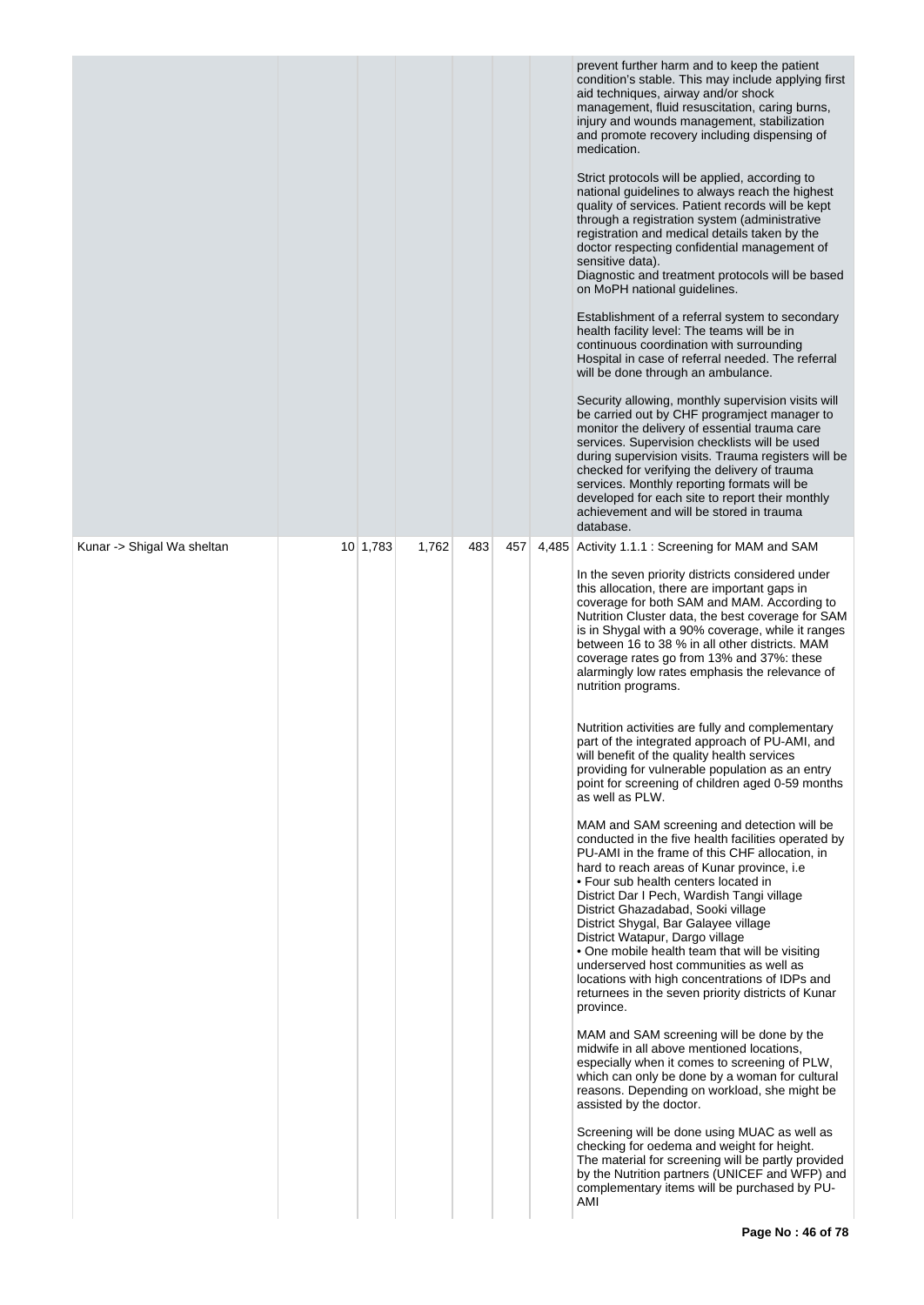At the health facility level monitoring of this activity will be conducted by the head of the health facility , He or she will observe daily children screening and the proper filling of screening registration by the midwife/nurse The nutrition officer will also participate in the monitoring by crosschecking the adequate screening and registration procedures. Activity 1.1.1 : Provide Psychological first aid to conflict affected IDPs and returnees and host communities:

PU-AMI has implemented PFA services in close coordination with WHO and the mental health department of MoPH in Kunar and Nangarhar provinces, progressively scaling up since 2014 and conducting trainings in PFA for other NGOs and service providers'

Significant psychological harm remains one of the dramatically underreported consequences of insecure contexts. The implementation in the past 3 years of PFA services shows how, following decades of protracted conflict, the population is in dire need of psychosocial support. PFA services provided in Kunar through health workers and in Nangarhar through mobile clinics confirm the needs for such services in addition to more traditional primary health care. The MoPH, PU-AMI, and other implementing partners reaffirmed throughout 2016 the need to strengthen and expand PFA services for populations affected by the conflict that are regularly exposed to suffering and violence. Mainstreaming psychological support and improving the inclusion of such activities in the MoPH priorities is a long-term structural undertaking which requires slow but constant steps.

A PFA provider will be operational in each of the five health facilities (four sub health centers and one mobile health team) operated by PUAMI in Kunar province under this allocation. Health is an ideal entry point for the acceptance and therefore provision of PFA services.Since mental health is not a common medical area, well-understood and accepted by the population in Afghanistan, the targeted beneficiary will be informed of the purpose, goals and advantages of the PFA interventions. Community elders and shuras will also be sensitized to the need for mental health services.

The PFA provider will ensure the screenings, counseling, and referrals of traumatized persons to the AADA counselor in the district hospital. This method to ensure mental health services to traumatized persons has proved its value and necessity, notably for people affected by displacement.

S/He will provide initial PFA response with individuals or groups to help them cope with stress symptoms and prevent the development of trauma and related psychological disorders.

Supportive supervision and refresher/follow-up working sessions will be organized regularly by expatriate Psychologist Adviser (with extensive experience in clinical psychology) to develop the quality of the services provided.

Activity 1.1.2 : Provide psychosocial support to conflict affected IDPs, returnees and host communities

For those beneficiaries who have long lasting trauma and couldn't access PFA in due time (PFA needs to be provided within 1 month after the trauma) as well as for victims of protracted traumas (such as domestic violence), the only current counselor available is in the District Hospital, and therefore inaccessible to the most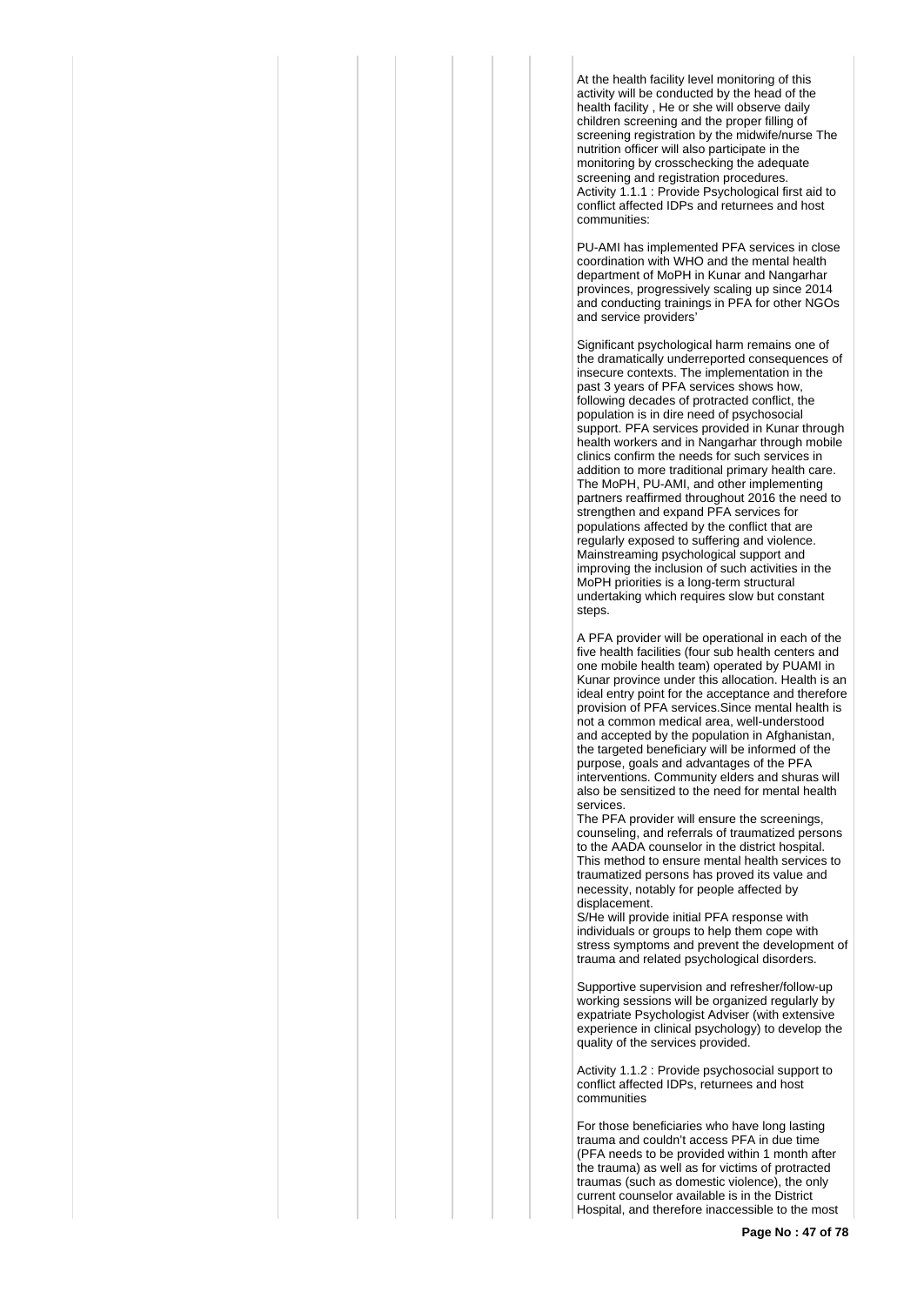vulnerable due to the travel cost.

Psychosocial support will help individuals and communities heal psychological wounds and rebuild social structures. Adequate psychosocial support activities will ? Prevent distress and suffering from evolving into something more severe

? Help people cope better and become reconciliated to everyday life ? Help beneficiaries resume a normal life ? Meet community identified needs

PSS activities will be implemented at the SHC and MHT level, and will be implemented according to WHO IADC Guidelines on Mental Health and Psychosocial Support in Emergency **Settings** 

At MHT level, a PSS counselor will provide blanket PSS services to women and girls while the health promoter will engage with males on advocacy/awareness raising about issues. At the SHC level, both individual and collective sessions will be organized to provide adapted services to the range of needs of patients, with a special focus on needs of women. Children will participate in group sessions, which will be coordinated by the PSS worker and facilitated through activities encouraging them to express themselves in a creative way, as well as to interact with another.

The prevalence of GBV particularly remains high in Afghanistan, with most GBV cases concealed and driven by socio-cultural beliefs, values and practices. The latest Afghanistan Demographic Health Survey indicates that half (53%) of the ever-married women age 15-49 have experienced physical violence at least once. Though PU-AMI will not actively seek GBV cases, PSS patients will include GBV survivors. PU-AMI teams will be trained on basic PSS, clinical management of rape (CMR) and referral to specialized services. PU-AMI will coordinate with family protection centers (one stop GBV service delivery points in Asadabad provincial, Kama district and Jalalabad regional hospitals, all of which are funded by UNFPA funds and managed by AADA and IMC) as well as with other stakeholders as necessary. UNFPA dignity kits (designed for women and girls) will be provided as part of the GBV response.

From previous projects in Kunar province, PU-AMI has recorded that most of the people seeking protection services are adults (91%) with many more men (59%) than women (32% ) seeking these services.

While the focus so far was on PFA, through the introduction of PSS, PU-AMI intends to increase the catchment of women and children. With the lack of experience and data on group sessions of PSS, the targets have been set at 50% for each gender.

Furthermore, to promote PFA and PSS activities , training on PFA and PSS will be provided to Protection Cluster partners to strengthen the overall protection response throughout the country.

Identity of beneficiaries will remain confidential, through the use of a coding system.

Activity 1.1.2 : SAM and MAM case management

Children with SAM without complications will be admitted in the OPD SAM Program and will be provided with Ready-to-Use Therapeutic Food (RUTF), that will be provided by UNICEF. According to the estimated caseload, PU-AMI expects to need 858 boxes (or 128,700 sachets) of RUTF.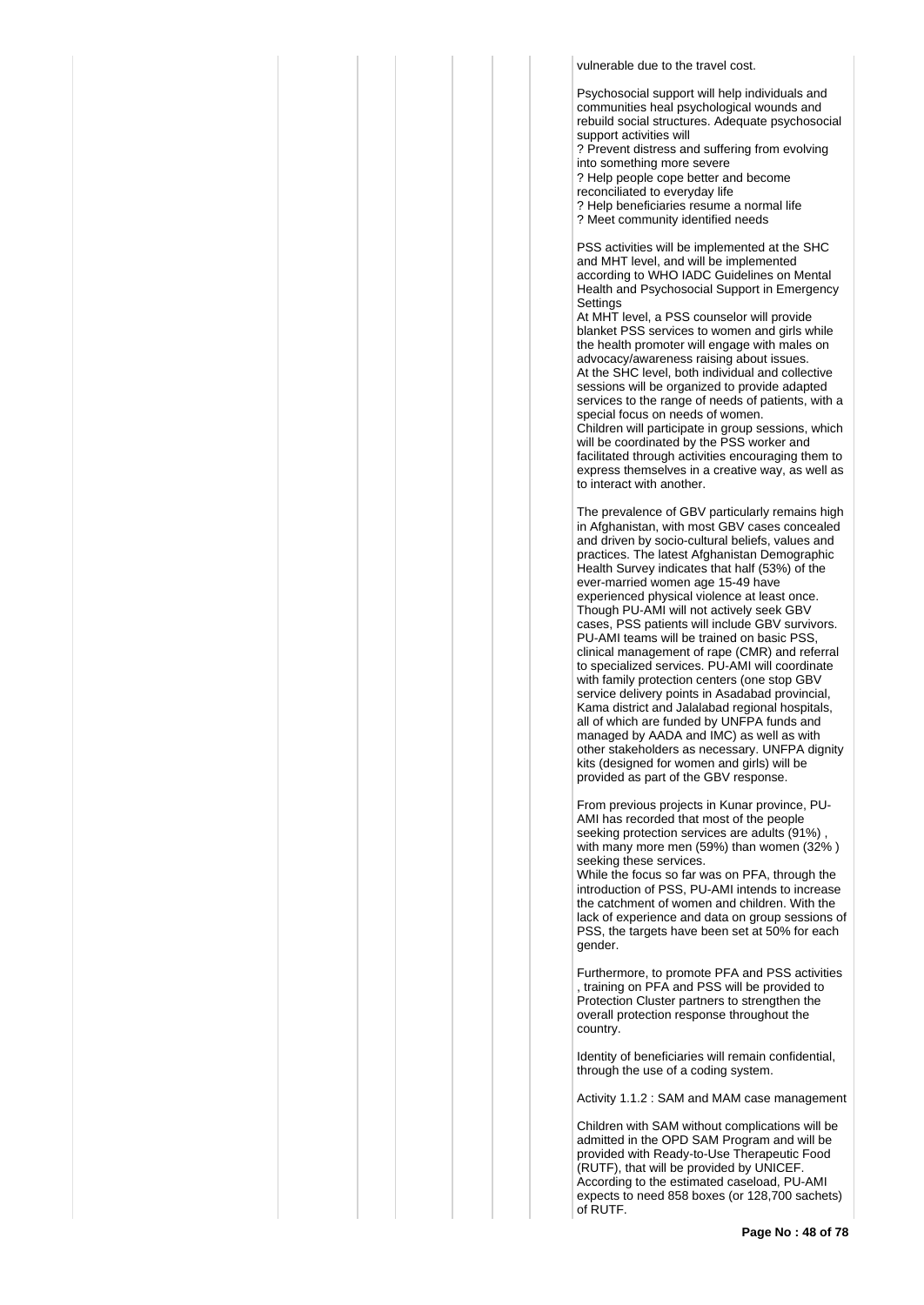Children with MAM will be admitted in the OPD MAM program and will be provided with Readyto-Use Supplementary Food (RUSF), provided by WFP. Estimated caseload brings the need to 231,660 sachets.

Cases of SAM with medical complications can't be treated within the SHC or MHTs, as they require a comprehensive treatment that can only be provided through appropriate structures in IPD. They will therefore be referred to the nearest stabilization center in Kunar province. PU-AMI teams will follow up on the referral with the IPD SAM.

Based on PU-AMI 2016 nutrition database for Kunar, the admission rates are about 43% for boys and 57% for girls, beneficiaries have therefore been calculated accordingly. The PLWs detected with acute malnutrition will all receive SuperCereals as well as multiple micronutrients, with estimated needs mounting up to 12,870 kg of supercereal and 478,764 tablets of micronutrients.

The treatment provided will be based on the national IMAM protocol, and includes the provision of systematic medical treatment and nutritional support. RUTF and RUSF is expected to be provided by WFP and UNICEF depending on the cases and needs of the patients., but PU-AMI will also constitute a buffer stock to cope with possible supply breakdown (Estimated Supplementary Feeding requirements are detailed in Annex 12)

The quantities required have been estimated based on caseloads in similar structures currently managed by PU-AMI, however the above mentioned figures might vary over the course of the project implementation. PU-AMI will regularly coordinate with both WFP and UNICEF to keep both organizations informed about the actual consumption and forecasted needs.

A food distributor will distribute the necessary supplementary feeding rations according to IMAM protocol.

Part of the follow up will be conducted by community mobilizers, who will actively search for the absent or defaulter cases in order to find out about the causes and solve it as possible to get them back to the programs and follow ups. The aim will be to decrease the number of default cases.

The Community mobilizers will be trained on screening, defaulter tracing, and referral for malnutrition at community level and nutrition education. They will be supervised by the doctor. Overall technical supervision of the nutrition activities, and ensuring IMAM protocol is respected will be done by the Nutrition Program Manager and the Health Coordinator

At the health facility level, monitoring of this activity will be conducted by the head of the health facility. He or she will observe daily admission of children in the program and also proper filling of OPD SAM/MAM cards and registration by the nutrition nurse. The nutrition officer will crosscheck the cards and registrations and will also randomly verify SAM and MAM cases accordingly to IMAM guidelines. Based on PU-AMI experience, verification committees will be established for verification of acutely malnourished PLWs to avoid miss use of food rations

Activity 1.1.3 : IYCF promotion and counseling

IYCF promotion will be used for prevention of malnutrition as well as part of the recovery process.

This key strategy represents an opportunity to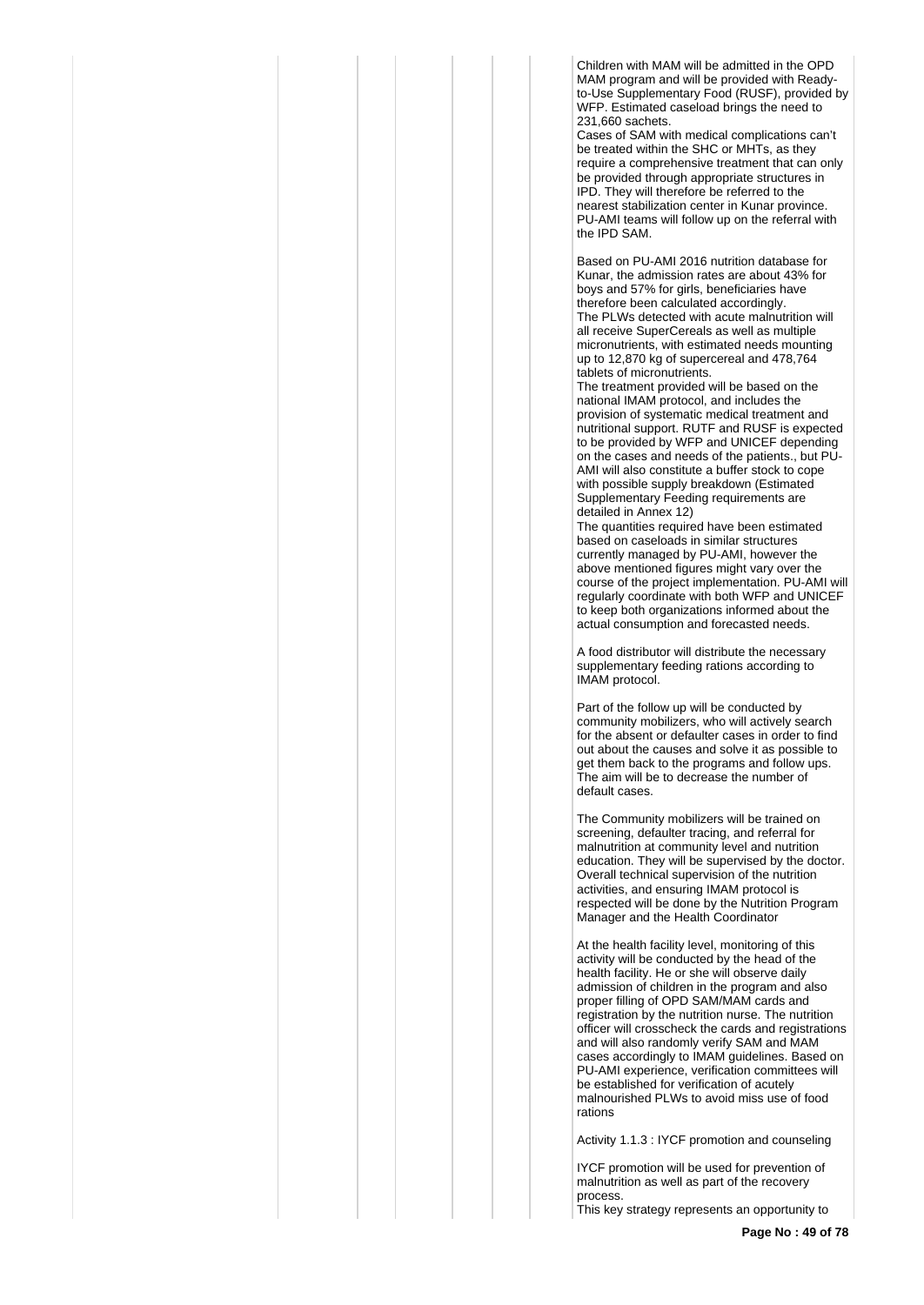increase awareness by providing relevant information to communities with healthcare access difficulties, and making a final impact on the wellbeing of the infant, young child, and also among the female population.

The dissemination of key nutrition messages will be the responsibility of the whole team, i.e. doctor, midwife, community mobilizer and food distributor.

Information sessions will be supported by IEC material.

PU-AMI will set up a range of IYCF prevention of malnutrition awareness sessions and training including:

? Increase knowledge and sensitize care givers and community members on health and nutrition ( IYCF) key messages, through IYCF training to female nurses, midwives, doctors and health promoters

? Deliver IYCF certified training and nutrition education messages through group discussions, sensitization campaigns for key community members and opinion leaders, specially the one that are located far away

? Use already existing relevant and adapted IYCF IEC/BCC materials through participatory methods with the communities

? Pre-test and post-test will be applied in a didactic practical way, as evidence of participation, and acquired and applied knowledge among the community participants ? The midwives will conduct counseling during the PNC visit and also regular education on early initiation of breast feeding, exclusive breast feeding, and complementary feeding. They will also conduct breast feeding counseling to lactating women who has breast feeding problems

? Ensure better surveillance among communities and health workers to respond to cases of acute malnutrition

? Periodic report of IYCF activities. At HFs level there will be registrations and monthly reports which will be collected by the supervisor and entered into the nutrition data base, for the respective analysis at the provincial and central level and final submission to the PND and the Nutrition Cluster.

Monitoring of this activity will be conducted by the head of the health facility , He or she will observe daily education sessions and breast feeding counseling performed by the nurse or midwife. The Nutrition Officer will crosscheck the HF's IYCF report with nutrition data base Activity 1.1.4 : Capacity building of Health and Nutrition staff

The program will enhance capacity of Health and Nutrition staff in diagnosis and management of SAM and MAM affected children and PLW through trainings, workshops and regular coaching to improve knowledge and skills in order to improve nutrition services delivery to the beneficiaries and promote project sustainability. PU-AMI aims to:

? Train medical staffs on IMAM that will be involved in managing moderate and severe acute malnutrition (m/f)

? Participate in the trainings conducted by other stakeholders to carry out community based nutrition screening (MUAC and oedema detection) and referral of malnourished children, defaulter tracing, conduction of nutrition and health education in the intervention areas (m/f) ? Ensure effective reporting and information sharing with other partners at the governorate and national levels including MoH, Nutrition Cluster in a timely manner

? Ensure better data collection mechanisms at OTPs and SFP sites

? Participate actively in Nutrition Cluster and

**Page No : 50 of 78**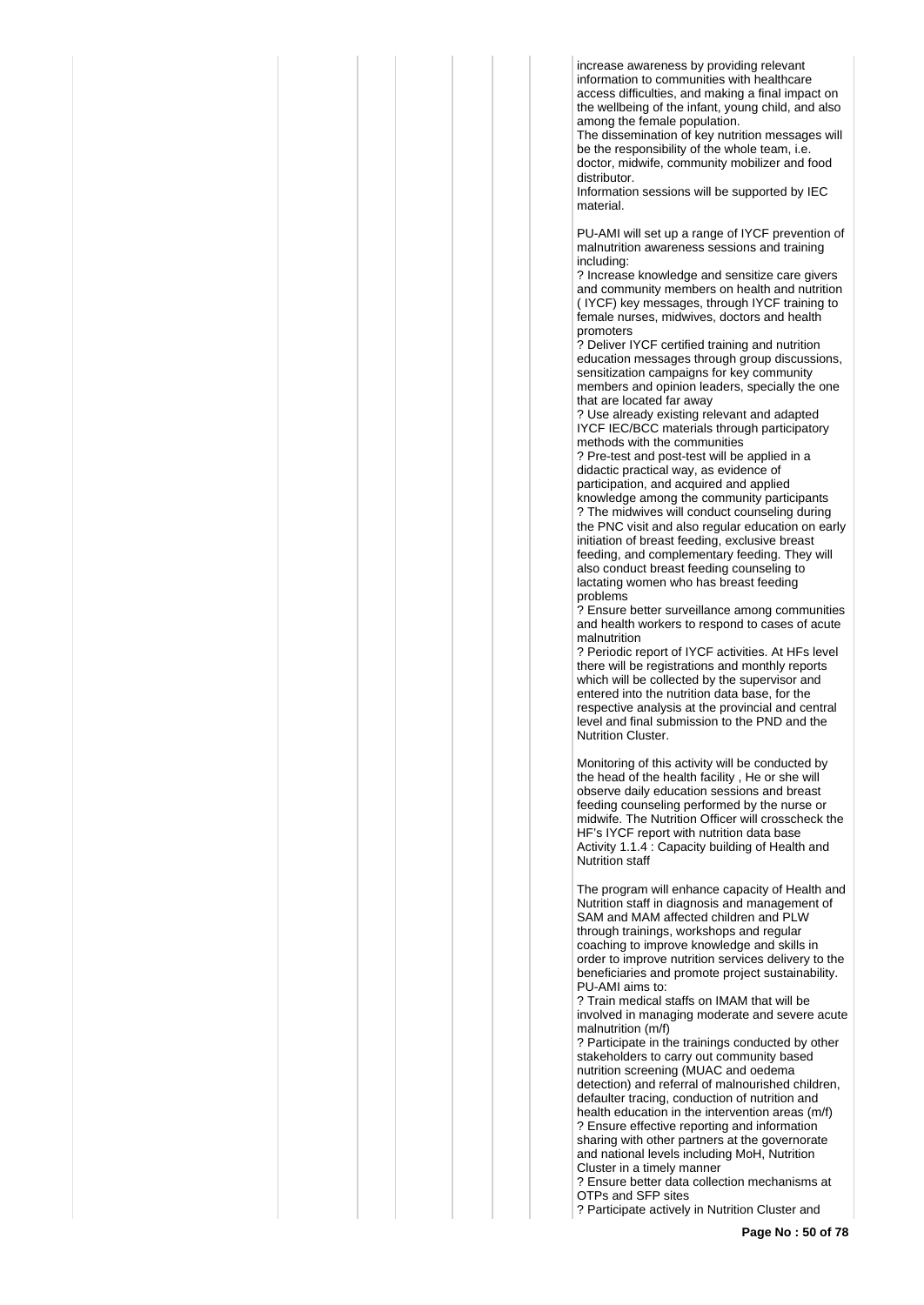sector coordination meetings both at National and province level to discuss nutrition and health related activities to improve outcomes in targeted districts

The following subjects will be included in the trainings:

? Breastfeeding counseling, highlighting the importance of breastfeeding, common difficulties and related recommendations

? Education about recommendations of nutrition during pregnancy and breastfeeding periods ? Hygienic preparation of food ? Complementary feeding

Regular monitoring of the activities by the Programject Manager and the Nutrition Officer could reveal need for additional training: on the job training may be provided on the spot. Should the identified need be broader, a formal training session might also be organized. The output of the training will be monitored by pre and post tests.

Activity 1.2.1 : Four sub health centers are established in hard to reach districts of Kunar Province

4 locations in need of a sub health center have been identified with the support of PPHD and based on data on populations and current white areas

District Dar I Pech, Wardish Tangi village District Ghazadabad, Sooki village District Shygal, Bar Galayee village District Watapur, Dargo village

All locations are more than 2 hours walk from the closest health facility

In each village, PU-AMI teams will reach out to local representatives, community elders and shuras, will present and explain the project and thus will ask that a building should be lent to PU-AMI for the duration of the project in each of the four locations. PU-AMI teams will ensure that communities understand the reasons behind the opening of the health facility as well as the scope and limitation of the funding, including the project end date. The communities will be consulted regarding the recruitment of staff to gain their support, though PU-AMI will always seek the best qualified and experienced persons for the role.

Engagement with the community Shura and Health Shura will continue throughout the project on a regular basis, through monthly meetings (and extra ad hoc meetings depending on needs)

Once the agreement with local representatives for the use of the building is signed, PU-AMI engineer will proceed with leading its renovation. Indeed, the building will have to be adapted to meet the requirements of a health facility, in terms of access (wheelchair or stretcher), layout and hygiene requirements (tiling of the delivery room for example)

Each SHC will be staffed with one doctor, one midwife, two vaccinators (1 male and 1 female) and a cleaner/guard. The female vaccinator will operate within the SHC while the male vaccinator can conduct outreach vaccinations. A majority of the patients will be female (for TT vaccination) who do not accept to be vaccinated by men for cultural reasons, or children in need of OPV, as Kunar is the province which is most affected by polio (4 of the 6 cases recorded in 2016 were recorded in Kunar province)

PU-AMI will announce the vacancies with ACBAR and locally in Asadabad as well as in the nearest health facilities. Special attention will be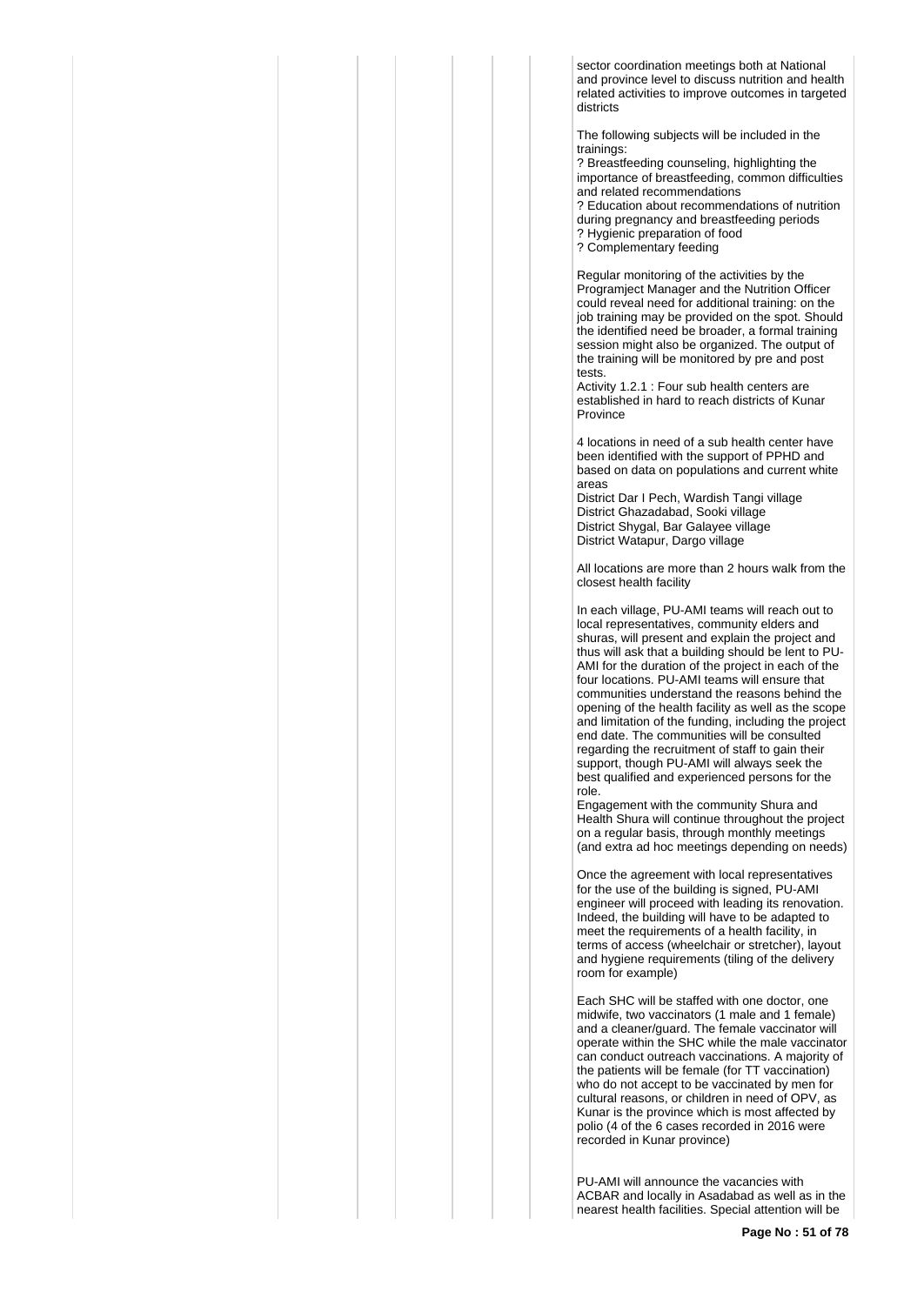given to hiring female staff including midwives and fixed vaccinators if possible, as PU-AMI is already aware this will be challenging. Salaries and other benefits will conform to the MoPH salary scale in order to prepare the staff for a potential integration into the BPHS system at a later date.

As BPHS implementer, PUAMI will collaborate with MoPH to support the integration of the SHC in the BPHS.

Project team will supervise the Health facilities and will ensure that the health facilities are established according the standards for the health services provision. Supervision and monitoring checklists will be used during supervision visits. PU-AMI team will assess the buildings provided by the communities to arrange it according the MoPH standards. Activity 1.2.2 : One Mobile Health Teams is established and provides mobile services in hard to reach districts

Currently only 3 MHTs are active in all of Kunar province: one is run by ARCS, one has been recently set up by AADA and PU-AMI also has a mobile health clinic as a part of the BPHS activities implemented in Kunar. In a province with a high number of IDPs (over 8700 IDPs according to most recent OCHA data available) and returnees, where displacements are regular due to conflict between various AOGs, this remains insufficient to cover the needs. PU-AMI will provide an additional MHT under the CHF, to ensure a better coverage of the needs of IDPs, returnees and host populations in hard to reach areas.

The area of operation of the MHT is defined in collaboration with the PPHD, who coordinates the action of the various implementers of health services in the province.

Each MHT will be staffed by 1 Medical Doctor (MD), 1 nurse, 1 vaccinator, 1 midwife and 1 health promoter The doctor will be dedicated to patient consultations, establishing diagnosis, writing prescriptions and treating the occasional emergency case

The vaccinator will be fully dedicated to vaccination (TT and OPV and measles vaccination in case of an outbreak) The midwife is in charge of ANC and PNC, family planning and attending emergency deliveries in the home of beneficiaries.

The health promoter will be in charge of health education, sensitization, community awareness, and explaining to patients how to properly use drugs. He will conduct health education to the patients based on IEC material approved by MoPH.

All staff will receive a 3 days refresher training on RUD (Rational Usage of Drugs) and 3 days refresher training on HMIS (Health Management Information System) based on lesson learnt of previous CHF experience. Follow up training might be provided as per need. Waste management will also be part of the refresher training plan to ensure the MHT intervention will have no negative impact on the environment. Cooperation with BPHS health facilities is already in place and medical waste will be brought to the closest health facility for adequate waste management

Regular supervision and monitoring visits will be carried out to the MHT, applying supervision checklists. Activity plan for MHT will be developed in coordination with PPHD and DoRR to reach IDPs and provide them with essential primary health services Activity 1.2.3 : Procurement and distribution of

**Page No : 52 of 78**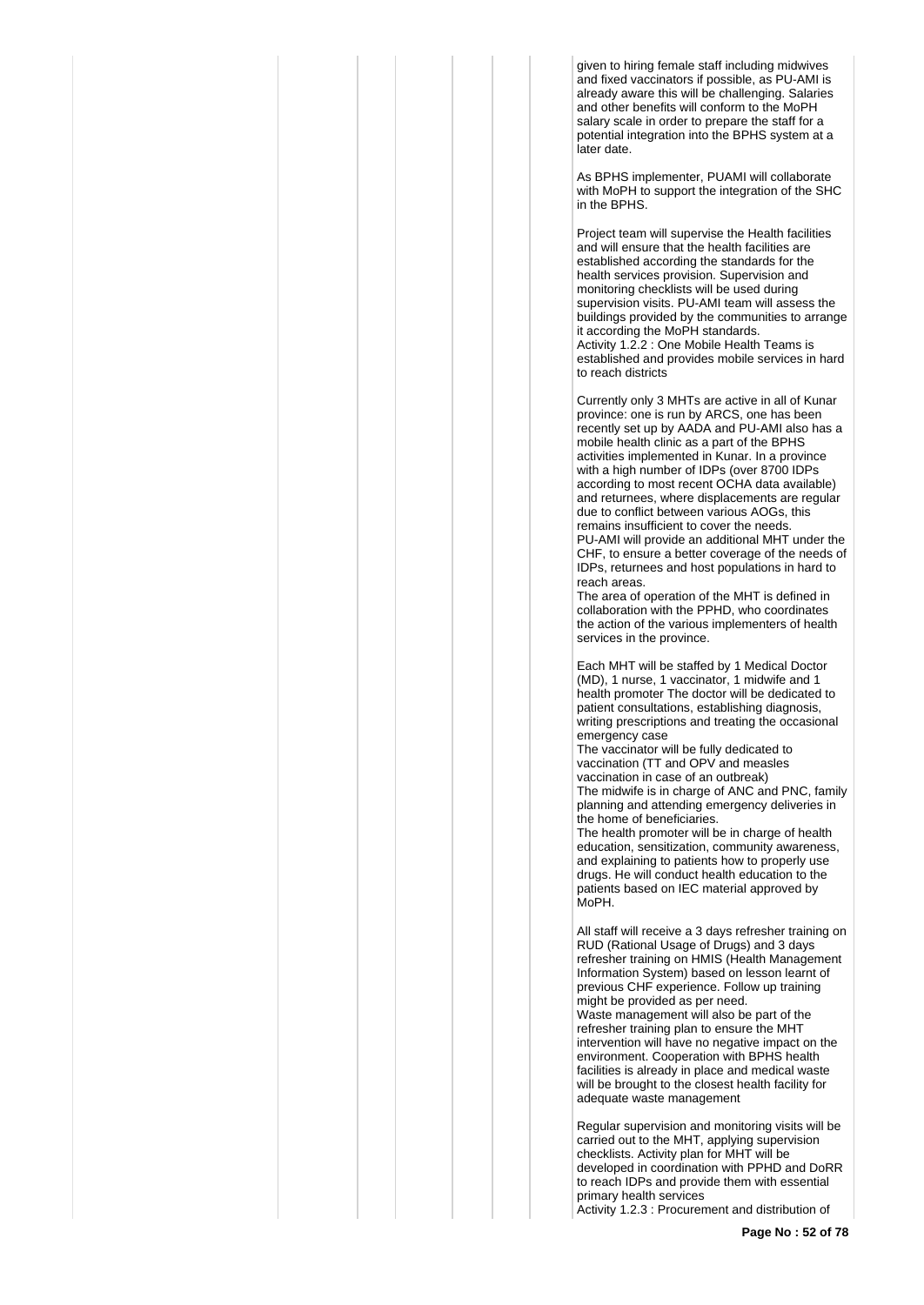essential medical supplies and equipment to five health facilities:

For all previous mentioned health facilities (4 SHC and 1 MHT) PU-AMI considers the MHT as a health facility, as the provided services reflect those of a static health facility, but have the advantage of reaching more remote and disseminated beneficiaries. PU-AMI will use the MoPH standard list of drugs and supplies in order to provision the health facilities with items which would also be provided if the facilities were part of the BPHS. As there is currently no BPHS support or overlap, CHF would provide the financial support for all supplies

Procurement for the health facilities will be arranged by the Project Manager according to consumption rates of comparable health facilities and based on data on the most common diseases in Afghanistan.

In order to ensure the quality of health services, PU-AMI will ensure the health facilities and the MHT are provided with all adequate medical consumables and drugs. This will be done through international procurement of drugs and local purchase for supplies that will follow PU-AMI own and donor's procurement rules for pharmaceuticals respecting Afghanistan Ministry of Health approved medical items. PU-AMI medical procurement is led by the Health Department, consisting of a health coordinator and a pharmacist at mission level with technical support from HQ Pharmacist and HQ Health Advisor.

Drugs and medical supplies will be stored in the PU-AMI pharmacy in Jalalabad before being dispatched to the Health facilities and MHT. Stock and consumption will be monitored by the pharmacist using software and checked by the health coordinator.

PU-AMI will receive the standard vaccines from the provincial cold chain which is managed by the Provincial EPI Management Team (PEMT). This Provincial EPI Management Team is represented by an EPI Officer of the Directorate of Public Health. They will provide the vaccines requested by PU-AMI for the supported health facilities. PU-AMI will be in charge of the transport from PEMT to the said health facility, ensuring that the cold chain is respected and the vaccines maintained in the appropriate conditions during their transportation.

Though PEMT should also provide RCW50 refrigerators for vaccine vials conservation, so far challenges have been observed in neighboring regions and the unreliable supply of the RCW50 refrigerators have impacted the immunization services in remote and hard to reach areas. Therefore PU-AMI will keep the option of procuring them. Should the RCW50 refrigerators finally be made available by the PEMT, the funds will be used to procure supplementary equipment or drugs for the HF

Pharmacy stock cards and checklists will be used to ensure the adequate distribution and availability of all essential drugs in the health facilities. PU-AMI pharmacy team will regularly analyze pharmacy data and provide feedback to the health staff about the utilization of services and consumption of drugs. During supervision visits, the pharmacy stock will be observed and supervised for the rational use of drugs. Activity 1.2.4 : Delivery of essential primary health care, mother and child health care services and immunization in five health facilities (4SHC and 1 MHT)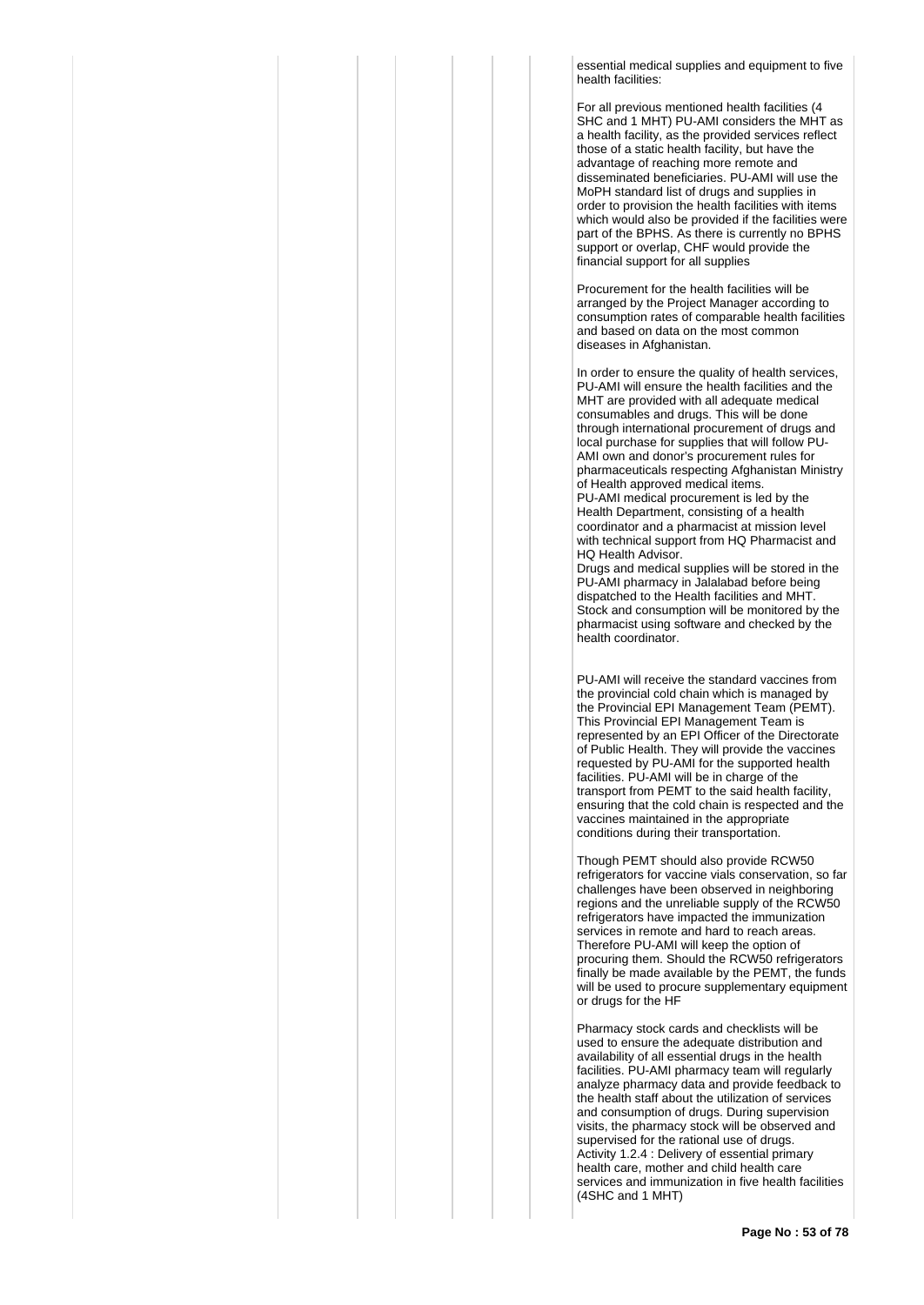Services offered will conform to the MoPH standard guidelines and practices in order to maintain a consistent approach throughout the province. Services include a wide range of health services (preventive and curative consultations, including acute, chronic, injuries, health and hygiene promotion and referrals to secondary care facilities;

Amongst the delivery of the primary healthcare package, a specific attention will be given to the most vulnerable beneficiaries. In that regard, huge needs have been confirmed for pregnant and lactating women; PU-AMI Midwives reported that a dedicated service is very much appreciated, also for cultural reasons: without much community networks or protection, women tend to avoid going to health facilities; once PU-AMI midwives share their phone numbers, they regularly receive calls asking for guidance and orientation. As such, MNCH services provision will be ensured by one midwife per HF. This allows women in hard to reach areas to benefit from ANC, PNC, and FP services. Midwives will also ensure the timely referral of full-term pregnant women to deliver in closest HFs or hospital or, if not possible, try to ensure assisted home delivery, as this happened on exceptional cases. To that purpose, midwives will provide consultation and orientation taking into account the availability of services in the HFs and hospitals

Based on total catchment population of the 5 HF (4 SHC and 1 MHT), providing services to a total of 18 600 beneficiaries, and on pregnancy rate data from PU AMI HMIS in Kunar, it is estimated that approximately 4% of the catchment population will be pregnant women.

Though through these services, PU-AMI hopes to serve all pregnant women, the target has been established at 50% of the latter, i.e a total of 372 pregnant individuals.

Based on HMIS data from Kunar, it is estimated that 8% of the individuals consulting for antenatal care visits are under 18 years old and therefore fall under the category of "girls"

All routine immunization including OPV and Tetanus Toxoid vaccinations will be provided to children under one year old and women (pregnant and non pregnant). In addition, medical staff and health promoter will raise awareness on benefits of vaccine, risk of vaccine preventable diseases, awareness on polio virus and its prevention by polio drops. Awareness messages will increase sensitization of communities regarding vaccine preventable disease.

Considering the specificity of Kunar context, PU-AMI aims is repeating successful past experience by adding a vaccinator to each newly opened SHC. One female vaccinator will perform fixed vaccination services in the health facility, motivating mothers to come to the clinic in a way to increase coverage of ANC services as well, while a male vaccinator will provide outreach immunization services in the more remote corners of each catchment area.

PU-AMI being the BPHS implementer, this will facilitate the organization of staff training for the following topics:

? HMIS Practical Training;

? Infection Prevention;

? Management of Drug Supplies and rational prescriptions

? Practical immunization training (for nurses only) Other trainings may be organized depending on needs

Supervision checklists will be used during supervision visits and the findings will be shared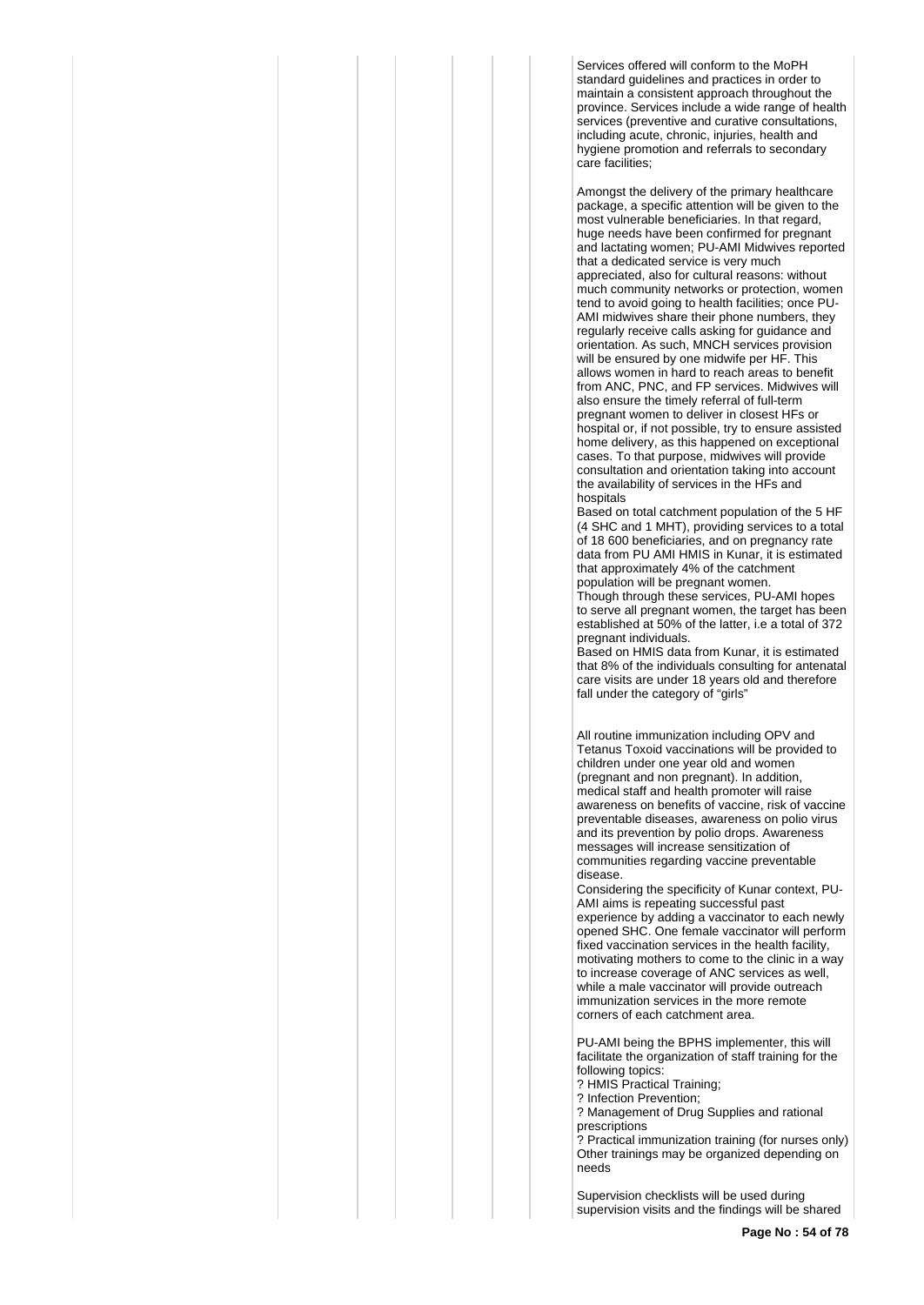|                      |          |       |     |     | with the PM and the Emergency Coordinator, for<br>the necessary improvements and follow ups.<br>Data of monthly reports will be crosschecked<br>with health facility registers to ensure the<br>consistency and accuracy of data. Standard<br>treatment guidelines and treatment protocols will<br>be used to provide quality services<br>Activity 1.2.5 : Participation in DEWS and<br>outbreak management and response:<br>Through its MHT PU-AMI will be regularly<br>accessing IDP sites as well as host communities<br>who remain hard to reach and underserved.<br>PU-AMI will participate in the DEWS response<br>? MHT team can be contacted by previously<br>visited communities if a disease outbreak is<br>suspected. In this case, PU-AMI will inform<br>PPHD about the change of field activity for the<br>day and keep PPHD informed about the status of<br>the outbreak (confirmed or not, number of cases,<br>need for follow up, etc)<br>? MHT team may also be called upon by the<br>PPHD if they hear of a suspected outbreak. The<br>process will then be the same, MHT team going<br>to the location of suspected outbreak and<br>keeping PPHD informed about the outcome of<br>the visit.<br>Good collaboration with the PPHD DEWS Officer<br>will be essential, and will be maintained through<br>regular coordination meetings.<br>PU-AMI MHT may also join an outbreak<br>response team in case of a larger outbreak.<br>Outbreak reports will systematically be shared<br>with PPHD HMIS officer, PPHD DEWS officer as<br>well as WHO focal point |
|----------------------|----------|-------|-----|-----|-----------------------------------------------------------------------------------------------------------------------------------------------------------------------------------------------------------------------------------------------------------------------------------------------------------------------------------------------------------------------------------------------------------------------------------------------------------------------------------------------------------------------------------------------------------------------------------------------------------------------------------------------------------------------------------------------------------------------------------------------------------------------------------------------------------------------------------------------------------------------------------------------------------------------------------------------------------------------------------------------------------------------------------------------------------------------------------------------------------------------------------------------------------------------------------------------------------------------------------------------------------------------------------------------------------------------------------------------------------------------------------------------------------------------------------------------------------------------------------------------------------------------------------------------------------------------------|
| Kunar -> Dara-e-Pech | 10 1,578 | 1,567 | 432 | 408 | 3,985 Activity 1.1.1 : Screening for MAM and SAM<br>In the seven priority districts considered under<br>this allocation, there are important gaps in                                                                                                                                                                                                                                                                                                                                                                                                                                                                                                                                                                                                                                                                                                                                                                                                                                                                                                                                                                                                                                                                                                                                                                                                                                                                                                                                                                                                                        |
|                      |          |       |     |     | coverage for both SAM and MAM. According to<br>Nutrition Cluster data, the best coverage for SAM<br>is in Shygal with a 90% coverage, while it ranges<br>between 16 to 38 % in all other districts. MAM<br>coverage rates go from 13% and 37%: these<br>alarmingly low rates emphasis the relevance of<br>nutrition programs.                                                                                                                                                                                                                                                                                                                                                                                                                                                                                                                                                                                                                                                                                                                                                                                                                                                                                                                                                                                                                                                                                                                                                                                                                                               |
|                      |          |       |     |     | Nutrition activities are fully and complementary<br>part of the integrated approach of PU-AMI, and<br>will benefit of the quality health services<br>providing for vulnerable population as an entry<br>point for screening of children aged 0-59 months<br>as well as PLW.                                                                                                                                                                                                                                                                                                                                                                                                                                                                                                                                                                                                                                                                                                                                                                                                                                                                                                                                                                                                                                                                                                                                                                                                                                                                                                 |
|                      |          |       |     |     | MAM and SAM screening and detection will be<br>conducted in the five health facilities operated by<br>PU-AMI in the frame of this CHF allocation, in<br>hard to reach areas of Kunar province, i.e.<br>• Four sub health centers located in<br>District Dar I Pech, Wardish Tangi village<br>District Ghazadabad, Sooki village<br>District Shygal, Bar Galayee village<br>District Watapur, Dargo village<br>• One mobile health team that will be visiting<br>underserved host communities as well as<br>locations with high concentrations of IDPs and<br>returnees in the seven priority districts of Kunar<br>province.                                                                                                                                                                                                                                                                                                                                                                                                                                                                                                                                                                                                                                                                                                                                                                                                                                                                                                                                                |
|                      |          |       |     |     | MAM and SAM screening will be done by the<br>midwife in all above mentioned locations,<br>especially when it comes to screening of PLW,<br>which can only be done by a woman for cultural<br>reasons. Depending on workload, she might be<br>assisted by the doctor.                                                                                                                                                                                                                                                                                                                                                                                                                                                                                                                                                                                                                                                                                                                                                                                                                                                                                                                                                                                                                                                                                                                                                                                                                                                                                                        |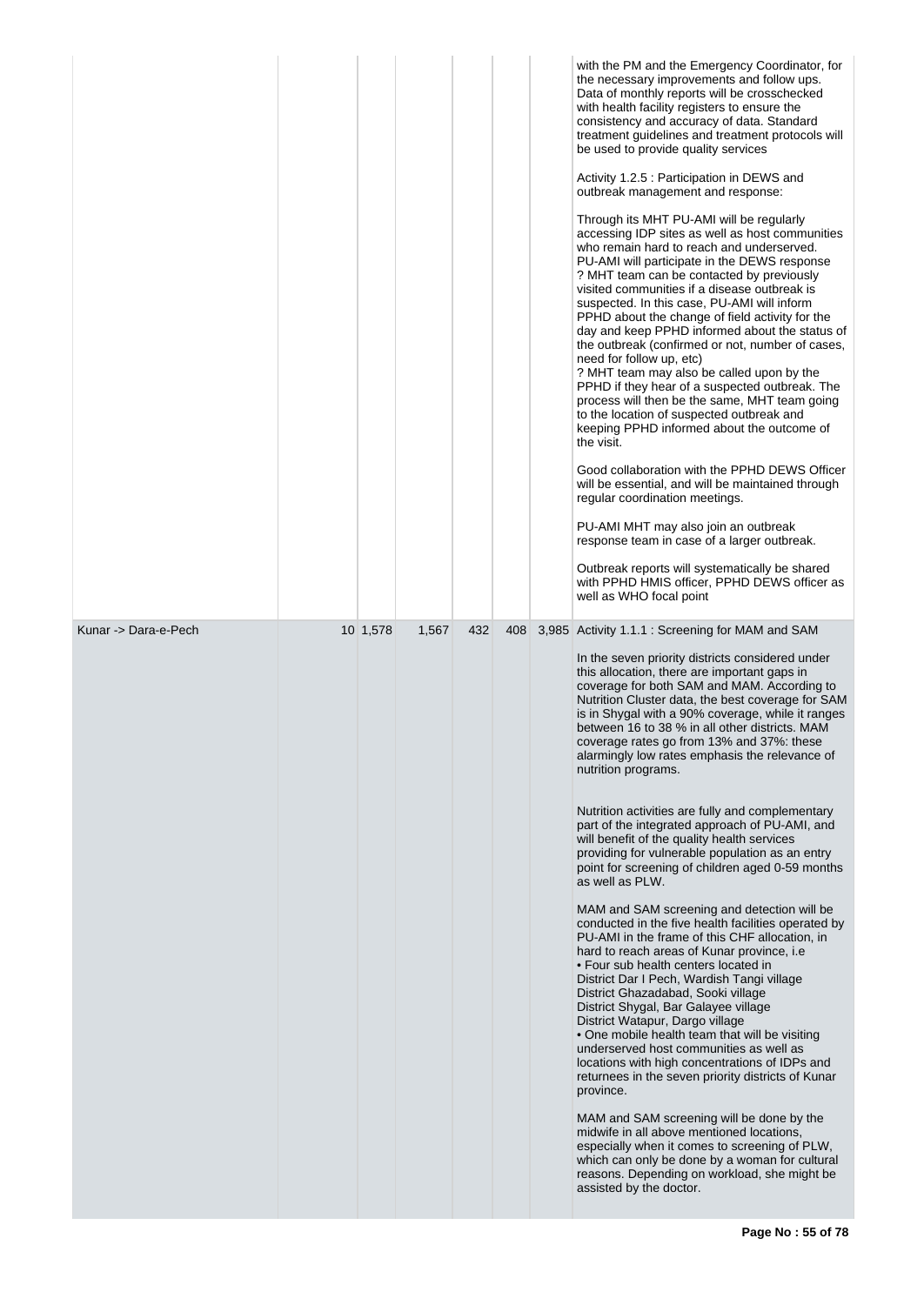Screening will be done using MUAC as well as checking for oedema and weight for height. The material for screening will be partly provided by the Nutrition partners (UNICEF and WFP) and complementary items will be purchased by PU-AMI

At the health facility level monitoring of this activity will be conducted by the head of the health facility , He or she will observe daily children screening and the proper filling of screening registration by the midwife/nurse The nutrition officer will also participate in the monitoring by crosschecking the adequate screening and registration procedures. Activity 1.1.1 : Provide Psychological first aid to conflict affected IDPs and returnees and host communities:

PU-AMI has implemented PFA services in close coordination with WHO and the mental health department of MoPH in Kunar and Nangarhar provinces, progressively scaling up since 2014 and conducting trainings in PFA for other NGOs and service providers'

Significant psychological harm remains one of the dramatically underreported consequences of insecure contexts. The implementation in the past 3 years of PFA services shows how, following decades of protracted conflict, the population is in dire need of psychosocial support. PFA services provided in Kunar through health workers and in Nangarhar through mobile clinics confirm the needs for such services in addition to more traditional primary health care. The MoPH, PU-AMI, and other implementing partners reaffirmed throughout 2016 the need to strengthen and expand PFA services for populations affected by the conflict that are regularly exposed to suffering and violence. Mainstreaming psychological support and improving the inclusion of such activities in the MoPH priorities is a long-term structural undertaking which requires slow but constant steps.

A PFA provider will be operational in each of the five health facilities (four sub health centers and one mobile health team) operated by PUAMI in Kunar province under this allocation. Health is an ideal entry point for the acceptance and therefore provision of PFA services.Since mental health is not a common medical area, well-understood and accepted by the population in Afghanistan, the targeted beneficiary will be informed of the purpose, goals and advantages of the PFA interventions. Community elders and shuras will also be sensitized to the need for mental health services.

The PFA provider will ensure the screenings, counseling, and referrals of traumatized persons to the AADA counselor in the district hospital. This method to ensure mental health services to traumatized persons has proved its value and necessity, notably for people affected by displacement.

S/He will provide initial PFA response with individuals or groups to help them cope with stress symptoms and prevent the development of trauma and related psychological disorders.

Supportive supervision and refresher/follow-up working sessions will be organized regularly by expatriate Psychologist Adviser (with extensive experience in clinical psychology) to develop the quality of the services provided.

Activity 1.1.2 : Provide psychosocial support to conflict affected IDPs, returnees and host communities

For those beneficiaries who have long lasting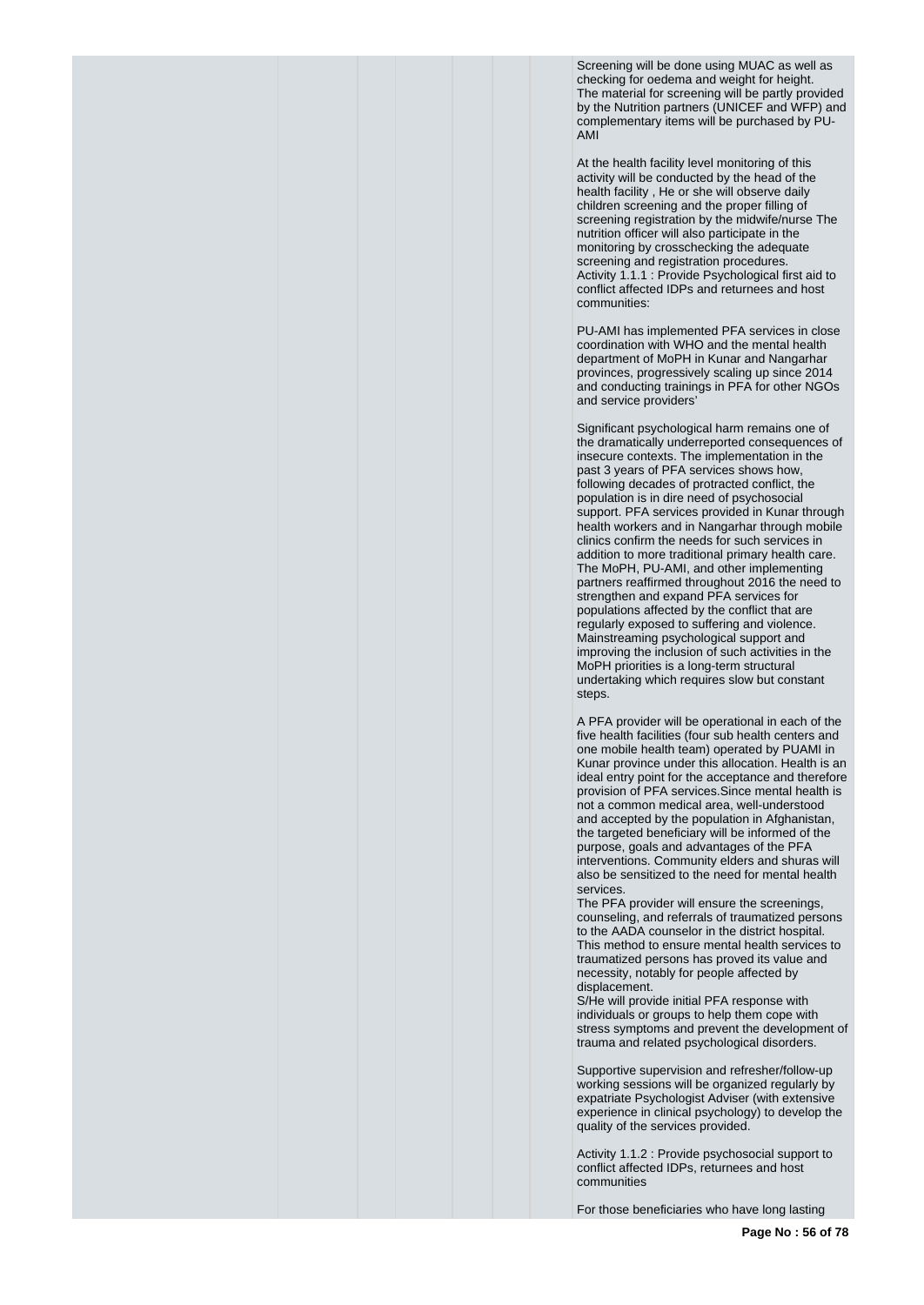trauma and couldn't access PFA in due time (PFA needs to be provided within 1 month after the trauma) as well as for victims of protracted traumas (such as domestic violence), the only current counselor available is in the District Hospital, and therefore inaccessible to the most vulnerable due to the travel cost.

Psychosocial support will help individuals and communities heal psychological wounds and rebuild social structures. Adequate psychosocial support activities will

? Prevent distress and suffering from evolving into something more severe

? Help people cope better and become

reconciliated to everyday life

? Help beneficiaries resume a normal life

? Meet community identified needs

PSS activities will be implemented at the SHC and MHT level, and will be implemented according to WHO IADC Guidelines on Mental Health and Psychosocial Support in Emergency **Settings** 

At MHT level, a PSS counselor will provide blanket PSS services to women and girls while the health promoter will engage with males on advocacy/awareness raising about issues. At the SHC level, both individual and collective sessions will be organized to provide adapted services to the range of needs of patients, with a special focus on needs of women. Children will participate in group sessions, which will be coordinated by the PSS worker and facilitated through activities encouraging them to express themselves in a creative way, as well as to interact with another.

The prevalence of GBV particularly remains high in Afghanistan, with most GBV cases concealed and driven by socio-cultural beliefs, values and practices. The latest Afghanistan Demographic Health Survey indicates that half (53%) of the ever-married women age 15-49 have experienced physical violence at least once. Though PU-AMI will not actively seek GBV cases, PSS patients will include GBV survivors. PU-AMI teams will be trained on basic PSS, clinical management of rape (CMR) and referral to specialized services. PU-AMI will coordinate with family protection centers (one stop GBV service delivery points in Asadabad provincial, Kama district and Jalalabad regional hospitals, all of which are funded by UNFPA funds and managed by AADA and IMC) as well as with other stakeholders as necessary. UNFPA dignity kits (designed for women and girls) will be provided as part of the GBV response.

From previous projects in Kunar province, PU-AMI has recorded that most of the people seeking protection services are adults (91%) with many more men (59%) than women (32% ) seeking these services.

While the focus so far was on PFA, through the introduction of PSS, PU-AMI intends to increase the catchment of women and children. With the lack of experience and data on group sessions of PSS, the targets have been set at 50% for each gender.

Furthermore, to promote PFA and PSS activities , training on PFA and PSS will be provided to Protection Cluster partners to strengthen the overall protection response throughout the country.

Identity of beneficiaries will remain confidential, through the use of a coding system.

Activity 1.1.2 : SAM and MAM case management

Children with SAM without complications will be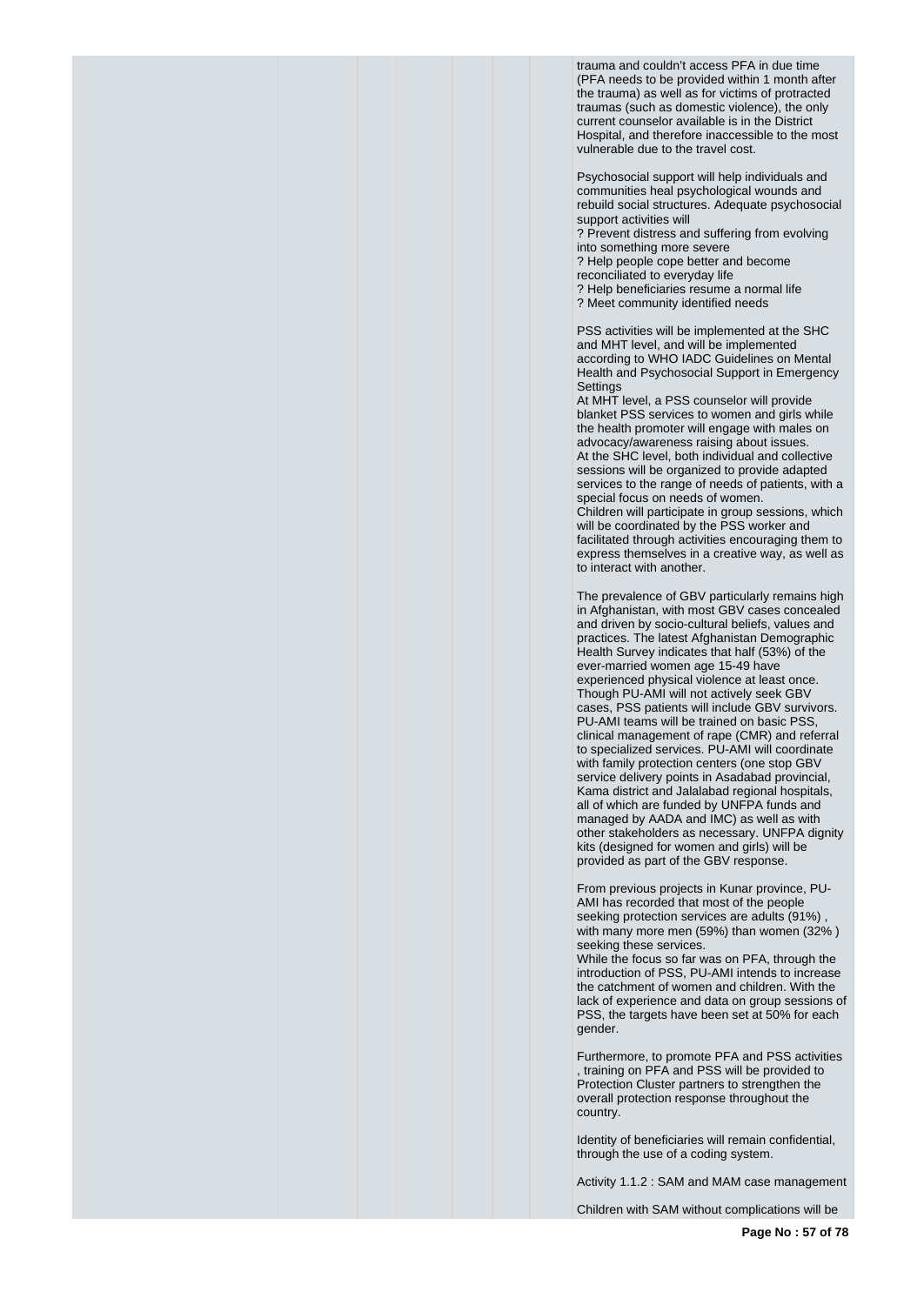admitted in the OPD SAM Program and will be provided with Ready-to-Use Therapeutic Food (RUTF), that will be provided by UNICEF. According to the estimated caseload, PU-AMI expects to need 858 boxes (or 128,700 sachets)  $of$  RUTF.

Children with MAM will be admitted in the OPD MAM program and will be provided with Readyto-Use Supplementary Food (RUSF), provided by WFP. Estimated caseload brings the need to 231,660 sachets.

Cases of SAM with medical complications can't be treated within the SHC or MHTs, as they require a comprehensive treatment that can only be provided through appropriate structures in IPD. They will therefore be referred to the nearest stabilization center in Kunar province. PU-AMI teams will follow up on the referral with the IPD SAM.

Based on PU-AMI 2016 nutrition database for Kunar, the admission rates are about 43% for boys and 57% for girls, beneficiaries have therefore been calculated accordingly. The PLWs detected with acute malnutrition will all receive SuperCereals as well as multiple micronutrients, with estimated needs mounting up to 12,870 kg of supercereal and 478,764 tablets of micronutrients.

The treatment provided will be based on the national IMAM protocol, and includes the provision of systematic medical treatment and nutritional support. RUTF and RUSF is expected to be provided by WFP and UNICEF depending on the cases and needs of the patients., but PU-AMI will also constitute a buffer stock to cope with possible supply breakdown (Estimated Supplementary Feeding requirements are detailed in Annex 12)

The quantities required have been estimated based on caseloads in similar structures currently managed by PU-AMI, however the above mentioned figures might vary over the course of the project implementation. PU-AMI will regularly coordinate with both WFP and UNICEF to keep both organizations informed about the actual consumption and forecasted needs.

A food distributor will distribute the necessary supplementary feeding rations according to IMAM protocol.

Part of the follow up will be conducted by community mobilizers, who will actively search for the absent or defaulter cases in order to find out about the causes and solve it as possible to get them back to the programs and follow ups. The aim will be to decrease the number of default cases.

The Community mobilizers will be trained on screening, defaulter tracing, and referral for malnutrition at community level and nutrition education. They will be supervised by the doctor. Overall technical supervision of the nutrition activities, and ensuring IMAM protocol is respected will be done by the Nutrition Program Manager and the Health Coordinator

At the health facility level, monitoring of this activity will be conducted by the head of the health facility. He or she will observe daily admission of children in the program and also proper filling of OPD SAM/MAM cards and registration by the nutrition nurse. The nutrition officer will crosscheck the cards and registrations and will also randomly verify SAM and MAM cases accordingly to IMAM guidelines. Based on PU-AMI experience, verification committees will be established for verification of acutely malnourished PLWs to avoid miss use of food rations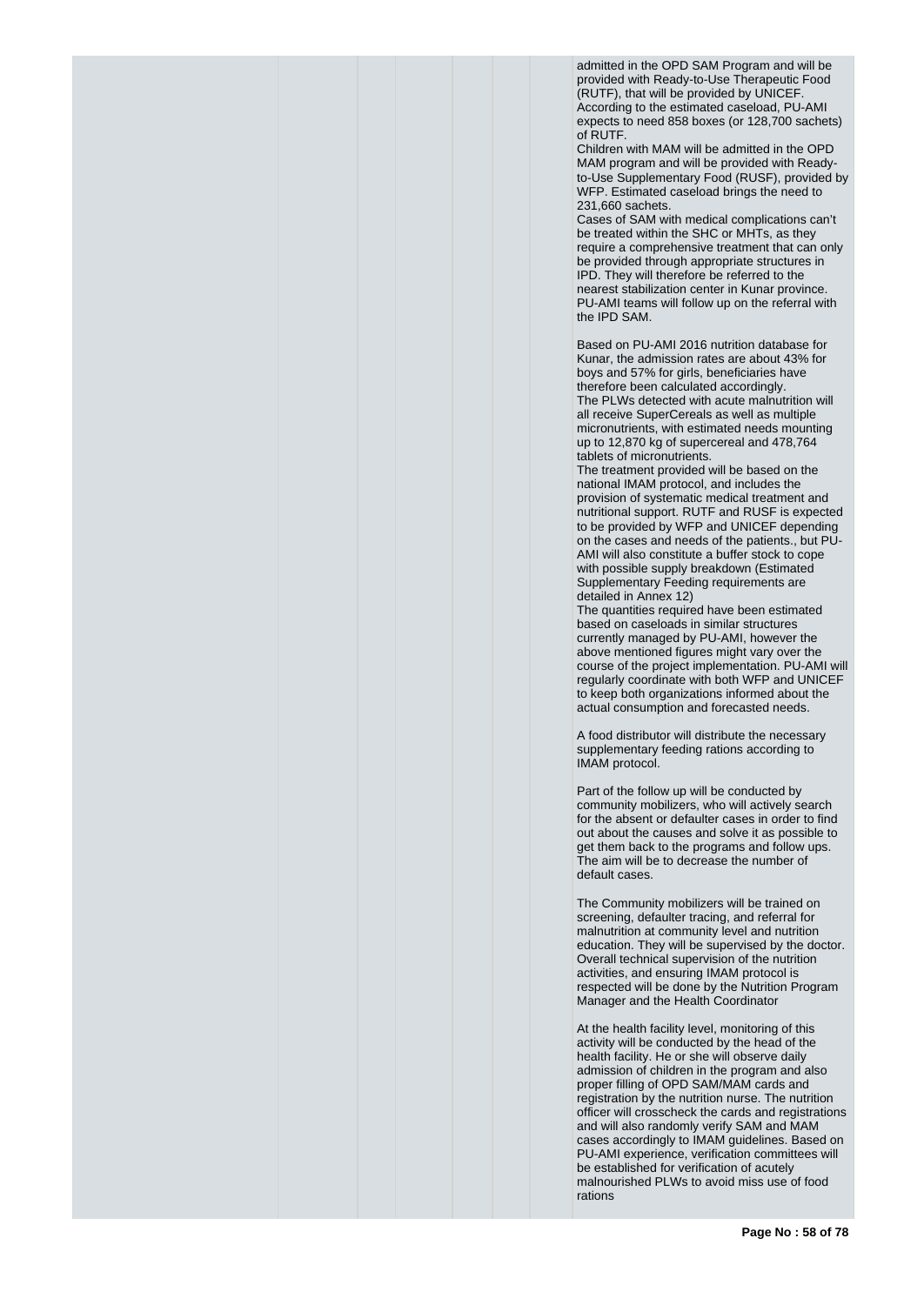Activity 1.1.3 : IYCF promotion and counseling

IYCF promotion will be used for prevention of malnutrition as well as part of the recovery process.

This key strategy represents an opportunity to increase awareness by providing relevant information to communities with healthcare access difficulties, and making a final impact on the wellbeing of the infant, young child, and also among the female population.

The dissemination of key nutrition messages will be the responsibility of the whole team, i.e. doctor, midwife, community mobilizer and food distributor.

Information sessions will be supported by IEC material.

PU-AMI will set up a range of IYCF prevention of malnutrition awareness sessions and training including:

? Increase knowledge and sensitize care givers and community members on health and nutrition ( IYCF) key messages, through IYCF training to female nurses, midwives, doctors and health promoters

? Deliver IYCF certified training and nutrition education messages through group discussions, sensitization campaigns for key community members and opinion leaders, specially the one that are located far away

? Use already existing relevant and adapted IYCF IEC/BCC materials through participatory methods with the communities

? Pre-test and post-test will be applied in a didactic practical way, as evidence of participation, and acquired and applied knowledge among the community participants ? The midwives will conduct counseling during the PNC visit and also regular education on early initiation of breast feeding, exclusive breast feeding, and complementary feeding. They will also conduct breast feeding counseling to lactating women who has breast feeding problems

? Ensure better surveillance among communities and health workers to respond to cases of acute malnutrition

? Periodic report of IYCF activities. At HFs level there will be registrations and monthly reports which will be collected by the supervisor and entered into the nutrition data base, for the respective analysis at the provincial and central level and final submission to the PND and the Nutrition Cluster.

Monitoring of this activity will be conducted by the head of the health facility , He or she will observe daily education sessions and breast feeding counseling performed by the nurse or midwife. The Nutrition Officer will crosscheck the HF's IYCF report with nutrition data base Activity 1.1.4 : Capacity building of Health and Nutrition staff

The program will enhance capacity of Health and Nutrition staff in diagnosis and management of SAM and MAM affected children and PLW through trainings, workshops and regular coaching to improve knowledge and skills in order to improve nutrition services delivery to the beneficiaries and promote project sustainability. PU-AMI aims to:

? Train medical staffs on IMAM that will be involved in managing moderate and severe acute malnutrition (m/f)

? Participate in the trainings conducted by other stakeholders to carry out community based nutrition screening (MUAC and oedema detection) and referral of malnourished children, defaulter tracing, conduction of nutrition and health education in the intervention areas (m/f) ? Ensure effective reporting and information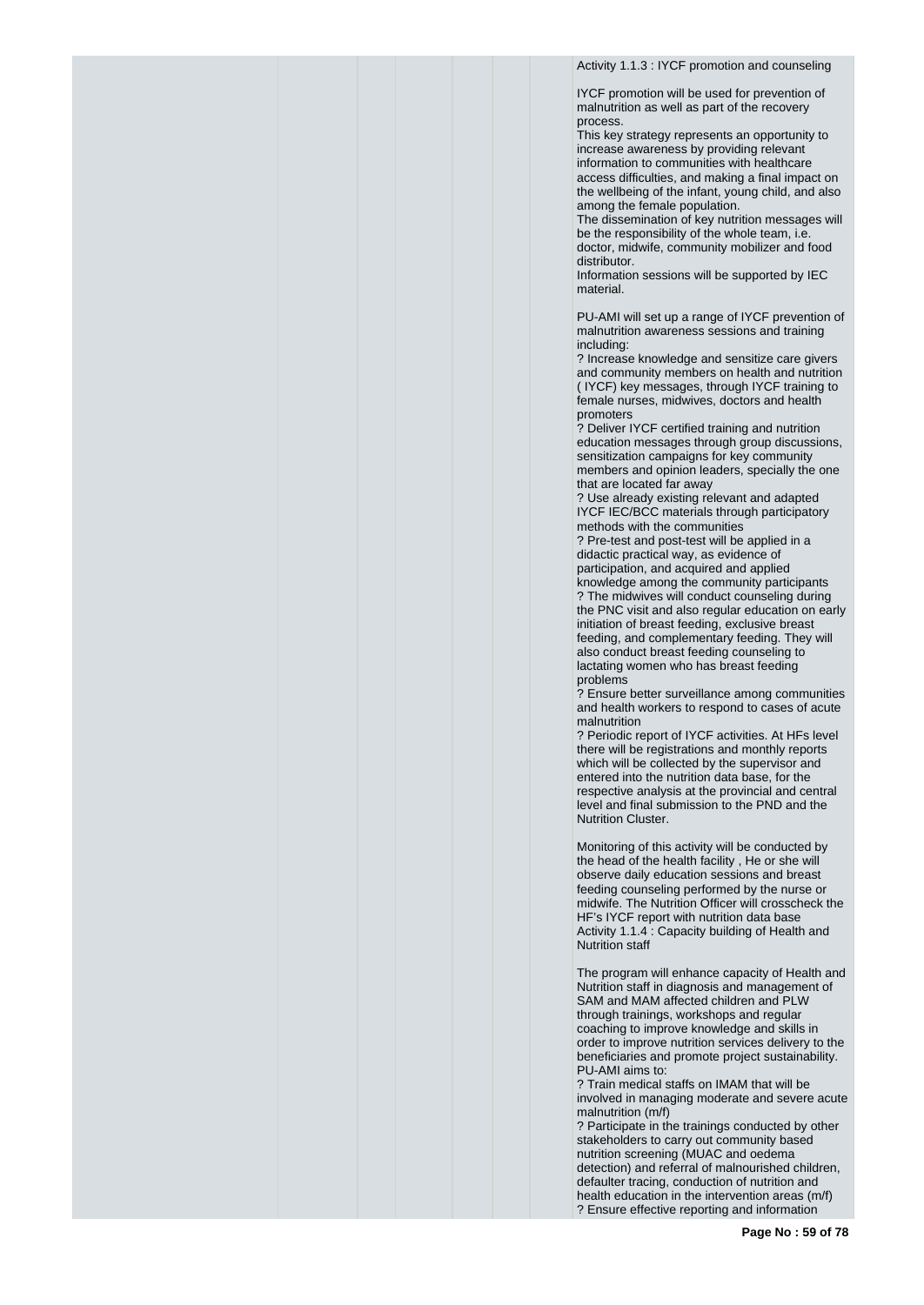sharing with other partners at the governorate and national levels including MoH, Nutrition Cluster in a timely manner

? Ensure better data collection mechanisms at OTPs and SFP sites

? Participate actively in Nutrition Cluster and sector coordination meetings both at National and province level to discuss nutrition and health related activities to improve outcomes in targeted districts

The following subjects will be included in the trainings:

? Breastfeeding counseling, highlighting the importance of breastfeeding, common difficulties and related recommendations

? Education about recommendations of nutrition during pregnancy and breastfeeding periods

? Hygienic preparation of food

? Complementary feeding

Regular monitoring of the activities by the Programject Manager and the Nutrition Officer could reveal need for additional training: on the job training may be provided on the spot. Should the identified need be broader, a formal training session might also be organized. The output of the training will be monitored by pre and post tests.

Activity 1.2.1 : Four sub health centers are established in hard to reach districts of Kunar Province

4 locations in need of a sub health center have been identified with the support of PPHD and based on data on populations and current white areas

District Dar I Pech, Wardish Tangi village District Ghazadabad, Sooki village District Shygal, Bar Galayee village District Watapur, Dargo village

All locations are more than 2 hours walk from the closest health facility

In each village, PU-AMI teams will reach out to local representatives, community elders and shuras, will present and explain the project and thus will ask that a building should be lent to PU-AMI for the duration of the project in each of the four locations. PU-AMI teams will ensure that communities understand the reasons behind the opening of the health facility as well as the scope and limitation of the funding, including the project end date. The communities will be consulted regarding the recruitment of staff to gain their support, though PU-AMI will always seek the best qualified and experienced persons for the role.

Engagement with the community Shura and Health Shura will continue throughout the project on a regular basis, through monthly meetings (and extra ad hoc meetings depending on needs)

Once the agreement with local representatives for the use of the building is signed, PU-AMI engineer will proceed with leading its renovation. Indeed, the building will have to be adapted to meet the requirements of a health facility, in terms of access (wheelchair or stretcher), layout and hygiene requirements (tiling of the delivery room for example)

Each SHC will be staffed with one doctor, one midwife, two vaccinators (1 male and 1 female) and a cleaner/guard. The female vaccinator will operate within the SHC while the male vaccinator can conduct outreach vaccinations. A majority of the patients will be female (for TT vaccination) who do not accept to be vaccinated by men for cultural reasons, or children in need of OPV, as Kunar is the province which is most affected by polio (4 of the 6 cases recorded in 2016 were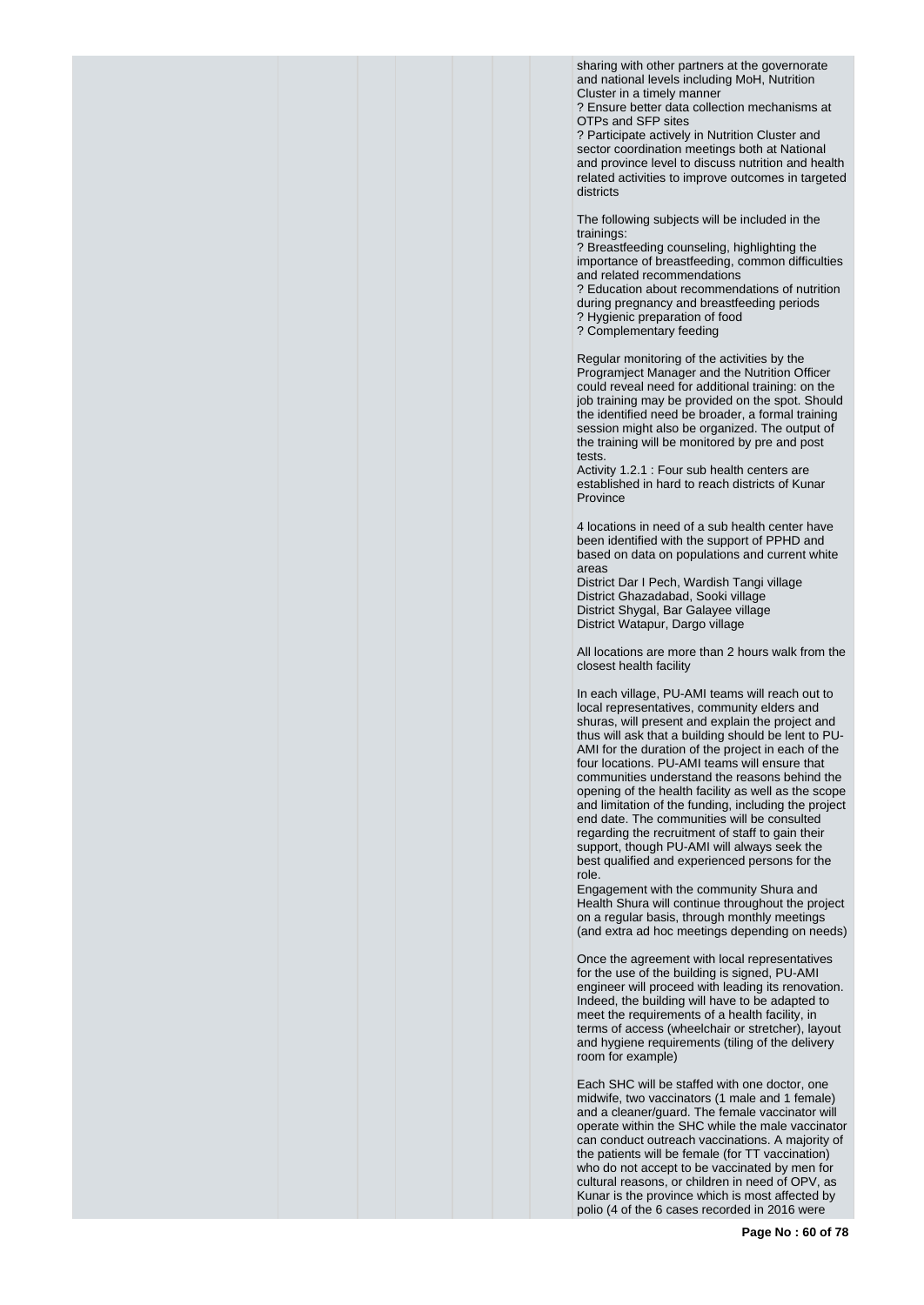recorded in Kunar province)

PU-AMI will announce the vacancies with ACBAR and locally in Asadabad as well as in the nearest health facilities. Special attention will be given to hiring female staff including midwives and fixed vaccinators if possible, as PU-AMI is already aware this will be challenging. Salaries and other benefits will conform to the MoPH salary scale in order to prepare the staff for a potential integration into the BPHS system at a later date.

As BPHS implementer, PUAMI will collaborate with MoPH to support the integration of the SHC in the BPHS.

Project team will supervise the Health facilities and will ensure that the health facilities are established according the standards for the health services provision. Supervision and monitoring checklists will be used during supervision visits. PU-AMI team will assess the buildings provided by the communities to arrange it according the MoPH standards. Activity 1.2.2 : One Mobile Health Teams is established and provides mobile services in hard to reach districts

Currently only 3 MHTs are active in all of Kunar province: one is run by ARCS, one has been recently set up by AADA and PU-AMI also has a mobile health clinic as a part of the BPHS activities implemented in Kunar. In a province with a high number of IDPs (over 8700 IDPs according to most recent OCHA data available) and returnees, where displacements are regular due to conflict between various AOGs, this remains insufficient to cover the needs. PU-AMI will provide an additional MHT under the CHF, to ensure a better coverage of the needs of IDPs, returnees and host populations in hard to reach areas.

The area of operation of the MHT is defined in collaboration with the PPHD, who coordinates the action of the various implementers of health services in the province.

Each MHT will be staffed by 1 Medical Doctor (MD), 1 nurse, 1 vaccinator, 1 midwife and 1 health promoter The doctor will be dedicated to patient consultations, establishing diagnosis, writing prescriptions and treating the occasional emergency case

The vaccinator will be fully dedicated to vaccination (TT and OPV and measles vaccination in case of an outbreak) The midwife is in charge of ANC and PNC, family planning and attending emergency deliveries in the home of beneficiaries.

The health promoter will be in charge of health education, sensitization, community awareness, and explaining to patients how to properly use drugs. He will conduct health education to the patients based on IEC material approved by MoPH.

All staff will receive a 3 days refresher training on RUD (Rational Usage of Drugs) and 3 days refresher training on HMIS (Health Management Information System) based on lesson learnt of previous CHF experience. Follow up training might be provided as per need. Waste management will also be part of the refresher training plan to ensure the MHT intervention will have no negative impact on the environment. Cooperation with BPHS health facilities is already in place and medical waste will be brought to the closest health facility for adequate waste management

Regular supervision and monitoring visits will be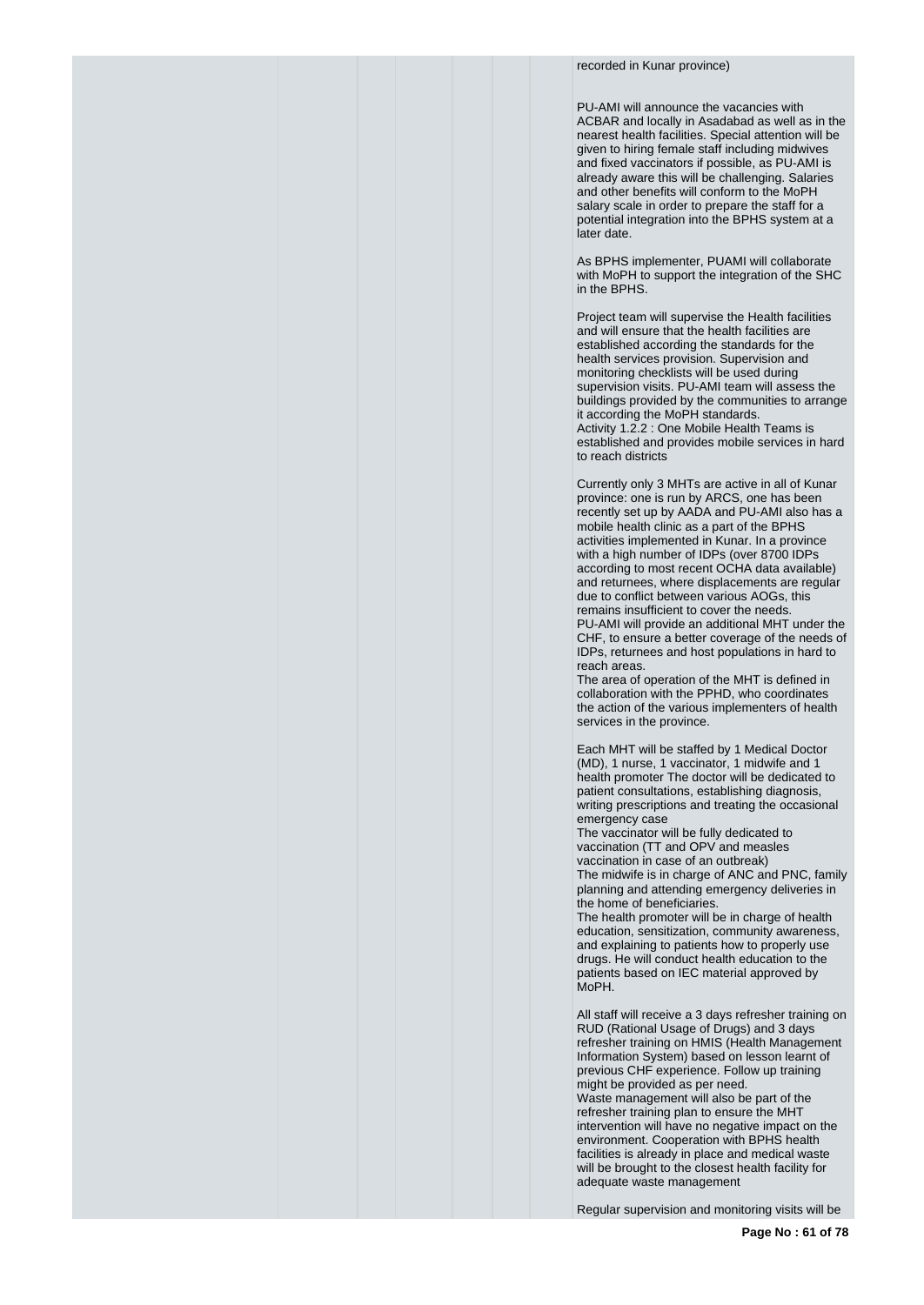carried out to the MHT, applying supervision checklists. Activity plan for MHT will be developed in coordination with PPHD and DoRR to reach IDPs and provide them with essential primary health services Activity 1.2.3 : Procurement and distribution of essential medical supplies and equipment to five health facilities:

For all previous mentioned health facilities (4 SHC and 1 MHT) PU-AMI considers the MHT as a health facility, as the provided services reflect those of a static health facility, but have the advantage of reaching more remote and disseminated beneficiaries. PU-AMI will use the MoPH standard list of drugs and supplies in order to provision the health facilities with items which would also be provided if the facilities were part of the BPHS. As there is currently no BPHS support or overlap, CHF would provide the financial support for all supplies

Procurement for the health facilities will be arranged by the Project Manager according to consumption rates of comparable health facilities and based on data on the most common diseases in Afghanistan.

In order to ensure the quality of health services, PU-AMI will ensure the health facilities and the MHT are provided with all adequate medical consumables and drugs. This will be done through international procurement of drugs and local purchase for supplies that will follow PU-AMI own and donor's procurement rules for pharmaceuticals respecting Afghanistan Ministry of Health approved medical items. PU-AMI medical procurement is led by the Health Department, consisting of a health coordinator and a pharmacist at mission level with technical support from HQ Pharmacist and HQ Health Advisor.

Drugs and medical supplies will be stored in the PU-AMI pharmacy in Jalalabad before being dispatched to the Health facilities and MHT. Stock and consumption will be monitored by the pharmacist using software and checked by the health coordinator.

PU-AMI will receive the standard vaccines from the provincial cold chain which is managed by the Provincial EPI Management Team (PEMT). This Provincial EPI Management Team is represented by an EPI Officer of the Directorate of Public Health. They will provide the vaccines requested by PU-AMI for the supported health facilities. PU-AMI will be in charge of the transport from PEMT to the said health facility, ensuring that the cold chain is respected and the vaccines maintained in the appropriate conditions during their transportation.

Though PEMT should also provide RCW50 refrigerators for vaccine vials conservation, so far challenges have been observed in neighboring regions and the unreliable supply of the RCW50 refrigerators have impacted the immunization services in remote and hard to reach areas. Therefore PU-AMI will keep the option of procuring them. Should the RCW50 refrigerators finally be made available by the PEMT, the funds will be used to procure supplementary equipment or drugs for the HF

Pharmacy stock cards and checklists will be used to ensure the adequate distribution and availability of all essential drugs in the health facilities. PU-AMI pharmacy team will regularly analyze pharmacy data and provide feedback to the health staff about the utilization of services and consumption of drugs. During supervision visits, the pharmacy stock will be observed and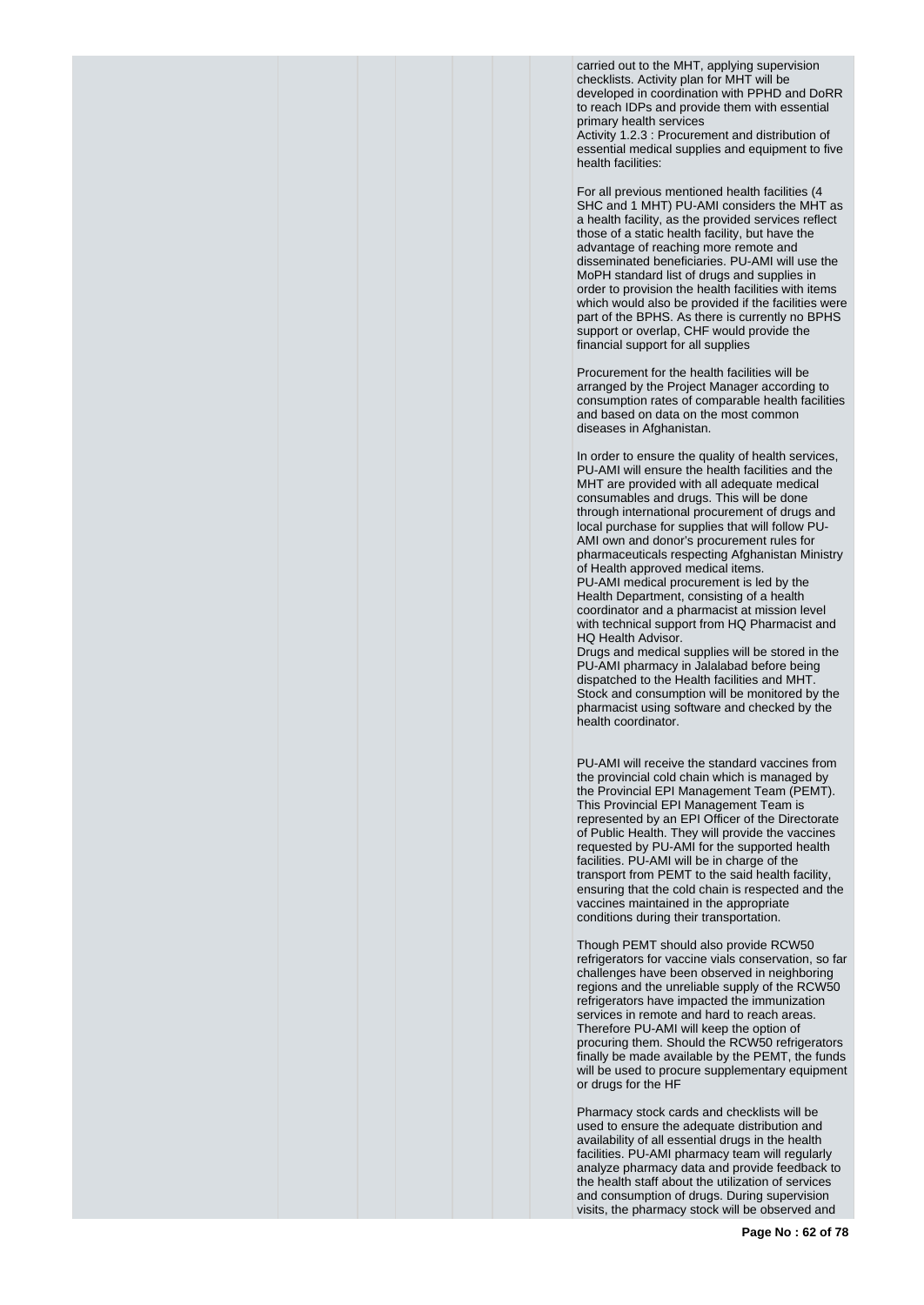supervised for the rational use of drugs. Activity 1.2.4 : Delivery of essential primary health care, mother and child health care services and immunization in five health facilities (4SHC and 1 MHT)

Services offered will conform to the MoPH standard guidelines and practices in order to maintain a consistent approach throughout the province. Services include a wide range of health services (preventive and curative consultations, including acute, chronic, injuries, health and hygiene promotion and referrals to secondary care facilities;

Amongst the delivery of the primary healthcare package, a specific attention will be given to the most vulnerable beneficiaries. In that regard, huge needs have been confirmed for pregnant and lactating women; PU-AMI Midwives reported that a dedicated service is very much appreciated, also for cultural reasons: without much community networks or protection, women tend to avoid going to health facilities; once PU-AMI midwives share their phone numbers, they regularly receive calls asking for guidance and orientation. As such, MNCH services provision will be ensured by one midwife per HF. This allows women in hard to reach areas to benefit from ANC, PNC, and FP services. Midwives will also ensure the timely referral of full-term pregnant women to deliver in closest HFs or hospital or, if not possible, try to ensure assisted home delivery, as this happened on exceptional cases. To that purpose, midwives will provide consultation and orientation taking into account the availability of services in the HFs and hospitals

Based on total catchment population of the 5 HF (4 SHC and 1 MHT), providing services to a total of 18 600 beneficiaries, and on pregnancy rate data from PU AMI HMIS in Kunar, it is estimated that approximately 4% of the catchment population will be pregnant women. Though through these services, PU-AMI hopes to serve all pregnant women, the target has been established at 50% of the latter, i.e a total of 372 pregnant individuals.

Based on HMIS data from Kunar, it is estimated that 8% of the individuals consulting for antenatal care visits are under 18 years old and therefore fall under the category of "girls"

All routine immunization including OPV and Tetanus Toxoid vaccinations will be provided to children under one year old and women (pregnant and non pregnant). In addition, medical staff and health promoter will raise awareness on benefits of vaccine, risk of vaccine preventable diseases, awareness on polio virus and its prevention by polio drops. Awareness messages will increase sensitization of communities regarding vaccine preventable disease.

Considering the specificity of Kunar context, PU-AMI aims is repeating successful past experience by adding a vaccinator to each newly opened SHC. One female vaccinator will perform fixed vaccination services in the health facility, motivating mothers to come to the clinic in a way to increase coverage of ANC services as well, while a male vaccinator will provide outreach immunization services in the more remote corners of each catchment area.

PU-AMI being the BPHS implementer, this will facilitate the organization of staff training for the following topics:

- ? HMIS Practical Training;
- ? Infection Prevention;

? Management of Drug Supplies and rational prescriptions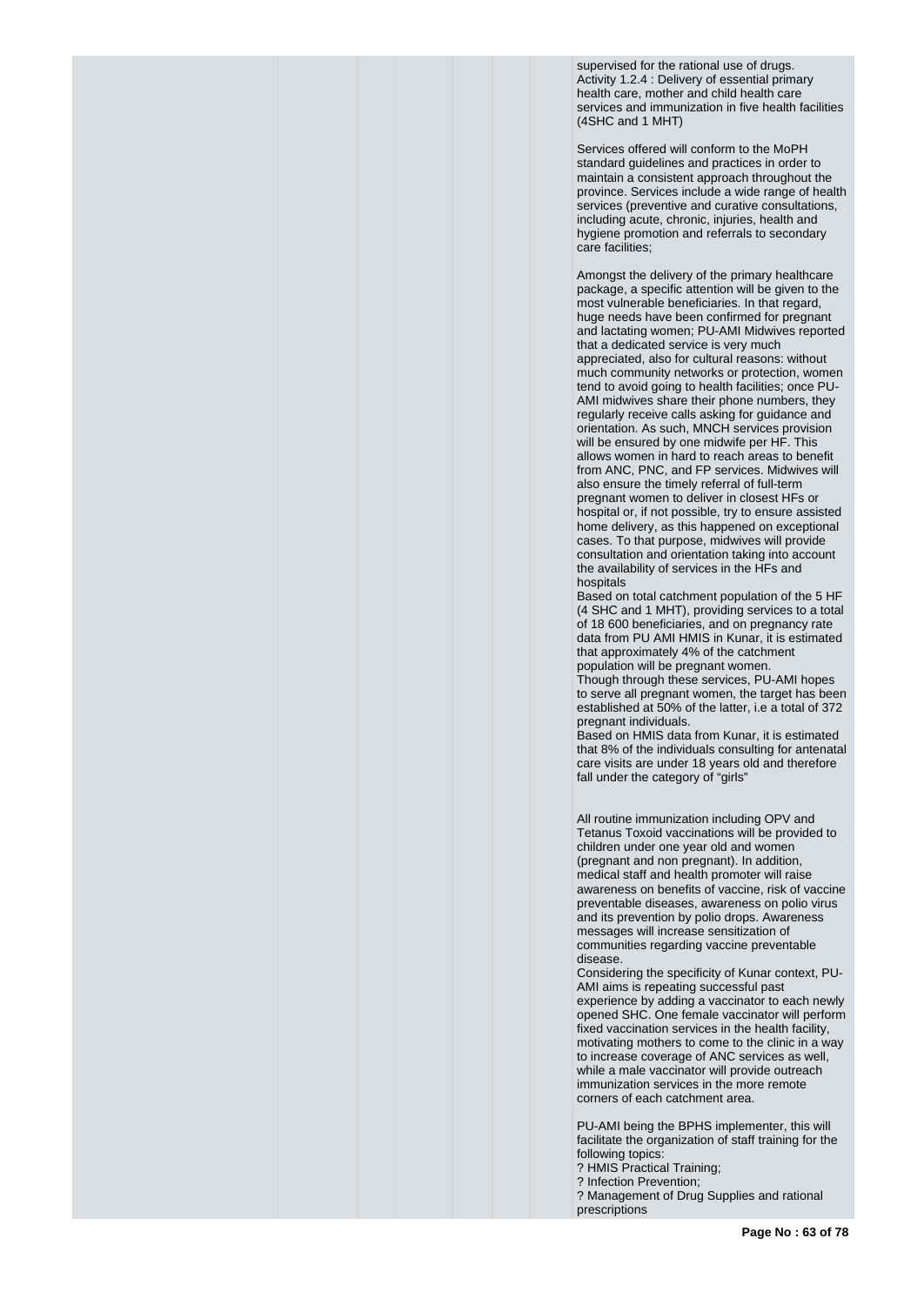|                    |    |     |     |     |    | ? Practical immunization training (for nurses only)<br>Other trainings may be organized depending on<br>needs<br>Supervision checklists will be used during<br>supervision visits and the findings will be shared<br>with the PM and the Emergency Coordinator, for<br>the necessary improvements and follow ups.<br>Data of monthly reports will be crosschecked<br>with health facility registers to ensure the<br>consistency and accuracy of data. Standard<br>treatment guidelines and treatment protocols will<br>be used to provide quality services<br>Activity 1.2.5 : Participation in DEWS and<br>outbreak management and response:<br>Through its MHT PU-AMI will be regularly<br>accessing IDP sites as well as host communities<br>who remain hard to reach and underserved.<br>PU-AMI will participate in the DEWS response<br>? MHT team can be contacted by previously<br>visited communities if a disease outbreak is<br>suspected. In this case, PU-AMI will inform<br>PPHD about the change of field activity for the<br>day and keep PPHD informed about the status of<br>the outbreak (confirmed or not, number of cases,<br>need for follow up, etc)<br>? MHT team may also be called upon by the<br>PPHD if they hear of a suspected outbreak. The<br>process will then be the same, MHT team going<br>to the location of suspected outbreak and<br>keeping PPHD informed about the outcome of<br>the visit.<br>Good collaboration with the PPHD DEWS Officer<br>will be essential, and will be maintained through<br>regular coordination meetings.<br>PU-AMI MHT may also join an outbreak<br>response team in case of a larger outbreak. |
|--------------------|----|-----|-----|-----|----|---------------------------------------------------------------------------------------------------------------------------------------------------------------------------------------------------------------------------------------------------------------------------------------------------------------------------------------------------------------------------------------------------------------------------------------------------------------------------------------------------------------------------------------------------------------------------------------------------------------------------------------------------------------------------------------------------------------------------------------------------------------------------------------------------------------------------------------------------------------------------------------------------------------------------------------------------------------------------------------------------------------------------------------------------------------------------------------------------------------------------------------------------------------------------------------------------------------------------------------------------------------------------------------------------------------------------------------------------------------------------------------------------------------------------------------------------------------------------------------------------------------------------------------------------------------------------------------------------------------------------------------------------------------------|
|                    |    |     |     |     |    | Outbreak reports will systematically be shared<br>with PPHD HMIS officer, PPHD DEWS officer as<br>well as WHO focal point                                                                                                                                                                                                                                                                                                                                                                                                                                                                                                                                                                                                                                                                                                                                                                                                                                                                                                                                                                                                                                                                                                                                                                                                                                                                                                                                                                                                                                                                                                                                           |
| Kunar -> Khaskunar | 18 | 322 | 190 | 107 | 90 | 709 Activity 1.1.1 : Four integrated first aid trauma<br>posts (FATP) are established in conflict affected<br>areas of Kunar Province<br>BPHS and EPHS packages remains unable to<br>respond to emergency situations, such as those<br>frequently witnessed in Kunar as a result of<br>ongoing protracted conflicts. The nature of the<br>conflict is bringing inflow of weapon-related<br>trauma cases requiring sustained emergency life-<br>saving medical support. In Kunar in 2016 alone,<br>according to PU-AMI ECHO database, 25,264<br>trauma cases of which 2,249 due to conflict, have<br>been reported.<br>First aid trauma posts will be established to<br>increase the capacity of local health facilities to<br>deal with the upsurge of trauma cases due to<br>conflict in their vicinity.<br>Data of 2015, 2016 and first 7 months of 2017<br>was reviewed to identify the existing health<br>facilities receiving the highest number of trauma<br>cases (conflict induced or not). Following health<br>facilities were chosen for integration of a FATP.<br>? District Khas Kunar, Khas Kunar CHC<br>? District Marawara, Marawara BHC<br>? District Bar Kunar, Asmar CHC<br>? District Watapur, Quro BHC<br>In accordance with PPHD and Health Cluster<br>Coordinator, decision was made to have FATPs<br>integrated in existing BHC/CHC to leave the<br>possibility of integration in the BPHS once the<br>emergency intervention is over, thus keeping in<br>mind the exit strategy after the emergency<br>intervention. The goals to prevent death and                                                                                         |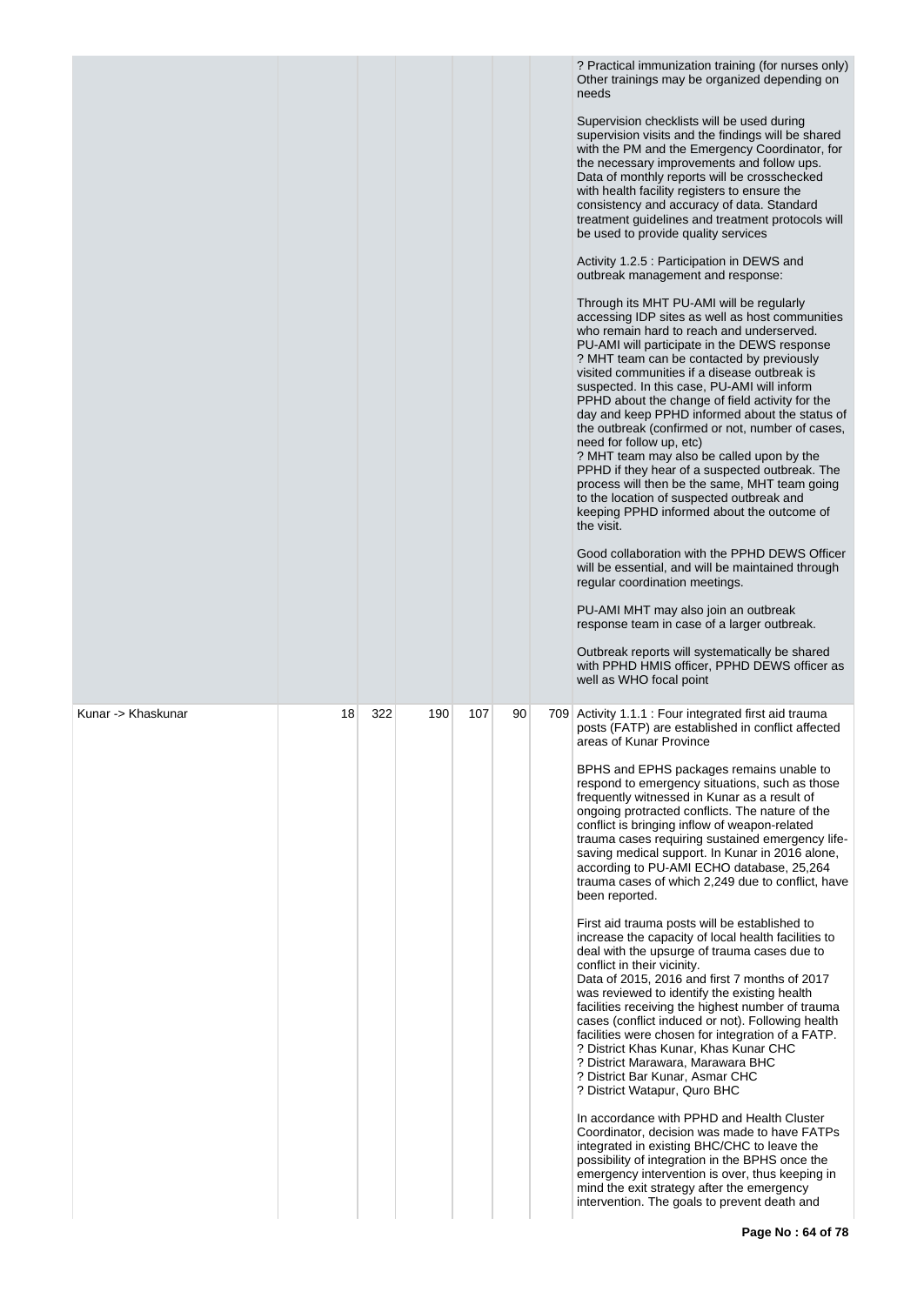disability in injured patients can be categorized into three broad sets of needs:

1. Life-threatening injuries are appropriately treated, promptly and in accordance with appropriate priorities, so as to maximize the likelihood of survival.

2. Potentially disabling injuries are treated appropriately, so as to minimize functional impairment and to maximize the return to independence and to participation in community life.

3. Pain and psychological suffering are minimized.

The set-up of these FATPs will be achievable through all different aspects of trauma cares resources that would be necessary to assure such care. These include human resources (staffing and training) and physical resources (infrastructure, equipment and supplies) that should be in place to assure optimal care of the injured patient at the range of health facilities. In working towards decreasing the burden of death and disability from injury, a spectrum of activities will be considered, ranging from surveillance and basic prevention programs, to trauma management/stabilization and referral.

The drawing of the FATP was done by the PU-AMI engineer based on the constraints linked to each location (availability of terrain, etc) and on recommendations of PPHD and director of the health facility to ensure its acceptance and integration in the functioning of the facility. Essential notions such as access and hygiene standards (ease to clean) were obviously taken into consideration. (Drawings and BOQ attached, respectively in Annexes 06 and 05)

Together, the Engineer with the Project Manager will regularly monitor the construction progress and will ensure that FATPs are established according the calendar and standards. Activity 1.1.2 : Procurement and distribution of essential medical supplies and equipment to four FATPs

For all facilities treating emergency trauma cases, equipment will be provided by PU-AMI, following ICRC standards. (BOQ attached in Annex 07)

In order to ensure the quality of trauma cares services, PU-AMI will ensure the FATPs are provided with all adequate medical equipment, consumables and drugs. This will be done through international procurement of drugs and local purchase for supplies that will follow PU-AMI own and donor's procurement rules for pharmaceuticals respecting Afghanistan Ministry of Health approved medical items.

PU-AMI medical procurement is led by the Health Department, consisting of a health coordinator and a pharmacist at mission level with technical support from HQ Pharmacist and HQ Health Advisor.

Drugs and medical supplies will be stored in the PU-AMI pharmacy in Jalalabad before being dispatched to the FATPs. Stock and consumption will be monitored by the pharmacist using software and checked by the health coordinator.

PU-AMI pharmacy department will monitor the process of procurement and distribution of essential medical supplies and equipments using PU-AMI and ICRC standards. Stock cards, pharmacy checklists, receive notes will be used to monitor the adequate amount of supplies to FATPs.

Activity 1.1.3 : Provision of essential trauma care services

Emergency trauma kits (including medical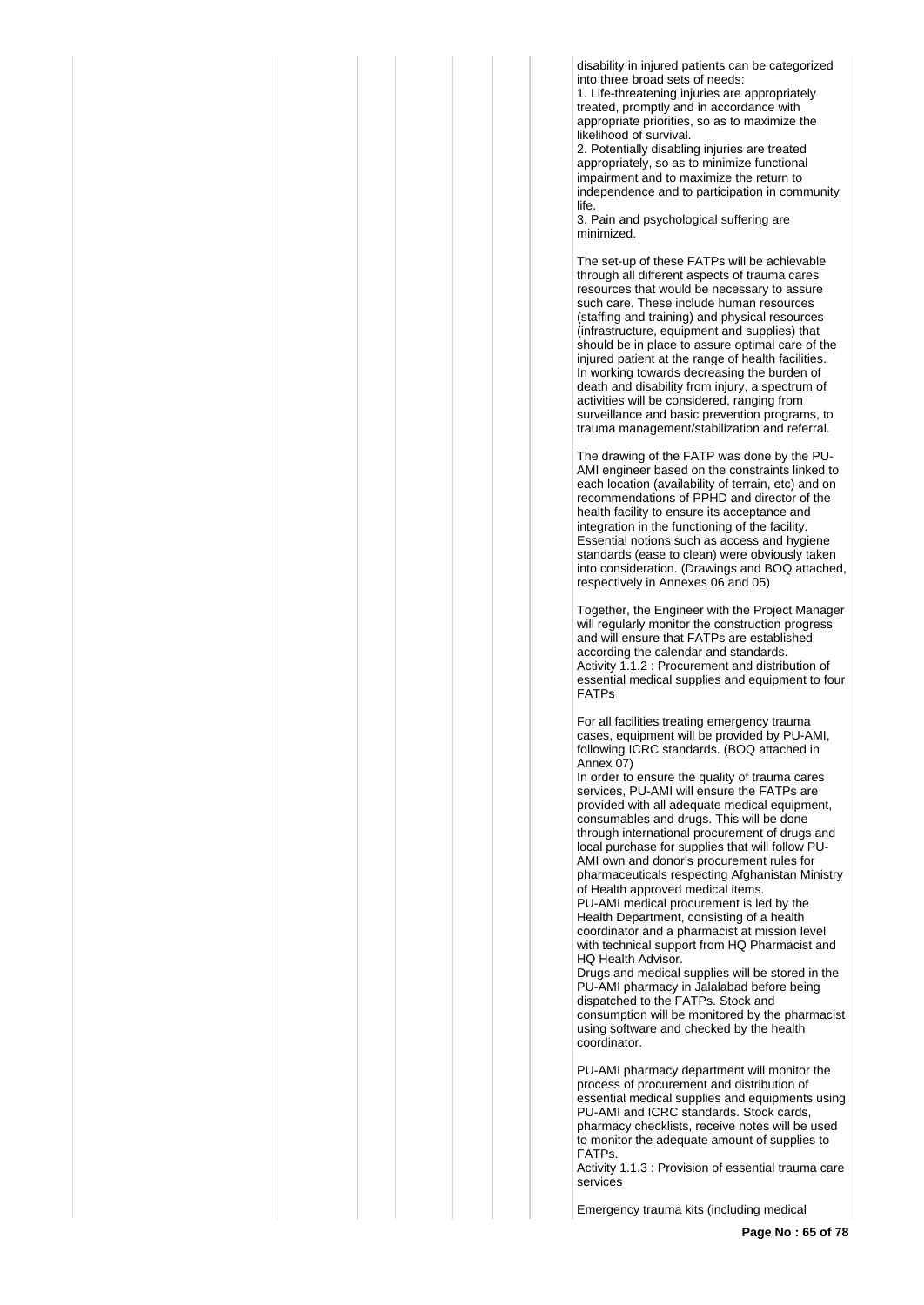|                   |    |     |     |    |    | equipment, drugs and consumables, BOQ<br>attached, Annex 07) will be delivered to those<br>four health facilities. Both doctors and nurses are<br>obviously important for a smooth running of the<br>FATP. One provides assessment and diagnosis<br>while the other offers aid, physical and<br>psychological treatment. In short, they are both<br>complementary factors to what makes the FATP<br>operate efficiently.<br>The most important function of the doctor will be<br>to identify and treat life-threatening conditions<br>and then to assess the patient carefully for other<br>complaints or findings that may require referral.<br>The nurse will be in charge of providing first<br>essential trauma care to patients. Since the<br>FATPs are attached to an existing health facility,<br>the doctor of the adjacent health facility (CHC or<br>BHC) will also be operational in the FATP. Under<br>CHF funding, PU-AMI will provide an additional<br>nurse which will be dedicated full time to the<br>FATP. The nurses will receive refresher training<br>on Basic Life Saving.<br>The minimum package of First Aid Care/ trauma<br>care at the FATP comprises early detection,<br>initial medical care for severe injury or sudden<br>illness using a certain amount of drugs and<br>equipment to perform primary intervention and<br>assessment to fulfill the basic principles of<br>trauma care, which are to preserve life, to<br>prevent further harm and to keep the patient<br>condition's stable. This may include applying first<br>aid techniques, airway and/or shock<br>management, fluid resuscitation, caring burns,<br>injury and wounds management, stabilization<br>and promote recovery including dispensing of<br>medication.<br>Strict protocols will be applied, according to<br>national guidelines to always reach the highest<br>quality of services. Patient records will be kept<br>through a registration system (administrative<br>registration and medical details taken by the<br>doctor respecting confidential management of<br>sensitive data).<br>Diagnostic and treatment protocols will be based<br>on MoPH national guidelines.<br>Establishment of a referral system to secondary<br>health facility level: The teams will be in<br>continuous coordination with surrounding<br>Hospital in case of referral needed. The referral<br>will be done through an ambulance.<br>Security allowing, monthly supervision visits will<br>be carried out by CHF programject manager to<br>monitor the delivery of essential trauma care<br>services. Supervision checklists will be used<br>during supervision visits. Trauma registers will be<br>checked for verifying the delivery of trauma<br>services. Monthly reporting formats will be<br>developed for each site to report their monthly<br>achievement and will be stored in trauma<br>database. |
|-------------------|----|-----|-----|----|----|-----------------------------------------------------------------------------------------------------------------------------------------------------------------------------------------------------------------------------------------------------------------------------------------------------------------------------------------------------------------------------------------------------------------------------------------------------------------------------------------------------------------------------------------------------------------------------------------------------------------------------------------------------------------------------------------------------------------------------------------------------------------------------------------------------------------------------------------------------------------------------------------------------------------------------------------------------------------------------------------------------------------------------------------------------------------------------------------------------------------------------------------------------------------------------------------------------------------------------------------------------------------------------------------------------------------------------------------------------------------------------------------------------------------------------------------------------------------------------------------------------------------------------------------------------------------------------------------------------------------------------------------------------------------------------------------------------------------------------------------------------------------------------------------------------------------------------------------------------------------------------------------------------------------------------------------------------------------------------------------------------------------------------------------------------------------------------------------------------------------------------------------------------------------------------------------------------------------------------------------------------------------------------------------------------------------------------------------------------------------------------------------------------------------------------------------------------------------------------------------------------------------------------------------------------------------------------------------------------------------------------------------------------------------------------------------------------------------------------------------------------------------------------------------------------------------------------------------------------------------------------------------------------------|
| Kunar -> Barkunar | 16 | 129 | 142 | 67 | 59 | 397 Activity 1.1.1 : Four integrated first aid trauma<br>posts (FATP) are established in conflict affected<br>areas of Kunar Province<br>BPHS and EPHS packages remains unable to<br>respond to emergency situations, such as those<br>frequently witnessed in Kunar as a result of<br>ongoing protracted conflicts. The nature of the<br>conflict is bringing inflow of weapon-related<br>trauma cases requiring sustained emergency life-<br>saving medical support. In Kunar in 2016 alone,<br>according to PU-AMI ECHO database, 25,264<br>trauma cases of which 2,249 due to conflict, have<br>been reported.<br>First aid trauma posts will be established to<br>increase the capacity of local health facilities to<br>deal with the upsurge of trauma cases due to                                                                                                                                                                                                                                                                                                                                                                                                                                                                                                                                                                                                                                                                                                                                                                                                                                                                                                                                                                                                                                                                                                                                                                                                                                                                                                                                                                                                                                                                                                                                                                                                                                                                                                                                                                                                                                                                                                                                                                                                                                                                                                                                |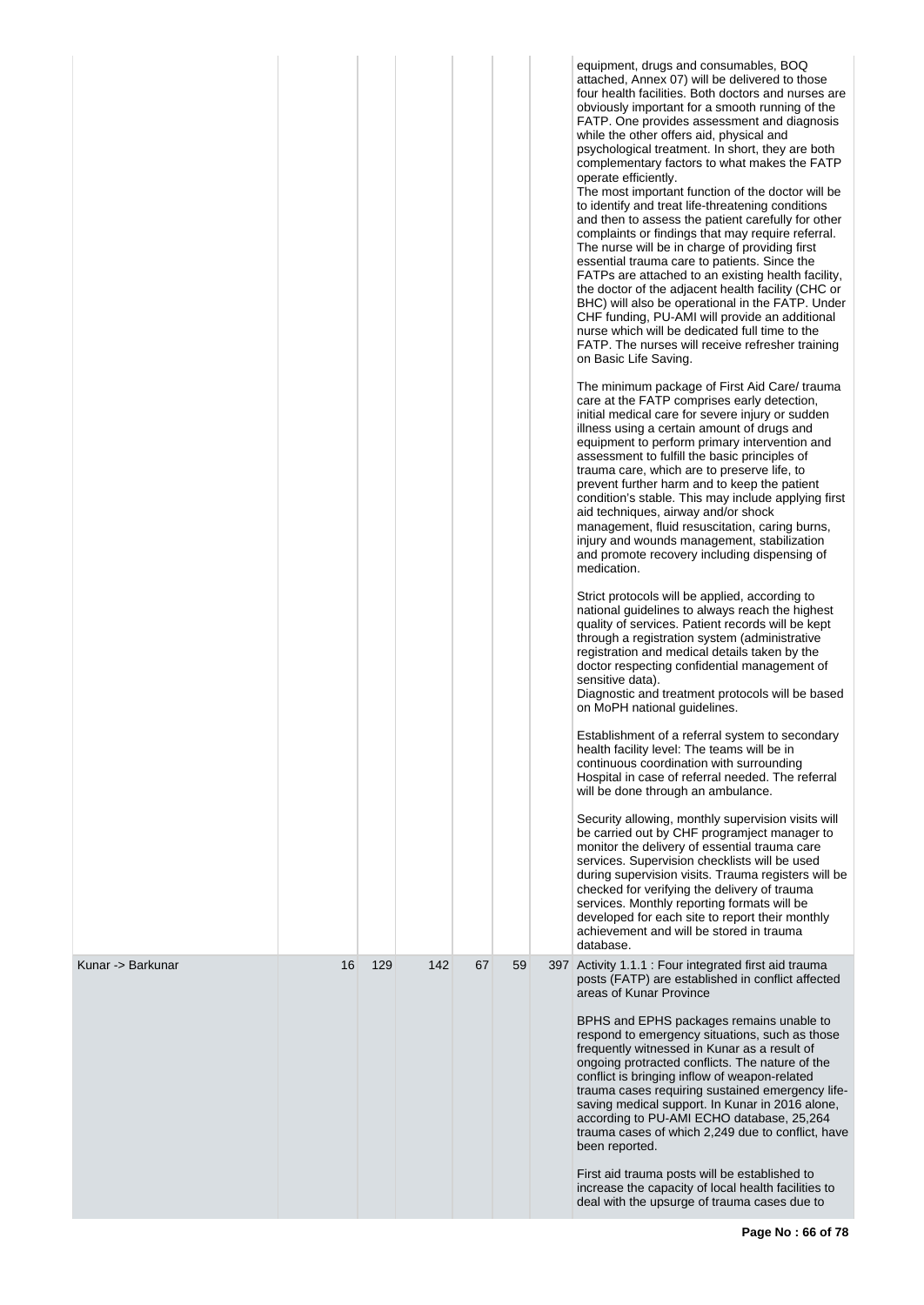conflict in their vicinity. Data of 2015, 2016 and first 7 months of 2017 was reviewed to identify the existing health facilities receiving the highest number of trauma cases (conflict induced or not). Following health facilities were chosen for integration of a FATP. ? District Khas Kunar, Khas Kunar CHC ? District Marawara, Marawara BHC ? District Bar Kunar, Asmar CHC

? District Watapur, Quro BHC

In accordance with PPHD and Health Cluster Coordinator, decision was made to have FATPs integrated in existing BHC/CHC to leave the possibility of integration in the BPHS once the emergency intervention is over, thus keeping in mind the exit strategy after the emergency intervention. The goals to prevent death and disability in injured patients can be categorized into three broad sets of needs:

1. Life-threatening injuries are appropriately treated, promptly and in accordance with appropriate priorities, so as to maximize the likelihood of survival.

2. Potentially disabling injuries are treated appropriately, so as to minimize functional impairment and to maximize the return to independence and to participation in community life.

3. Pain and psychological suffering are minimized.

The set-up of these FATPs will be achievable through all different aspects of trauma cares resources that would be necessary to assure such care. These include human resources (staffing and training) and physical resources (infrastructure, equipment and supplies) that should be in place to assure optimal care of the injured patient at the range of health facilities. In working towards decreasing the burden of death and disability from injury, a spectrum of activities will be considered, ranging from surveillance and basic prevention programs, to trauma management/stabilization and referral.

The drawing of the FATP was done by the PU-AMI engineer based on the constraints linked to each location (availability of terrain, etc) and on recommendations of PPHD and director of the health facility to ensure its acceptance and integration in the functioning of the facility. Essential notions such as access and hygiene standards (ease to clean) were obviously taken into consideration. (Drawings and BOQ attached, respectively in Annexes 06 and 05)

Together, the Engineer with the Project Manager will regularly monitor the construction progress and will ensure that FATPs are established according the calendar and standards. Activity 1.1.2 : Procurement and distribution of essential medical supplies and equipment to four FATPs

For all facilities treating emergency trauma cases, equipment will be provided by PU-AMI, following ICRC standards. (BOQ attached in Annex 07)

In order to ensure the quality of trauma cares services, PU-AMI will ensure the FATPs are provided with all adequate medical equipment, consumables and drugs. This will be done through international procurement of drugs and local purchase for supplies that will follow PU-AMI own and donor's procurement rules for pharmaceuticals respecting Afghanistan Ministry of Health approved medical items. PU-AMI medical procurement is led by the Health Department, consisting of a health coordinator and a pharmacist at mission level with technical support from HQ Pharmacist and HQ Health Advisor.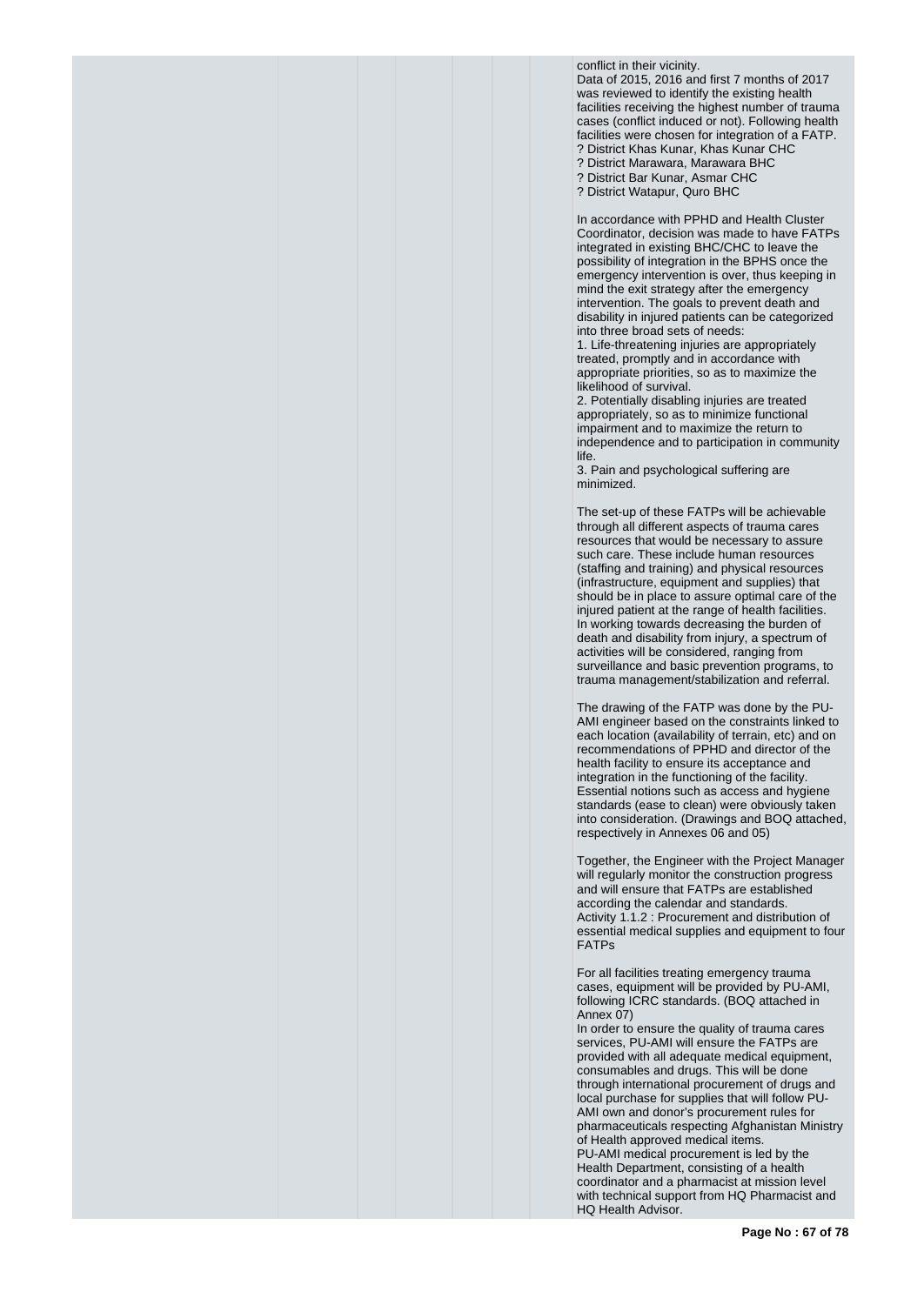Drugs and medical supplies will be stored in the PU-AMI pharmacy in Jalalabad before being dispatched to the FATPs. Stock and consumption will be monitored by the pharmacist using software and checked by the health coordinator.

PU-AMI pharmacy department will monitor the process of procurement and distribution of essential medical supplies and equipments using PU-AMI and ICRC standards. Stock cards, pharmacy checklists, receive notes will be used to monitor the adequate amount of supplies to FATPs.

Activity 1.1.3 : Provision of essential trauma care services

Emergency trauma kits (including medical equipment, drugs and consumables, BOQ attached, Annex 07) will be delivered to those four health facilities. Both doctors and nurses are obviously important for a smooth running of the FATP. One provides assessment and diagnosis while the other offers aid, physical and psychological treatment. In short, they are both complementary factors to what makes the FATP operate efficiently.

The most important function of the doctor will be to identify and treat life-threatening conditions and then to assess the patient carefully for other complaints or findings that may require referral. The nurse will be in charge of providing first essential trauma care to patients. Since the FATPs are attached to an existing health facility, the doctor of the adjacent health facility (CHC or BHC) will also be operational in the FATP. Under CHF funding, PU-AMI will provide an additional nurse which will be dedicated full time to the FATP. The nurses will receive refresher training on Basic Life Saving.

The minimum package of First Aid Care/ trauma care at the FATP comprises early detection, initial medical care for severe injury or sudden illness using a certain amount of drugs and equipment to perform primary intervention and assessment to fulfill the basic principles of trauma care, which are to preserve life, to prevent further harm and to keep the patient condition's stable. This may include applying first aid techniques, airway and/or shock management, fluid resuscitation, caring burns, injury and wounds management, stabilization and promote recovery including dispensing of medication.

Strict protocols will be applied, according to national guidelines to always reach the highest quality of services. Patient records will be kept through a registration system (administrative registration and medical details taken by the doctor respecting confidential management of sensitive data).

Diagnostic and treatment protocols will be based on MoPH national guidelines.

Establishment of a referral system to secondary health facility level: The teams will be in continuous coordination with surrounding Hospital in case of referral needed. The referral will be done through an ambulance.

Security allowing, monthly supervision visits will be carried out by CHF programject manager to monitor the delivery of essential trauma care services. Supervision checklists will be used during supervision visits. Trauma registers will be checked for verifying the delivery of trauma services. Monthly reporting formats will be developed for each site to report their monthly achievement and will be stored in trauma database.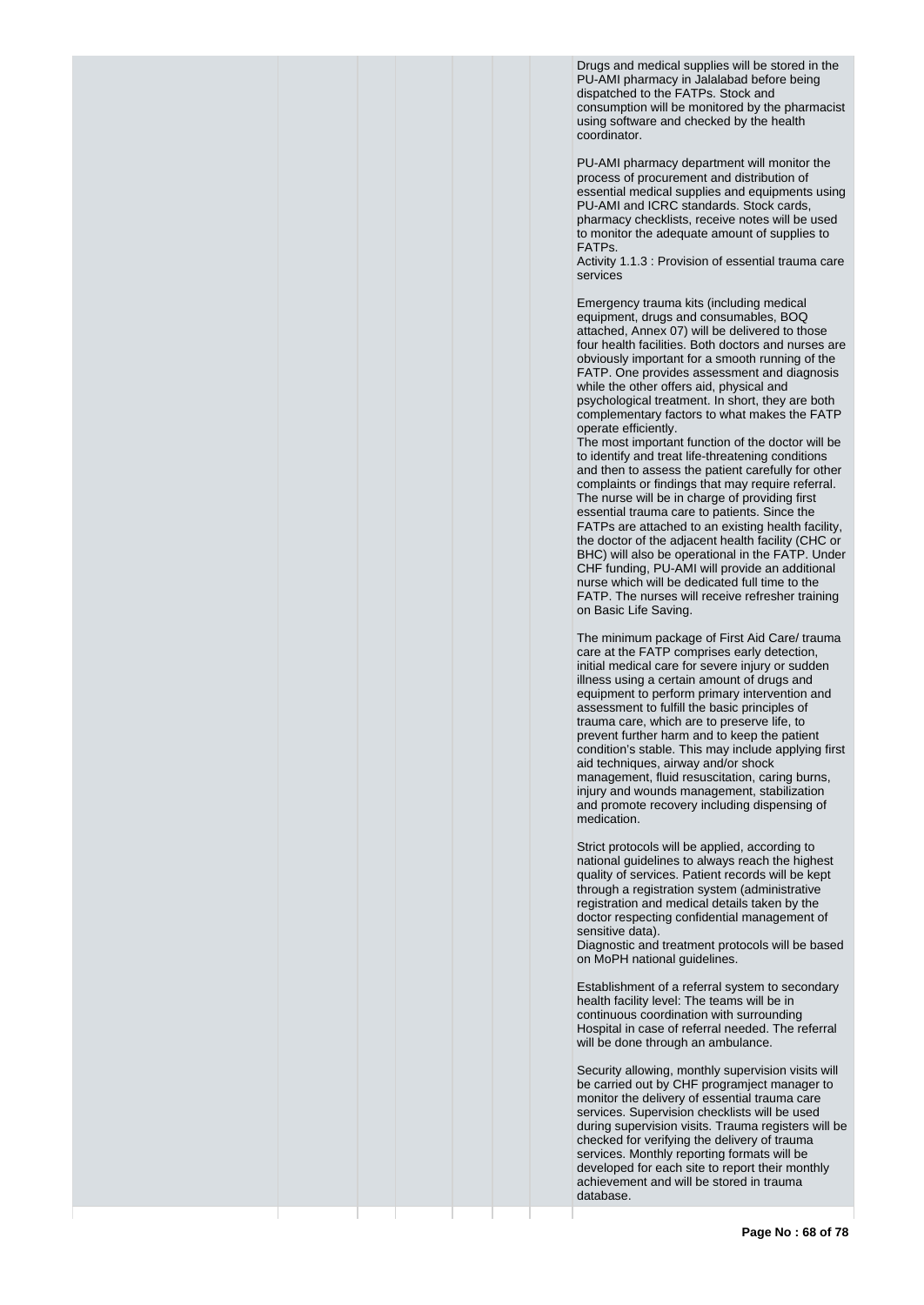| Kunar -> Ghaziabad | 10 1,496 | 1,489 | 411 | 389 | 3,785 Activity 1.1.1 : Screening for MAM and SAM                                                                                                                                                                                                                                                                                                                                                                                                                                                                                                                                                                                                                                                                                                |
|--------------------|----------|-------|-----|-----|-------------------------------------------------------------------------------------------------------------------------------------------------------------------------------------------------------------------------------------------------------------------------------------------------------------------------------------------------------------------------------------------------------------------------------------------------------------------------------------------------------------------------------------------------------------------------------------------------------------------------------------------------------------------------------------------------------------------------------------------------|
|                    |          |       |     |     | In the seven priority districts considered under<br>this allocation, there are important gaps in<br>coverage for both SAM and MAM. According to<br>Nutrition Cluster data, the best coverage for SAM<br>is in Shygal with a 90% coverage, while it ranges<br>between 16 to 38 % in all other districts. MAM<br>coverage rates go from 13% and 37%: these<br>alarmingly low rates emphasis the relevance of<br>nutrition programs.                                                                                                                                                                                                                                                                                                               |
|                    |          |       |     |     | Nutrition activities are fully and complementary<br>part of the integrated approach of PU-AMI, and<br>will benefit of the quality health services<br>providing for vulnerable population as an entry<br>point for screening of children aged 0-59 months<br>as well as PLW.                                                                                                                                                                                                                                                                                                                                                                                                                                                                     |
|                    |          |       |     |     | MAM and SAM screening and detection will be<br>conducted in the five health facilities operated by<br>PU-AMI in the frame of this CHF allocation, in<br>hard to reach areas of Kunar province, i.e.<br>• Four sub health centers located in<br>District Dar I Pech, Wardish Tangi village<br>District Ghazadabad, Sooki village<br>District Shygal, Bar Galayee village<br>District Watapur, Dargo village<br>• One mobile health team that will be visiting<br>underserved host communities as well as<br>locations with high concentrations of IDPs and<br>returnees in the seven priority districts of Kunar<br>province.                                                                                                                    |
|                    |          |       |     |     | MAM and SAM screening will be done by the<br>midwife in all above mentioned locations,<br>especially when it comes to screening of PLW,<br>which can only be done by a woman for cultural<br>reasons. Depending on workload, she might be<br>assisted by the doctor.                                                                                                                                                                                                                                                                                                                                                                                                                                                                            |
|                    |          |       |     |     | Screening will be done using MUAC as well as<br>checking for oedema and weight for height.<br>The material for screening will be partly provided<br>by the Nutrition partners (UNICEF and WFP) and<br>complementary items will be purchased by PU-<br>AMI                                                                                                                                                                                                                                                                                                                                                                                                                                                                                       |
|                    |          |       |     |     | At the health facility level monitoring of this<br>activity will be conducted by the head of the<br>health facility, He or she will observe daily<br>children screening and the proper filling of<br>screening registration by the midwife/nurse The<br>nutrition officer will also participate in the<br>monitoring by crosschecking the adequate<br>screening and registration procedures.<br>Activity 1.1.1 : Provide Psychological first aid to<br>conflict affected IDPs and returnees and host<br>communities:                                                                                                                                                                                                                            |
|                    |          |       |     |     | PU-AMI has implemented PFA services in close<br>coordination with WHO and the mental health<br>department of MoPH in Kunar and Nangarhar<br>provinces, progressively scaling up since 2014<br>and conducting trainings in PFA for other NGOs<br>and service providers'                                                                                                                                                                                                                                                                                                                                                                                                                                                                          |
|                    |          |       |     |     | Significant psychological harm remains one of<br>the dramatically underreported consequences of<br>insecure contexts. The implementation in the<br>past 3 years of PFA services shows how,<br>following decades of protracted conflict, the<br>population is in dire need of psychosocial<br>support. PFA services provided in Kunar through<br>health workers and in Nangarhar through mobile<br>clinics confirm the needs for such services in<br>addition to more traditional primary health care.<br>The MoPH, PU-AMI, and other implementing<br>partners reaffirmed throughout 2016 the need to<br>strengthen and expand PFA services for<br>populations affected by the conflict that are<br>regularly exposed to suffering and violence. |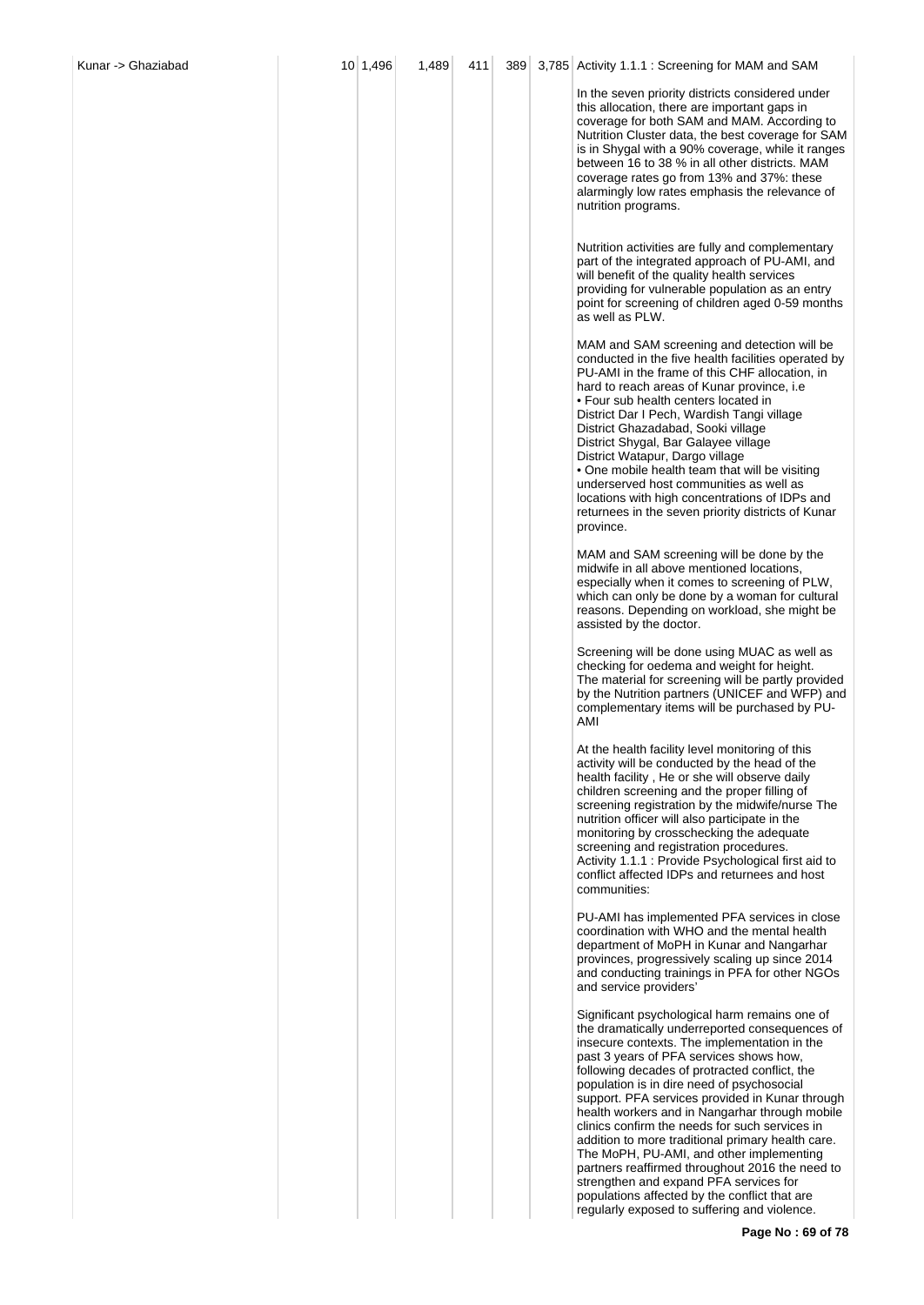Mainstreaming psychological support and improving the inclusion of such activities in the MoPH priorities is a long-term structural undertaking which requires slow but constant steps.

A PFA provider will be operational in each of the five health facilities (four sub health centers and one mobile health team) operated by PUAMI in Kunar province under this allocation. Health is an ideal entry point for the acceptance and therefore provision of PFA services.Since mental health is not a common medical area, well-understood and accepted by the population in Afghanistan, the targeted beneficiary will be informed of the purpose, goals and advantages of the PFA interventions. Community elders and shuras will also be sensitized to the need for mental health services.

The PFA provider will ensure the screenings, counseling, and referrals of traumatized persons to the AADA counselor in the district hospital. This method to ensure mental health services to traumatized persons has proved its value and necessity, notably for people affected by displacement.

S/He will provide initial PFA response with individuals or groups to help them cope with stress symptoms and prevent the development of trauma and related psychological disorders.

Supportive supervision and refresher/follow-up working sessions will be organized regularly by expatriate Psychologist Adviser (with extensive experience in clinical psychology) to develop the quality of the services provided.

Activity 1.1.2 : Provide psychosocial support to conflict affected IDPs, returnees and host communities

For those beneficiaries who have long lasting trauma and couldn't access PFA in due time (PFA needs to be provided within 1 month after the trauma) as well as for victims of protracted traumas (such as domestic violence), the only current counselor available is in the District Hospital, and therefore inaccessible to the most vulnerable due to the travel cost.

Psychosocial support will help individuals and communities heal psychological wounds and rebuild social structures. Adequate psychosocial support activities will ? Prevent distress and suffering from evolving

into something more severe ? Help people cope better and become reconciliated to everyday life ? Help beneficiaries resume a normal life ? Meet community identified needs

PSS activities will be implemented at the SHC and MHT level, and will be implemented according to WHO IADC Guidelines on Mental Health and Psychosocial Support in Emergency **Settings** 

At MHT level, a PSS counselor will provide blanket PSS services to women and girls while the health promoter will engage with males on advocacy/awareness raising about issues. At the SHC level, both individual and collective sessions will be organized to provide adapted services to the range of needs of patients, with a special focus on needs of women. Children will participate in group sessions, which

will be coordinated by the PSS worker and facilitated through activities encouraging them to express themselves in a creative way, as well as to interact with another.

The prevalence of GBV particularly remains high in Afghanistan, with most GBV cases concealed and driven by socio-cultural beliefs, values and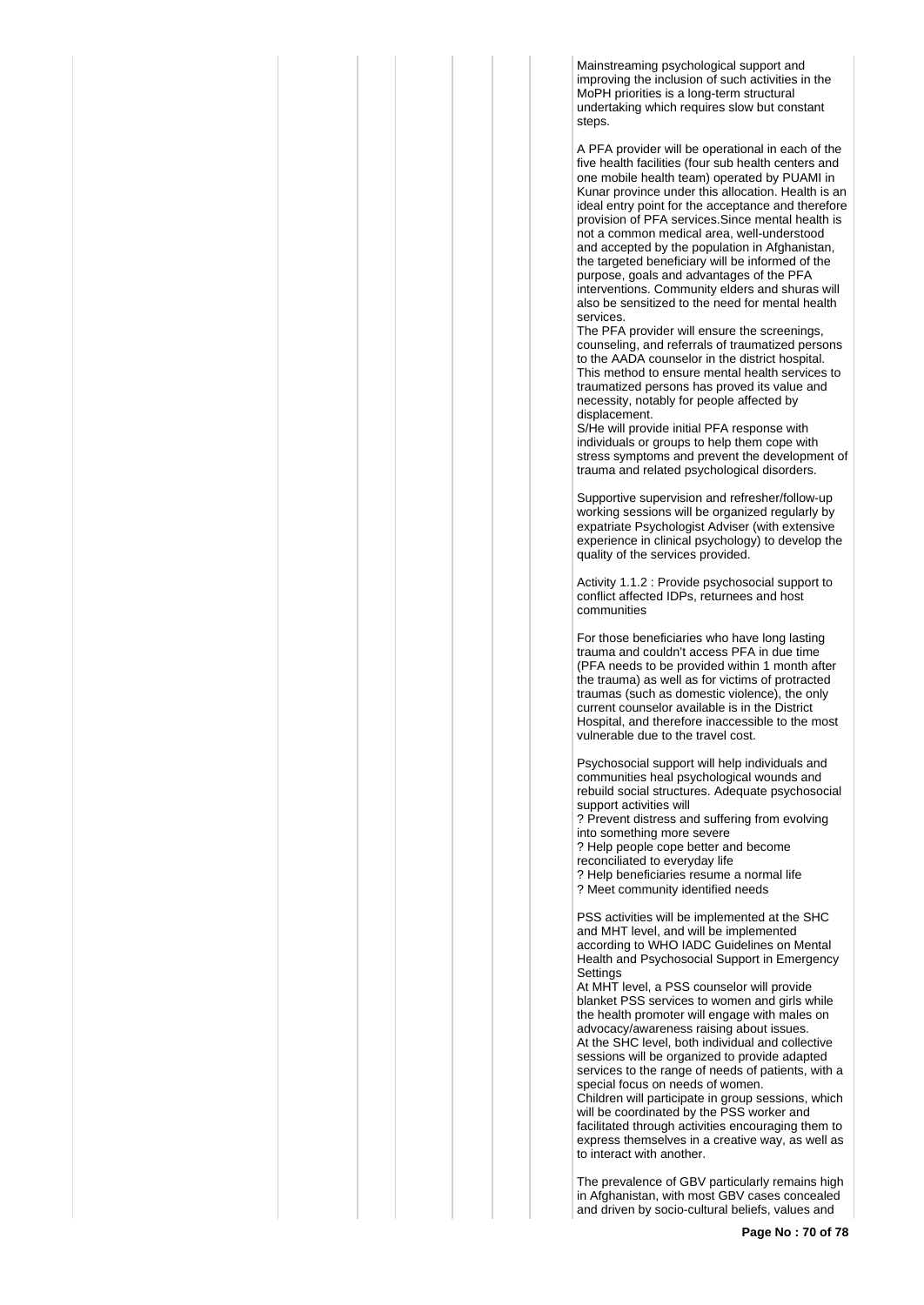practices. The latest Afghanistan Demographic Health Survey indicates that half (53%) of the ever-married women age 15-49 have experienced physical violence at least once. Though PU-AMI will not actively seek GBV cases, PSS patients will include GBV survivors. PU-AMI teams will be trained on basic PSS, clinical management of rape (CMR) and referral to specialized services. PU-AMI will coordinate with family protection centers (one stop GBV service delivery points in Asadabad provincial. Kama district and Jalalabad regional hospitals, all of which are funded by UNFPA funds and managed by AADA and IMC) as well as with other stakeholders as necessary. UNFPA dignity kits (designed for women and girls) will be provided as part of the GBV response.

From previous projects in Kunar province, PU-AMI has recorded that most of the people seeking protection services are adults (91%) with many more men (59%) than women (32% ) seeking these services.

While the focus so far was on PFA, through the introduction of PSS, PU-AMI intends to increase the catchment of women and children. With the lack of experience and data on group sessions of PSS, the targets have been set at 50% for each gender.

Furthermore, to promote PFA and PSS activities , training on PFA and PSS will be provided to Protection Cluster partners to strengthen the overall protection response throughout the country.

Identity of beneficiaries will remain confidential, through the use of a coding system.

Activity 1.1.2 : SAM and MAM case management

Children with SAM without complications will be admitted in the OPD SAM Program and will be provided with Ready-to-Use Therapeutic Food (RUTF), that will be provided by UNICEF. According to the estimated caseload, PU-AMI expects to need 858 boxes (or 128,700 sachets) of RUTF.

Children with MAM will be admitted in the OPD MAM program and will be provided with Readyto-Use Supplementary Food (RUSF), provided by WFP. Estimated caseload brings the need to 231,660 sachets.

Cases of SAM with medical complications can't be treated within the SHC or MHTs, as they require a comprehensive treatment that can only be provided through appropriate structures in IPD. They will therefore be referred to the nearest stabilization center in Kunar province. PU-AMI teams will follow up on the referral with the IPD SAM.

Based on PU-AMI 2016 nutrition database for Kunar, the admission rates are about 43% for boys and 57% for girls, beneficiaries have therefore been calculated accordingly. The PLWs detected with acute malnutrition will all receive SuperCereals as well as multiple micronutrients, with estimated needs mounting up to 12,870 kg of supercereal and 478,764 tablets of micronutrients.

The treatment provided will be based on the national IMAM protocol, and includes the provision of systematic medical treatment and nutritional support. RUTF and RUSF is expected to be provided by WFP and UNICEF depending on the cases and needs of the patients., but PU-AMI will also constitute a buffer stock to cope with possible supply breakdown (Estimated Supplementary Feeding requirements are detailed in Annex 12)

The quantities required have been estimated based on caseloads in similar structures

**Page No : 71 of 78**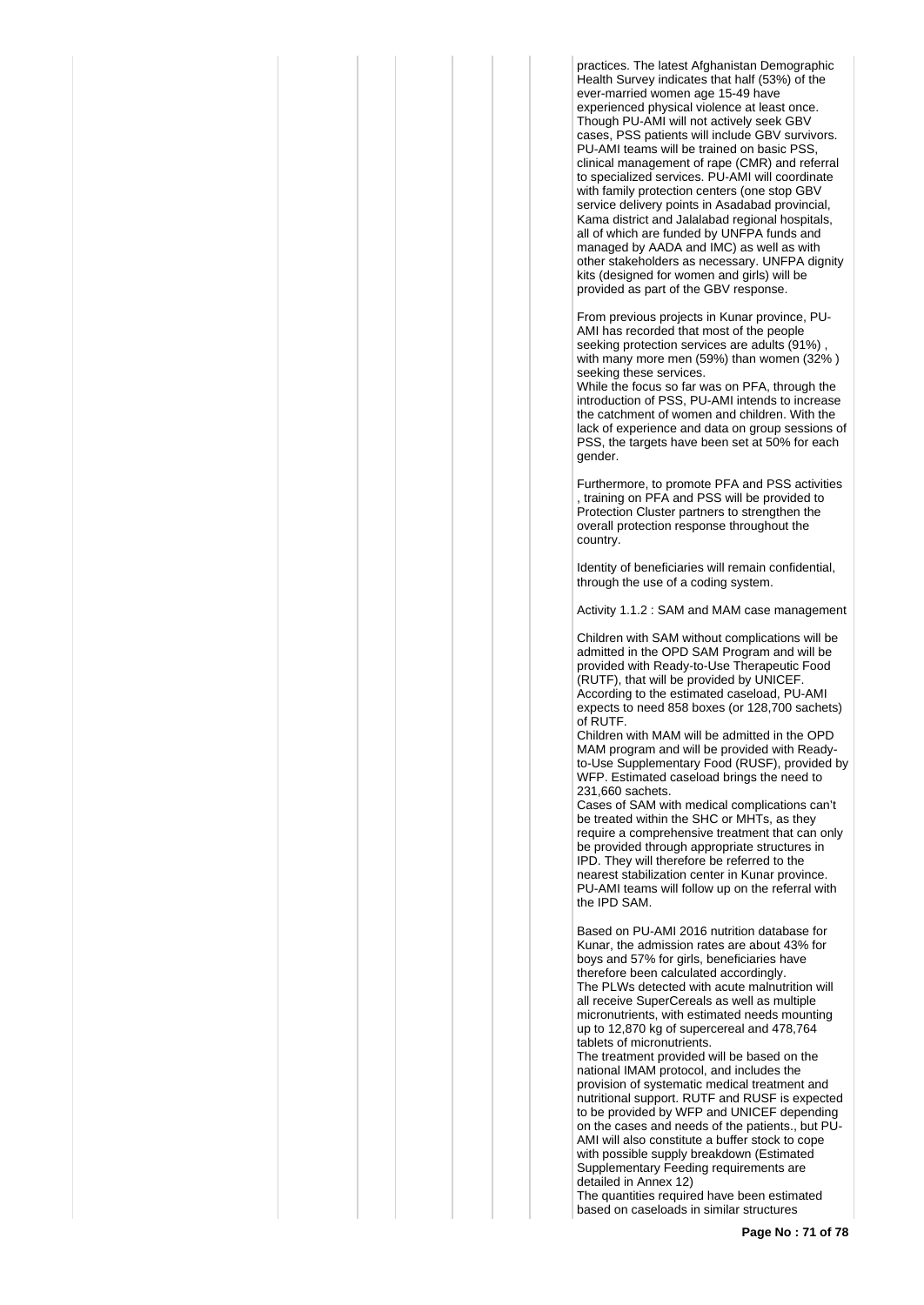currently managed by PU-AMI, however the above mentioned figures might vary over the course of the project implementation. PU-AMI will regularly coordinate with both WFP and UNICEF to keep both organizations informed about the actual consumption and forecasted needs.

A food distributor will distribute the necessary supplementary feeding rations according to IMAM protocol.

Part of the follow up will be conducted by community mobilizers, who will actively search for the absent or defaulter cases in order to find out about the causes and solve it as possible to get them back to the programs and follow ups. The aim will be to decrease the number of default cases.

The Community mobilizers will be trained on screening, defaulter tracing, and referral for malnutrition at community level and nutrition education. They will be supervised by the doctor. Overall technical supervision of the nutrition activities, and ensuring IMAM protocol is respected will be done by the Nutrition Program Manager and the Health Coordinator

At the health facility level, monitoring of this activity will be conducted by the head of the health facility. He or she will observe daily admission of children in the program and also proper filling of OPD SAM/MAM cards and registration by the nutrition nurse. The nutrition officer will crosscheck the cards and registrations and will also randomly verify SAM and MAM cases accordingly to IMAM guidelines. Based on PU-AMI experience, verification committees will be established for verification of acutely malnourished PLWs to avoid miss use of food rations

Activity 1.1.3 : IYCF promotion and counseling

IYCF promotion will be used for prevention of malnutrition as well as part of the recovery process.

This key strategy represents an opportunity to increase awareness by providing relevant information to communities with healthcare access difficulties, and making a final impact on the wellbeing of the infant, young child, and also among the female population.

The dissemination of key nutrition messages will be the responsibility of the whole team, i.e. doctor, midwife, community mobilizer and food distributor.

Information sessions will be supported by IEC material.

PU-AMI will set up a range of IYCF prevention of malnutrition awareness sessions and training including:

? Increase knowledge and sensitize care givers and community members on health and nutrition ( IYCF) key messages, through IYCF training to female nurses, midwives, doctors and health promoters

? Deliver IYCF certified training and nutrition education messages through group discussions, sensitization campaigns for key community members and opinion leaders, specially the one that are located far away

? Use already existing relevant and adapted IYCF IEC/BCC materials through participatory methods with the communities

? Pre-test and post-test will be applied in a didactic practical way, as evidence of participation, and acquired and applied knowledge among the community participants ? The midwives will conduct counseling during the PNC visit and also regular education on early initiation of breast feeding, exclusive breast

**Page No : 72 of 78**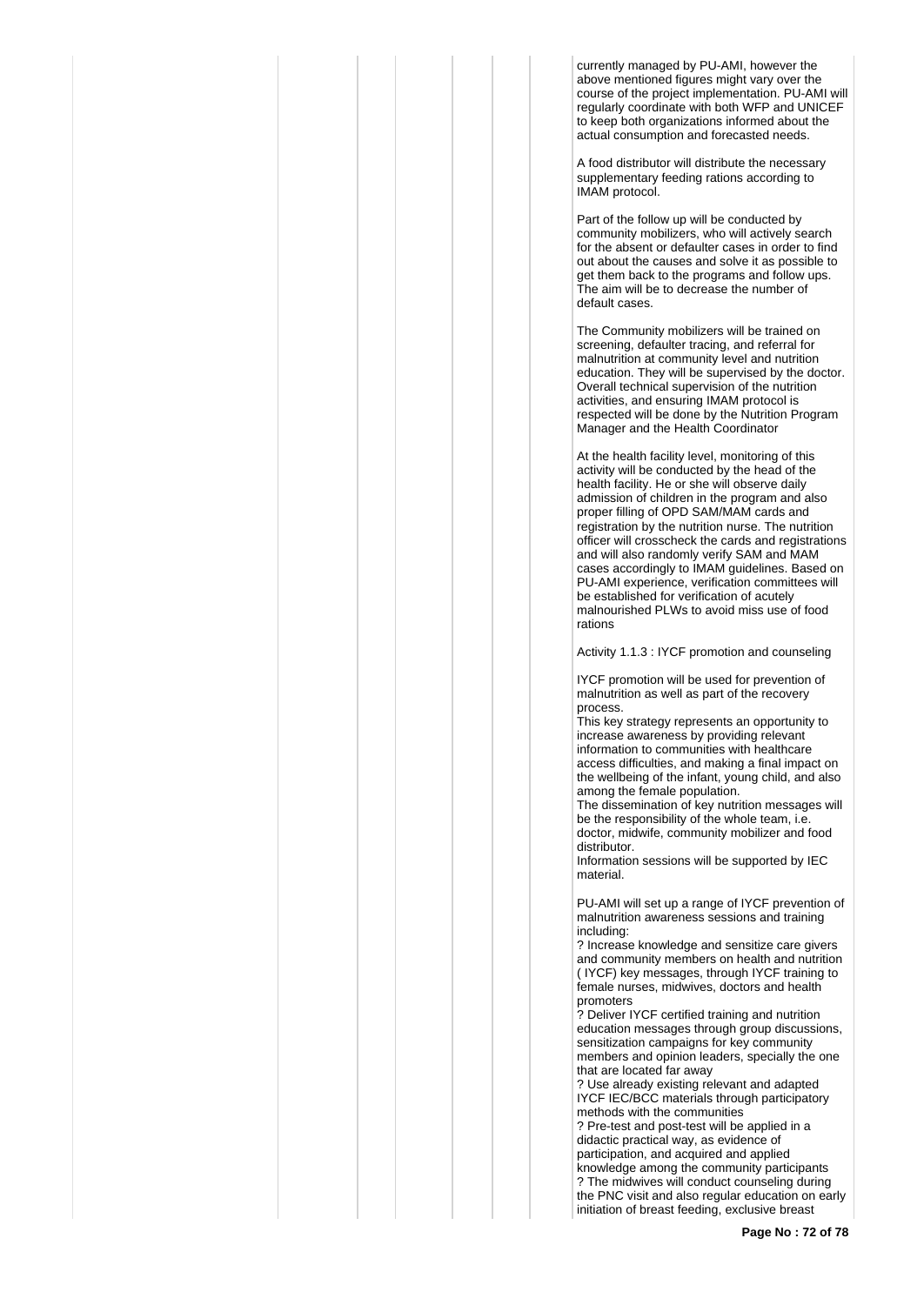feeding, and complementary feeding. They will also conduct breast feeding counseling to lactating women who has breast feeding problems

? Ensure better surveillance among communities and health workers to respond to cases of acute malnutrition

? Periodic report of IYCF activities. At HFs level there will be registrations and monthly reports which will be collected by the supervisor and entered into the nutrition data base, for the respective analysis at the provincial and central level and final submission to the PND and the Nutrition Cluster.

Monitoring of this activity will be conducted by the head of the health facility , He or she will observe daily education sessions and breast feeding counseling performed by the nurse or midwife. The Nutrition Officer will crosscheck the HF's IYCF report with nutrition data base Activity 1.1.4 : Capacity building of Health and Nutrition staff

The program will enhance capacity of Health and Nutrition staff in diagnosis and management of SAM and MAM affected children and PLW through trainings, workshops and regular coaching to improve knowledge and skills in order to improve nutrition services delivery to the beneficiaries and promote project sustainability. PU-AMI aims to:

? Train medical staffs on IMAM that will be involved in managing moderate and severe acute malnutrition (m/f)

? Participate in the trainings conducted by other stakeholders to carry out community based nutrition screening (MUAC and oedema detection) and referral of malnourished children, defaulter tracing, conduction of nutrition and health education in the intervention areas (m/f) ? Ensure effective reporting and information sharing with other partners at the governorate and national levels including MoH, Nutrition Cluster in a timely manner

? Ensure better data collection mechanisms at OTPs and SFP sites

? Participate actively in Nutrition Cluster and sector coordination meetings both at National and province level to discuss nutrition and health related activities to improve outcomes in targeted districts

The following subjects will be included in the trainings:

? Breastfeeding counseling, highlighting the importance of breastfeeding, common difficulties and related recommendations

? Education about recommendations of nutrition during pregnancy and breastfeeding periods

? Hygienic preparation of food

? Complementary feeding

Regular monitoring of the activities by the Programject Manager and the Nutrition Officer could reveal need for additional training: on the job training may be provided on the spot. Should the identified need be broader, a formal training session might also be organized. The output of the training will be monitored by pre and post tests.

Activity 1.2.1 : Four sub health centers are established in hard to reach districts of Kunar Province

4 locations in need of a sub health center have been identified with the support of PPHD and based on data on populations and current white areas

District Dar I Pech, Wardish Tangi village District Ghazadabad, Sooki village District Shygal, Bar Galayee village District Watapur, Dargo village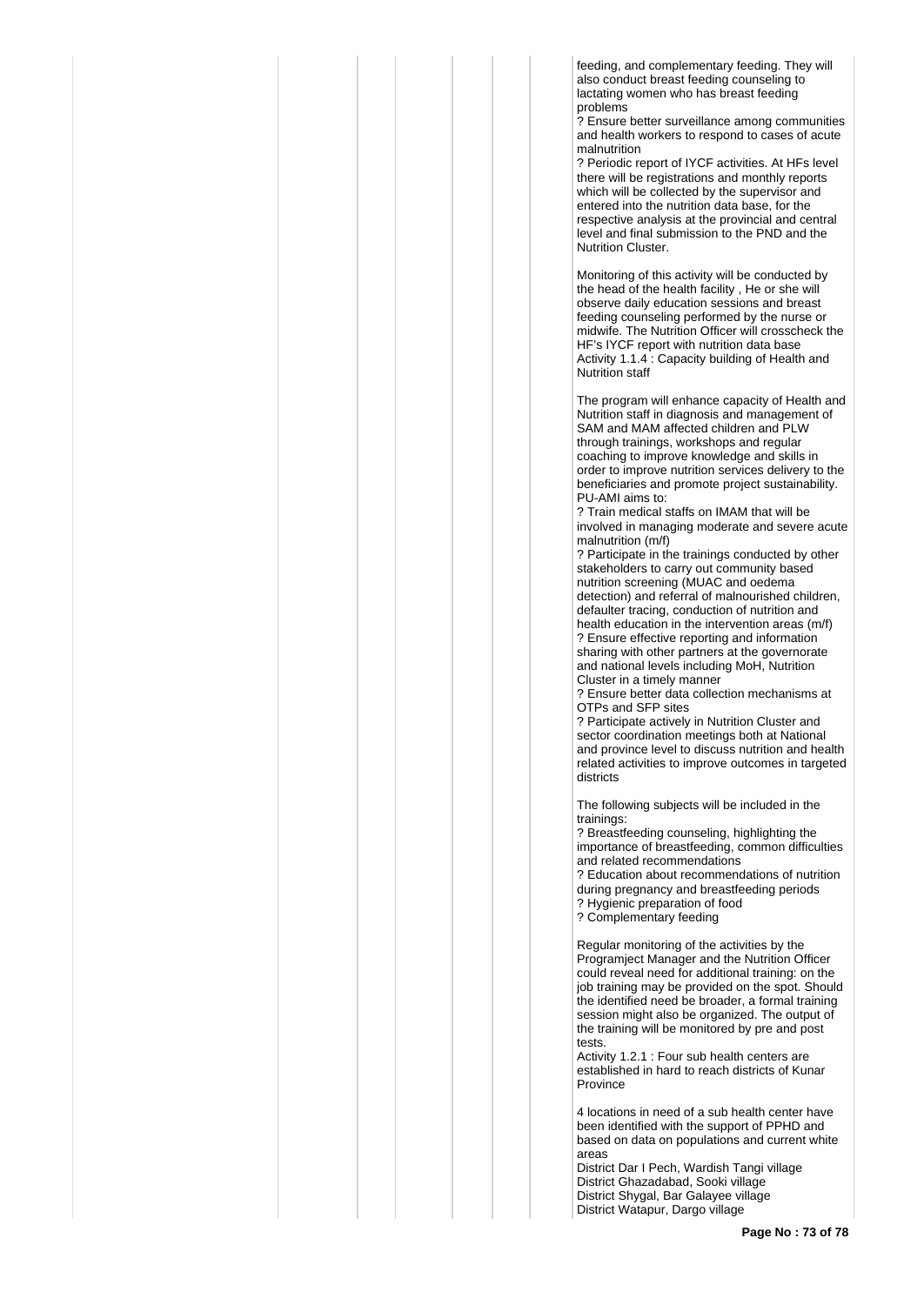All locations are more than 2 hours walk from the closest health facility

In each village, PU-AMI teams will reach out to local representatives, community elders and shuras, will present and explain the project and thus will ask that a building should be lent to PU-AMI for the duration of the project in each of the four locations. PU-AMI teams will ensure that communities understand the reasons behind the opening of the health facility as well as the scope and limitation of the funding, including the project end date. The communities will be consulted regarding the recruitment of staff to gain their support, though PU-AMI will always seek the best qualified and experienced persons for the role.

Engagement with the community Shura and Health Shura will continue throughout the project on a regular basis, through monthly meetings (and extra ad hoc meetings depending on needs)

Once the agreement with local representatives for the use of the building is signed, PU-AMI engineer will proceed with leading its renovation. Indeed, the building will have to be adapted to meet the requirements of a health facility, in terms of access (wheelchair or stretcher), layout and hygiene requirements (tiling of the delivery room for example)

Each SHC will be staffed with one doctor, one midwife, two vaccinators (1 male and 1 female) and a cleaner/guard. The female vaccinator will operate within the SHC while the male vaccinator can conduct outreach vaccinations. A majority of the patients will be female (for TT vaccination) who do not accept to be vaccinated by men for cultural reasons, or children in need of OPV, as Kunar is the province which is most affected by polio (4 of the 6 cases recorded in 2016 were recorded in Kunar province)

PU-AMI will announce the vacancies with ACBAR and locally in Asadabad as well as in the nearest health facilities. Special attention will be given to hiring female staff including midwives and fixed vaccinators if possible, as PU-AMI is already aware this will be challenging. Salaries and other benefits will conform to the MoPH salary scale in order to prepare the staff for a potential integration into the BPHS system at a later date.

As BPHS implementer, PUAMI will collaborate with MoPH to support the integration of the SHC in the BPHS.

Project team will supervise the Health facilities and will ensure that the health facilities are established according the standards for the health services provision. Supervision and monitoring checklists will be used during supervision visits. PU-AMI team will assess the buildings provided by the communities to arrange it according the MoPH standards. Activity 1.2.2 : One Mobile Health Teams is established and provides mobile services in hard to reach districts

Currently only 3 MHTs are active in all of Kunar province: one is run by ARCS, one has been recently set up by AADA and PU-AMI also has a mobile health clinic as a part of the BPHS activities implemented in Kunar. In a province with a high number of IDPs (over 8700 IDPs according to most recent OCHA data available) and returnees, where displacements are regular due to conflict between various AOGs, this remains insufficient to cover the needs. PU-AMI will provide an additional MHT under the

**Page No : 74 of 78**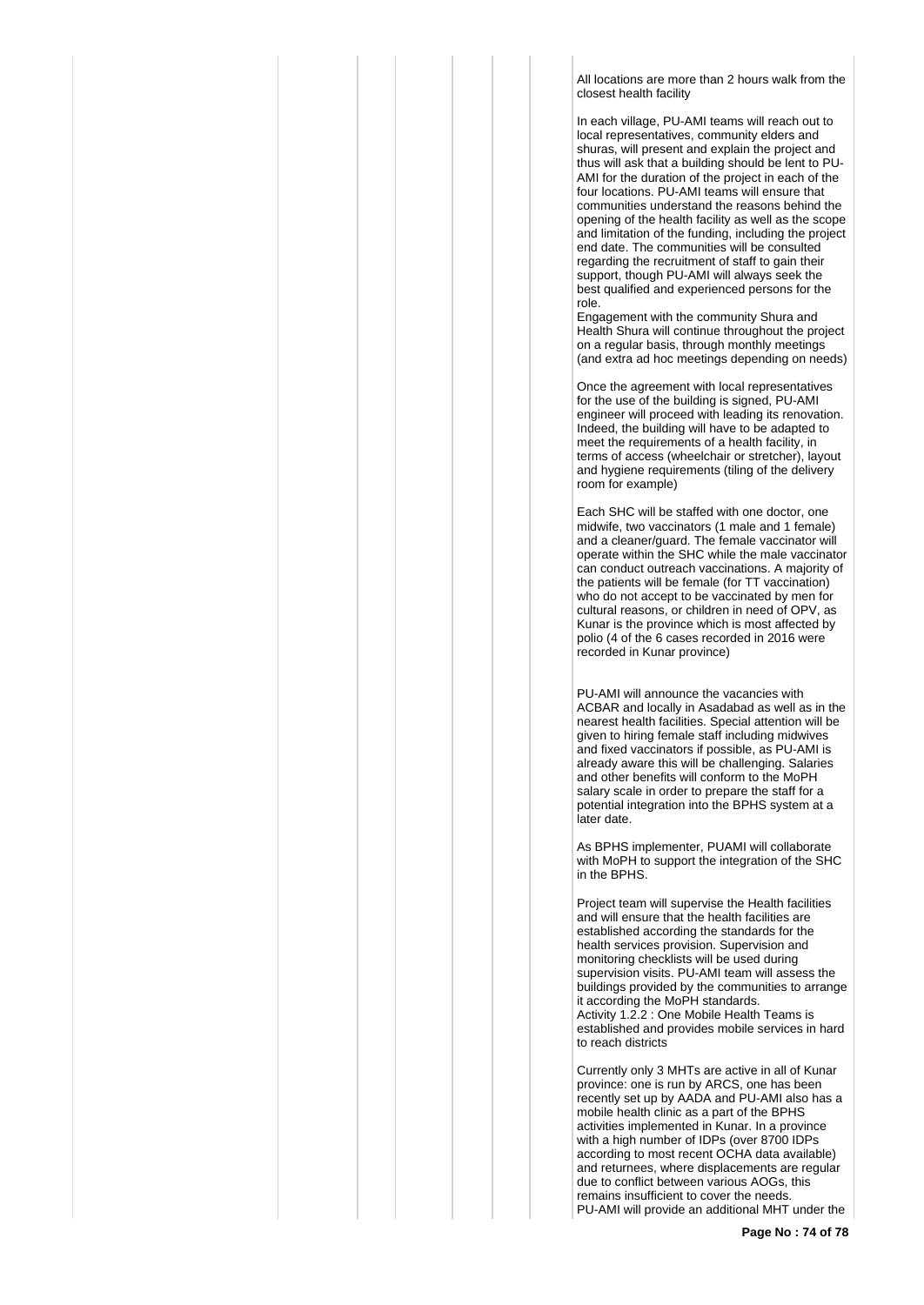CHF, to ensure a better coverage of the needs of IDPs, returnees and host populations in hard to reach areas.

The area of operation of the MHT is defined in collaboration with the PPHD, who coordinates the action of the various implementers of health services in the province.

Each MHT will be staffed by 1 Medical Doctor (MD), 1 nurse, 1 vaccinator, 1 midwife and 1 health promoter The doctor will be dedicated to patient consultations, establishing diagnosis, writing prescriptions and treating the occasional emergency case

The vaccinator will be fully dedicated to vaccination (TT and OPV and measles vaccination in case of an outbreak) The midwife is in charge of ANC and PNC, family planning and attending emergency deliveries in the home of beneficiaries.

The health promoter will be in charge of health education, sensitization, community awareness, and explaining to patients how to properly use drugs. He will conduct health education to the patients based on IEC material approved by MoPH.

All staff will receive a 3 days refresher training on RUD (Rational Usage of Drugs) and 3 days refresher training on HMIS (Health Management Information System) based on lesson learnt of previous CHF experience. Follow up training might be provided as per need. Waste management will also be part of the refresher training plan to ensure the MHT intervention will have no negative impact on the environment. Cooperation with BPHS health facilities is already in place and medical waste will be brought to the closest health facility for adequate waste management

Regular supervision and monitoring visits will be carried out to the MHT, applying supervision checklists. Activity plan for MHT will be developed in coordination with PPHD and DoRR to reach IDPs and provide them with essential primary health services

Activity 1.2.3 : Procurement and distribution of essential medical supplies and equipment to five health facilities:

For all previous mentioned health facilities (4 SHC and 1 MHT) PU-AMI considers the MHT as a health facility, as the provided services reflect those of a static health facility, but have the advantage of reaching more remote and disseminated beneficiaries. PU-AMI will use the MoPH standard list of drugs and supplies in order to provision the health facilities with items which would also be provided if the facilities were part of the BPHS. As there is currently no BPHS support or overlap, CHF would provide the financial support for all supplies

Procurement for the health facilities will be arranged by the Project Manager according to consumption rates of comparable health facilities and based on data on the most common diseases in Afghanistan.

In order to ensure the quality of health services, PU-AMI will ensure the health facilities and the MHT are provided with all adequate medical consumables and drugs. This will be done through international procurement of drugs and local purchase for supplies that will follow PU-AMI own and donor's procurement rules for pharmaceuticals respecting Afghanistan Ministry of Health approved medical items. PU-AMI medical procurement is led by the Health Department, consisting of a health coordinator and a pharmacist at mission level with technical support from HQ Pharmacist and

**Page No : 75 of 78**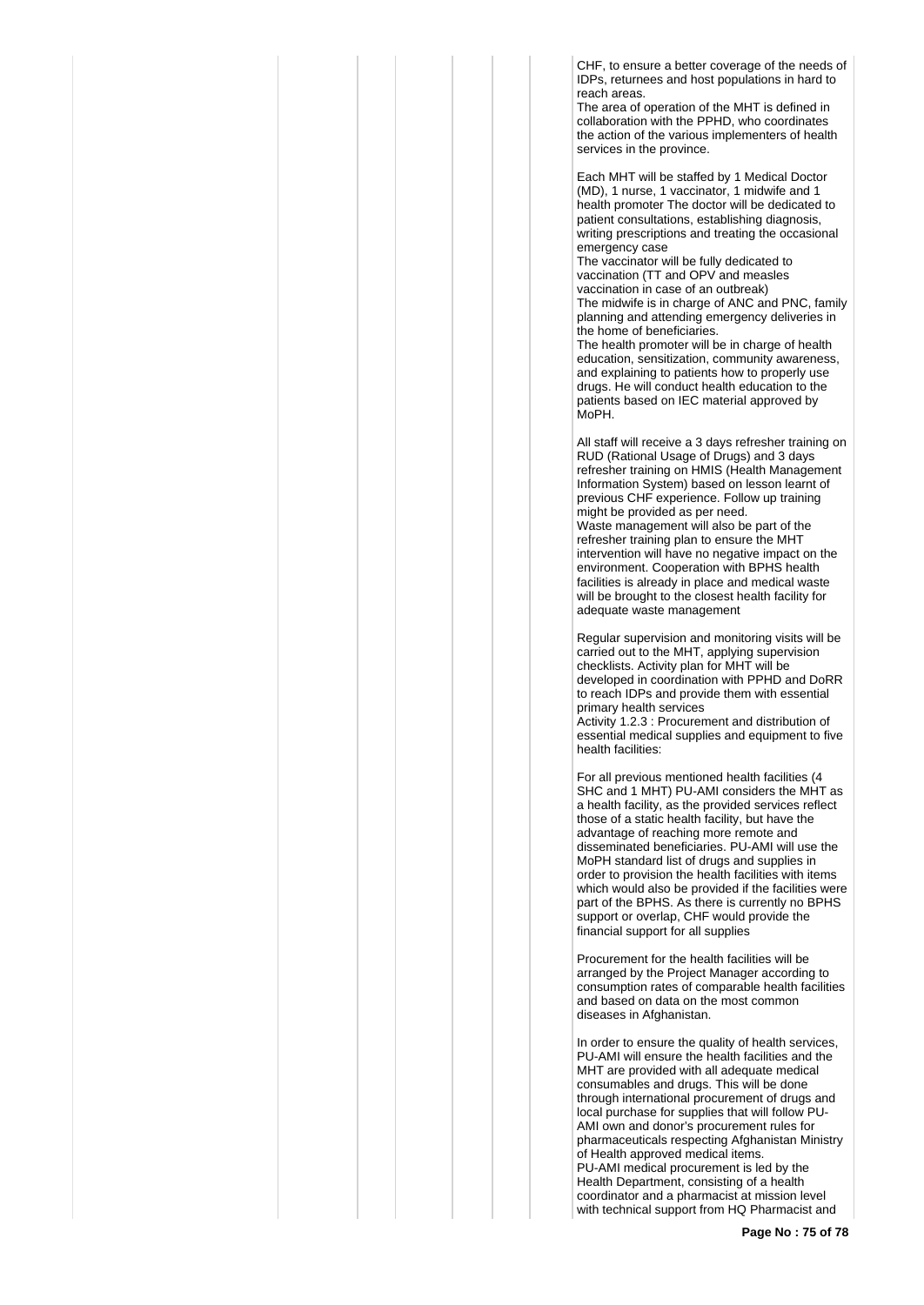## HQ Health Advisor.

Drugs and medical supplies will be stored in the PU-AMI pharmacy in Jalalabad before being dispatched to the Health facilities and MHT. Stock and consumption will be monitored by the pharmacist using software and checked by the health coordinator.

PU-AMI will receive the standard vaccines from the provincial cold chain which is managed by the Provincial EPI Management Team (PEMT). This Provincial EPI Management Team is represented by an EPI Officer of the Directorate of Public Health. They will provide the vaccines requested by PU-AMI for the supported health facilities. PU-AMI will be in charge of the transport from PEMT to the said health facility, ensuring that the cold chain is respected and the vaccines maintained in the appropriate conditions during their transportation.

Though PEMT should also provide RCW50 refrigerators for vaccine vials conservation, so far challenges have been observed in neighboring regions and the unreliable supply of the RCW50 refrigerators have impacted the immunization services in remote and hard to reach areas. Therefore PU-AMI will keep the option of procuring them. Should the RCW50 refrigerators finally be made available by the PEMT, the funds will be used to procure supplementary equipment or drugs for the HF

Pharmacy stock cards and checklists will be used to ensure the adequate distribution and availability of all essential drugs in the health facilities. PU-AMI pharmacy team will regularly analyze pharmacy data and provide feedback to the health staff about the utilization of services and consumption of drugs. During supervision visits, the pharmacy stock will be observed and supervised for the rational use of drugs. Activity 1.2.4 : Delivery of essential primary health care, mother and child health care services and immunization in five health facilities (4SHC and 1 MHT)

Services offered will conform to the MoPH standard guidelines and practices in order to maintain a consistent approach throughout the province. Services include a wide range of health services (preventive and curative consultations, including acute, chronic, injuries, health and hygiene promotion and referrals to secondary care facilities;

Amongst the delivery of the primary healthcare package, a specific attention will be given to the most vulnerable beneficiaries. In that regard, huge needs have been confirmed for pregnant and lactating women; PU-AMI Midwives reported that a dedicated service is very much appreciated, also for cultural reasons: without much community networks or protection, women tend to avoid going to health facilities; once PU-AMI midwives share their phone numbers, they regularly receive calls asking for guidance and orientation. As such, MNCH services provision will be ensured by one midwife per HF. This allows women in hard to reach areas to benefit from ANC, PNC, and FP services. Midwives will also ensure the timely referral of full-term pregnant women to deliver in closest HFs or hospital or, if not possible, try to ensure assisted home delivery, as this happened on exceptional cases. To that purpose, midwives will provide consultation and orientation taking into account the availability of services in the HFs and hospitals

Based on total catchment population of the 5 HF (4 SHC and 1 MHT), providing services to a total of 18 600 beneficiaries, and on pregnancy rate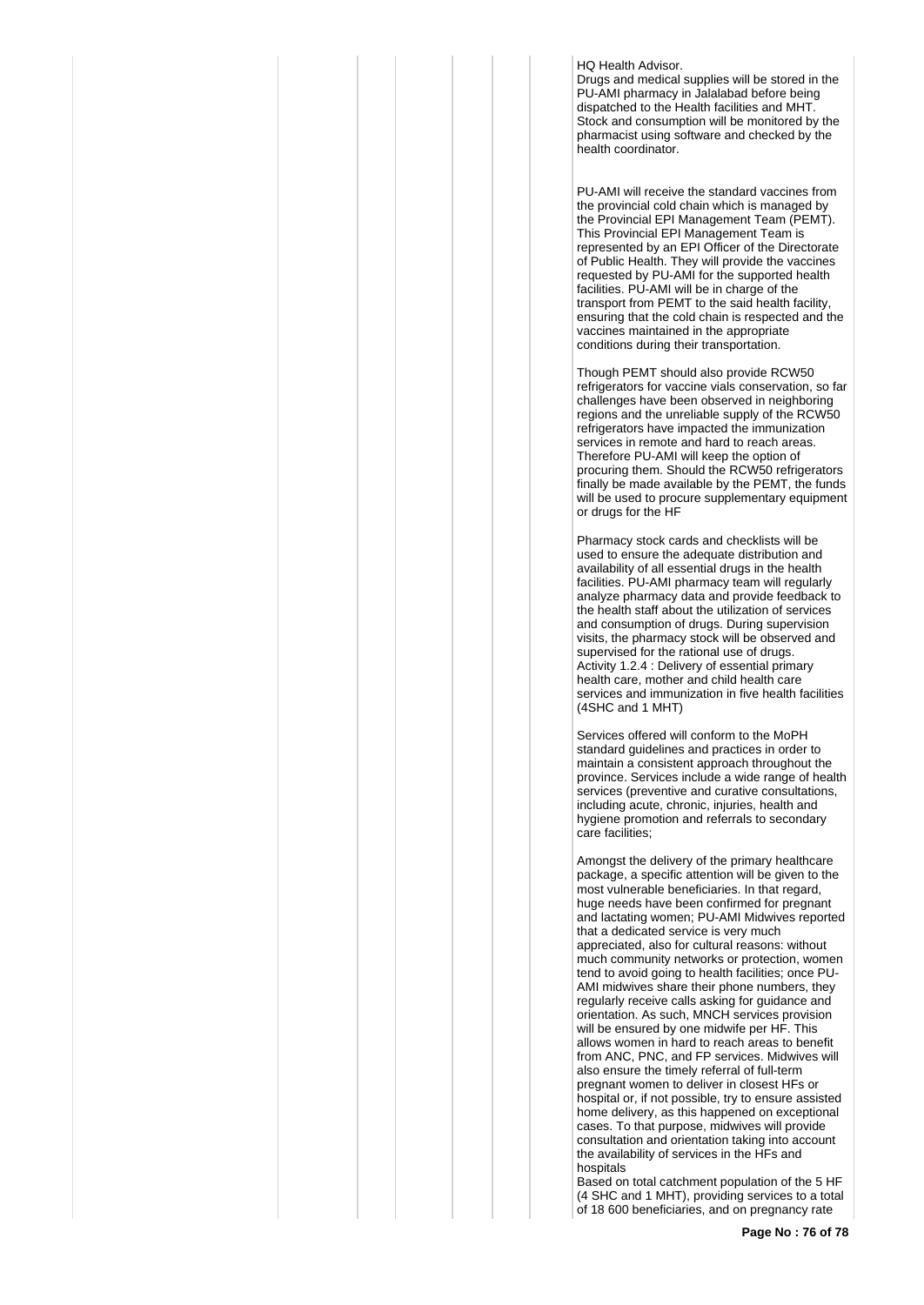data from PU AMI HMIS in Kunar, it is estimated that approximately 4% of the catchment population will be pregnant women.

Though through these services, PU-AMI hopes to serve all pregnant women, the target has been established at 50% of the latter, i.e a total of 372 pregnant individuals.

Based on HMIS data from Kunar, it is estimated that 8% of the individuals consulting for antenatal care visits are under 18 years old and therefore fall under the category of "girls"

All routine immunization including OPV and Tetanus Toxoid vaccinations will be provided to children under one year old and women (pregnant and non pregnant). In addition, medical staff and health promoter will raise awareness on benefits of vaccine, risk of vaccine preventable diseases, awareness on polio virus and its prevention by polio drops. Awareness messages will increase sensitization of communities regarding vaccine preventable disease.

Considering the specificity of Kunar context, PU-AMI aims is repeating successful past experience by adding a vaccinator to each newly opened SHC. One female vaccinator will perform fixed vaccination services in the health facility, motivating mothers to come to the clinic in a way to increase coverage of ANC services as well, while a male vaccinator will provide outreach immunization services in the more remote corners of each catchment area.

PU-AMI being the BPHS implementer, this will facilitate the organization of staff training for the following topics:

? HMIS Practical Training;

? Infection Prevention; ? Management of Drug Supplies and rational

prescriptions ? Practical immunization training (for nurses only) Other trainings may be organized depending on needs

Supervision checklists will be used during supervision visits and the findings will be shared with the PM and the Emergency Coordinator, for the necessary improvements and follow ups. Data of monthly reports will be crosschecked with health facility registers to ensure the consistency and accuracy of data. Standard treatment guidelines and treatment protocols will be used to provide quality services

Activity 1.2.5 : Participation in DEWS and outbreak management and response:

Through its MHT PU-AMI will be regularly accessing IDP sites as well as host communities who remain hard to reach and underserved. PU-AMI will participate in the DEWS response ? MHT team can be contacted by previously visited communities if a disease outbreak is suspected. In this case, PU-AMI will inform PPHD about the change of field activity for the day and keep PPHD informed about the status of the outbreak (confirmed or not, number of cases, need for follow up, etc)

? MHT team may also be called upon by the PPHD if they hear of a suspected outbreak. The process will then be the same, MHT team going to the location of suspected outbreak and keeping PPHD informed about the outcome of the visit.

Good collaboration with the PPHD DEWS Officer will be essential, and will be maintained through regular coordination meetings.

PU-AMI MHT may also join an outbreak response team in case of a larger outbreak.